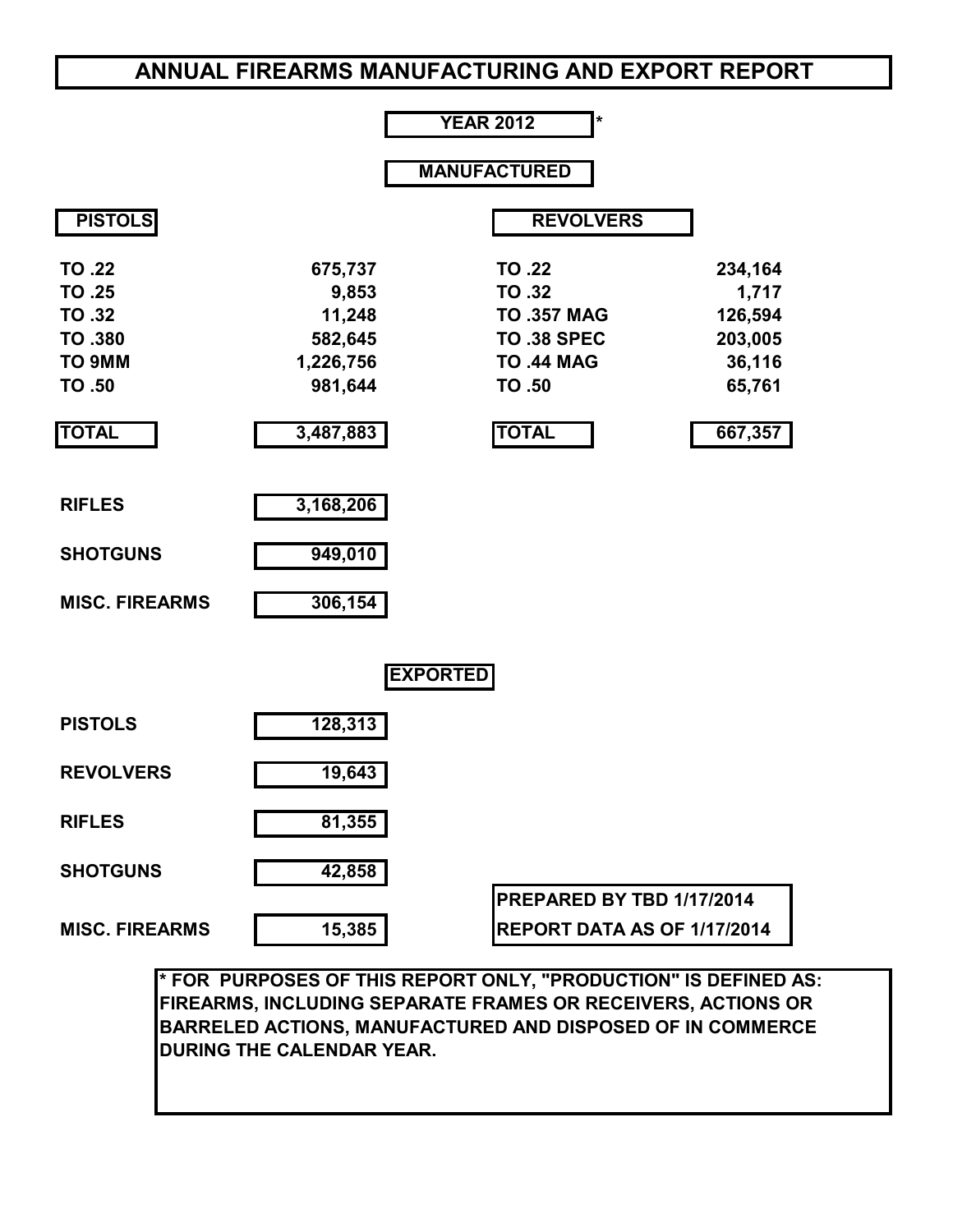## **PISTOLS MANUFACTURED IN 2012 PAGE 1 OF 68**

| <b>RDS KEY</b> | <b>LICENSE NAME</b>                                      | <b>STREET</b>                                       | <b>CITY</b>                       | <b>ST</b> | <b>PISTOL</b><br>22 | <b>PISTOL</b><br>25 | <b>PISTOL</b><br>32 | <b>PISTOL</b><br>380 | <b>PISTOL</b><br>9MM | <b>PISTOL</b><br>50 | <b>PISTOL</b><br><b>TOTAL</b> |
|----------------|----------------------------------------------------------|-----------------------------------------------------|-----------------------------------|-----------|---------------------|---------------------|---------------------|----------------------|----------------------|---------------------|-------------------------------|
| 16303219       | CHATTAHOOCHEE GUN<br>WORKS, LLC                          | 312 LEE RD 553                                      | PHENIX CITY                       | <b>AL</b> | 5                   | $\mathbf 0$         | $\Omega$            | $\Omega$             | $\Omega$             | $\Omega$            | 5                             |
| 16337359       | ELLIS, JEFFERY OWEN                                      | 17943 GROUND HOG RD                                 | ADGER                             | AL        | 3                   | $\mathbf 0$         | $\mathbf 0$         | $\mathbf 0$          | $\Omega$             | $\Omega$            | 3                             |
| 57100301       | COTTER, JAYSON                                           | 115 COUNTY ROAD 546                                 | <b>MOUNTAIN</b><br><b>HOME</b>    | AR        | $\overline{2}$      | $\Omega$            | $\Omega$            | $\Omega$             | Δ                    |                     | 7                             |
| 57102795       | D & S GUNWORKS, INC.                                     | 14625 HWY 71 SOUTH                                  | <b>FORT SMITH</b>                 | AR        | 0                   | 0                   | $\mathbf{1}$        | 0                    | $\Omega$             | 0                   |                               |
| 57101324       | <b>GUNCRAFTER INDUSTRIES,</b><br>LLC                     | 171 MADISON 1510                                    | <b>HUNTSVILLE</b>                 | AR        | $\mathbf 0$         | 0                   | $\mathbf 0$         | 0                    | 0                    | 148                 | 148                           |
| 57101188       | NIGHTHAWK CUSTOM LLC                                     | 1306 W TRIMBLE                                      | <b>BERRYVILLE</b>                 | AR        | 53                  | $\Omega$            | 0                   | 0                    | 334                  | 2263                | 2650                          |
| 57101940       | RON PHILLIPS AND COMPANY<br><b>LLC</b>                   | 2133 CR 505                                         | <b>BERRYVILLE</b>                 | AR.       | $\Omega$            | $\Omega$            | $\Omega$            | $\Omega$             | $\Omega$             | $\overline{2}$      | $\overline{2}$                |
| 57101116       | <b>VLH INC</b>                                           | 1105 INDUSTRIAL DR                                  | <b>BERRYVILLE</b>                 | AR        | $\Omega$            | 0                   | $\Omega$            | $\Omega$             | 200                  | 2011                | 2211                          |
| 57103401       | WILKES, BARRY ELTON                                      | 275 N RAINEY LN                                     | <b>CAVE CITY</b>                  | AR        | $\Omega$            | 1                   | $\Omega$            | $\Omega$             | $\mathbf 0$          | $\mathbf 0$         | 1                             |
| 57134716       | WILSONS GUN SHOP INC                                     | 2234 CR 719                                         | <b>BERRYVILLE</b>                 | AR        | 0                   | 0                   | 0                   | 0                    | 259                  | 2871                | 3130                          |
| 98602515       | AMERICAN SPIRIT ARMS LLC                                 | 16001 N GREENWAY<br><b>HAYDEN LOOP STE B</b>        | <b>SCOTTSDALE</b>                 | AZ        | $\Omega$            | 10                  | $\Omega$            | $\Omega$             | 36                   | $\mathbf 0$         | 46                            |
| 98603200       | <b>BAR-S MACHINE INC</b>                                 | 2575 N HWY 89                                       | <b>CHINO VALLEY</b>               | AZ        | 5                   | $\mathbf 0$         | $\mathbf 0$         | $\Omega$             | $\Omega$             | $\Omega$            | 5                             |
| 98605897       | <b>BLACK RIFLE COMPANY LLC</b>                           | 2010 HOLLY AVE STE<br>102-104                       | <b>LAKE HAVASU</b><br><b>CITY</b> | AZ        | $\mathbf 0$         | $\mathbf{1}$        | $\mathbf 0$         | $\mathbf 0$          | $\Omega$             | $\Omega$            |                               |
| 98604864       | <b>BOND, MARK WILLIAM</b>                                | 3778 S PONDEROSA DR                                 | <b>GILBERT</b>                    | AZ        | $\overline{2}$      | $\mathbf 0$         | $\mathbf 0$         | 0                    | $\Omega$             | $\Omega$            | 2                             |
| 98605586       | C & S FIREARMS LLC                                       | 38493 N REYNOSA DR                                  | <b>SAN TAN</b><br>VALLEY          | AZ        | $\Omega$            | $\Omega$            | $\Omega$            | $\Omega$             | 1                    | $\Omega$            | 1                             |
| 98603669       | <b>CACTUS ARMORY LLC</b>                                 | 5151 WEST ORAIBI DR                                 | <b>GLENDALE</b>                   | AZ        | 3                   | 0                   | 0                   | 0                    | 2                    | $\overline{2}$      | $\overline{7}$                |
| 98604187       | <b>CAMERONS CUSTOM INC</b>                               | 5302 W ELECTRA LN                                   | <b>GLENDALE</b>                   | AZ        | $\Omega$            | $\Omega$            | $\Omega$            | $\Omega$             | 20                   | 27                  | 47                            |
| 98604430       | D & L SPORTS INC                                         | 118 N FIRESKY #B                                    | <b>CHINO VALLEY</b>               | AZ        | 0                   | $\Omega$            | $\Omega$            | 0                    | $\Omega$             | 15                  | 15                            |
| 98604682       | DESERT FOX OUTFITTERS LLC                                | 835 AIRCLETA DRIVE                                  | <b>WICKENBURG</b>                 | AZ        | $\Omega$            | $\Omega$            | 10                  | $\Omega$             | $\Omega$             | $\Omega$            | 10                            |
| 98605355       | <b>ELLIS FIREARMS LLC</b>                                | 723 W FINNIE FLAT RD<br><b>SPC-143</b>              | <b>CAMP VERDE</b>                 | AZ        | 0                   | $\mathbf 0$         | 0                   | 0                    | $\Omega$             | -1                  | -1                            |
| 98601973       | <b>EXCEL MANUFACTURING INC</b>                           | 2580 LANDON DR UNIT E BULLHEAD CITY                 |                                   | AZ        | 187                 | 50                  | $\Omega$            | 110                  | $\Omega$             | $\Omega$            | 347                           |
| 98603062       | MCLEARN, MATTHEW MOODY                                   | 1304 RED BARON RD                                   | <b>PAYSON</b>                     | AZ        | 0                   | 0                   | 0                   | 0                    | $\Omega$             | 18                  | 18                            |
| 98603536       | PALESE PROTO TECH INC                                    | 7775 N CASA GRANDE<br>HWY #155                      | <b>TUCSON</b>                     | AZ        | $\Omega$            | 10                  | $\Omega$            | $\Omega$             | $\Omega$             | $\Omega$            | 10                            |
| 98600788       | PATRIOT ORDNANCE FACTORY 23011 N 16TH LANE<br><b>INC</b> |                                                     | <b>PHOENIX</b>                    | AZ        | 62                  | 0                   | $\Omega$            | 11                   | $\Omega$             | $\Omega$            | 73                            |
| 98604129       | PREDATOR TACTICAL LLC                                    | 2103 E CEDAR ST STE 3                               | <b>TEMPE</b>                      | AZ        | $\mathbf 0$         | $\mathbf 0$         | $\mathbf 0$         | $\mathbf 0$          | 10                   | 19                  | 29                            |
| 98603707       | <b>QUENTIN LASER LLC</b>                                 | 761 N MONTEREY ST STE GILBERT<br>104                |                                   | AZ        | 3                   | $\mathbf 0$         | $\mathbf 0$         | $\mathbf 0$          | $\Omega$             | $\Omega$            | 3                             |
| 98633332       | R & R SPORTING ARMS INC                                  | 15481 N TWIN LAKES DR TUCSON                        |                                   | AZ        | 2                   | $\Omega$            | 6                   | $\mathbf 0$          | $\Omega$             | $\Omega$            |                               |
| 98603442       | RDTS MANUFACTURING INC                                   | BIG SYCAMORE BLDG A CAVE CREEK<br>1ST <sub>FL</sub> |                                   | AZ        | 0                   | 0                   | 0                   | 0                    | 9                    | $\Omega$            |                               |
| 98636542       | <b>ROBAR COMPANIES, INC</b>                              | 21438 N 7TH AVE SUITE PHOENIX<br>B                  |                                   | AZ        | $\mathbf 0$         | $\Omega$            | $\Omega$            | $\mathbf 0$          | $\overline{2}$       | 5                   | $\overline{7}$                |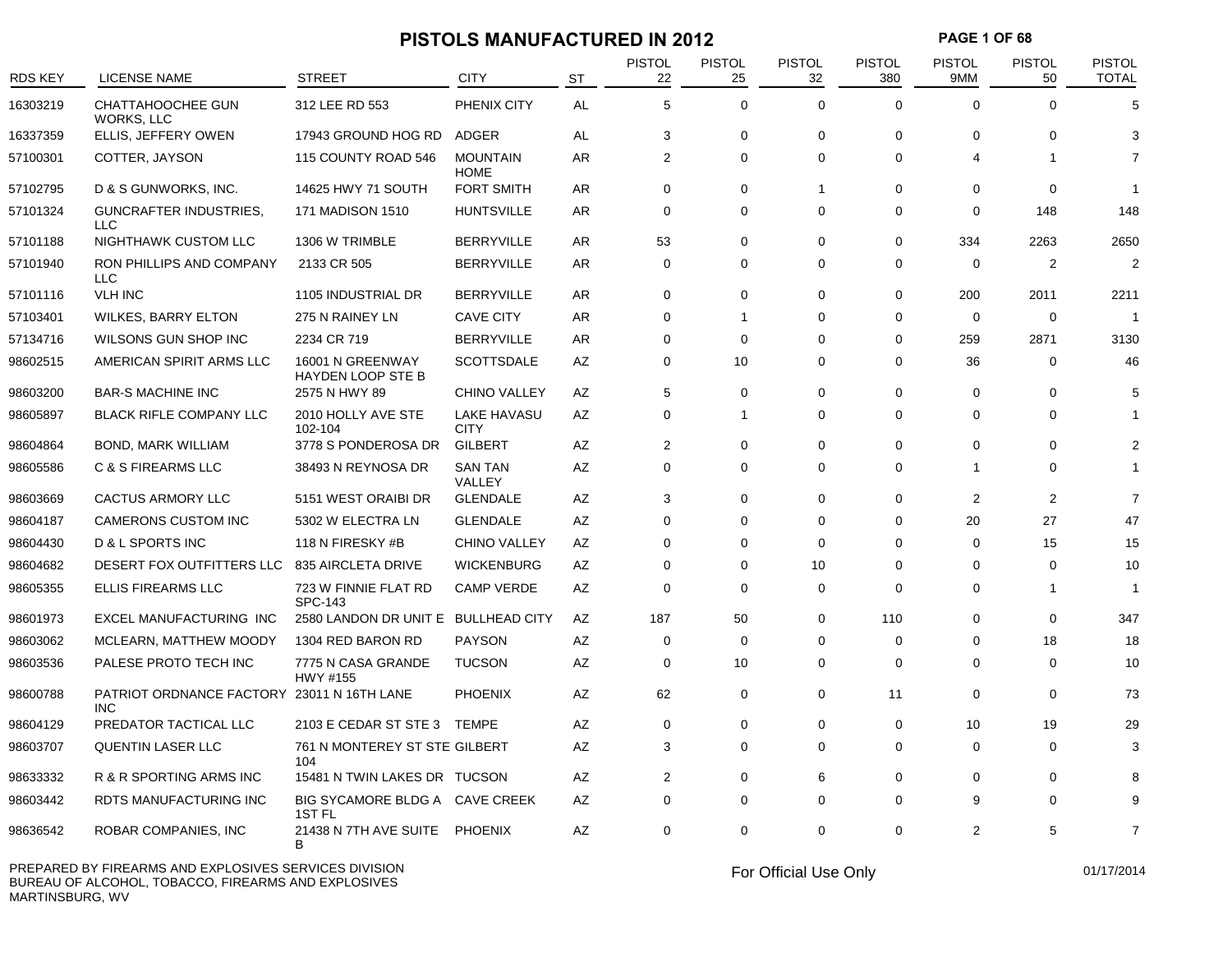# **PISTOLS MANUFACTURED IN 2012 PAGE 2 OF 68**<br>PISTOL PISTOL PISTOL PISTOL PISTOL PISTOL PISTOL PISTOL PISTOL PISTOL PISTOL PISTOL PISTOL PISTOL PISTOL PISTOL PISTOL PISTOL PISTOL PISTOL PISTOL PISTOL PISTOL PISTOL PISTOL P

| <b>RDS KEY</b>  | <b>LICENSE NAME</b>                                                                                          | STREET                                    | CITY                             | <b>ST</b> | <b>PISTOL</b><br>22 | <b>PISTOL</b><br>25 | <b>PISTOL</b><br>32   | <b>PISTOL</b><br>380 | <b>PISTOL</b><br>9MM | <b>PISTOL</b><br>50 | <b>PISTOL</b><br><b>TOTAL</b> |
|-----------------|--------------------------------------------------------------------------------------------------------------|-------------------------------------------|----------------------------------|-----------|---------------------|---------------------|-----------------------|----------------------|----------------------|---------------------|-------------------------------|
| 98605613        | SCIONS OF POSEIDON INC                                                                                       | 469 ELGIN ROAD                            | <b>ELGIN</b>                     | AZ        | 2                   | 0                   | $\mathbf 0$           | 0                    | $\Omega$             | 0                   | $\overline{2}$                |
| 98605107        | SENSENEY, MICHAEL E                                                                                          | 10962 NORTH LOCUST<br><b>ST</b>           | <b>FLORENCE</b>                  | AZ        | 0                   | $\overline{7}$      | $\Omega$              | 0                    | 2                    | $\Omega$            | 9                             |
| 98603460        | SOUTHWESTERN SPORTING<br><b>ENTERPRISES LLC</b>                                                              | 2244 N AL SIEBER RD                       | <b>APACHE</b><br><b>JUNCTION</b> | AZ        | $\mathbf 0$         | 0                   | 0                     | 0                    | $\overline{2}$       | 0                   | $\overline{2}$                |
| 98614472        | STURM, RUGER & COMPANY,<br><b>INC</b>                                                                        | 200 RUGER RD                              | PRESCOTT                         | AZ        | 250677              | 0                   | 0                     | 195323               | 314334               | 101023              | 861357                        |
| 98605123        | SUAREZ INTERNATIONAL USA<br><b>INC</b>                                                                       | 1616 WEST IRON<br>SPRINGS RD#3            | <b>PRESCOTT</b>                  | AZ        | 0                   | 0                   | 0                     | 0                    | 132                  | 14                  | 146                           |
| 98602020        | SUN DEVIL MANUFACTURING<br>LLC                                                                               | 663 W 2ND AVE STE 16                      | <b>MESA</b>                      | AZ        | $\mathbf{1}$        | 0                   | 0                     | 0                    | 0                    | 0                   | -1                            |
| 98637956        | YOUNG MANUFACTURING INC                                                                                      | 5528 N 51ST AVE                           | <b>GLENDALE</b>                  | AZ        | 0                   | 16                  | 0                     | 0                    | 0                    | 0                   | 16                            |
| 97702357        | BADELLA, MICHAEL JOHN &<br>MORGUTIA, TOMAS                                                                   | 17799 RD 24                               | MADERA                           | CA        | 4                   | 0                   | 0                     | 0                    | 0                    | 0                   | 4                             |
| 97702070        | C B E INC                                                                                                    | 18430 TECHNOLOGY DR MORGAN HILL<br>UNIT A |                                  | CA        | 104                 | 0                   | 13                    | 0                    | -1                   | -1                  | 119                           |
| 96802224        | CAL ARMORY, LLC                                                                                              | 3440 BRADEN RD                            | CAMINO                           | CA        | 0                   | 0                   | 0                     | $\Omega$             |                      | 6                   | $\overline{7}$                |
| 93303453        | <b>CHAMPION ARMS, INC</b>                                                                                    | 11841 MONARCH ST                          | <b>GARDEN GROVE</b>              | CA        | 5                   | 0                   | 0                     | $\Omega$             | $\Omega$             | 0                   | 5                             |
| 97702456        | COX, RYAN F                                                                                                  | 725 POLLASKY #109                         | <b>CLOVIS</b>                    | CA        | $\mathbf 0$         | 0                   | 0                     | $\Omega$             | 0                    | 2                   | 2                             |
| 93300870        | DIRECT ACTION SOLUTIONS<br>LLC                                                                               | 722 GENEVIEVE ST<br>SUITE G               | <b>SOLANA BEACH</b>              | CA        | 0                   | 0                   | 5                     | 0                    | 0                    | 0                   | 5                             |
| 93340727        | <b>EXCEL INDUSTRIES INC</b>                                                                                  | 1601 FREMONT CT                           | <b>ONTARIO</b>                   | CA        | 677                 | 0                   | 0                     | 267                  | $\Omega$             | 0                   | 944                           |
| 93301600        | <b>FMK FIREARMS</b><br><b>INCORPORATED</b>                                                                   | 1025 A ORTEGA WAY                         | <b>PLACENTIA</b>                 | CA        | $\mathbf 0$         | 0                   | 0                     | 0                    | 1871                 | 0                   | 1871                          |
| 96803271        | <b>HMCJORDAN INC</b>                                                                                         | 1050 MELODY LANE # 140 ROSEVILLE          |                                  | CA        | 0                   | 1                   | 0                     | 0                    | 0                    | 0                   | -1                            |
| 93302759        | LEDESMA, PAUL                                                                                                | 13552 CENTRAL AVE,<br>UNIT C              | <b>CHINO</b>                     | CA        | $\mathbf 0$         | 0                   | 0                     | 0                    | 0                    | 16                  | 16                            |
| 97702630        | <b>MACHINIST GROUP CORP</b>                                                                                  | 7200 ALEXANDER ST                         | <b>GILROY</b>                    | CA        | $\mathbf 0$         | 0                   | 0                     | 0                    | $\Omega$             | 5                   | 5                             |
| 93304203        | MCNEELY, DAUV J                                                                                              | 5628 MARIALINDA ST                        | <b>TORRANCE</b>                  | CA        | 2                   | 0                   | 0                     | 0                    | $\Omega$             | 0                   | $\overline{2}$                |
| 96802866        | MONTES, KENNETH                                                                                              | 501 GIUSEPPE CT STE<br>C&D                | <b>ROSEVILLE</b>                 | CA        | $\Omega$            | 89                  | $\Omega$              | $\Omega$             | $\Omega$             | $\Omega$            | 89                            |
| 97701704        | MULLEN, JEFFREY GERALD                                                                                       | 5530 E LAMONA AVE<br>#103                 | <b>FRESNO</b>                    | CA        | 0                   | 0                   | 2                     | 0                    | 0                    | 0                   | $\overline{2}$                |
| 97702726        | NORMAN HANSON FIREARMS<br>LLC                                                                                | 20810 SOUTH ST UNIT 5                     | <b>TEHACHAPI</b>                 | CA        | 5                   | 0                   | 0                     | 0                    | 0                    | 0                   | 5                             |
| 99500939        | PD GUN SUPPLY & TOOL INC                                                                                     | 2053 GLEN OAKS BLVD                       | <b>SAN FERNANDO</b>              | CA        | 0                   | 0                   | 0                     | 0                    | 0                    | 4                   |                               |
| 93336988        | <b>PHOENIX ARMS</b>                                                                                          | 4231 BRICKELL STREET                      | <b>ONTARIO</b>                   | СA        | 18364               | 3636                | $\Omega$              | ∩                    | $\Omega$             | 0                   | 22000                         |
| 93301038        | SUREFIRE, LLC                                                                                                | 18300 MT BALDY CIRCLE FOUNTAIN            | VALLEY                           | CA        | 0                   | 0                   | $\Omega$              | 0                    | 18                   | 0                   | 18                            |
| 97702430        | SYNERGISTIC DIGITAL<br>SOLUTIONS INC                                                                         | 1772 CRYSTAL VIEW CIR NEWBURY PARK CA     |                                  |           | 0                   | 38                  | 0                     | 0                    | $\Omega$             | $\mathbf{1}$        | 39                            |
| 96802648        | TACTICAL DEFENSE SURVIVAL 4881 GRANITE DR<br>LLC                                                             |                                           | <b>ROCKLIN</b>                   | CA        | 0                   | 17                  | 0                     | 0                    | 0                    | $\mathbf 0$         | 17                            |
| 96802086        | TOLEDO, ARIS                                                                                                 | 1722 & 1724 SPRINGS RD VALLEJO            |                                  | CA        | 8                   | 0                   | 0                     | 0                    | 0                    | 0                   | 8                             |
| MARTINSBURG, WV | PREPARED BY FIREARMS AND EXPLOSIVES SERVICES DIVISION<br>BUREAU OF ALCOHOL, TOBACCO, FIREARMS AND EXPLOSIVES |                                           |                                  |           |                     |                     | For Official Use Only |                      |                      |                     | 01/17/2014                    |

MARTINSBURG, WV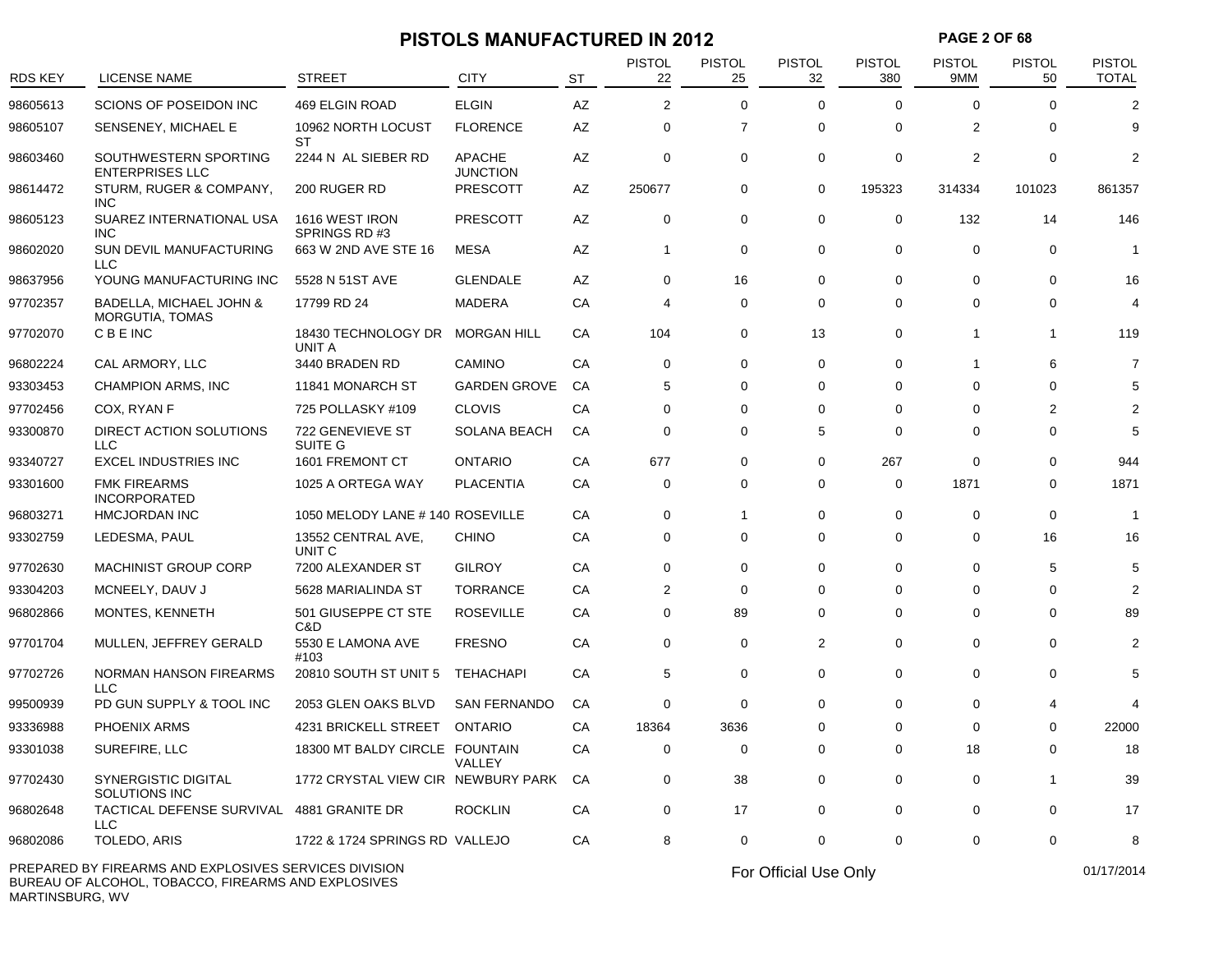## **PISTOLS MANUFACTURED IN 2012 PAGE 3 OF 68**

| <b>RDS KEY</b> | <b>LICENSE NAME</b>                             | <b>STREET</b>                                | <b>CITY</b>                       | <b>ST</b> | <b>PISTOL</b><br>22 | <b>PISTOL</b><br>25 | <b>PISTOL</b><br>32 | <b>PISTOL</b><br>380 | <b>PISTOL</b><br>9MM | <b>PISTOL</b><br>50 | <b>PISTOL</b><br><b>TOTAL</b> |
|----------------|-------------------------------------------------|----------------------------------------------|-----------------------------------|-----------|---------------------|---------------------|---------------------|----------------------|----------------------|---------------------|-------------------------------|
| 93303622       | <b>UBER INC</b>                                 | 18065 MOUNT SHAY                             | <b>FOUNTAIN</b><br>VALLEY         | CA        | 6                   | $\Omega$            | $\Omega$            | $\Omega$             | $\Omega$             | $\Omega$            | 6                             |
| 58400906       | ANDY'S CUSTOM GUNS INC                          | 14855 W 54TH AVE                             | <b>GOLDEN</b>                     | CO        | 0                   | 0                   | $\mathbf 0$         | 0                    | $\mathbf 0$          | 3                   | З                             |
| 58402912       | ASH MESA ARMORY LLC                             | 16426 D 25 RD                                | <b>DELTA</b>                      | CO        | $\Omega$            | $\Omega$            | $\Omega$            | $\Omega$             | $\Omega$             |                     |                               |
| 58404020       | <b>DEFCON ONE ARMS</b>                          | 1445 REGINA LANE                             | <b>NORTHGLENN</b>                 | CO        | $\Omega$            | $\Omega$            | $\Omega$            | $\Omega$             | 1                    | -1                  | $\mathcal{P}$                 |
| 58402371       | LIPPARD, KARL                                   | 3259 ELECTRA DR SO                           | <b>COLORADO</b><br><b>SPRINGS</b> | CO        | $\mathbf 0$         | $\mathbf 0$         | $\Omega$            | $\Omega$             | $\mathbf 0$          | 26                  | 26                            |
| 58434662       | ROCKY MOUNTAIN ARMS INC                         | 1813 SUNSET PL #D                            | <b>LONGMONT</b>                   | CO.       | 1                   | $\mathbf 0$         | $\Omega$            | $\Omega$             | $\Omega$             | $\Omega$            | $\overline{1}$                |
| 58402284       | <b>VOLKMANN CUSTOM INC</b>                      | 1595 CARR ST                                 | LAKEWOOD                          | CO        | 0                   | 0                   | $\Omega$            | $\Omega$             | $\Omega$             | 23                  | 23                            |
| 58403467       | <b>VOLKMANN PRECISION LLC</b>                   | 11160 S DEER CREEK RD LITTLETON              |                                   | CO        | 0                   | $\mathbf 0$         | $\Omega$            | 0                    | 0                    | 48                  | 48                            |
| 60600520       | COLT DEFENSE LLC                                | 547 NEW PARK AVE                             | <b>WEST</b><br><b>HARTFORD</b>    | <b>CT</b> | $\Omega$            | $\mathbf 0$         | $\Omega$            | $\Omega$             | $\Omega$             | 1211                | 1211                          |
| 60633345       | COLT'S MANUFACTURING CO<br><b>LLC</b>           | 545 NEW PARK AVE                             | <b>WEST</b><br><b>HARTFORD</b>    | CT        | $\mathbf 0$         | $\mathbf 0$         | $\mathbf 0$         | 4608                 | 4000                 | 42572               | 51180                         |
| 60601872       | CONTINENTAL MACHINE TOOL<br>CO INC              | 119 JOHN DOWNEY<br><b>DRIVE</b>              | <b>NEW BRITAIN</b>                | CT        | $\mathbf 0$         | $\mathbf 0$         | $\Omega$            | $\mathbf 0$          | $\mathbf 0$          | 65                  | 65                            |
| 60601132       | CRAMER, JOEL IRA                                | <b>190 NORTH PLAINS</b><br><b>INDUSTRIAL</b> | WALLINGFORD                       | <b>CT</b> | $\Omega$            | $\Omega$            | $\Omega$            | $\Omega$             | $\Omega$             | $\mathbf 1$         | -1                            |
| 60601238       | <b>JOJOS GUNWORKS LLC</b>                       | 122 SPRING ST D9                             | <b>SOUTHINGTON</b>                | CT        | 0                   | 0                   | $\mathbf 0$         | $\mathbf 0$          | 0                    | 10                  | 10                            |
| 60604862       | L W SEECAMP CO INC                              | 280 ROCK LANE                                | <b>MILFORD</b>                    | CT        | 0                   | 0                   | 831                 | 451                  | $\Omega$             | $\mathbf 0$         | 1282                          |
| 60600006       | P3LLC                                           | <b>22 SUNRISE TERRACE</b>                    | <b>WEATOGUE</b>                   | <b>CT</b> | 1                   | $\Omega$            | $\Omega$            | $\mathbf 0$          | $\Omega$             | 3                   | $\overline{4}$                |
| 60602353       | PTR INDUSTRIES INC                              | 30 CROSS ST                                  | <b>BRISTOL</b>                    | <b>CT</b> | $\Omega$            | $\mathbf 0$         | $\Omega$            | $\Omega$             | $\Omega$             | 239                 | 239                           |
| 85100390       | PERRY'S GUN REPAIR, LLC                         | 22957 DEEP BRANCH RD                         | <b>GEORGETOWN</b>                 | DE        | 0                   | $\mathbf 0$         | $\Omega$            | 0                    | 0                    | 6                   | 6                             |
| 15912791       | ADEQ FIREARMS COMPANY                           | 4921 WEST CYPRESS<br><b>STREET</b>           | <b>TAMPA</b>                      | FL        | $\Omega$            | $\Omega$            | $\Omega$            | $\Omega$             | $\Omega$             | 3                   | 3                             |
| 15913833       | AKAI CUSTOM GUNS LLC                            | 5405 NW 102ND AVE<br><b>BAY 216</b>          | <b>SUNRISE</b>                    | FL        | $\mathbf 0$         | 0                   | $\Omega$            | $\mathbf 0$          | $\mathbf 0$          | 15                  | 15                            |
| 15939794       | <b>B &amp; K DIVING SYSTEMS INC</b>             | 1328 CLEMENTS WOODS JACKSONVILLE<br>LN       |                                   | <b>FL</b> | 2                   | $\mathbf 0$         | $\Omega$            | 3                    | $\Omega$             | $\mathbf{1}$        | 6                             |
| 15910996       | <b>B&amp;S FIREARMS INC</b>                     | 2335 63RD AVE E STE M                        | <b>BRADENTON</b>                  | FL        | 1                   | 0                   | 0                   | 0                    | $\Omega$             | $\Omega$            |                               |
| 15916829       | <b>BLACKHAWK CUSTOM LLC</b>                     | 5762 NW CONE ST                              | PORT SAINT<br><b>LUCIE</b>        | FL        | $\mathbf 0$         | $\Omega$            | $\Omega$            | $\Omega$             | 1                    | 3                   |                               |
| 15916171       | BRB TACTICAL SYSTEMS INC                        | 300 SOUTH KENSINGTON LECANTO<br>AVE          |                                   | FL        | 1                   | $\mathbf 0$         | $\Omega$            | $\mathbf 0$          | 0                    | 0                   | 1                             |
| 15907948       | CHARLES W JENKINS, LLC                          | 977 18TH AVE SW                              | <b>VERO BEACH</b>                 | FL        | 0                   | $\mathbf 0$         | $\mathbf 0$         | 0                    | $\overline{2}$       | 11                  | 13                            |
| 15915069       | <b>CSC ARMS LLC</b>                             | 4111 SW 47TH AVE STE<br>313                  | DAVIE                             | FL        | $\mathbf 0$         | $\mathbf 0$         | $\Omega$            | $\mathbf 0$          | $\Omega$             | 6                   | 6                             |
| 15910123       | DIAMONDBACK FIREARMS LLC                        | 4135 PINE TREE PL                            | COCOA                             | FL.       | 0                   | $\mathbf 0$         | $\mathbf 0$         | 7481                 | 12051                | $\Omega$            | 19532                         |
| 15913859       | <b>EAST COAST CUSTOM</b><br><b>TACTICAL LLC</b> | 925 WALKER RD                                | <b>WILDWOOD</b>                   | FL        | $\mathbf 0$         | $\mathbf 0$         | $\mathbf 0$         | $\mathbf 0$          | 14                   | 0                   | 14                            |
| 15904057       | HOFFMAN, RICHARD C                              | 145 SHERIDAN AVE                             | <b>LONGWOOD</b>                   | FL        | 0                   | $\mathbf 0$         | $\mathbf 0$         | 0                    | 3                    | $\Omega$            | 3                             |
| 15914786       | HOLL INC                                        | 5703 PINKNEY AVE #                           | <b>SARASOTA</b>                   | FL        | 0                   | $\mathbf 0$         | $\Omega$            | 0                    | $\Omega$             | $\mathbf 1$         | 1                             |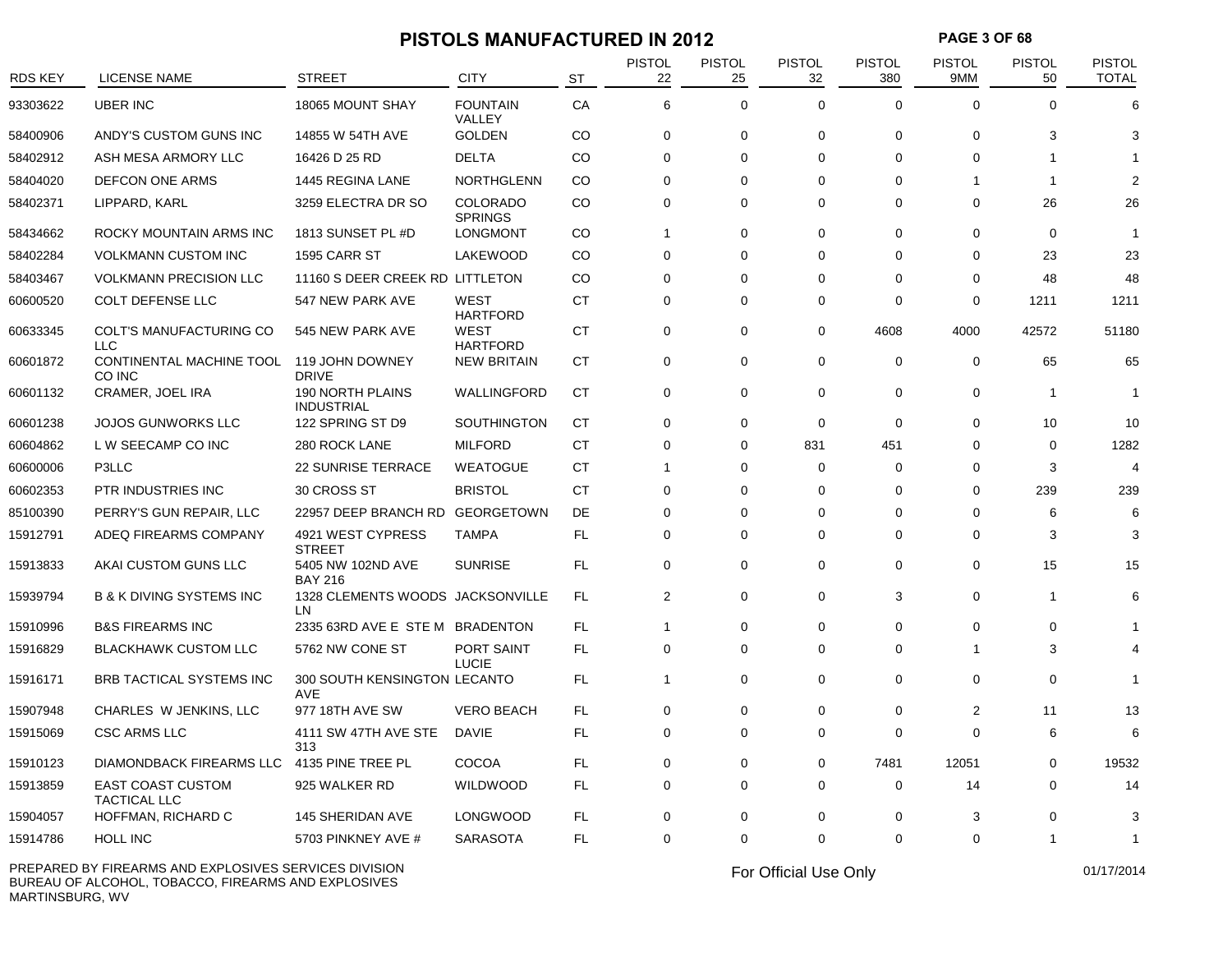|                |                                                     |                                         | <b>PISTOLS MANUFACTURED IN 2012</b> |           |                     |                     |                     |                      | <b>PAGE 4 OF 68</b>  |                     |                               |
|----------------|-----------------------------------------------------|-----------------------------------------|-------------------------------------|-----------|---------------------|---------------------|---------------------|----------------------|----------------------|---------------------|-------------------------------|
| <b>RDS KEY</b> | <b>LICENSE NAME</b>                                 | <b>STREET</b>                           | <b>CITY</b>                         | <b>ST</b> | <b>PISTOL</b><br>22 | <b>PISTOL</b><br>25 | <b>PISTOL</b><br>32 | <b>PISTOL</b><br>380 | <b>PISTOL</b><br>9MM | <b>PISTOL</b><br>50 | <b>PISTOL</b><br><b>TOTAL</b> |
|                |                                                     | <b>FRONT</b>                            |                                     |           |                     |                     |                     |                      |                      |                     |                               |
| 15916004       | JAN GUN WORKS LLC                                   | 12540 BRADY PLACE<br><b>BLVD</b>        | <b>JACKSONVILLE</b>                 | FL.       | 0                   | 0                   | $\mathbf 0$         | 0                    | 0                    |                     |                               |
| 15921330       | KARVASALE, MARK AUGUSTUS 2523 PALMETTO RD           |                                         | <b>MOUNT DORA</b>                   | FL        | 0                   | 0                   | 0                   | 0                    | 5                    | $\Omega$            | 5                             |
| 15940806       | KEL TEC CNC INDUSTRIES INC                          | 1475 COX ROAD                           | COCOA                               | FL.       | 19291               | 0                   | 2933                | 10360                | 45490                | $\Omega$            | 78074                         |
| 15909528       | <b>LIBERTY GUN WORKS INC</b>                        | 2446 MANATEE AVE E                      | <b>BRADENTON</b>                    | FL.       | 2                   | 0                   | 0                   | 0                    | $\Omega$             | 0                   | $\overline{2}$                |
| 15906911       | <b>MVB INDUSTRIES INC</b>                           | 510 GOOLSBY BLVD BAY<br>#5              | <b>DEERFIELD</b><br><b>BEACH</b>    | FL        | 0                   | 0                   | 0                   | 0                    | 8                    | 4                   | 12                            |
| 15917215       | NATIONAL ARMORY LLC                                 | 1315 SW 1 CT                            | <b>POMPANO</b><br><b>BEACH</b>      | FL.       | $\mathbf 0$         | 3                   | $\mathbf 0$         | 0                    | $\Omega$             | 0                   | 3                             |
| 15913252       | ORION ENTERPRISE GROUP<br><b>LLC</b>                | 3237 NAUTICAL DR                        | <b>PANAMA CITY</b>                  | FL        | 0                   | 0                   | 1                   | 0                    | 0                    | 0                   |                               |
| 15911048       | PD PRODUCTS LLC                                     | 2510 KIRBY CIR NE STE<br>109            | <b>PALM BAY</b>                     | FL        | 0                   | $\mathbf 0$         | 0                   | 0                    | 4                    | 13                  | 17                            |
| 15916697       | PPT LLC                                             | 1350 SOUTH POWERLINE POMPANO<br>RD #106 | <b>BEACH</b>                        | FL        | 4                   | 0                   | $\mathbf 0$         | 0                    | 0                    | $\Omega$            | 4                             |
| 15908443       | PROJECT GUNS LLC                                    | 1727 NW ARCADIA WAY                     | <b>BOCA RATON</b>                   | FL.       | 0                   | 0                   | 1                   | 0                    | 0                    | 0                   | -1                            |
| 15903222       | <b>SCCY INDUSTRIES LLC</b>                          | 1800 CONCEPT COURT                      | <b>DAYTONA</b><br><b>BEACH</b>      | FL.       | 0                   | 0                   | 0                   | 0                    | 21902                | 0                   | 21902                         |
| 15913642       | TACTICAL AMBUSH LLC                                 | 3852 N JOHN YOUNG<br>PKWY UNIT 15       | <b>ORLANDO</b>                      | FL.       | 0                   | $\mathbf 0$         | 0                   | $\mathbf{1}$         | 0                    | 0                   |                               |
| 15909619       | <b>TACTICAL WEAPONS</b><br><b>SOLUTIONS COMPANY</b> | 2578 CLARK ST UNIT 1                    | <b>APOPKA</b>                       | FL        | 78                  | 0                   | 0                   | 0                    | 0                    | 0                   | 78                            |
| 15923596       | <b>TAURUS INTERNATIONAL</b><br>MANUFACTURING INC    | 16175 NW 49TH AVE                       | MIAMI                               | FL.       | 27032               | 1787                | 0                   | 63255                | $\Omega$             | $\Omega$            | 92074                         |
| 15913795       | X RING ACCURACY & DESIGN<br><b>INC</b>              | 4711 KEY DEER TERR                      | <b>PARRISH</b>                      | FL.       | 0                   | $\mathbf 0$         | $\Omega$            | 0                    | $\Omega$             |                     | -1                            |
| 15808613       | CAMP CREEK GUNWORKS LLC                             | 3467 COLLEGE ST                         | <b>COLLEGE PARK</b>                 | GA        | 0                   | 0                   | 0                   | 0                    | -1                   | 0                   |                               |
| 15890327       | <b>GLOCK INC</b>                                    | 6000 HIGHLANDS PKWY                     | <b>SMYRNA</b>                       | GA        | 0                   | 0                   | $\Omega$            | 0                    | 108604               | 22946               | 131550                        |
| 15805501       | <b>MA CUSTOMS LLC</b>                               | 1255 E CHERRY STREET                    | <b>JESUP</b>                        | GA        | -1                  | $\Omega$            | $\Omega$            | 0                    | $\mathbf 0$          | -1                  | $\overline{2}$                |
| 15804952       | MASTERPIECE ARMS HOLDING<br><b>COMPANY</b>          | 4904 HIGHWAY 98                         | <b>COMER</b>                        | GA        | 583                 | 0                   | $\Omega$            | 66                   | 2894                 | 810                 | 4353                          |
| 15840168       | MEGGITT TRAINING SYSTEMS<br><b>INC</b>              | 296 BROGDON RD                          | <b>SUWANEE</b>                      | GA        | 0                   | 0                   | 0                   | 0                    | 44                   | 0                   | 44                            |
| 15806045       | ORTIZ CUSTOM GUNS LLC                               | 7 E MONTGOMERY<br><b>CROSS ROADS</b>    | SAVANNAH                            | GA        | 0                   | $\mathbf 0$         | 0                   | 0                    | $\Omega$             | 1                   |                               |
| 54200445       | ACCUCAST INC                                        | 12590 RABBIT RUN RD                     | <b>OTTUMWA</b>                      | IA        |                     | $\mathbf 0$         | $\mathbf 0$         | 0                    | 0                    | 0                   | -1                            |
| 54202146       | BEST DAMN GUN LLC                                   | 1911 W MAIN ST                          | SAC CITY                            | IA        |                     | 0                   | 0                   | 0                    |                      |                     |                               |
| 54200689       | JARD INC                                            | 3149 NEST AVE                           | SHELDON                             | ΙA        |                     | 0                   | 0                   | 0                    | 0                    | 0                   | $\overline{1}$                |
| 54201706       | LES BAER CUSTOM INC                                 | 1804 IOWA DR                            | LE CLAIRE                           | ΙA        | 0                   | 0                   | 0                   | 0                    | 130                  | 2750                | 2880                          |
| 54202120       | MCFARLAND, KENNETH DANIEL 526 CLOVER CIR            |                                         | <b>FREDERICKSBU</b><br>RG           | IA        | 0                   | 2                   | 0                   | 0                    | 0                    | 5                   | $\overline{7}$                |
| 98200317       | CDQ SOLUTIONS, LLC                                  | 2772 S VICTORY VIEW<br>WAY              | <b>BOISE</b>                        | ID        | 2012                | 0                   | 0                   | 0                    | 0                    | 0                   | 2012                          |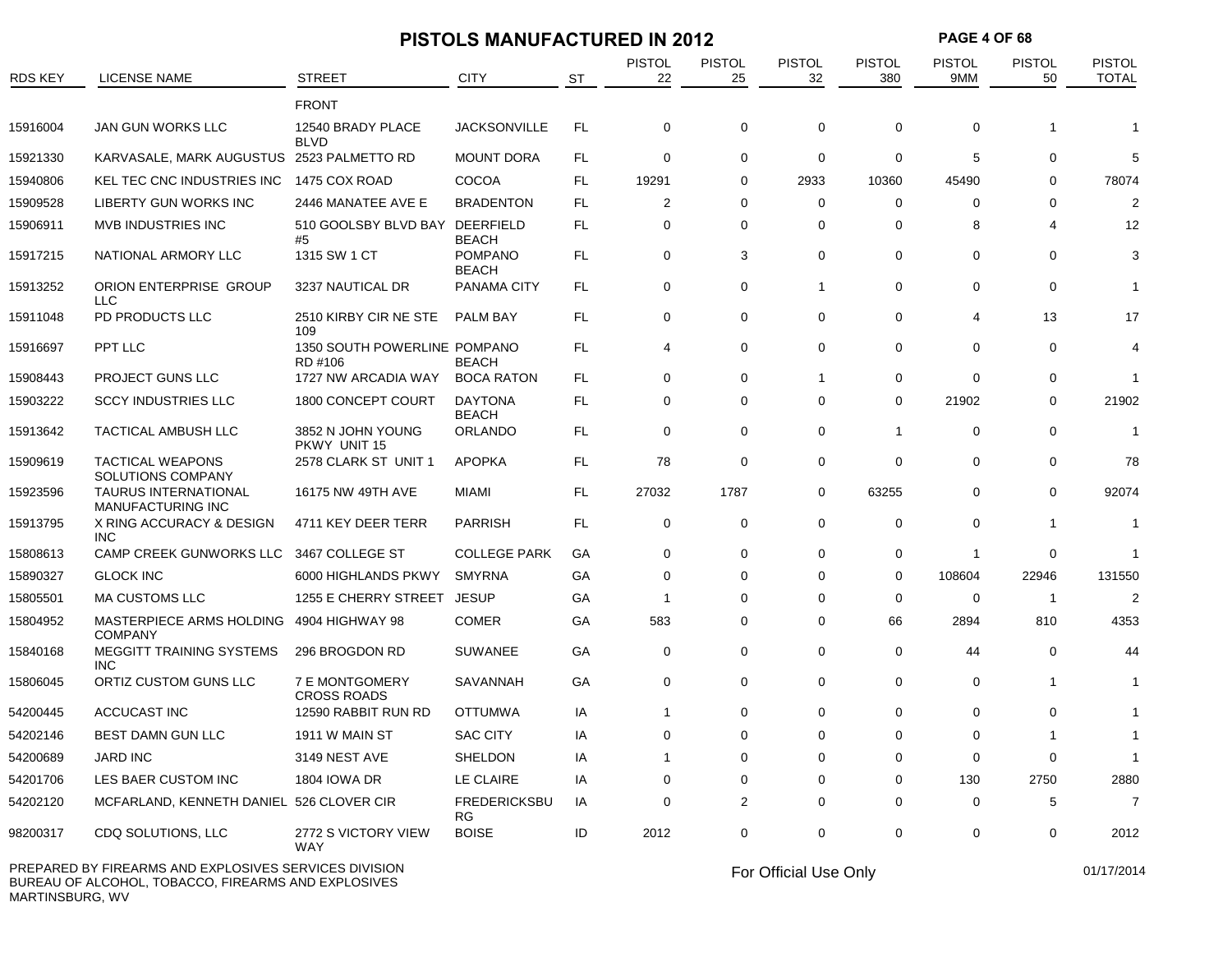### **PISTOLS MANUFACTURED IN 2012 PAGE 5 OF 68**

| $\Omega$<br>176<br>0<br>0<br>$\Omega$<br>0 | $\Omega$<br>$\Omega$<br>$\mathbf 0$<br>$\Omega$<br>0<br>1<br>$\Omega$<br>$\Omega$<br>$\overline{2}$ | $\Omega$<br>$\mathbf 0$<br>8<br>$\Omega$<br>$\Omega$ | 1<br>270<br>g |
|--------------------------------------------|-----------------------------------------------------------------------------------------------------|------------------------------------------------------|---------------|
|                                            |                                                                                                     |                                                      |               |
|                                            |                                                                                                     |                                                      |               |
|                                            |                                                                                                     |                                                      |               |
|                                            |                                                                                                     |                                                      |               |
|                                            |                                                                                                     |                                                      | $\mathcal{P}$ |
|                                            |                                                                                                     | $\Omega$                                             | 26            |
| $\mathbf 0$                                | 0<br>0                                                                                              | -1                                                   | 1             |
| $\Omega$                                   | $\mathbf 0$<br>55                                                                                   | $\Omega$                                             | 55            |
| $\Omega$                                   | 0<br>$\Omega$                                                                                       | $\Omega$                                             | 14749         |
| $\mathbf{1}$                               | 0<br>$\Omega$                                                                                       | $\Omega$                                             | -1            |
| $\Omega$                                   | $\Omega$                                                                                            | 3                                                    | 3             |
| $\Omega$                                   | $\Omega$<br>1                                                                                       | $\Omega$                                             | 2             |
| $\mathbf 0$                                | 0<br>$\Omega$                                                                                       | $\mathbf 0$                                          | 250           |
| $\Omega$                                   | 0<br>24                                                                                             | 15                                                   | 1500          |
| $\Omega$                                   | 3797<br>0                                                                                           | 45728                                                | 49525         |
| 0                                          | 0<br>-1                                                                                             | $\overline{2}$                                       | 3             |
| $\mathbf 0$                                | $\mathbf 0$<br>$\mathbf 0$                                                                          | $\Omega$                                             |               |
| $\mathbf{1}$                               | $\overline{1}$<br>$\Omega$                                                                          | $\Omega$                                             |               |
| $\Omega$                                   | $\Omega$<br>$\Omega$                                                                                | 2                                                    |               |
| $\Omega$                                   | $\Omega$<br>4                                                                                       | $\Omega$                                             |               |
| $\mathbf 0$                                | $\mathbf 0$<br>$\Omega$                                                                             | $\Omega$                                             |               |
| $\Omega$                                   | $\mathbf 0$<br>$\Omega$                                                                             |                                                      |               |
| $\Omega$                                   | 0<br>$\Omega$                                                                                       | $\mathbf 0$                                          |               |
| $\Omega$                                   | 0<br>1                                                                                              | 11                                                   | 12            |
| $\mathbf 0$                                | 0<br>$\Omega$                                                                                       | 56                                                   | 56            |
| $\Omega$                                   | $\Omega$<br>$\Omega$                                                                                | $\Omega$                                             | 26            |
| $\Omega$                                   | $\Omega$<br>$\Omega$                                                                                | -1                                                   |               |
| $\mathbf 0$                                | 0<br>1                                                                                              | $\Omega$                                             |               |
| $\Omega$                                   | 0<br>$\Omega$                                                                                       | $\Omega$                                             |               |
| $\mathbf 0$                                | $\mathbf 0$<br>$\Omega$                                                                             | 49                                                   | 49            |
|                                            |                                                                                                     | 0<br>$\Omega$<br>$\Omega$                            |               |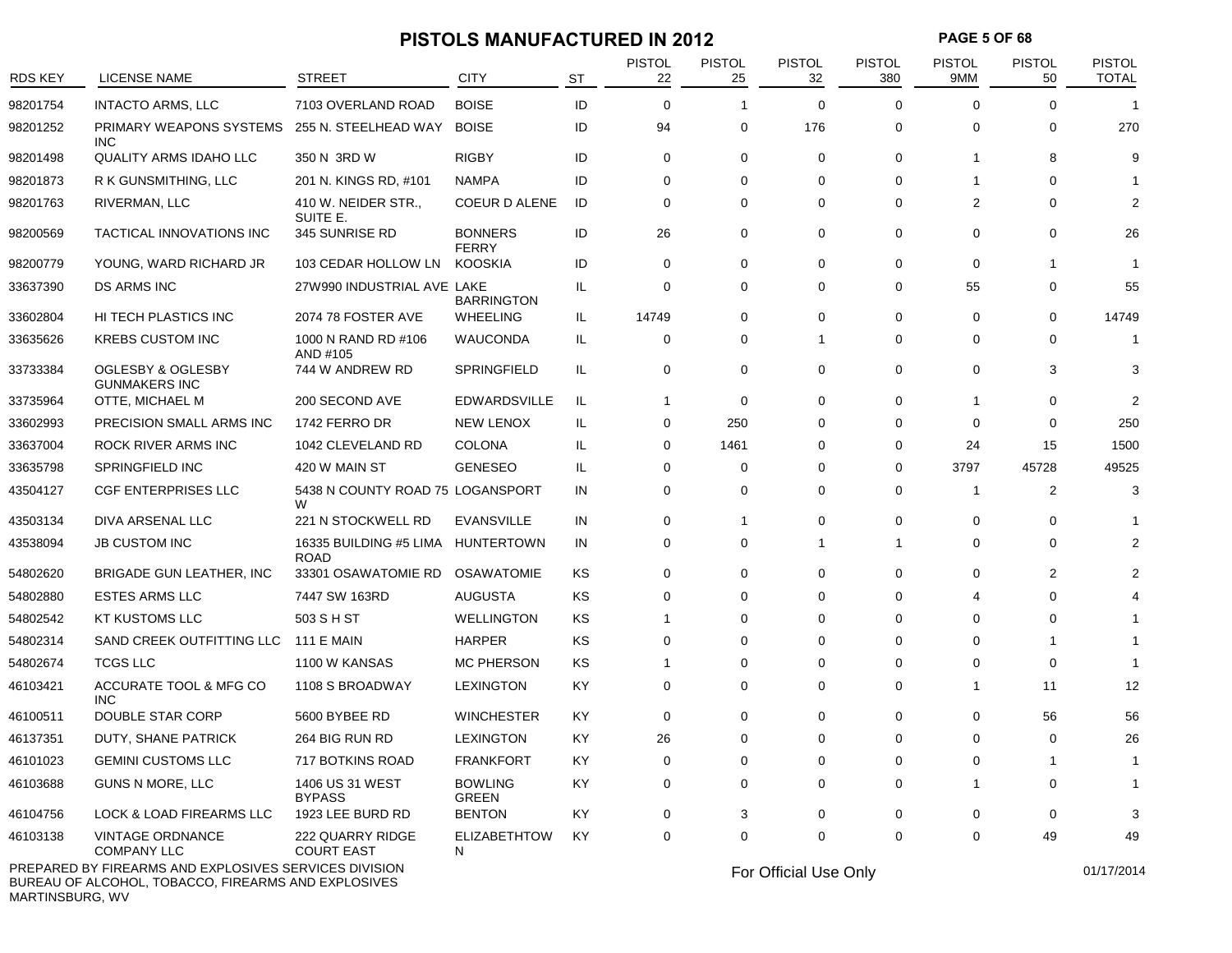## **PISTOLS MANUFACTURED IN 2012 PAGE 6 OF 68**

| <b>RDS KEY</b> | LICENSE NAME                                       | <b>STREET</b>                     | <b>CITY</b>         | <b>ST</b> | <b>PISTOL</b><br>22 | <b>PISTOL</b><br>25 | <b>PISTOL</b><br>32 | <b>PISTOL</b><br>380 | <b>PISTOL</b><br>9MM | <b>PISTOL</b><br>50 | <b>PISTOL</b><br><b>TOTAL</b> |
|----------------|----------------------------------------------------|-----------------------------------|---------------------|-----------|---------------------|---------------------|---------------------|----------------------|----------------------|---------------------|-------------------------------|
| 57203215       | MUSICK, PAUL LOWELL SR                             | 108 WINDCREEK LN                  | YOUNGSVILLE         | LA        | 2                   | $\Omega$            | $\Omega$            | $\Omega$             | $\Omega$             | $\overline{2}$      | 4                             |
| 57203086       | <b>TRAVERS, JACK DON</b>                           | 347 NED WOODHAM RD                | <b>LEESVILLE</b>    | LA        | $\mathbf 0$         | 0                   | $\Omega$            | $\mathbf 0$          | $\overline{2}$       | $\Omega$            | 2                             |
| 57202835       | VINTAGE SEASONS INC                                | 132 BEAUREGARD AVE                | <b>SULPHUR</b>      | LA        | $\Omega$            | $\mathbf 0$         | $\Omega$            | $\Omega$             | 5                    |                     | 6                             |
| 60411509       | <b>CAKOUNES, HARRY G</b>                           | 622 BROADWAY                      | SAUGUS              | МA        | 0                   | 0                   | $\Omega$            | $\mathbf 0$          | 0                    |                     | $\overline{1}$                |
| 60435456       | SAEILO, INC                                        | 130 GODDARD<br><b>MEMORIAL DR</b> | WORCESTER           | МA        | $\mathbf 0$         | 0                   | $\Omega$            | 4031                 | 35841                | 25555               | 65427                         |
| 60401684       | <b>SMITH &amp; WESSON CORP</b>                     | 2100 ROOSEVELT AVE                | <b>SPRINGFIELD</b>  | МA        | $\mathbf 0$         | 0                   | 129                 | 121208               | 206093               | 214867              | 542297                        |
| 85207699       | BERETTA U S A CORPORATION 17601 BERETTA DR         |                                   | <b>ACCOKEEK</b>     | MD        | 32941               | 142                 | 3855                | $\mathbf 0$          | 96335                | 7397                | 140670                        |
| 85202358       | <b>LWRC INTERNATIONAL LLC</b>                      | 815 CHESAPEAKE DRIVE CAMBRIDGE    |                     | MD        | 237                 | 30                  | $\overline{1}$      | $\mathbf 0$          | 8                    | $\overline{1}$      | 277                           |
| 60100748       | SMITH & WESSON CORP                                | <b>19 AVIATION DR</b>             | <b>HOULTON</b>      | ME        | 34594               | $\mathbf 0$         | 509                 | 11837                | 1979                 | 14866               | 63785                         |
| 43804955       | AMERICAN TOOL &<br><b>ENGRAVING INC</b>            | 20224 LORNE                       | <b>TAYLOR</b>       | MI        | 0                   | 0                   | $\mathbf 0$         | $\mathbf 0$          | 30                   | 0                   | 30                            |
| 43806201       | <b>HAMILTON ARMS CUSTOM</b><br><b>SERVICES LLC</b> | 6703 DEWEESE RD                   | <b>JACKSON</b>      | MI        | $\mathbf{1}$        | $\mathbf 0$         | $\Omega$            | $\mathbf 0$          | $\Omega$             | 0                   |                               |
| 43805547       | NATIONAL FIREARM REPAIR<br><b>LLC</b>              | 15178 HANOVER AVE                 | <b>ALLEN PARK</b>   | MI        | $\mathbf 0$         | $\mathbf 0$         | $\Omega$            | $\mathbf 0$          | 1                    | 1                   | 2                             |
| 43803551       | RED OAK GUNSMITHING, LTD                           | 6872 COLLINS ROAD                 | <b>ONAWAY</b>       | MI        | $\mathbf 0$         | $\mathbf 0$         | $\Omega$            | $\mathbf 0$          | 0                    |                     |                               |
| 43805441       | <b>SHAMROCK SENTINEL CORP</b>                      | 3520 MEADOW RIDGE                 | <b>HOWELL</b>       | MI        | 3                   | $\mathbf 0$         | $\Omega$            | $\Omega$             | $\Omega$             | $\Omega$            | 3                             |
| 43805373       | STOPPIELLO, JOSEPH FRANK<br>Ш                      | 8495 RONDA DRIVE                  | <b>CANTON</b>       | MI        | $\mathbf 0$         | 0                   | $\Omega$            | $\mathbf 0$          | 23                   | $\overline{2}$      | 25                            |
| 34102861       | <b>COONAN INC</b>                                  | 4501 103RD CT NE # 120            | <b>BLAINE</b>       | <b>MN</b> | $\mathbf 0$         | $\mathbf 0$         | $\Omega$            | $\mathbf 0$          | 0                    | 637                 | 637                           |
| 34137259       | E ARTHUR BROWN CO INC                              | 4088 COUNTY ROAD 40<br><b>NW</b>  | <b>GARFIELD</b>     | MN        | 2                   | $\mathbf 0$         | 6                   | $\mathbf 0$          | 0                    | 9                   | 17                            |
| 34103319       | LUCKY 13 MANUFACTURING<br><b>INC</b>               | 1879 REANEY AVE E                 | <b>SAINT PAUL</b>   | ΜN        | $\mathbf 0$         | $\mathbf 0$         | 0                   | $\mathbf 0$          | 0                    | -1                  | $\overline{1}$                |
| 34103314       | <b>MAGNUM RESEARCH INC</b>                         | 12602 33RD AVE SW                 | <b>PILLAGER</b>     | MN        | $\Omega$            | $\mathbf 0$         | $\Omega$            | 593                  | 1115                 | 5251                | 6959                          |
| 34102055       | PETERSEN, JASON                                    | 28651 320TH AVE WAY               | <b>RED WING</b>     | ΜN        | 0                   | 0                   | 0                   | 0                    | 0                    | 4                   | $\Delta$                      |
| 34103228       | SUB ZERO CRYOGENICS INC                            | 11265 375TH ST                    | <b>NORTH BRANCH</b> | MN        | $\mathbf 0$         | $\mathbf 0$         | $\Omega$            | $\mathbf 0$          | $\overline{2}$       | 2                   | 4                             |
| 34102463       | <b>VELOCITY LLC</b>                                | 6315 RICE LAKE ROAD               | <b>DULUTH</b>       | ΜN        | 0                   | 0                   | $\Omega$            | $\mathbf 0$          | 0                    | 405                 | 405                           |
| 54309989       | <b>4 STATES SHOOTERS SUPPLY</b><br><b>LLC</b>      | 3232 E 32ND STREET                | <b>JOPLIN</b>       | <b>MO</b> | $\Omega$            | 1                   | $\Omega$            | $\Omega$             | $\Omega$             | $\Omega$            | -1                            |
| 54306127       | <b>BLACK RAIN ORDNANCE INC</b>                     | 11685 GATEWAY DR                  | <b>NEOSHO</b>       | MO.       | 0                   | 3                   | 0                   | $\mathbf 0$          | 0                    | 0                   | 3                             |
| 54305925       | <b>BOOTHEEL BULLETS, LLC</b>                       | 18850 RIDGEVIEW DR                | <b>DEXTER</b>       | <b>MO</b> | $\mathbf 0$         | $\Omega$            | $\Omega$            | $\Omega$             | $\Omega$             |                     |                               |
| 54301610       | <b>CMMG INC</b>                                    | 620 COUNTY ROAD 118               | <b>FAYETTE</b>      | MO.       | 9                   | 0                   | $\Omega$            | $\Omega$             | 21                   | 0                   | 30                            |
| 54306585       | DELASHMUTT, RAYMOND                                | 916 CR 281                        | <b>AUXVASSE</b>     | <b>MO</b> | $\Omega$            | $\Omega$            | $\Omega$            | $\Omega$             | $\Omega$             | 20                  | 20                            |
| 54339122       | ED BROWN PRODUCTS, INC.                            | 43825 MULDROW TRAIL               | PERRY               | <b>MO</b> | $\mathbf 0$         | 0                   | $\Omega$            | $\mathbf 0$          | 85                   | 2673                | 2758                          |
| 54307799       | PANTHER CREEK GUN WORKS<br><b>LLC</b>              | 9577 E FARM ROAD 160              | <b>ROGERSVILLE</b>  | <b>MO</b> | 0                   | $\mathbf 0$         | $\Omega$            | $\mathbf 0$          | $\Omega$             | 1                   | $\overline{1}$                |
| 54309800       | STOCKHAUSEN, GREGG                                 | 2970 ROYAL GORGE<br>LANE          | SAINT LOUIS         | MO.       | $\mathbf 1$         | $\mathbf 0$         | 0                   | $\mathbf 0$          | 0                    | 0                   | -1                            |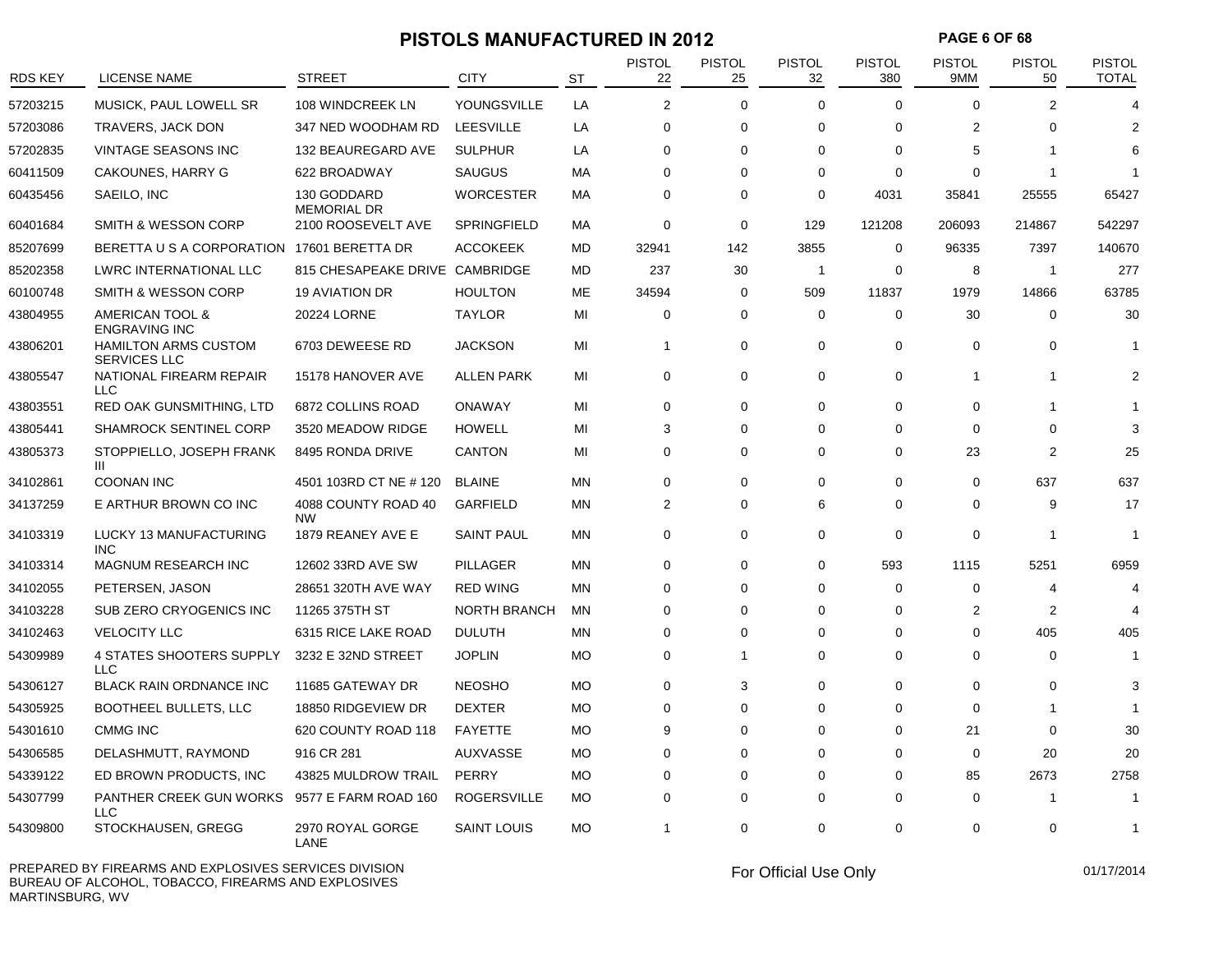### **PISTOLS MANUFACTURED IN 2012 PAGE 7 OF 68**

| <b>RDS KEY</b> | LICENSE NAME                                   | <b>STREET</b>                             | <b>CITY</b>                     | <b>ST</b> | <b>PISTOL</b><br>22 | <b>PISTOL</b><br>25 | <b>PISTOL</b><br>32 | <b>PISTOL</b><br>380 | PISTOL<br>9MM           | <b>PISTOL</b><br>50 | <b>PISTOL</b><br><b>TOTAL</b> |
|----------------|------------------------------------------------|-------------------------------------------|---------------------------------|-----------|---------------------|---------------------|---------------------|----------------------|-------------------------|---------------------|-------------------------------|
| 16402937       | MISSISSIPPI AUTO ARMS INC                      | 9 INDUSTRIAL PARK DR.<br><b>STE 103</b>   | <b>OXFORD</b>                   | <b>MS</b> | $\Omega$            | 0                   | 22                  | $\Omega$             | $\Omega$                | $\Omega$            | 22                            |
| 16403240       | MOODY, ROBERT KEITH                            | 2413 B ST                                 | <b>MERIDIAN</b>                 | <b>MS</b> | $\mathbf 0$         | 0                   | $\Omega$            | $\Omega$             | $\Omega$                | 3                   | 3                             |
| 98101515       | <b>BLACKOPS TECHNOLOGIES</b><br><b>LLC</b>     | <b>196 SUNRISE CREEK</b><br>LOOP SUITE 55 | <b>COLUMBIA</b><br><b>FALLS</b> | MT        | $\Omega$            | $\Omega$            | $\Omega$            | $\Omega$             | $\Omega$                | -1                  |                               |
| 98101025       | <b>GENTRY CUSTOM LLC</b>                       | 314 N HOFFMAN ST                          | <b>BELGRADE</b>                 | MT        | $\mathbf 0$         | 0                   | $\Omega$            | $\mathbf 0$          | 1                       | $\Omega$            |                               |
| 15639696       | CHANDLER, NORMAN A                             | 100 RADCLIFFE CIRCLE                      | <b>JACKSONVILLE</b>             | <b>NC</b> | $\Omega$            | 0                   | $\Omega$            | $\Omega$             | 1                       | $\Omega$            | 1                             |
| 15604021       | CRAWFORD, JOHN K                               | 816 MAIN ST                               | <b>MAYSVILLE</b>                | <b>NC</b> | $\mathbf{1}$        | 0                   | $\Omega$            | $\Omega$             | $\Omega$                | 10                  | 11                            |
| 15607644       | FREEDOM DEFENSE ARMS LLC                       | 206 DARLA DR                              | <b>SUMMERFIELD</b>              | <b>NC</b> | $\Omega$            | 0                   | $\Omega$            | 1                    | $\Omega$                | $\mathbf 0$         | 1                             |
| 15607233       | HEFFNER, KENNETH EUGENE                        | 219 DAVIS RD                              | <b>SHELBY</b>                   | <b>NC</b> | 0                   | 0                   | 0                   | $\mathbf 0$          | $\Omega$                | 2                   | $\overline{2}$                |
| 15602808       | I.O. INC                                       | 3305 WESTWOOD<br><b>INDUSTRIAL DR</b>     | <b>MONROE</b>                   | <b>NC</b> | $\Omega$            | 0                   | $\Omega$            | 13249                | $\Omega$                | $\Omega$            | 13249                         |
| 15607253       | JNJ GUNSMITH LLC                               | 2189 LAUREN MILL DR                       | <b>OXFORD</b>                   | <b>NC</b> | $\Omega$            | 0                   | $\Omega$            | $\mathbf 0$          | $\Omega$                |                     |                               |
| 15607270       | KOVACEVIC, KEVIN MATTHEW                       | 206 6TH STREET                            | <b>AYDEN</b>                    | <b>NC</b> | $\Omega$            | 0                   | $\Omega$            | $\mathbf 0$          | $\Omega$                |                     |                               |
| 15606977       | KRIMMINGER, DARREN NEIL                        | 4820 PAGELAND HWY                         | <b>MONROE</b>                   | <b>NC</b> | $\Omega$            | 0                   | $\Omega$            | $\Omega$             | -1                      | $\Omega$            |                               |
| 15607858       | MELVIN, LARRY DAVID                            | 4809 LANCASTER HWY                        | <b>MONROE</b>                   | <b>NC</b> | $\mathbf 0$         | 0                   | $\Omega$            | $\mathbf 0$          | $\Omega$                | -1                  |                               |
| 15605911       | MUTARELLI COMBAT CUSTOM<br><b>LLC</b>          | 740 N BENNETT ST                          | <b>SOUTHERN</b><br><b>PINES</b> | <b>NC</b> | 0                   | 0                   | 0                   | 0                    | $\Omega$                | -1                  |                               |
| 15606721       | PARA USA LLC                                   | 10620 SOUTHERN LOOP<br><b>BVD</b>         | <b>CHARLOTTE</b>                | <b>NC</b> | $\mathbf 0$         | 0                   | $\mathbf 0$         | $\mathbf 0$          | $\mathbf 0$             | 12621               | 12621                         |
| 34500555       | <b>NODAK ARMS INC</b>                          | 601 104TH STREET SE                       | <b>MINOT</b>                    | <b>ND</b> | $\overline{4}$      | 0                   | $\Omega$            | $\mathbf 0$          | $\Omega$                | $\mathbf 0$         |                               |
| 54701164       | CHAMBERS, JIMMIE JOE III                       | 2175 COUNTY RD K                          | <b>CRETE</b>                    | <b>NE</b> | $\mathbf{1}$        | 0                   | 0                   | $\mathbf 0$          | $\overline{2}$          | $\overline{7}$      | 10                            |
| 54734146       | <b>CYLINDER &amp; SLIDE INC</b>                | 245 E 4TH ST                              | <b>FREMONT</b>                  | <b>NE</b> | 0                   | 0                   | $\Omega$            | 5                    | 12                      | 34                  | 51                            |
| 54701183       | <b>FCW LLC</b>                                 | 5370 HWY 77                               | <b>CORTLAND</b>                 | <b>NE</b> | $\mathbf 0$         | 0                   | $\Omega$            | $\mathbf 0$          | $\overline{\mathbf{1}}$ | 25                  | 26                            |
| 60200410       | <b>BURBAK MACHINE</b><br><b>CORPORATION</b>    | 361 FOREST RD                             | <b>WILTON</b>                   | <b>NH</b> | 74362               | 0                   | $\Omega$            | $\Omega$             | 51192                   | 4430                | 129984                        |
| 60234248       | <b>COMPETITOR CORP INC</b>                     | 26 KNIGHT STREET, UNIT JAFFREY<br>3       |                                 | <b>NH</b> | 3                   | $\mathbf{1}$        | $\overline{7}$      | $\mathbf 0$          | $\mathbf 0$             | 3                   | 14                            |
| 60201009       | <b>HECKLER &amp; KOCH INC</b>                  | 27 PISCATAQUA DR                          | <b>NEWINGTON</b>                | <b>NH</b> | 0                   | 0                   | 0                   | 0                    | 0                       | 4573                | 4573                          |
| 60201678       | <b>ROE CORPORATION</b>                         | 488 OAK ST                                | <b>NEWPORT</b>                  | <b>NH</b> | $\Omega$            | $\Omega$            | $\Omega$            | $\Omega$             | 2404                    | $\mathbf 0$         | 2404                          |
| 60201128       | <b>SIG SAUER INC</b>                           | 12 & 18 INDUSTRIAL DR                     | <b>EXETER</b>                   | <b>NH</b> | 110480              | 0                   | $\Omega$            | 85018                | 171984                  | 165093              | 532575                        |
| 60201484       | STURM, RUGER & COMPANY,<br>INC.                | 411 SUNAPEE ST                            | <b>NEWPORT</b>                  | <b>NH</b> | 2                   | $\Omega$            | $\Omega$            | $\Omega$             | $\Omega$                | $\Omega$            | 2                             |
| 60200735       | STURM, RUGER & COMPANY,<br><b>INC</b>          | 529 SUNAPEE ST                            | <b>NEWPORT</b>                  | <b>NH</b> | 4312                | 0                   | $\mathbf 0$         | $\mathbf 0$          | 0                       | 0                   | 4312                          |
| 82201309       | PANELCRAFT INC                                 | 105 W DEWEY AVE<br><b>BUILD C UNIT 16</b> | <b>WHARTON</b>                  | <b>NJ</b> | $\mathbf 0$         | 0                   | $\mathbf 0$         | $\mathbf 0$          | $\mathbf 0$             | 3                   | 3                             |
| 58501500       | <b>GRIEGO, JASON</b>                           | 842 MADEIRA DRIVE SE                      | RIO RANCHO                      | <b>NM</b> | $\mathbf 0$         | 0                   | $\Omega$            | $\mathbf 0$          | $\mathbf 0$             | -1                  |                               |
| 58501194       | HAYES, STANLEY EDWARD                          | 415 KOLLEEN CT                            | LOS ALAMOS                      | <b>NM</b> | 2                   | 0                   | $\Omega$            | $\mathbf 0$          | $\Omega$                | $\Omega$            |                               |
| 98801961       | FREDERICK JOHN HAUSEUR IV 10198 HWY 50 E STE B |                                           | <b>MOUND HOUSE</b>              | <b>NV</b> | $\Omega$            | $\Omega$            | $\Omega$            | $\Omega$             | $\Omega$                |                     | 4                             |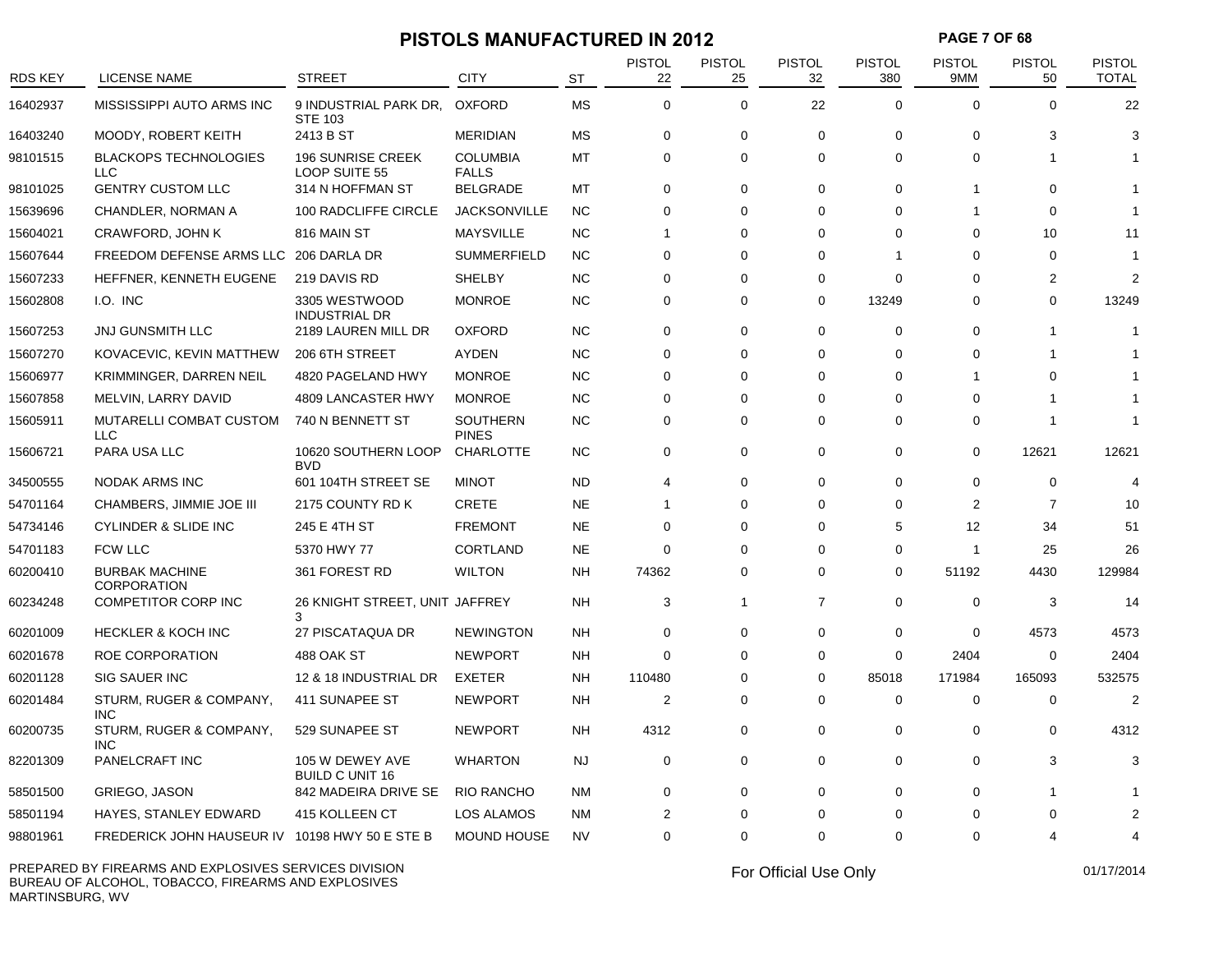## **PISTOLS MANUFACTURED IN 2012 PAGE 8 OF 68**

| <b>RDS KEY</b> | <b>LICENSE NAME</b>                              | STREET                                         | <b>CITY</b>                     | <b>ST</b> | <b>PISTOL</b><br>22 | <b>PISTOL</b><br>25 | <b>PISTOL</b><br>32 | <b>PISTOL</b><br>380 | <b>PISTOL</b><br>9MM | <b>PISTOL</b><br>50 | <b>PISTOL</b><br><b>TOTAL</b> |
|----------------|--------------------------------------------------|------------------------------------------------|---------------------------------|-----------|---------------------|---------------------|---------------------|----------------------|----------------------|---------------------|-------------------------------|
| 98800873       | <b>JIMENEZ ARMS INC</b>                          | 5550 REFERENCE                                 | <b>LAS VEGAS</b>                | <b>NV</b> | 9826                | 2107                | 842                 | 21357                | 18610                | $\mathbf 0$         | 52742                         |
| 98801387       | LIM, CRISTINA & LIM, JOHNNY                      | <b>STREET</b><br>56 GLEN CARRAN CIR            | <b>SPARKS</b>                   | <b>NV</b> | 0                   | 0                   | $\mathbf 0$         | 0                    | 44                   | 0                   | 44                            |
| 61100877       | CHECK MATE INTERNATIONAL                         | 370 WYANDANCH AVE                              | <b>WEST BABYLON</b>             | <b>NY</b> | 0                   | $\mathbf 0$         | $\mathbf 0$         | $\mathbf 0$          | $\Omega$             | $\mathbf{1}$        | -1                            |
| 61601079       | PRODUCTS INC<br><b>CZ-USA INC</b>                | 65 BORDEN AVE                                  | <b>NORWICH</b>                  | NY        | 0                   | 0                   | $\mathbf 0$         | 0                    | 1099                 | 2431                | 3530                          |
| 61334276       | KIMBER MFG INC                                   | 1 LAWTON ST                                    | <b>YONKERS</b>                  | <b>NY</b> | 1018                | $\Omega$            | $\Omega$            | 425                  | 18880                | 99829               | 120152                        |
| 61602433       | NATIONWIDE PRECISION<br><b>PRODUCTS</b>          | 200 TECH PARK DR                               | <b>ROCHESTER</b>                | NY        | 0                   | 0                   | $\Omega$            | 0                    | 0                    | 33051               | 33051                         |
| 61602475       | <b>REMINGTON ARMS COMPANY</b><br><b>LLC</b>      | 14 HOEFLER AVE                                 | <b>ILION</b>                    | <b>NY</b> | 0                   | $\Omega$            | $\mathbf 0$         | $\mathbf 0$          | 0                    | 51633               | 51633                         |
| 61100248       | ROHRBAUGH FIREARMS CORP                          | 71-73 EAST JEFRYN<br><b>BLVD</b>               | <b>DEER PARK</b>                | <b>NY</b> | 0                   | $\mathbf 0$         | $\mathbf 0$         | 25                   | 391                  | $\mathbf 0$         | 416                           |
| 61601266       | SERVA, ROBERT WILLIAM                            | 20 EDWIN LN                                    | <b>BINGHAMTON</b>               | NY        | 0                   | 0                   | $\mathbf 0$         | 0                    | 7                    | 21                  | 28                            |
| 61601135       | TURNBULL MANUFACTURING<br><b>COMPANY</b>         | 6680 RT 5-20                                   | <b>BLOOMFIELD</b>               | NY        | 0                   | $\Omega$            | $\mathbf 0$         | $\mathbf 0$          | $\Omega$             | 56                  | 56                            |
| 43435702       | <b>BEEMILLER INC</b>                             | 1015 SPRINGMILL RD                             | MANSFIELD                       | OH        | 0                   | $\Omega$            | $\mathbf 0$         | 9800                 | 72900                | $\mathbf 0$         | 82700                         |
| 43101810       | CHIAPPA FIREARMS LTD                             | 1415 STANLEY AVE                               | <b>DAYTON</b>                   | OH        | 15159               | $\Omega$            | $\mathbf 0$         | $\mathbf 0$          | 0                    | 144                 | 15303                         |
| 43403187       | D'ANDREA, ROBERT JAMES                           | 3077 BUSHNELL<br><b>CAMPBELL RD</b>            | <b>FOWLER</b>                   | OH        | 0                   | 0                   | $\Omega$            | $\mathbf 0$          | $\overline{2}$       | 2                   | $\boldsymbol{\Delta}$         |
| 43403742       | DIP N DESIGN LLC                                 | 9389 ZIMMERMAN RD                              | <b>WOOSTER</b>                  | OH        | 2                   | $\Omega$            | $\mathbf 0$         | 0                    | $\Omega$             | $\mathbf 0$         | 2                             |
| 43419291       | HASKELL MANUFACTURING<br><b>INC</b>              | 585 EAST BLUE LICK RD                          | <b>LIMA</b>                     | OH        | 0                   | $\mathbf 0$         | $\mathbf 0$         | $\mathbf 0$          | 0                    | 29400               | 29400                         |
| 43434316       | <b>IBERIA FIREARMS INC</b>                       | 3929 STATE RT 309                              | <b>GALION</b>                   | OH        | 0                   | 0                   | $\mathbf 0$         | $\mathbf 0$          | 0                    | 24100               | 24100                         |
| 43402108       | <b>ITHACA GUN COMPANY</b>                        | 420 N WARPOLE ST                               | <b>UPPER</b><br><b>SANDUSKY</b> | OH        | 0                   | 0                   | $\Omega$            | $\Omega$             | 0                    | 222                 | 222                           |
| 43436235       | JONES, JOHNDAVID                                 | 590 WOODVUE LANE                               | WINTERSVILLE                    | OH        | 0                   | $\mathbf{1}$        | $\overline{2}$      | $\mathbf 0$          | $\Omega$             | 2                   | 5                             |
| 43401419       | LORENZ, THOMAS E                                 | 110 S TUSCARAWAS AVE DOVER                     |                                 | OH        | 0                   | 0                   | 2                   | $\mathbf 0$          | 0                    | $\Omega$            |                               |
| 43103419       | SFL ENTERPRISES INC                              | 1616 ST RT 28                                  | LOVELAND                        | OH        | 0                   | $\Omega$            | $\mathbf 0$         | $\mathbf 0$          | 2                    | 0                   |                               |
| 43402521       | <b>VALOR ARMS LLC</b>                            | 2812 RIVERVIEW RD                              | <b>AKRON</b>                    | OH        | 0                   | 0                   | $\mathbf 0$         | 0                    | 0                    | 2                   |                               |
| 57304035       | 460 ROWLAND LLC                                  | 420 SOUTH MAIN<br>STREET MAYO BUILDING<br>#703 | <b>TULSA</b>                    | OK        | 0                   | 0                   | $\Omega$            | $\Omega$             | 0                    | 1                   | 1                             |
| 57302562       | <b>ACCURATE IRON LLC</b>                         | 12804 BUCKBOARD RD                             | <b>JONES</b>                    | OK        | 1                   | $\Omega$            | 0                   | 0                    | 3                    | 5                   | g                             |
| 57302289       | <b>COMPETITIVE SHOOTING</b><br>SOLUTIONS INC     | 6400 120TH AVE NE                              | <b>NORMAN</b>                   | OK        | 0                   | 0                   | $\mathbf 0$         | 0                    | 1                    | $\mathbf 0$         |                               |
| 57302390       | <b>CUTTING EDGE ARMS LLC</b>                     | 6840 NW 11TH STREET                            | OKLAHOMA CITY                   | OK        | $\Omega$            | $\Omega$            | $\Omega$            | 0                    | -1                   | 1                   |                               |
| 57303167       | <b>JOHNATHAN &amp; WILLIAM</b><br><b>RITCHEY</b> | 3219 S RAWSON RD                               | <b>SAND SPRINGS</b>             | OK        | $\mathbf{1}$        | 0                   | $\mathbf 0$         | $\mathbf 0$          | 0                    | $\mathbf 0$         |                               |
| 57302561       | <b>MARK Q HOLLAND</b><br><b>ENTERPRISES LLC</b>  | 215 INDUSTRIAL BLVD                            | <b>MOORE</b>                    | OK        | 0                   | 1                   | 0                   | 0                    | 0                    | 0                   |                               |
| 57302568       | PRUSIK USA LLC                                   | 301 WORLEY ST                                  | <b>STILWELL</b>                 | OK        | $\Omega$            | $\Omega$            | $\Omega$            | $\Omega$             | 41                   | 0                   | 41                            |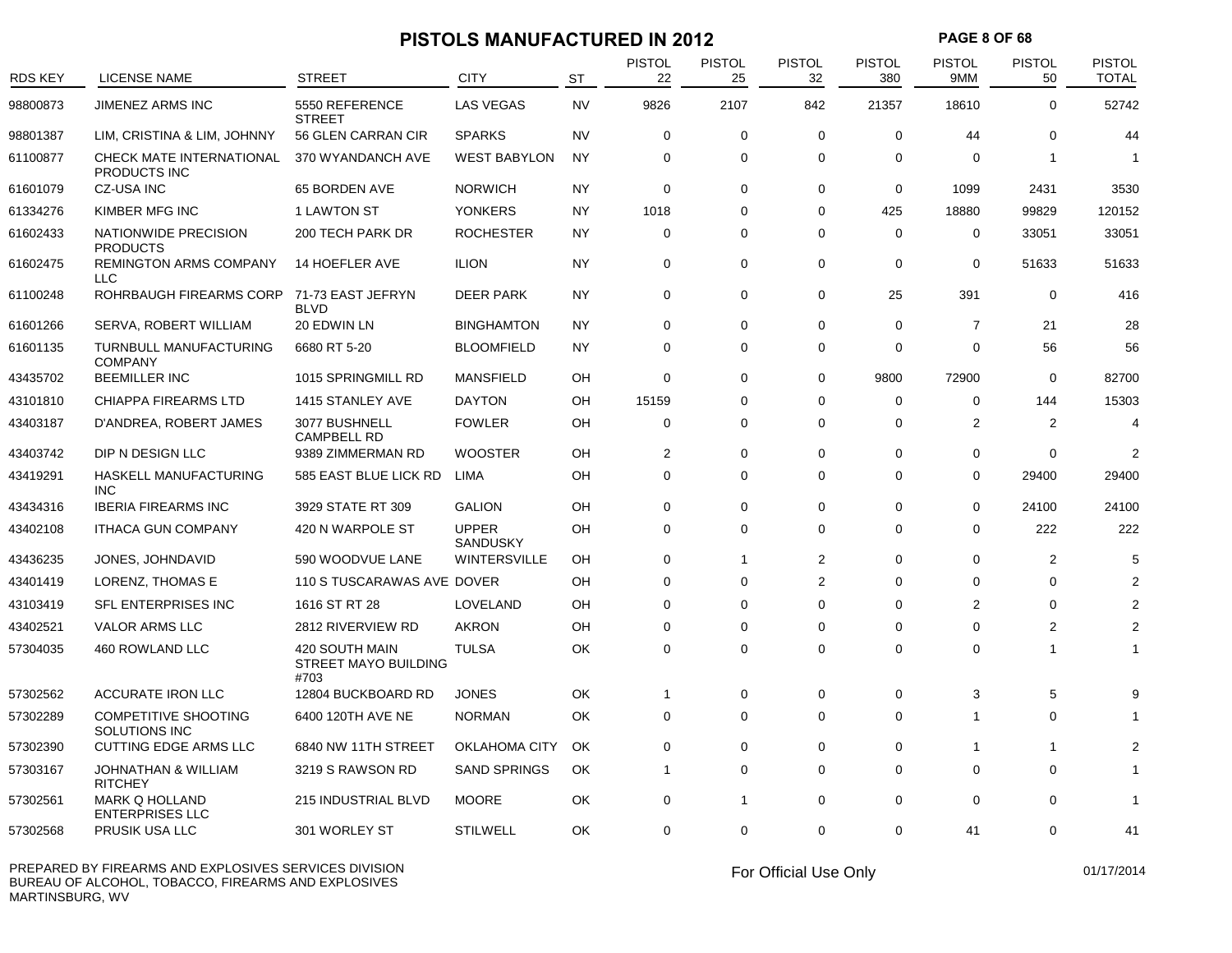# **PISTOLS MANUFACTURED IN 2012 PAGE 9 OF 68**<br>PISTOL PISTOL PISTOL PISTOL PISTOL PISTOL PISTOL PISTOL PISTOL PISTOL PISTOL PISTOL PISTOL PISTOL PISTOL PISTOL PISTOL PISTOL PISTOL PISTOL PISTOL PISTOL PISTOL PISTOL PISTOL P

| RDS KEY  | <b>LICENSE NAME</b>                                   | STREET                          | <b>CITY</b>                      | <b>ST</b> | <b>PISTOL</b><br>22 | <b>PISTOL</b><br>25 | <b>PISTOL</b><br>32   | <b>PISTOL</b><br>380 | <b>PISTOL</b><br>9MM | <b>PISTOL</b><br>50 | <b>PISTOL</b><br><b>TOTAL</b> |
|----------|-------------------------------------------------------|---------------------------------|----------------------------------|-----------|---------------------|---------------------|-----------------------|----------------------|----------------------|---------------------|-------------------------------|
| 57304079 | STUTEVILLE, MELISSA A                                 | 1520 N HARRISON                 | <b>SHAWNEE</b>                   | OK        | 0                   | 0                   | -1                    | 0                    | $\Omega$             | 0                   |                               |
| 57303923 | ZELLER, DAVID W                                       | 201 EAST MONROE                 | <b>MAUD</b>                      | OK        | 0                   | 0                   | 0                     | $\Omega$             | $\Omega$             |                     |                               |
| 99302007 | ARMS LLC                                              | 13313 EHLEN RD NE               | <b>AURORA</b>                    | <b>OR</b> | 0                   | 0                   | 0                     | $\Omega$             | $\Omega$             |                     | -1                            |
| 99301526 | <b>CALICO LIGHT WEAPON</b><br><b>SYSTEMS</b>          | 924 N FREEMONT LN               | <b>CORNELIUS</b>                 | OR        | 24                  | 0                   | 0                     | 0                    | 86                   | 0                   | 110                           |
| 99301001 | NOVESKE RIFLEWORKS LLC                                | 594 NE E ST                     | <b>GRANTS PASS</b>               | <b>OR</b> | 0                   | 12                  | $\mathbf 0$           | 0                    | 0                    | 0                   | 12                            |
| 99303207 | OREGON PRECISION ARMS<br><b>LLC</b>                   | 25990 SW WOLSBORN<br><b>AVE</b> | <b>HILLSBORO</b>                 | OR        | 47                  | 0                   | 0                     | 0                    | 0                    | 0                   | 47                            |
| 99301752 | POWDER RIVER PRECISION<br><b>INC</b>                  | 3835 23RD STREET                | <b>BAKER CITY</b>                | <b>OR</b> | 0                   | 0                   | 0                     | 0                    | 0                    | 10                  | 10                            |
| 99302881 | <b>STS ARMS LLC</b>                                   | 625 N BAY BLVD #5               | <b>TOLEDO</b>                    | <b>OR</b> | 3                   | 0                   | 0                     | 0                    | $\Omega$             | $\Omega$            | 3                             |
| 99337182 | TNW FIREARMS INC                                      | 55325 TIMBER RD                 | <b>VERNONIA</b>                  | 0R        | 0                   | 0                   | 0                     | 0                    | 130                  | 0                   | 130                           |
| 99301095 | TOTTLEBEN, DAVID EDWARD<br>JR                         | 500 5TH ST                      | <b>HARRISBURG</b>                | OR        | 0                   | 0                   | 0                     | 0                    | -1                   | 0                   | -1                            |
| 99302088 | YEAMANS, MATTHEW B                                    | 480 ROGUE RIVER PKWY TALENT     |                                  | <b>OR</b> | 0                   | 0                   | 1                     | 0                    | $\Omega$             | 0                   |                               |
| 82305684 | DJ GETZ FIREARMS CO                                   | 4036 BEST STATION RD            | <b>SLATINGTON</b>                | PA        | 0                   | $\Omega$            | $\Omega$              | $\Omega$             | 47                   | $\Omega$            | 47                            |
| 82303952 | <b>EVICHIN, JOHN FRANK</b>                            | 199 URBAN ROAD                  | <b>ROWLAND</b>                   | PA        | 177                 | 0                   | $\Omega$              | $\Omega$             | $\Omega$             | 0                   | 177                           |
| 82304894 | GETZ, DAVID JOHN                                      | 4036 BEST STATION RD            | <b>SLATINGTON</b>                | PA        | 0                   | 0                   | 0                     | 0                    | 15                   | 0                   | 15                            |
| 82302834 | <b>KEYSTONE SPORTING ARMS</b><br><b>LLC</b>           | 155 SODOM RD                    | <b>MILTON</b>                    | PA        | 512                 | 0                   | 0                     | 0                    | 0                    | 0                   | 512                           |
| 82304767 | MEEHAN, DAVID AARON                                   | 53 BREEZE WAY                   | LANCASTER                        | PA        | 0                   | 0                   | 0                     | 0                    | 0                    | 2                   | $\overline{2}$                |
| 82303867 | <b>MOUNTAIN COMPETITION</b><br>PISTOLS LLC            | 3286 MOUNTAIN VIEW<br><b>DR</b> | <b>TANNERSVILLE</b>              | PA        | 0                   | 0                   | 0                     | 0                    | 3                    | 15                  | 18                            |
| 82502864 | PENN UNITED TECHNOLOGIES<br><b>INC</b>                | 799 NORTH PIKE RD               | <b>CABOT</b>                     | PA        | 0                   | 0                   | 0                     | 0                    | 0                    | 122                 | 122                           |
| 82503544 | ROWLEY, GEORGE EDWARD<br>JR                           | 203 CLARENCE ST                 | <b>HYNDMAN</b>                   | PA        | 0                   | $\overline{c}$      | 0                     | 0                    | $\Omega$             | $\mathbf 0$         | $\overline{2}$                |
| 60500598 | <b>BEL AIR FINISHING SUPPLY</b><br><b>CORP</b>        | 101 CIRCUIT DR                  | <b>NORTH</b><br><b>KINGSTOWN</b> | RI        | 0                   | 0                   | 0                     | 0                    | 2                    | -1                  | 3                             |
| 15703422 | <b>CORMAC ENTERPRISES LLC</b>                         | 231 TARAWA ST                   | <b>BEAUFORT</b>                  | SC        | 0                   | 0                   | 0                     | 0                    | 0                    | 2                   | $\overline{2}$                |
| 15702640 | FN MANUFACTURING LLC                                  | 751 OLD CLEMSON RD              | <b>COLUMBIA</b>                  | SC        | 0                   | 0                   | 0                     | 0                    | 22596                | 33562               | 56158                         |
| 15703649 | <b>FRONTLINE FIREARMS INC</b>                         | 255 JUMPING GULLY RD            | <b>HARTSVILLE</b>                | SC        | $\Omega$            | 0                   | $\Omega$              | $\Omega$             |                      | 0                   |                               |
| 15703018 | HALF-COCKED ENTERPRISES<br><b>LLC</b>                 | 23 NORWOOD DR                   | WILLIAMSTON                      | SC        | 0                   | 0                   | 0                     | 0                    | 0                    |                     |                               |
| 15702747 | <b>WHEATON ARMS INC</b>                               | 133 KIOWA LN                    | <b>PIEDMONT</b>                  | SC        | 0                   | 0                   | 0                     | $\Omega$             | -1                   | 2                   | 3                             |
| 34600845 | BAR-STO PRECISION MACHINE 3571 HANSEN AVE<br>INC      |                                 | <b>STURGIS</b>                   | <b>SD</b> | 0                   | 0                   | 0                     | 0                    | 0                    | 11                  | 11                            |
| 34600841 | LUCID MANUFACTURING INC                               | 1017 WEST 8TH AVE               | <b>MITCHELL</b>                  | SD        | 0                   | 0                   | 0                     | 0                    | 0                    | 853                 | 853                           |
| 16205861 | ABSTON MACHINE SHOP INC                               | 1266 ARDMORE HWY                | <b>TAFT</b>                      | TN        | 0                   | 0                   | 0                     | 0                    | 0                    | 8                   | 8                             |
| 16200523 | <b>LEINAD INC</b>                                     | 1801 HWY 68                     | <b>DUCKTOWN</b>                  | TN        | 0                   | 0                   | 0                     | $\Omega$             | 0                    | 2100                | 2100                          |
| 16203903 | PREDATOR CUSTOM SHOP INC 3539 PAPERMILL DR            |                                 | <b>KNOXVILLE</b>                 | TN        | $\mathbf 0$         | 0                   | 0                     | $\Omega$             | -1                   | -1                  | $\overline{2}$                |
|          | PREPARED BY FIREARMS AND EXPLOSIVES SERVICES DIVISION |                                 |                                  |           |                     |                     | For Official Use Only |                      |                      |                     | 01/17/2014                    |

BUREAU OF ALCOHOL, TOBACCO, FIREARMS AND EXPLOSIVES MARTINSBURG, WV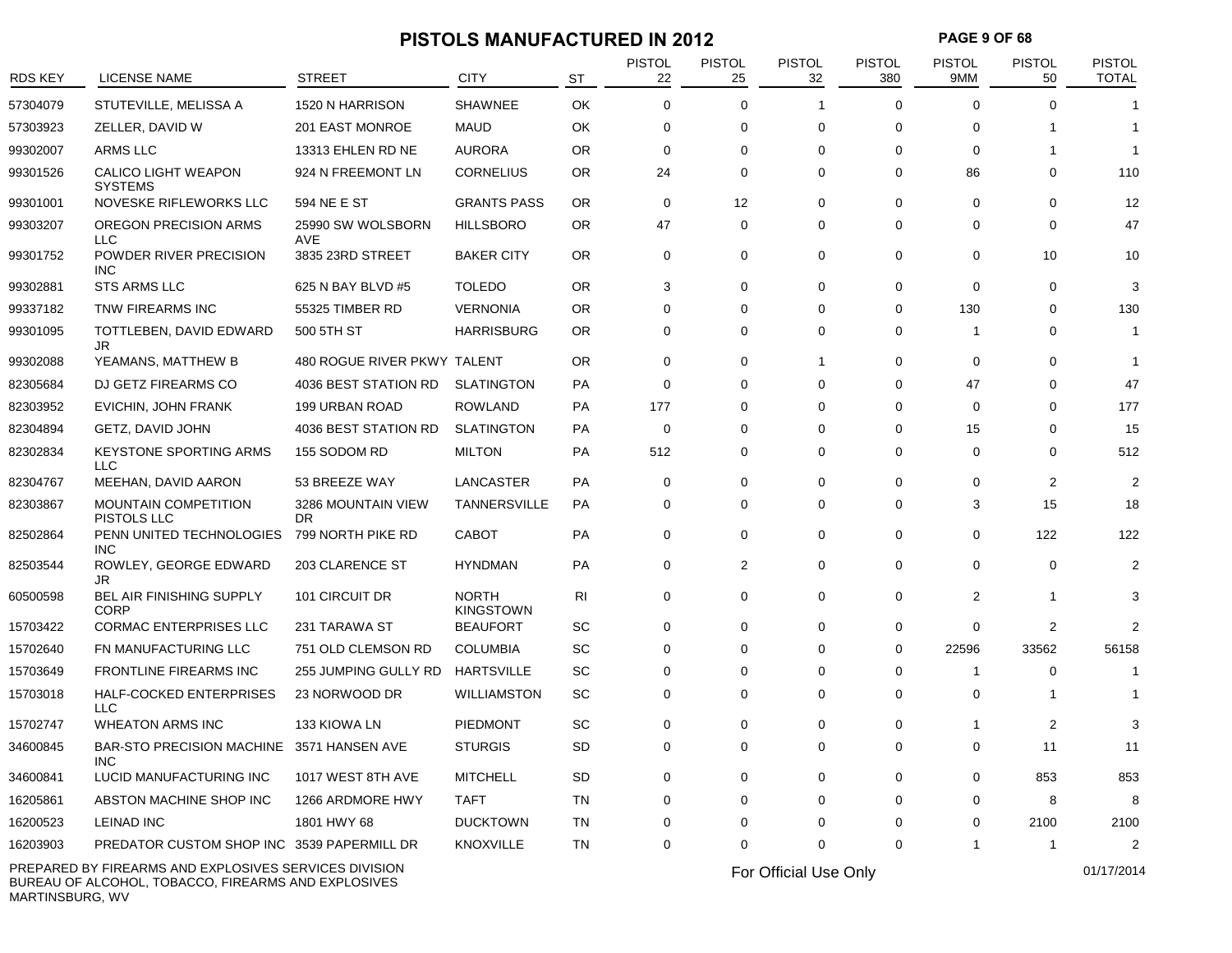## **PISTOLS MANUFACTURED IN 2012 PAGE 10 OF 68**

| <b>RDS KEY</b> | LICENSE NAME                                                | <b>STREET</b>                         | <b>CITY</b>         | <b>ST</b> | <b>PISTOL</b><br>22 | <b>PISTOL</b><br>25 | <b>PISTOL</b><br>32 | <b>PISTOL</b><br>380 | <b>PISTOL</b><br>9MM    | <b>PISTOL</b><br>50 | <b>PISTOL</b><br><b>TOTAL</b> |
|----------------|-------------------------------------------------------------|---------------------------------------|---------------------|-----------|---------------------|---------------------|---------------------|----------------------|-------------------------|---------------------|-------------------------------|
| 16205022       | Patriot Defense Arms LLC                                    | 5148 Elmore Rd, STE 1                 | <b>MEMPHIS</b>      | <b>TN</b> | 0                   | $\mathbf 0$         | $\Omega$            | $\Omega$             | 3                       | $\Omega$            | 3                             |
| 16205658       | Trinity Weapon Systems, LLC                                 | 400 WEST PUBLIC SQ                    | <b>CENTERVILLE</b>  | <b>TN</b> | 0                   | 0                   | 0                   | 0                    | $\Omega$                | 5                   | 5                             |
| 16205597       | <b>USELTON ARMS INC</b>                                     | <b>128 HOLIDAY COURT</b>              | <b>FRANKLIN</b>     | <b>TN</b> | $\Omega$            | $\mathbf 0$         | $\Omega$            | 0                    | $\Omega$                | 42                  | 42                            |
| 16206220       | WILLYERD, JACK E AND ERIC J                                 | 4820 OLD HWY 48                       | <b>CUNNINGHAM</b>   | <b>TN</b> | 0                   | $\mathbf 0$         | $\Omega$            | $\mathbf 0$          | $\Omega$                | 2                   | 2                             |
| 57421953       | AMERICAN DERRINGER CORP                                     | 127 N LACY DR                         | <b>WACO</b>         | <b>TX</b> | 4                   | $\mathbf 0$         | $\overline{2}$      | 34                   | 3                       | 49                  | 92                            |
| 57405660       | BELL-CARTER, LIN MARY                                       | 10137 IRON HORSE<br><b>TRAIL</b>      | <b>WACO</b>         | <b>TX</b> | 1                   | $\Omega$            | $\Omega$            | $\Omega$             | $\Omega$                | $\overline{2}$      | 3                             |
| 57503595       | <b>BOND ARMS, INC</b>                                       | 1820 S MORGAN                         | <b>GRANBURY</b>     | <b>TX</b> | 234                 | 0                   | 10                  | 1878                 | 1614                    | 11306               | 15042                         |
| 57505250       | HEINKEL, JASON                                              | 429 CR 427                            | <b>TENAHA</b>       | <b>TX</b> | 0                   | $\mathbf 0$         | $\mathbf 0$         | 0                    | $\mathbf 0$             | 9                   | 9                             |
| 57506980       | <b>JENNRICH ENTERPRISES LLC</b>                             | 705 N PATRICK ST                      | <b>DUBLIN</b>       | <b>TX</b> | 0                   | $\mathbf{1}$        | 0                   | $\Omega$             | $\mathbf 0$             | $\mathbf 0$         |                               |
| 57603164       | JESS BRILEY MANUFACTURING 1230 LUMPKIN RD<br><b>COMPANY</b> |                                       | <b>HOUSTON</b>      | TX        | 0                   | $\mathbf 0$         | 0                   | 0                    | $\Omega$                | $\overline{2}$      | $\overline{2}$                |
| 57507179       | JOHN, SHAWN, & DARREN<br>HINKLE; JOHN, AND DELISA<br>COX    | 547 W COLORADO AVE                    | AMARILLO            | <b>TX</b> | 0                   | $\mathbf 0$         | 0                   | 0                    | $\mathbf 0$             | $\mathbf 1$         | -1                            |
| 57405001       | LONDRIGAN, ROBERT JOHN JR 11348 FM 56                       |                                       | <b>MORGAN</b>       | <b>TX</b> | 0                   | $\mathbf 0$         | 0                   | 0                    | 5                       | 26                  | 31                            |
| 57603353       | LONESTAR INNOVATIONS LLC                                    | 18806 CYPRESS<br><b>MOUNTAIN DR</b>   | <b>SPRING</b>       | <b>TX</b> | 0                   | 0                   | 0                   | 0                    | $\Omega$                | $\overline{1}$      |                               |
| 57505190       | MITCHELL CUSTOM GUNS AND<br><b>BULLET WORKS LLC</b>         | 5967 FM 576 E                         | <b>BRECKENRIDGE</b> | <b>TX</b> | 0                   | $\mathbf 0$         | $\Omega$            | $\Omega$             | $\Omega$                | $\overline{2}$      | $\overline{2}$                |
| 57503683       | PAAC PRECISION LLC                                          | 2601 FM 2815                          | <b>BONHAM</b>       | <b>TX</b> | 0                   | $\mathbf 0$         | 0                   | 0                    | $\Omega$                | $\mathbf 1$         |                               |
| 57505297       | PEINE CUSTOM FIREARMS INC                                   | 1600 SOUTH COUNTY<br><b>ROAD 1133</b> | <b>MIDLAND</b>      | <b>TX</b> | 0                   | 0                   | $\Omega$            | $\Omega$             | $\boldsymbol{\Delta}$   | $\mathbf 1$         | 5                             |
| 57402334       | PITCHFORD CUSTOM<br><b>GUNWORKS, LLC</b>                    | 28703 MARGERSTADT                     | WALLER              | <b>TX</b> | $\Omega$            | $\mathbf 0$         | $\Omega$            | $\Omega$             | $\Omega$                | 2                   | $\overline{2}$                |
| 57505531       | POLAR ENTERPRISES LLC                                       | 6606 3RD ST                           | <b>LUBBOCK</b>      | TX        | $\Omega$            | $\mathbf 0$         | $\Omega$            | $\Omega$             | $\Omega$                | $\overline{2}$      | $\overline{2}$                |
| 57505908       | PROFKA, WILLIAM C                                           | 711 BLUE OAK DR                       | LEWISVILLE          | <b>TX</b> | 0                   | $\mathbf 0$         | 0                   | 0                    | $\Omega$                | -1                  |                               |
| 57503567       | RIDDLE, GROVER GLEN                                         | 7749 COUNTY ROAD 409                  | <b>GRANDVIEW</b>    | <b>TX</b> | 0                   | $\mathbf 0$         | 0                   | 2                    | $\mathbf 0$             | 6                   | 8                             |
| 57501654       | RODGERS, JIMMY E &<br>RODGERS, TERESE B                     | 21852 FM 449 SUITE A                  | <b>LONGVIEW</b>     | TX        | 0                   | $\overline{2}$      | $\mathbf{1}$        | 0                    | $\Omega$                | $\Omega$            | 3                             |
| 57405475       | SCOTT, SHANE                                                | <b>408 LOCKHART ST</b>                | <b>SAN MARCOS</b>   | <b>TX</b> | $\overline{2}$      | 0                   | 0                   | 0                    | $\overline{2}$          | $\Omega$            | $\Delta$                      |
| 57506393       | STAY SAFE LLC                                               | 211 A S CROCKETT ST                   | <b>AMARILLO</b>     | <b>TX</b> | $\mathbf 0$         | $\mathbf 0$         | $\Omega$            | 0                    | $\mathbf 0$             | 2                   | $\overline{2}$                |
| 57404875       | STI INTERNATIONAL INC                                       | 114 HALMAR COVE                       | <b>GEORGETOWN</b>   | <b>TX</b> | 18                  | 0                   | $\Omega$            | 0                    | 1953                    | 3007                | 4978                          |
| 57540601       | STRAYER VOIGT INC                                           | 71229 INTERSTATE 20                   | <b>GORDON</b>       | <b>TX</b> | 0                   | 0                   | $\Omega$            | 0                    | 80                      | 127                 | 207                           |
| 57506351       | <b>TALION LLC</b>                                           | 2159 FLEUR DE LIS CT<br>STE A         | <b>ARLINGTON</b>    | <b>TX</b> | 11                  | $\mathbf 0$         | $\Omega$            | 0                    | $\Omega$                | $\mathbf 0$         | 11                            |
| 57405646       | THUNDERHEAD INDUSTRIES<br><b>LLC</b>                        | 22184 FM 2484                         | <b>KILLEEN</b>      | TX        | $\mathbf 0$         | $\mathbf{1}$        | 0                   | 0                    | $\Omega$                | $\Omega$            | $\overline{1}$                |
| 57507248       | WE THE PEOPLE FIREARMS<br><b>LLC</b>                        | 504 W KIMBALL ST                      | <b>MANSFIELD</b>    | <b>TX</b> | 0                   | $\mathbf 0$         | $\overline{1}$      | 0                    | $\overline{2}$          | $\overline{2}$      | 5                             |
| 57601795       | <b>WHITE, MELTON RAY</b>                                    | 7412 JOHN RALSTON RD HOUSTON          |                     | <b>TX</b> | 3                   | 2                   | $\overline{1}$      | $\Omega$             | $\overline{\mathbf{1}}$ | $\Omega$            | $\overline{7}$                |
|                |                                                             |                                       |                     |           |                     |                     |                     |                      |                         |                     |                               |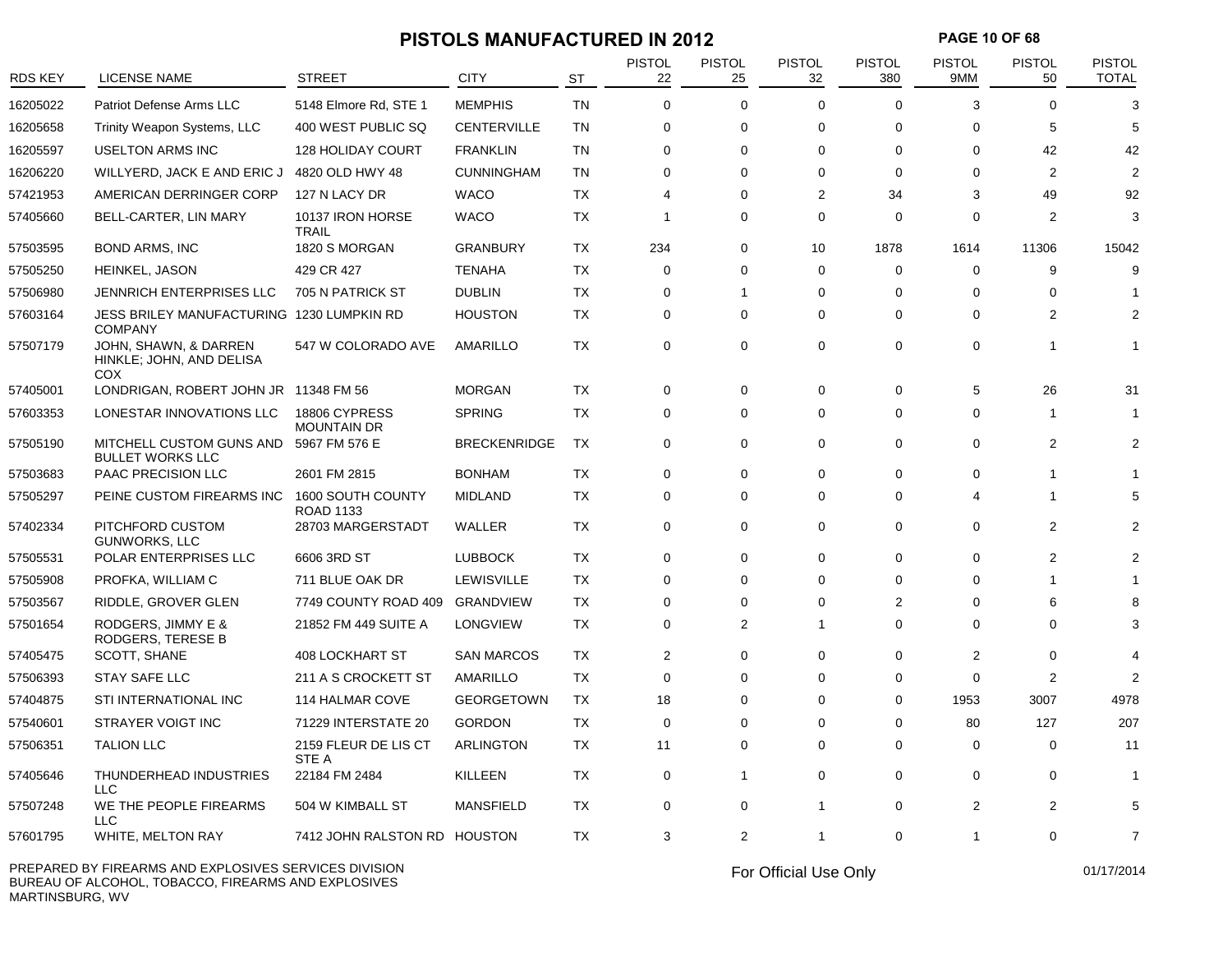## **PISTOLS MANUFACTURED IN 2012 PAGE 11 OF 68**

| <b>RDS KEY</b> | <b>LICENSE NAME</b>                                      | <b>STREET</b>                           | <b>CITY</b>                    | <b>ST</b> | <b>PISTOL</b><br>22 | <b>PISTOL</b><br>25 | <b>PISTOL</b><br>32 | <b>PISTOL</b><br>380 | <b>PISTOL</b><br>9MM | <b>PISTOL</b><br>50 | <b>PISTOL</b><br><b>TOTAL</b> |
|----------------|----------------------------------------------------------|-----------------------------------------|--------------------------------|-----------|---------------------|---------------------|---------------------|----------------------|----------------------|---------------------|-------------------------------|
| 57502590       | WISE LITE ARMS INC                                       | 903 S ALLEN                             | <b>BOYD</b>                    | <b>TX</b> | $\Omega$            | $\mathbf 0$         | 17                  | $\Omega$             | -1                   | $\Omega$            | 18                            |
| 98787363       | ARMS TECHNOLOGY INC                                      | 2779 DIRECTORS ROW                      | <b>SALT LAKE CITY</b>          | UT        | 48887               | 0                   | $\Omega$            | $\mathbf 0$          | 0                    | 0                   | 48887                         |
| 98701005       | <b>BROWNING ARMS COMPANY</b>                             | ONE BROWNING PLACE                      | <b>MORGAN</b>                  | UT        | $\mathbf{1}$        | 0                   | $\Omega$            | $\mathbf 0$          | $\Omega$             | $\mathbf 0$         | $\overline{1}$                |
| 98700995       | <b>COBRA ENTERPRISES OF</b><br>UTAH, INC                 | 1960 S MILESTONE DR,<br><b>SUITE F</b>  | <b>SALT LAKE CITY</b>          | UT        | 8462                | 96                  | 1580                | 30886                | 4544                 | 739                 | 46307                         |
| 98701490       | LINDSAY, DEBRA W AND ALLEN 18684 W 3000 N<br>W           |                                         | <b>MOUNTAIN</b><br><b>HOME</b> | UT        | $\mathbf 0$         | 0                   | $\mathbf 0$         | $\mathbf 0$          | 2                    | $\mathbf 0$         | $\overline{2}$                |
| 98734026       | NORTH AMERICAN ARMS INC                                  | 2150 S 950 E                            | <b>PROVO</b>                   | UT        | $\mathbf 0$         | 9                   | 227                 | 352                  | $\mathbf 0$          | $\mathbf 0$         | 588                           |
| 98734710       | <b>TDJ INC</b>                                           | 550 NORTH CEMETERY<br>ROAD, BUILDING #1 | <b>GUNNISON</b>                | UT        | $\mathbf 0$         | $\mathbf 0$         | $\mathbf 0$         | $\mathbf 0$          | $\Omega$             | 254                 | 254                           |
| 98701644       | <b>VECTOR ARMS CORP</b>                                  | 270 WEST 500 NORTH                      | <b>NORTH SALT</b><br>LAKE      | UT        | $\mathbf 0$         | 50                  | $\mathbf 0$         | $\mathbf 0$          | 226                  | $\mathbf 0$         | 276                           |
| 98734724       | ZDF IMPORT/EXPORT, LLC                                   | 925 W 100 N SUITE A                     | <b>NORTH SALT</b><br>LAKE      | UT        | $\mathbf 0$         | $\overline{7}$      | 19                  | $\mathbf 0$          | $\mathbf 0$          | $\mathbf 0$         | 26                            |
| 15410684       | ACCURACY X, INC.                                         | 733 MIDDLE VALLEY RD                    | HARDY                          | VA        | $\mathbf 0$         | 0                   | $\Omega$            | $\mathbf 0$          | $\mathbf 0$          | $\mathbf 1$         |                               |
| 15406852       | BURFIELD, WILLIAM EDWARD                                 | 8736 LANDMARK RD                        | <b>HENRICO</b>                 | VA        | $\mathbf{1}$        | 0                   | $\Omega$            | $\mathbf 0$          | $\Omega$             | $\mathbf 0$         |                               |
| 15406327       | DISCRETIONARY FIREARMS &<br>SECURITY SOLUTIONS           | 1616 CENTERVILLE<br>TURNPIKE, SUITE 207 | <b>VIRGINIA BEACH</b>          | VA        | $\mathbf 0$         | 0                   | $\Omega$            | $\mathbf 0$          | 4                    | $\Omega$            |                               |
| 15401410       | <b>GREELEY, KEVIN P</b>                                  | 11465 CREST HILL RD                     | <b>MARSHALL</b>                | VA        | $\mathbf{1}$        | 0                   | $\Omega$            | $\mathbf 0$          | -1                   | $\Omega$            |                               |
| 15410272       | HATFIELDS GUNSMIFFIN INC                                 | 8898 MATHIS AVE                         | <b>MANASSAS</b>                | VA        | 0                   | 0                   | $\Omega$            | $\mathbf 0$          | 1                    | $\mathbf 1$         |                               |
| 15410246       | REYCO ENTERPRISES LLC                                    | 8552 BAUER CIRCLE                       | SPRINGFIELD                    | VA        | $\mathbf 0$         | 0                   | $\Omega$            | $\mathbf 0$          | $\Omega$             |                     |                               |
| 15409533       | RHODES, CHRISTOPHER<br><b>WAYNE</b>                      | 460 HOLLY POINT RD                      | <b>MATHEWS</b>                 | VA        | $\mathbf 0$         | 0                   | $\Omega$            | $\Omega$             | $\Omega$             | $\overline{2}$      | $\overline{2}$                |
| 15408674       | SHILLIG, THEODORE ROBERT                                 | 517 SCOWANDA<br><b>SPRINGS RD</b>       | <b>RURAL</b><br><b>RETREAT</b> | VA        | $\mathbf 0$         | $\mathbf 0$         | $\Omega$            | $\mathbf 0$          | $\mathbf 0$          | $\mathbf 1$         | 1                             |
| 60300037       | <b>CASPIAN ARMS LTD</b>                                  | 75 CAL FOSTER DR                        | <b>WOLCOTT</b>                 | VT        | $\mathbf 0$         | 0                   | $\mathbf 0$         | $\mathbf 0$          | $\mathbf 0$          | 2023                | 2023                          |
| 60333217       | <b>CENTURY ARMS INC</b>                                  | 236 BRYCE BLVD                          | <b>GEORGIA</b>                 | VT        | $\Omega$            | 0                   | $\Omega$            | $\Omega$             | $\Omega$             | 2060                | 2060                          |
| 60300655       | <b>CROSS RHODES LLC</b>                                  | 2858 PINE HILL RD                       | <b>NEWPORT</b>                 | VT        | $\Omega$            | $\Omega$            | $\Omega$            | $\Omega$             | $\Omega$             | $\mathbf 1$         | $\overline{1}$                |
| 60300038       | <b>FOSTER INDUSTRIES INC</b>                             | 75 CAL FOSTER DR                        | <b>WOLCOTT</b>                 | VT        | $\mathbf 0$         | 0                   | $\Omega$            | $\mathbf 0$          | 0                    | 683                 | 683                           |
| 99103878       | <b>BRADLEY, MARK</b>                                     | 4840 HERSHEY LANE                       | <b>WEST</b><br><b>RICHLAND</b> | <b>WA</b> | $\mathbf 0$         | 0                   | $\Omega$            | $\mathbf 0$          | $\overline{2}$       | 2                   | 4                             |
| 99102746       | <b>CLOES, RICHARD YATES</b>                              | 4710 ILLAHEE RD NE                      | <b>BREMERTON</b>               | <b>WA</b> | $\mathbf 0$         | 0                   | $\Omega$            | $\mathbf 0$          | $\mathbf 0$          | 2                   | 2                             |
| 99102799       | <b>CROSSROADS PRECISION</b><br>RIFLES, LLC               | 2614 NE 176 AVE                         | VANCOUVER                      | WA        | $\Omega$            | 0                   | $\Omega$            | $\mathbf 0$          | $\Omega$             | -1                  |                               |
| 99103208       | K & S INVESTMENTS LLC                                    | 13216 SE 32ND ST                        | <b>BELLEVUE</b>                | WA        | $\mathbf 0$         | 0                   | $\Omega$            | $\mathbf 0$          | 1                    | 0                   |                               |
| 99114520       | OLYMPIC ARMS INC                                         | 624 OLD PACIFIC HWY<br><b>SE</b>        | <b>OLYMPIA</b>                 | <b>WA</b> | 267                 | $\mathbf 0$         | $\Omega$            | $\mathbf 0$          | 8                    | $\boldsymbol{2}$    | 277                           |
| 99103159       | <b>PACIFIC AEROSPACE &amp;</b><br><b>ELECTRONICS INC</b> | 434 OLDS STATION RD                     | <b>WENATCHEE</b>               | <b>WA</b> | $\mathbf 0$         | $\mathbf 0$         | $\Omega$            | $\mathbf 0$          | $\mathbf 0$          | 44                  | 44                            |
| 99103294       | R BROS RIFLES LLC                                        | 136 MOX CHEHALIS RD                     | <b>ELMA</b>                    | <b>WA</b> | 0                   | 0                   | $\Omega$            | $\mathbf 0$          |                      | $\Omega$            | 1                             |
| 99102834       | <b>SURPLUS AMMO &amp; ARMS LLC</b>                       | 102 PUYALLUP AVENUE                     | <b>TACOMA</b>                  | <b>WA</b> | 5                   | 0                   | $\Omega$            | $\Omega$             | $\Omega$             | $\Omega$            | 5                             |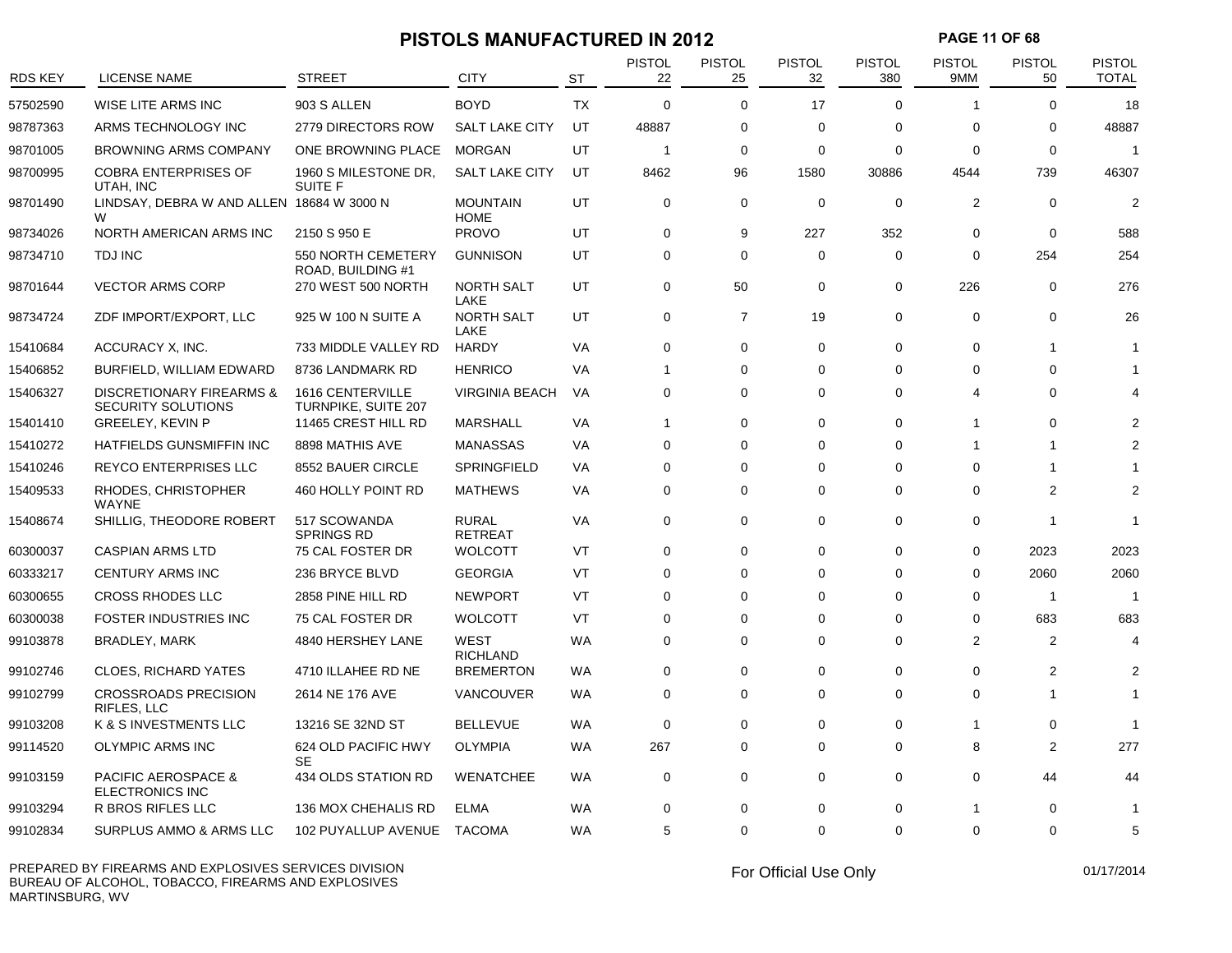## **PISTOLS MANUFACTURED IN 2012 PAGE 12 OF 68**

| <b>RDS KEY</b> | LICENSE NAME                              | <b>STREET</b>               | <b>CITY</b>                       | <b>ST</b> | <b>PISTOL</b><br>22 | <b>PISTOL</b><br>25 | <b>PISTOL</b><br>32 | <b>PISTOL</b><br>380 | <b>PISTOL</b><br>9MM | <b>PISTOL</b><br>50 | <b>PISTOL</b><br><b>TOTAL</b> |
|----------------|-------------------------------------------|-----------------------------|-----------------------------------|-----------|---------------------|---------------------|---------------------|----------------------|----------------------|---------------------|-------------------------------|
| 99139140       | <b>WADE'S EASTSIDE GUN SHOP</b><br>INC.   | 13570 BEL RED ROAD          | <b>BELLEVUE</b>                   | <b>WA</b> | 4                   | 0                   | 0                   | 0                    | 0                    | 0                   | 4                             |
| 33905443       | <b>GUN WORX LLC</b>                       | W11514 DEMYNCK RD           | <b>LODI</b>                       | WI        | 3                   | 0                   | $\mathbf 0$         | 0                    | $\Omega$             | $\mathbf 0$         | 3                             |
| 33902555       | HOWELL, RANDOLPH J.<br>MATTHEW J & JOAN O | 404 W PARKRIDGE AVE         | <b>APPLETON</b>                   | WI        | $\Omega$            | 0                   | $\Omega$            | 0                    | $\Omega$             |                     |                               |
| 33906094       | <b>KSTARKY ENTERPRISES LLC</b>            | 716 S MARQUETTE RD          | <b>PRAIRIE DU</b><br><b>CHIEN</b> | WI        | $\mathbf 0$         | 0                   | $\mathbf 0$         | 0                    |                      | $\mathbf 0$         |                               |
| 33904438       | KUHL, SCOTT                               | 2144 HWY 14 WEST            | <b>JANESVILLE</b>                 | WI        | $\Omega$            | 0                   | $\Omega$            | 0                    |                      | $\Omega$            |                               |
| 33904776       | <b>KUSTOM ARMS LLC</b>                    | 1408 SOUTHRIDGE DR          | <b>NEW LONDON</b>                 | WI        |                     | $\Omega$            | $\Omega$            | $\Omega$             | $\Omega$             | $\Omega$            |                               |
| 33900697       | LAUER, STEVEN MICHAEL                     | 3601 129TH ST               | <b>CHIPPEWA</b><br><b>FALLS</b>   | WI        | 0                   | 0                   | $\Omega$            | 0                    | $\Omega$             |                     |                               |
| 33903955       | THUREON DEFENSE LLC                       | 2118 WISCONSIN AVE          | <b>NEW HOLSTEIN</b>               | WI        | 0                   | 0                   | $\Omega$            | 0                    | 12                   | 7                   | 19                            |
| 45500959       | <b>BLACKHEART INTERNATIONAL</b><br>LLC    | RR 3, BOX 115               | <b>PHILIPPI</b>                   | WV        | 0                   |                     | 0                   | 0                    | $\Omega$             | $\Omega$            |                               |
| 45501738       | <b>BULLGATOR TACTICAL LLC</b>             | 4641 RIPLEY RD              | <b>REEDY</b>                      | <b>WV</b> | $\Omega$            | 0                   | $\Omega$            | $\Omega$             | $\mathcal{P}$        | $\Omega$            | 2                             |
| 58303091       | FREEDOM ARMS INC                          | 314 HWY 239                 | <b>FREEDOM</b>                    | <b>WY</b> | 11                  | 0                   | 10                  |                      | $\Omega$             |                     | 29                            |
| 58300882       | MINUTE OF ANGLE<br><b>CORPORATION</b>     | 285 GOVERNMENT<br>VALLEY RD | <b>SUNDANCE</b>                   | <b>WY</b> | 3                   | 0                   | 22                  | 0                    | $\Omega$             | $\Omega$            | 25                            |
|                |                                           |                             |                                   |           | 675737              | 9853                | 11248               | 582645               | 1226756              | 981644              | 3487883                       |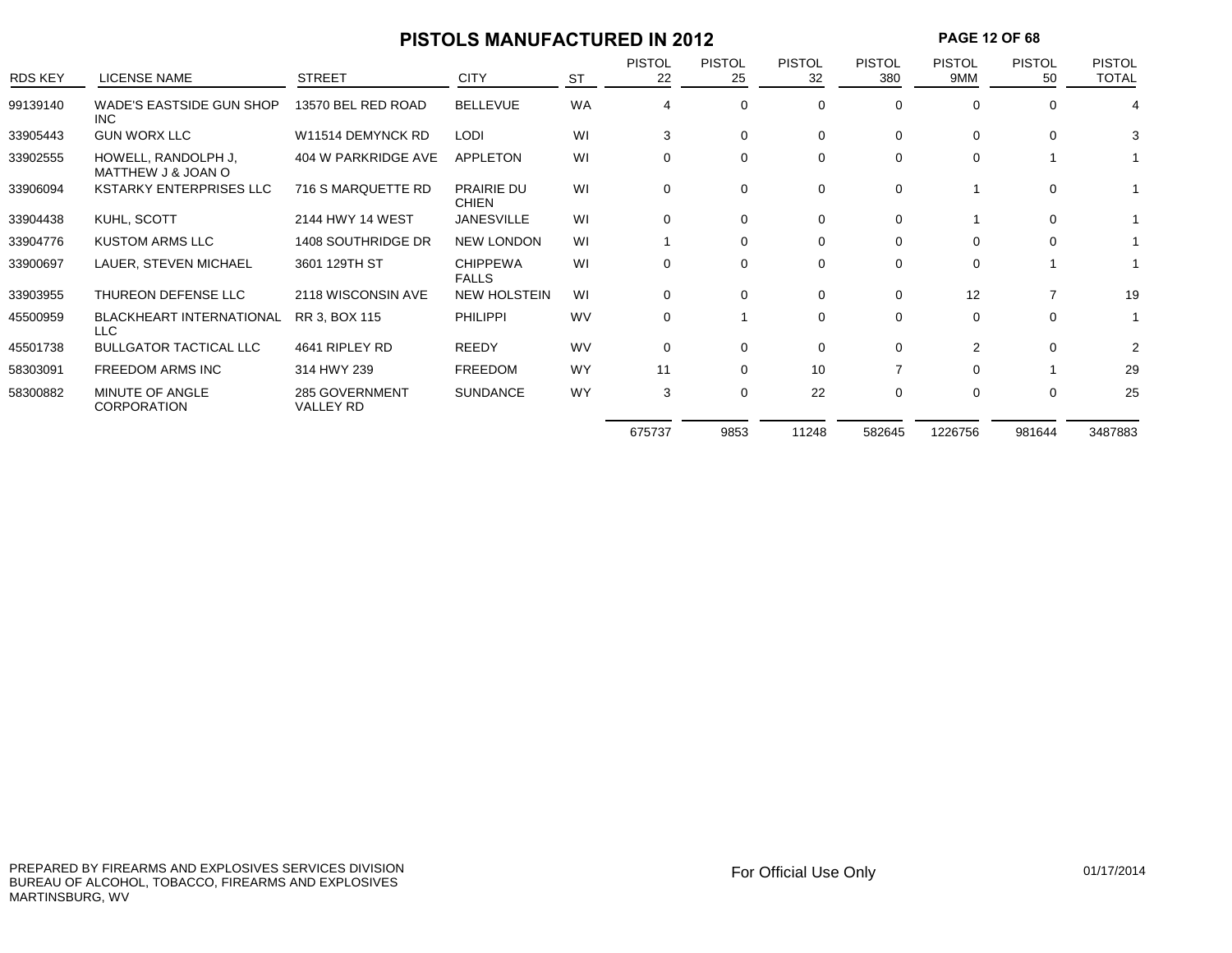#### **REVOLVERS MANUFACTURED IN 2012 PAGE 13 OF 68**

| <b>RDS KEY</b> | <b>LICENSE NAME</b>                             | <b>STREET</b>                     | <b>CITY</b>                      | ST        | <b>RVLR 22</b> | <b>RVLR 32</b> | <b>RVLR 357</b> | RVLR 38        | RVLR 44               |              | RVLR 50 RVLR TOTL |
|----------------|-------------------------------------------------|-----------------------------------|----------------------------------|-----------|----------------|----------------|-----------------|----------------|-----------------------|--------------|-------------------|
| 98638426       | REEDER, GARY NELSON                             | 2599 7TH AVE                      | <b>FLAGSTAFF</b>                 | AZ        | $\mathbf 0$    | $\mathbf 0$    | $\mathbf 0$     | $\mathbf 0$    | 5                     | 10           | 15                |
| 60635936       | CHARCO 2000 INC                                 | <b>18 BREWSTER LANE</b>           | <b>SHELTON</b>                   | <b>CT</b> | 2774           | 630            | 2064            | 26712          | 4812                  | $\mathbf 0$  | 36992             |
| 60633345       | COLT'S MANUFACTURING CO<br><b>LLC</b>           | 545 NEW PARK AVE                  | WEST<br><b>HARTFORD</b>          | <b>CT</b> | 0              | 4              | 34              | 11             | 91                    | 1413         | 1553              |
| 15917604       | HERITAGE MANUFACTURING<br><b>INC</b>            | 16175 NW 49TH AVE                 | MIAMI                            | FL.       | 34680          | 78             | 108             | 0              | 0                     | 57           | 34923             |
| 15941170       | <b>HERITAGE MFG INC</b>                         | 4600 NW 135TH ST                  | OPA LOCKA                        | FL.       | 54098          | 8              | 373             | -1             | -1                    | 443          | 54924             |
| 15840168       | MEGGITT TRAINING SYSTEMS<br><b>INC</b>          | 296 BROGDON RD                    | <b>SUWANEE</b>                   | GА        | 0              | 0              | $\Omega$        | 0              | 14                    | $\Omega$     | 14                |
| 43504175       | THOMAS, LESLIE L                                | 2228 WATERMAN RD                  | <b>INDIANAPOLIS</b>              | IN        | $\mathbf 0$    | $\mathbf 0$    | $\mathbf 1$     | 2              | $\mathbf 0$           | 0            | 3                 |
| 60401684       | <b>SMITH &amp; WESSON CORP</b>                  | 2100 ROOSEVELT AVE                | SPRINGFIELD                      | МA        | 8599           | 50             | 38545           | 115909         | 12069                 | 40978        | 216150            |
| 34103314       | <b>MAGNUM RESEARCH INC</b>                      | 12602 33RD AVE SW                 | <b>PILLAGER</b>                  | ΜN        | 0              | 102            | 41              | 0              | 45                    | 784          | 972               |
| 60201484       | STURM, RUGER & COMPANY,<br><b>INC</b>           | 411 SUNAPEE ST                    | <b>NEWPORT</b>                   | NΗ        | 52             | -1             | 117             | 35             | 59                    | 32           | 296               |
| 60200735       | STURM, RUGER & COMPANY,<br><b>INC</b>           | 529 SUNAPEE ST                    | <b>NEWPORT</b>                   | NH.       | 67949          | 831            | 82462           | 59648          | 18943                 | 21811        | 251644            |
| 60201645       | ZUK, ERIC A                                     | 1417 DANIEL WEBSTER<br><b>HWY</b> | <b>WOODSTOCK</b>                 | NH        | $\mathbf 0$    | $\mathbf 0$    | $\mathbf{1}$    | $\overline{1}$ | $\Omega$              | $\mathbf{0}$ | $\overline{2}$    |
| 61601079       | CZ-USA INC                                      | 65 BORDEN AVE                     | <b>NORWICH</b>                   | NY.       | 0              | $\mathbf 0$    | 73              | 0              | $\Omega$              | $\Omega$     | 73                |
| 61601135       | <b>TURNBULL MANUFACTURING</b><br><b>COMPANY</b> | 6680 RT 5-20                      | <b>BLOOMFIELD</b>                | NY.       | -1             | $\mathbf 0$    | $\mathbf 1$     | $\overline{1}$ | $\boldsymbol{\Delta}$ | 26           | 33                |
| 43101810       | CHIAPPA FIREARMS LTD                            | 1415 STANLEY AVE                  | <b>DAYTON</b>                    | OH        | 11433          | $\mathbf 0$    | 2703            | 0              | $\Omega$              | $\mathbf 0$  | 14136             |
| 60500598       | <b>BEL AIR FINISHING SUPPLY</b><br><b>CORP</b>  | 101 CIRCUIT DR                    | <b>NORTH</b><br><b>KINGSTOWN</b> | <b>RI</b> | 0              | 0              | -1              | 0              | $\Omega$              | $\Omega$     | $\mathbf{1}$      |
| 16204234       | <b>BC ENGINEERING LLC</b>                       | 5895 E AJ HIGHWAY                 | <b>RUSSELLVILLE</b>              | TN        | 11             | $\mathbf 0$    | $\mathbf 0$     | 0              | $\Omega$              | $\Omega$     | 11                |
| 16204921       | <b>EXCELL ENTERPRISES INC</b>                   | <b>169 WINDING TRAIL</b>          | <b>DAYTON</b>                    | <b>TN</b> | $\Omega$       | 0              | $\mathbf 1$     |                | $\Omega$              | 5            | 7                 |
| 57405660       | BELL-CARTER, LIN MARY                           | 10137 IRON HORSE<br><b>TRAIL</b>  | <b>WACO</b>                      | TX        | 0              | 0              | 0               | 0              |                       | 0            |                   |
| 57503567       | RIDDLE, GROVER GLEN                             | 7749 COUNTY ROAD 409              | GRANDVIEW                        | <b>TX</b> | 0              | $\mathbf 0$    | 0               | 2              |                       | 0            | 3                 |
| 57507248       | WE THE PEOPLE FIREARMS LLC                      | 504 W KIMBALL ST                  | <b>MANSFIELD</b>                 | <b>TX</b> | 0              | $\mathbf 0$    | $\Omega$        | $\Omega$       | $\Omega$              | 2            | $\mathfrak{p}$    |
| 57601795       | WHITE, MELTON RAY                               | 7412 JOHN RALSTON RD              | HOUSTON                          | TX        | 2              |                | $\Omega$        | -1             | ∩                     |              | 5                 |
| 98700995       | <b>COBRA ENTERPRISES OF UTAH.</b><br><b>INC</b> | 1960 S MILESTONE DR.<br>SUITE F   | <b>SALT LAKE CITY</b>            | UT        | $\Omega$       | 0              | $\Omega$        | 681            | $\Omega$              | $\Omega$     | 681               |
| 98734026       | NORTH AMERICAN ARMS INC                         | 2150 S 950 E                      | <b>PROVO</b>                     | UT        | 54511          | $\mathbf 0$    | $\mathbf 0$     | $\mathbf 0$    | $\Omega$              | $\Omega$     | 54511             |
| 15408568       | TAYLORS & COMPANY, INC.                         | 304 LENOIR DR                     | <b>WINCHESTER</b>                | VA        | 0              | 0              | $\mathbf 1$     | 0              | $\Omega$              | $\Omega$     | $\overline{1}$    |
| 58303091       | <b>FREEDOM ARMS INC</b>                         | 314 HWY 239                       | <b>FREEDOM</b>                   | <b>WY</b> | 54             | 12             | 68              | 0              | 71                    | 199          | 404               |
|                |                                                 |                                   |                                  |           | 234164         | 1717           | 126594          | 203005         | 36116                 | 65761        | 667357            |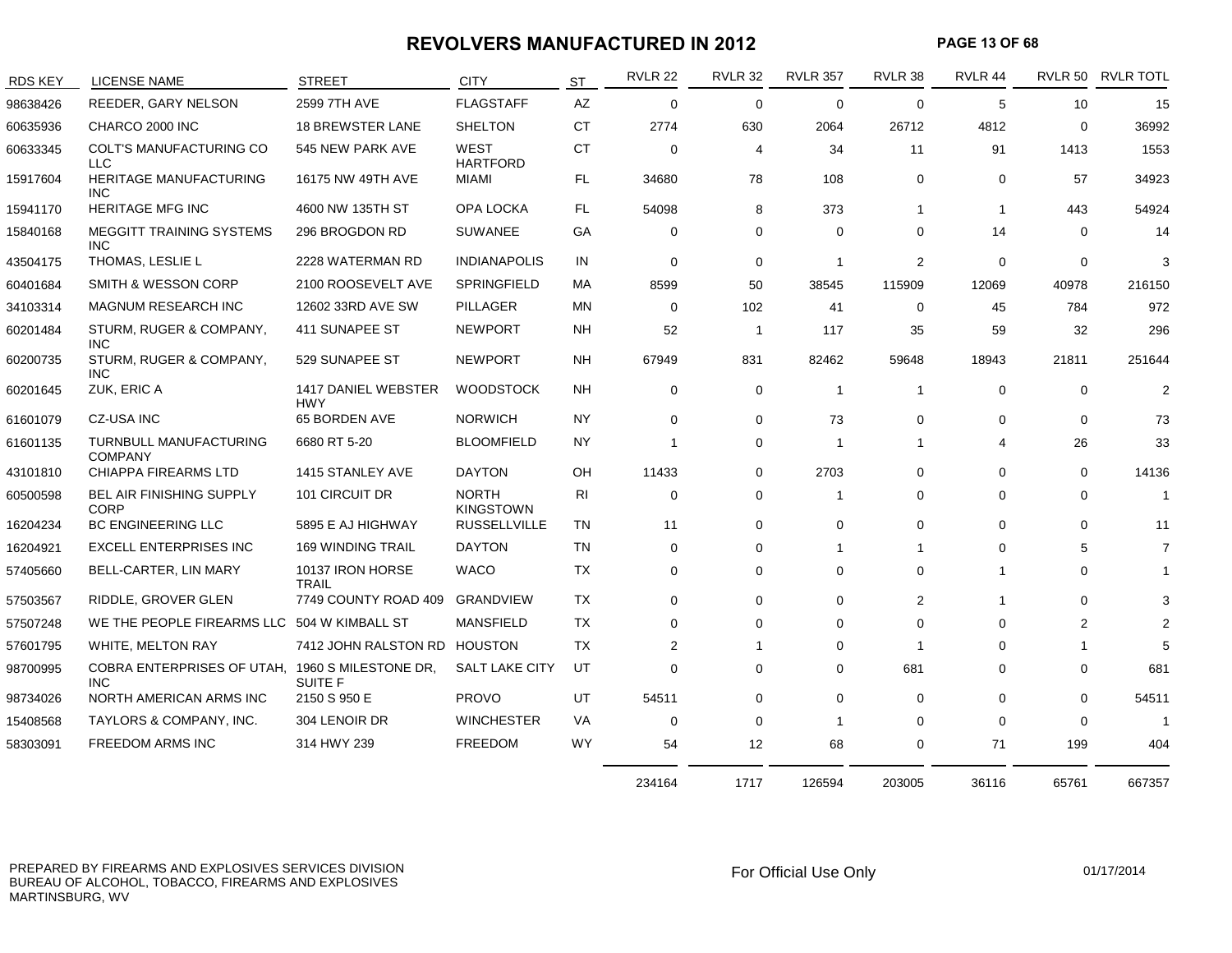#### **RIFLES MANUFACTURED IN 2012 PAGE 14 OF 68**

| 99201609<br>99201534<br>99201826<br>99201820<br>99201617 | AURORA MOONLIGHTING ENTERPRISES INC<br><b>BLACK DOG FIREARMS LLC</b><br>LAST FRONTIER CUSTOM GUNS, LLC<br>R & M, LLC<br>SMITH, CHRISTOPHER JAMES | 2533 MICAH RD<br>35911 KENAI SPUR HWY., UNIT 12<br>3805 SOUTH ROSE ST<br>830 N WIN CIRCLE | <b>NORTH POLE</b><br><b>SOLDOTNA</b><br><b>PALMER</b> | AK<br>AK<br>AK | 21<br>16       |
|----------------------------------------------------------|--------------------------------------------------------------------------------------------------------------------------------------------------|-------------------------------------------------------------------------------------------|-------------------------------------------------------|----------------|----------------|
|                                                          |                                                                                                                                                  |                                                                                           |                                                       |                |                |
|                                                          |                                                                                                                                                  |                                                                                           |                                                       |                |                |
|                                                          |                                                                                                                                                  |                                                                                           |                                                       |                | 3              |
|                                                          |                                                                                                                                                  |                                                                                           | WASILLA                                               | AK             | 2              |
|                                                          |                                                                                                                                                  | 171 FALCON DR                                                                             | <b>FAIRBANKS</b>                                      | AK             | 4              |
| 99201566                                                 | VALLEY ARMORY LLC                                                                                                                                | 1140 EAST ESTY CIR                                                                        | <b>PALMER</b>                                         | AK             | 31             |
| 16304582                                                 | 93 ENTERPRISES LLC                                                                                                                               | <b>44 EMPIRE RD</b>                                                                       | <b>HAYDEN</b>                                         | AL.            | 4              |
| 16304214                                                 | AUBURN ARMORY & GUN CLUB LLC                                                                                                                     | 336 DAY LILY ST SUITE B                                                                   | <b>AUBURN</b>                                         | AL             | $\mathbf{1}$   |
| 16304561                                                 | BOOTH, RANDALL EDWARD                                                                                                                            | 127 MAYHALL DRIVE                                                                         | <b>ALABASTER</b>                                      | AL             | 10             |
| 16304127                                                 | <b>BROTHERS IN ARMS LLC</b>                                                                                                                      | 22571 CANTRELL LANE                                                                       | <b>ATHENS</b>                                         | AL             | 5              |
| 16303616                                                 | CAUSEY, BEVERLY G & VANCE L                                                                                                                      | 4281 HWY 22                                                                               | <b>STANTON</b>                                        | AL             | -1             |
| 16303219                                                 | CHATTAHOOCHEE GUN WORKS, LLC                                                                                                                     | 312 LEE RD 553                                                                            | PHENIX CITY                                           | AL             | 73             |
| 16304031                                                 | <b>CURTIS, STEPHEN WADE</b>                                                                                                                      | 231 COUNTY ROAD 3069                                                                      | <b>DOUBLE SPRINGS</b>                                 | AL             | 12             |
| 16337359                                                 | ELLIS, JEFFERY OWEN                                                                                                                              | 17943 GROUND HOG RD                                                                       | ADGER                                                 | AL             | 39             |
| 16304510                                                 | GAREY A BUSCAINO & DONALD WILLIAM MARTIN,<br>JR                                                                                                  | 29640 US HWY 90                                                                           | <b>SEMINOLE</b>                                       | AL             | 4              |
| 16303684                                                 | <b>GUNTER, WILLIAM S</b>                                                                                                                         | 156 SUMMER FIELD DR                                                                       | <b>DEATSVILLE</b>                                     | AL             | 2              |
| 16304506                                                 | <b>HOLT, HIRAM B</b>                                                                                                                             | 102 MASTERS DRIVE                                                                         | <b>ATHENS</b>                                         | AL             | 11             |
| 16304070                                                 | NFORCE ENTERPRISES LLC                                                                                                                           | 12334 COUNTY LINE RD                                                                      | <b>MOUNDVILLE</b>                                     | AL             | $\overline{1}$ |
| 16304071                                                 | SHORT DEFENSE SYSTEMS INC                                                                                                                        | 1561B MONTGOMERY HWY                                                                      | <b>HOOVER</b>                                         | AL             | 49             |
| 16304675                                                 | SOUTHERN SMALL ARMS LLC                                                                                                                          | 221 GLYNLAKES DR                                                                          | PIKE ROAD                                             | AL             | 5              |
| 57103338                                                 | ANNAH AIR LLC                                                                                                                                    | 2027 CR 441                                                                               | <b>JONESBORO</b>                                      | <b>AR</b>      | 6              |
| 57102051                                                 | BLANKENSHIP, SCOTTY L                                                                                                                            | 1223 HWY 412 W                                                                            | <b>SILOAM SPRINGS</b>                                 | AR             | 43             |
| 57103386                                                 | <b>BLUED ARMS LLC</b>                                                                                                                            | 907 BEAVER LAKE RD                                                                        | <b>MALVERN</b>                                        | AR             | 8              |
| 57102986                                                 | BOYD, ROBERT L & BEHAR, VICTOR                                                                                                                   | 6817 PRINCETON PIKE                                                                       | <b>WHITE HALL</b>                                     | AR             | 11             |
| 57103134                                                 | BRYAN DOAN LLC                                                                                                                                   | 108 KACY DR                                                                               | <b>SEARCY</b>                                         | AR             | 8              |
| 57103276                                                 | <b>BUCHANON, DAVID LANCE</b>                                                                                                                     | 216 TINKLE CIRCLE                                                                         | <b>MOUNTAIN VIEW</b>                                  | AR             | 2              |
| 57103688                                                 | <b>BUTTS, CHRISTOPHER H</b>                                                                                                                      | 35 CANYON COVE                                                                            | <b>HEBER SPRINGS</b>                                  | <b>AR</b>      | 1              |
| 57100301                                                 | COTTER, JAYSON                                                                                                                                   | 115 COUNTY ROAD 546                                                                       | <b>MOUNTAIN HOME</b>                                  | <b>AR</b>      | 4              |
| 57102795                                                 | D & S GUNWORKS, INC.                                                                                                                             | 14625 HWY 71 SOUTH                                                                        | <b>FORT SMITH</b>                                     | <b>AR</b>      | 9              |
| 57103687                                                 | GROVES, FRANK L III & JASON A; BENNETT<br><b>JEANETTA</b>                                                                                        | 349 PANGBURN RD                                                                           | <b>HEBER SPRINGS</b>                                  | AR             | $\mathbf{1}$   |
| 57103588                                                 | L E O GUNS & GRAPHICS LLC                                                                                                                        | 426 GRANT 831                                                                             | <b>SHERIDAN</b>                                       | AR             | 8              |
| 57100675                                                 | LIGHTHOUSE PRODUCTIONS INC                                                                                                                       | 542 CR 2073                                                                               | <b>EUREKA SPGS</b>                                    | AR             |                |
| 57101556                                                 | MACK'S SPORT SHOP LLLP                                                                                                                           | 2335 HWY 63 N                                                                             | <b>STUTTGART</b>                                      | AR             | 10             |

PREPARED BY FIREARMS AND EXPLOSIVES SERVICES DIVISION BUREAU OF ALCOHOL, TOBACCO, FIREARMS AND EXPLOSIVES MARTINSBURG, WV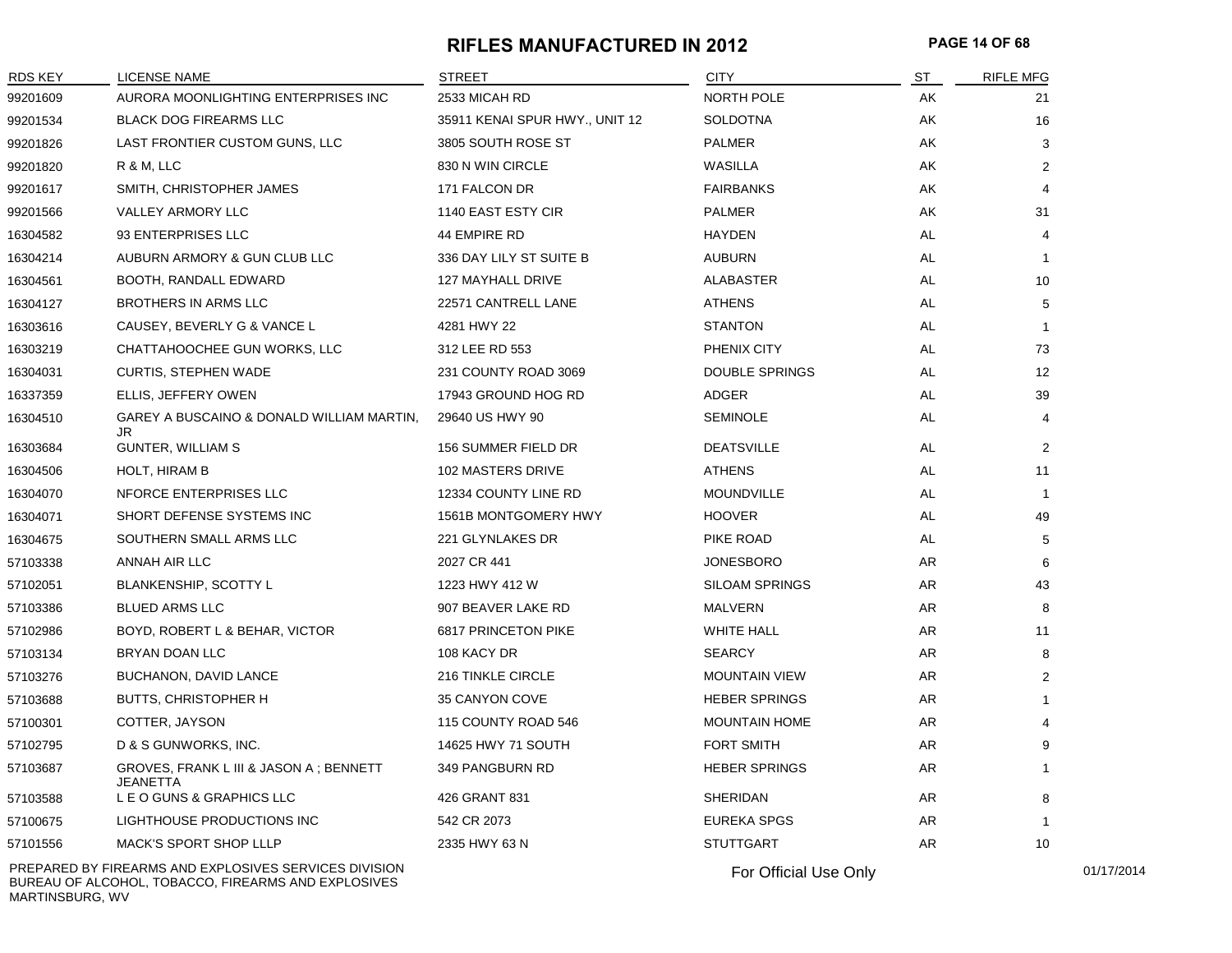#### **RIFLES MANUFACTURED IN 2012 PAGE 15 OF 68**

| RDS KEY  | LICENSE NAME                                                 | <b>STREET</b>                                        | <b>CITY</b>           | ST  | <b>RIFLE MFG</b> |
|----------|--------------------------------------------------------------|------------------------------------------------------|-----------------------|-----|------------------|
| 57100526 | <b>OZARK PRECISION RIFLES, LLC</b>                           | 6471 MC 4018                                         | YELLVILLE             | AR  | 3                |
| 57101118 | POWELL, JOSEPH DONALD                                        | BOX 160 CTY RD 2622                                  | LAMAR                 | AR  | 6                |
| 57103303 | RAMSEY, DOUGLAS NELSON                                       | 789 MILLER COUNTY 481                                | <b>FOUKE</b>          | AR  | 3                |
| 57103428 | ROCKY RANGE ARMS LLC                                         | 2007 CATHARINE COVE                                  | <b>JONESBORO</b>      | AR  | 21               |
| 57102840 | RODRIGUES, SHANNON MCCAIN & MORRISON,<br><b>WILLIAM CORB</b> | <b>120 HWY 74 EAST</b>                               | <b>MARSHALL</b>       | AR. | $\overline{7}$   |
| 57103498 | TWH ENTERPRISES LLC                                          | 700 PEPSI COLA RD                                    | <b>BATESVILLE</b>     | AR  | 34               |
| 57103401 | WILKES, BARRY ELTON                                          | 275 N RAINEY LN                                      | <b>CAVE CITY</b>      | AR  | 35               |
| 57134716 | WILSONS GUN SHOP INC                                         | 2234 CR 719                                          | <b>BERRYVILLE</b>     | AR  | 858              |
| 98600962 | ABRAMS AIRBORNE MFG, INC.                                    | 3735 N ROMERO RD                                     | <b>TUCSON</b>         | AZ  | $\overline{7}$   |
| 98604908 | AMERICAN ARMORY INC                                          | 6344 W ORANGEWOOD AVE #9                             | <b>GLENDALE</b>       | AZ  | 3                |
| 98602515 | AMERICAN SPIRIT ARMS LLC                                     | 16001 N GREENWAY HAYDEN LOOP STE<br>B                | <b>SCOTTSDALE</b>     | AZ  | 157              |
| 98605764 | APACHE METAL WORKS LLC                                       | ACR N8450 #376 BLDG 139 A/W HC 65<br><b>BOX 4003</b> | <b>CONCHO</b>         | AZ  | 3                |
| 98602530 | ARIZONA ARMORY, LLC                                          | 2114 W FILLMORE                                      | <b>PHOENIX</b>        | AZ  | 17               |
| 98604672 | AZUKAS, VICTOR FRANCIS AND ORTIZ, RICHARD<br><b>ALFONSO</b>  | 1605 S MARMORA AVE                                   | <b>TUCSON</b>         | AZ  | $\mathbf{1}$     |
| 98605570 | <b>BECKS FIREARMS LLC</b>                                    | 14921 WEST RED FOX RD                                | <b>SURPRISE</b>       | AZ  | $\mathbf{1}$     |
| 98603998 | <b>BEST SHOT LLC</b>                                         | 7314 W COLUMBINE DR                                  | <b>PEORIA</b>         | AZ  | 2                |
| 98600947 | <b>BOBCAT WEAPONS INC</b>                                    | 2934 W WINDSOR AVE                                   | <b>PHOENIX</b>        | AZ  | $\overline{1}$   |
| 98604864 | <b>BOND, MARK WILLIAM</b>                                    | 3778 S PONDEROSA DR                                  | <b>GILBERT</b>        | AZ  | 10               |
| 98605012 | <b>BROOKS, BRYAN</b>                                         | 17419 W ASHLEY DR                                    | <b>GOODYEAR</b>       | AZ  | 5                |
| 98605351 | C & C FIREARMS LLC                                           | 18266 N 68TH DR                                      | <b>GLENDALE</b>       | AZ  | 16               |
| 98605586 | C & S FIREARMS LLC                                           | 38493 N REYNOSA DR                                   | <b>SAN TAN VALLEY</b> | AZ  | $\overline{1}$   |
| 98603669 | <b>CACTUS ARMORY LLC</b>                                     | 5151 WEST ORAIBI DR                                  | <b>GLENDALE</b>       | AZ  | 2                |
| 98605074 | <b>CATS ARMS LLC</b>                                         | 5118 E PIMA ST                                       | <b>TUCSON</b>         | AZ  | 154              |
| 98603597 | <b>CHOSIN FIREARMS LLC</b>                                   | 2133 N HWY 90                                        | <b>HUACHUCA CITY</b>  | AZ  | 5                |
| 98605128 | CITIZEN GROUP LLC                                            | 747 E SOUTHERN SUITE #2                              | <b>MESA</b>           | AZ  | $\mathbf 1$      |
| 98605465 | <b>CRAIGS CUSTOM RIFLES LLC</b>                              | 1409 WEST CANYON SHADOWS LANE                        | ORO VALLEY            | AZ  | -1               |
| 98604430 | D & L SPORTS INC                                             | 118 N FIRESKY #B                                     | <b>CHINO VALLEY</b>   | AZ  | $\overline{2}$   |
| 98601942 | DANE ARMORY LLC                                              | 305 E COMSTOCK DR STE 5                              | <b>CHANDLER</b>       | AZ  | 6                |
| 98605469 | DENT, DAVID JAMES                                            | 12702 W SAHAURO DR                                   | <b>EL MIRAGE</b>      | AZ  | 5                |
| 98603408 | DIAMONDBACK POLICE SUPPLY CO INC                             | 170 S KOLB RD                                        | <b>TUCSON</b>         | AZ  | 21               |
| 98605376 | <b>EDM ARMS INC</b>                                          | 3795 N STATE ROUTE 89 STE E                          | <b>CHINO VALLEY</b>   | AZ  | 19               |
| 98601895 | ELECTRON LOGAN MACHINE CO. LLC                               | 1673 SOUTH HUMMINGBIRD LANE                          | <b>THATCHER</b>       | AZ  | $\mathbf{1}$     |

PREPARED BY FIREARMS AND EXPLOSIVES SERVICES DIVISION BUREAU OF ALCOHOL, TOBACCO, FIREARMS AND EXPLOSIVES MARTINSBURG, WV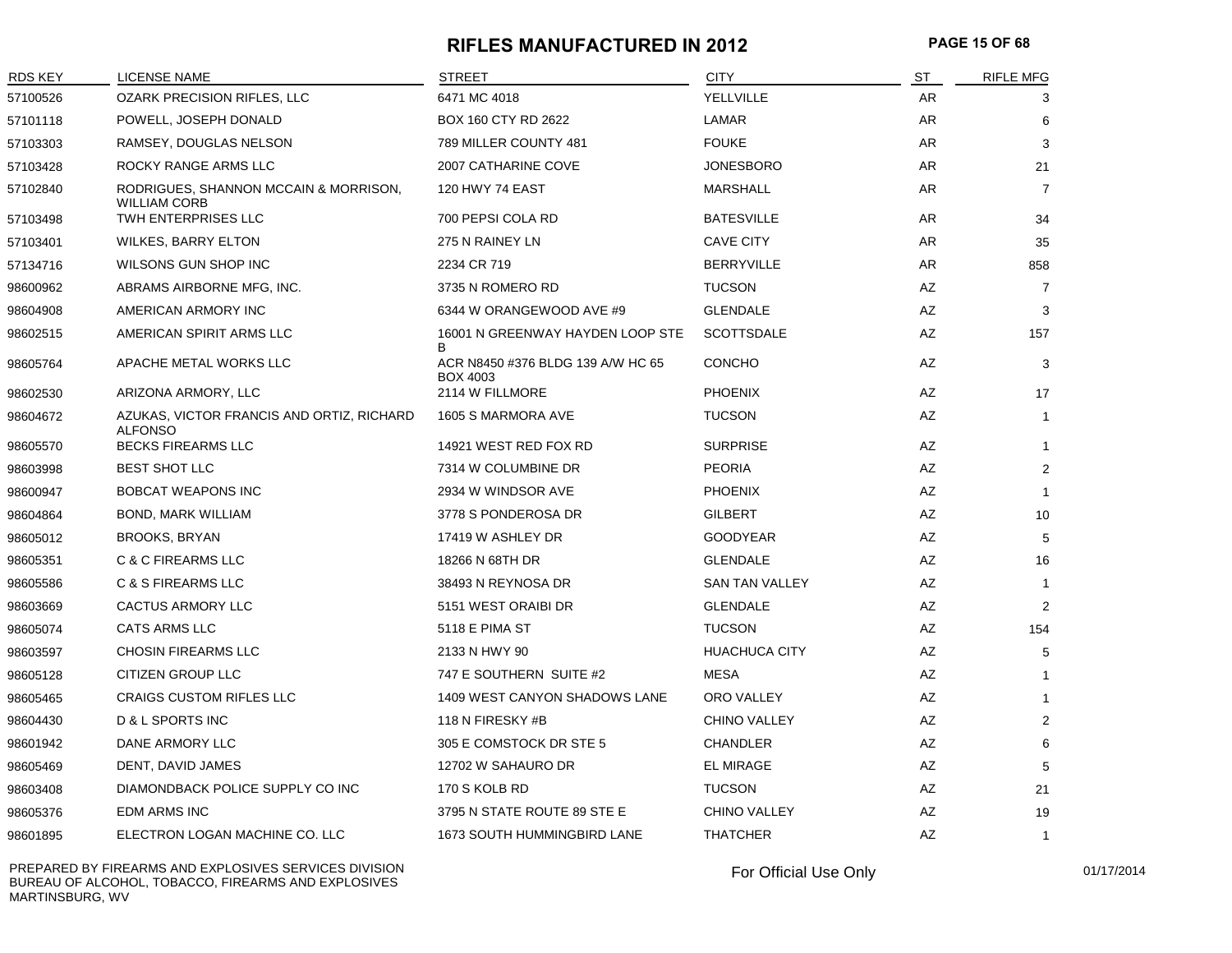#### **RIFLES MANUFACTURED IN 2012 PAGE 16 OF 68**

| <b>RDS KEY</b> | LICENSE NAME                                  | <b>STREET</b>               | <b>CITY</b>             | ST | <b>RIFLE MFG</b> |
|----------------|-----------------------------------------------|-----------------------------|-------------------------|----|------------------|
| 98601748       | <b>ELMORE, KENNETH EMRY</b>                   | 8889 N. 79TH AVE            | <b>PEORIA</b>           | AZ | 45               |
| 98601973       | EXCEL MANUFACTURING INC                       | 2580 LANDON DR UNIT E       | <b>BULLHEAD CITY</b>    | AZ | 126              |
| 98605755       | FALSETTO, MARK                                | 2983 E BAARS CT             | <b>GILBERT</b>          | AZ | $\overline{2}$   |
| 98605549       | <b>FLANDERS, MICHAEL</b>                      | 4118 HIGHLANDER AVE         | <b>LAKE HAVASU CITY</b> | AZ | $\mathbf{1}$     |
| 98605843       | <b>GHOST TOWN GM LLC</b>                      | 1400 E DEUCE OF CLUBS #3    | <b>SHOW LOW</b>         | AZ | $\overline{7}$   |
| 98604304       | <b>HOGAN MANUFACTURING LLC</b>                | 5625 N 53RD AVE             | <b>GLENDALE</b>         | AZ | 334              |
| 98605686       | <b>JAG PROPERTIES LLC</b>                     | 3746 E KENWOOD ST           | <b>MESA</b>             | AZ | 2                |
| 98604808       | JOHNS, JOHN BRADLEY                           | 1118 S BUTTE AVE            | <b>TEMPE</b>            | AZ | $\overline{2}$   |
| 98604985       | JOHNSON, SOREN CHRISTOPHER                    | 10910 N 154TH LN            | <b>SURPRISE</b>         | AZ | $\mathbf{1}$     |
| 98604091       | K PART INDUSTRIES INC                         | 3266 W GALVESTON DR STE 103 | APACHE JUNCTION         | AZ | 4                |
| 98604781       | KILO GUNS LLC                                 | 3620 W. MONTE CRISTO AVENUE | <b>PHOENIX</b>          | AZ | 29               |
| 98605849       | <b>KTK LLC</b>                                | 2652 E JAVELINA CIR         | <b>MESA</b>             | AZ | $\overline{2}$   |
| 98637328       | LAZZERONI, INC                                | 1415 S CHERRY               | <b>TUCSON</b>           | AZ | 22               |
| 98603062       | MCLEARN, MATTHEW MOODY                        | 1304 RED BARON RD           | <b>PAYSON</b>           | AZ | -1               |
| 98602487       | MCMILLAN FIREARMS MANUFACTURING, LLC          | 1638 W KNUDSEN DR           | <b>PHOENIX</b>          | AZ | 356              |
| 98604571       | MORE TACTICAL SUPPLY LLC                      | 100 S POWER RD STE B        | <b>MESA</b>             | AZ | 25               |
| 98603536       | PALESE PROTO TECH INC                         | 7775 N CASA GRANDE HWY #155 | <b>TUCSON</b>           | AZ | 16               |
| 98600788       | PATRIOT ORDNANCE FACTORY INC                  | 23011 N 16TH LANE           | <b>PHOENIX</b>          | AZ | 5347             |
| 98601124       | PIECE OF HISTORY FIREARMS, LLC                | 926 W PRINCE RD             | <b>TUCSON</b>           | AZ | 3                |
| 98602205       | PIONEER MACHINING AND WEAPONS SYSTEMS<br>INC. | 7215-B WEST SOUTHERN        | LAVEEN                  | AZ | -1               |
| 98605671       | PRAETORIAN FIREARMS AND COATINGS LLC          | 17419 W ASHLEY DR           | <b>GOODYEAR</b>         | AZ | 10               |
| 98604805       | PRECISION FIREARM SERVICE AND SALES LLC       | 3220 E REDWOOD LN           | <b>PHOENIX</b>          | AZ | 4                |
| 98604129       | PREDATOR TACTICAL LLC                         | 2103 E CEDAR ST STE 3       | <b>TEMPE</b>            | AZ | 18               |
| 98605042       | <b>PSYCONSUL LLC</b>                          | 1485 WEST WAGONWHEEL ROAD   | <b>COTTONWOOD</b>       | AZ | 4                |
| 98603707       | <b>QUENTIN LASER LLC</b>                      | 761 N MONTEREY ST STE 104   | <b>GILBERT</b>          | AZ | 24               |
| 98602822       | RIM COUNTRY RIFLES LLC                        | 13515 E KINGS DEER RD       | <b>PARKS</b>            | AZ | 3                |
| 98636542       | ROBAR COMPANIES, INC                          | 21438 N 7TH AVE SUITE B     | <b>PHOENIX</b>          | AZ | 4                |
| 98605613       | SCIONS OF POSEIDON INC                        | 469 ELGIN ROAD              | <b>ELGIN</b>            | AZ | 2                |
| 98605107       | SENSENEY, MICHAEL E                           | 10962 NORTH LOCUST ST       | <b>FLORENCE</b>         | AZ | 26               |
| 98602748       | SHEPHARD, TERRY KEITH                         | 1899 S CALLE DEL MARCO      | <b>CASA GRANDE</b>      | AZ | $\overline{2}$   |
| 98602330       | SMITH ENTERPRISE INC                          | 1701 W 10TH ST 14           | <b>TEMPE</b>            | AZ | -1               |
| 98601115       | SOURCE MANUFACTURING LLC                      | 2920 EAST MOHAWK LN STE 112 | <b>PHOENIX</b>          | AZ | 44               |
| 98603663       | SOUTHWEST PRECISON LLC                        | 1490 PARK TERRACE AVE       | LAKE HAVASU CITY        | AZ | $\overline{2}$   |

PREPARED BY FIREARMS AND EXPLOSIVES SERVICES DIVISION BUREAU OF ALCOHOL, TOBACCO, FIREARMS AND EXPLOSIVES MARTINSBURG, WV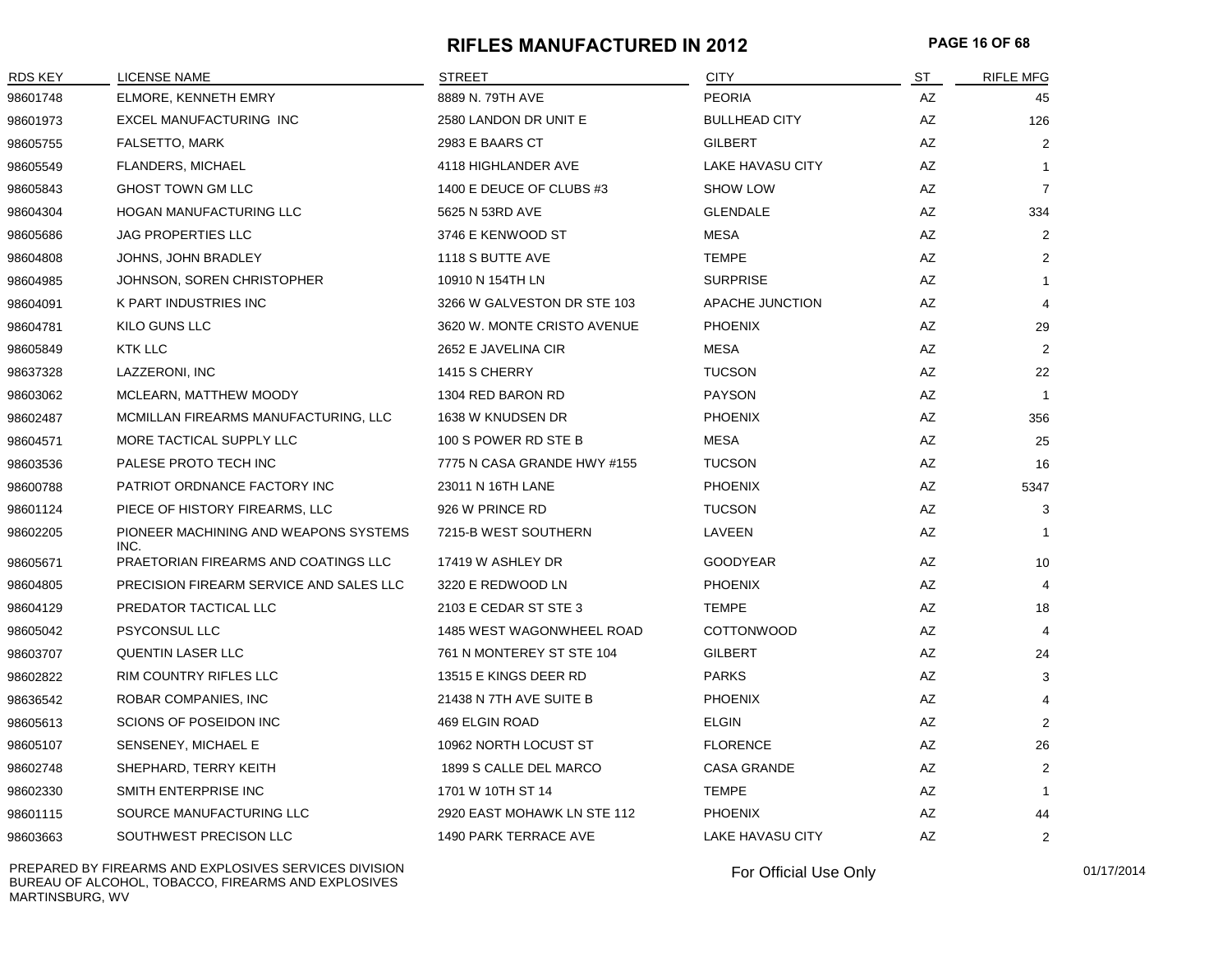#### **RIFLES MANUFACTURED IN 2012 PAGE 17 OF 68**

| RDS KEY  | LICENSE NAME                          | <b>STREET</b>                | <b>CITY</b>            | <u>ST</u> | <b>RIFLE MFG</b> |
|----------|---------------------------------------|------------------------------|------------------------|-----------|------------------|
| 98603460 | SOUTHWESTERN SPORTING ENTERPRISES LLC | 2244 N AL SIEBER RD          | <b>APACHE JUNCTION</b> | AZ        |                  |
| 98614472 | STURM, RUGER & COMPANY, INC           | 200 RUGER RD                 | <b>PRESCOTT</b>        | AZ        | 6                |
| 98605123 | SUAREZ INTERNATIONAL USA INC          | 1616 WEST IRON SPRINGS RD #3 | <b>PRESCOTT</b>        | AZ        | 92               |
| 98604988 | SUCATO, DARREN JAMES                  | 3020 N 44TH ST               | <b>PHOENIX</b>         | AZ        | 31               |
| 98602020 | SUN DEVIL MANUFACTURING LLC           | 663 W 2ND AVE STE 16         | <b>MESA</b>            | AZ        | 34               |
| 98605242 | TOSSAN, GEORGE                        | 9851 E VOLTAIRE DR           | <b>SCOTTSDALE</b>      | AZ        | $\overline{2}$   |
| 98603246 | US AUTOWEAPONS LLC                    | 14870 N NORTHSIGHT BLVD #100 | <b>SCOTTSDALE</b>      | AZ        | 3                |
| 98605085 | VALLEY ORDNANCE WORKS LLC             | 10009 WEST JOMAX RD          | <b>PEORIA</b>          | AZ        | 39               |
| 98637461 | VAN HORN, DAVID A                     | 1302 E RAWHIDE               | <b>GILBERT</b>         | AZ        | $\overline{2}$   |
| 98602792 | <b>VENOM TACTICAL LLC</b>             | 7252 E CONCHO DR STE C-13    | <b>KINGMAN</b>         | AZ        | 12               |
| 98603590 | YAMPA PRECISION MFG INC               | 2420 N 5TH ST                | PRESCOTT VALLEY        | AZ        | 7594             |
| 98637956 | YOUNG MANUFACTURING INC               | 5528 N 51ST AVE              | <b>GLENDALE</b>        | AZ        | 10               |
| 96802268 | ANDERSON, ROBERT AND GAIL             | 103 MAIN ST                  | PLACERVILLE            | CA        | 12               |
| 96802311 | ARABE & DLEE LLC                      | 1136 SUNCAST LN STE 3        | EL DORADO HILLS        | CA        | 6                |
| 99400793 | <b>BAYSIDE ENTERPRISES LLC</b>        | 633 WARRINGTON AVE           | REDWOOD CITY           | CA        | $\mathbf{1}$     |
| 93303548 | BRIDGES, BRADFORD WILLIAM             | 27601 FORBES #17             | <b>LAGUNA NIGUEL</b>   | CA        | 28               |
| 97702215 | <b>BULLETS &amp; BRASS LLC</b>        | 781 VINCA CT                 | <b>GILROY</b>          | CA        | $\mathbf{1}$     |
| 96802120 | BUSS, JOHN J                          | 13291 CONTRACTORS LN         | <b>CHICO</b>           | CA        | $\overline{1}$   |
| 97702070 | <b>CBEINC</b>                         | 18430 TECHNOLOGY DR UNIT A   | <b>MORGAN HILL</b>     | CA        | 999              |
| 96802224 | CAL ARMORY, LLC                       | 3440 BRADEN RD               | CAMINO                 | CA        | 47               |
| 97702538 | CALANDRA, LARRY CHRISTOPHER           | 2505 N FOWLER AVE STE 101    | <b>FRESNO</b>          | CA        | 3                |
| 93304376 | CARPENTER, WILLIAM                    | 68290 MODALO RD              | <b>CATHEDRAL CITY</b>  | CA        | $\overline{2}$   |
| 99400809 | COMPUTER AIDED MODELS INC             | 214 RYAN WAY                 | SOUTH SAN FRANCISCO    | CA        | $\overline{4}$   |
| 96802732 | CORONADO ARMS INC                     | 450 S PORTER RD STE D        | <b>DIXON</b>           | CA        | 5                |
| 97702456 | COX, RYAN F                           | 725 POLLASKY #109            | <b>CLOVIS</b>          | CA        | 42               |
| 93303316 | <b>CREC INVESTMENTS INC</b>           | 6734 DOOLITTLE AVENUE UNIT H | <b>RIVERSIDE</b>       | CA        | $\overline{2}$   |
| 93303073 | EL CAJON GUN EXCHANGE INC             | 427 BROADWAY                 | EL CAJON               | CA        | $\overline{2}$   |
| 93340727 | <b>EXCEL INDUSTRIES INC</b>           | 1601 FREMONT CT              | <b>ONTARIO</b>         | CA        | 779              |
| 93301600 | FMK FIREARMS INCORPORATED             | 1025 A ORTEGA WAY            | <b>PLACENTIA</b>       | CA        | 3542             |
| 96803398 | GRECO, RICK                           | 7093 DANYEUR RD              | <b>REDDING</b>         | CA        | 8                |
| 97702039 | <b>GRISWOLD, TODD &amp; TRENT</b>     | 2057 GOODYEAR AVE UNIT D     | <b>VENTURA</b>         | CA        | 4                |
| 96802577 | <b>GUNTLY, JAMES CHARLES</b>          | 6750 HWY 20                  | <b>UKIAH</b>           | CA        | 9                |
| 97702638 | HOULDING PRECISION FIREARMS INC       | 2980 FALCON DR               | MADERA                 | CA        | 28               |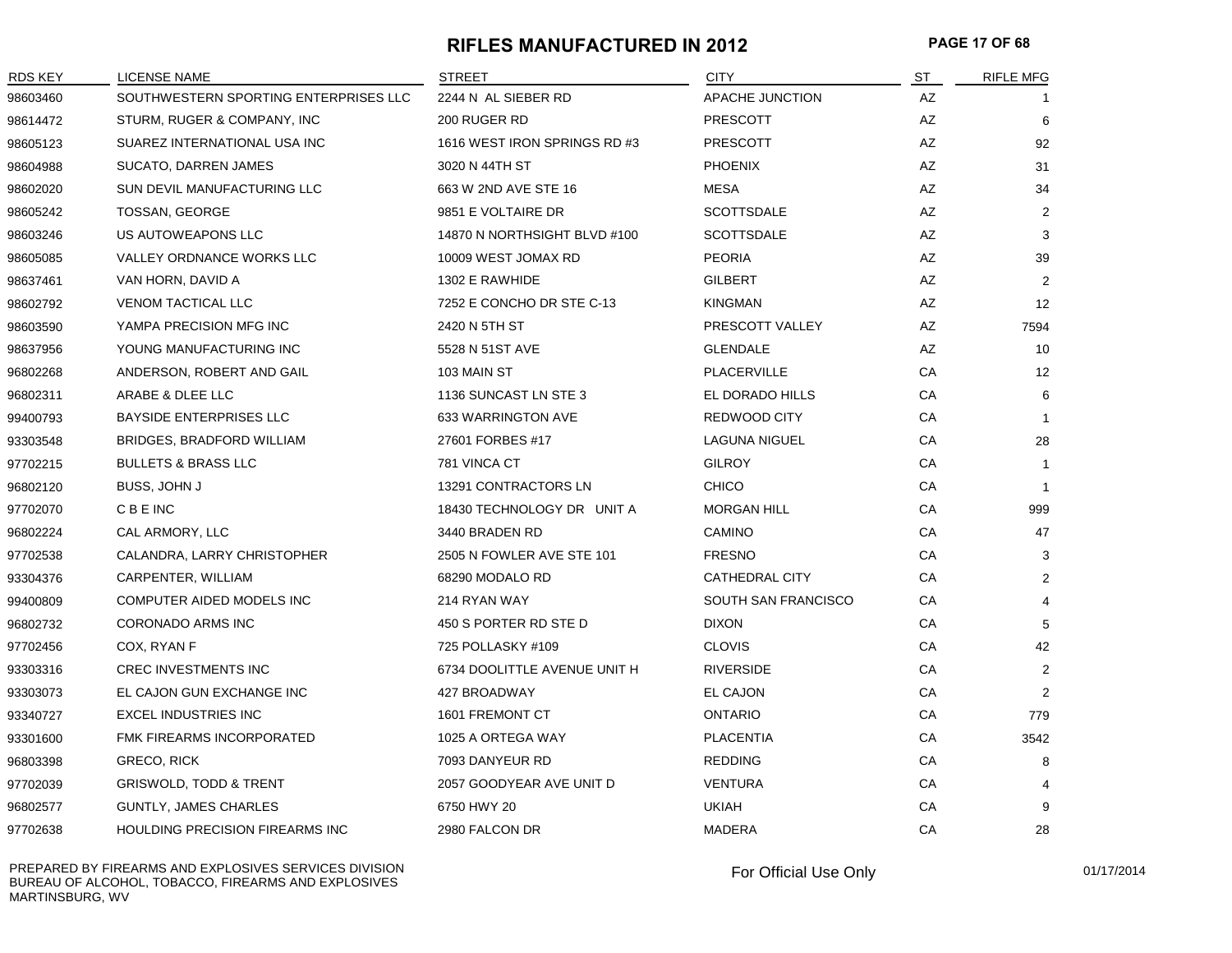#### **RIFLES MANUFACTURED IN 2012 PAGE 18 OF 68**

| <b>RDS KEY</b> | LICENSE NAME                             | <b>STREET</b>              | <b>CITY</b>            | ST        | <b>RIFLE MFG</b> |
|----------------|------------------------------------------|----------------------------|------------------------|-----------|------------------|
| 97702500       | HUMBARGER, JOHN 'JACK' & SHORT, JOSHUA   | 24558 RD 212               | <b>LINDSAY</b>         | CA        | 32               |
| 99501104       | KASBARIAN, HRANT                         | 4525 SAN FERNANDO RD #G    | <b>GLENDALE</b>        | CA        | 100              |
| 93302759       | LEDESMA, PAUL                            | 13552 CENTRAL AVE, UNIT C  | <b>CHINO</b>           | CA        | 33               |
| 97702525       | LOMBARDI, PHILIP JOHN                    | 5553 W BARSTOW AVE         | <b>FRESNO</b>          | CA        | 5                |
| 93302624       | MAXIMUM WHOLESALE INC                    | 15979 S PIUMA AVE          | <b>CERRITOS</b>        | CA        | 3                |
| 93304203       | MCNEELY, DAUV J                          | 5628 MARIALINDA ST         | <b>TORRANCE</b>        | CA        | $\overline{7}$   |
| 96802966       | MICHEL, JEFFREY BRIAN                    | 4578 EXCELSIOR RD          | <b>MATHER</b>          | CA        | 13               |
| 97701704       | MULLEN, JEFFREY GERALD                   | 5530 E LAMONA AVE #103     | <b>FRESNO</b>          | CA        | 35               |
| 93302580       | NEMESIS ARMS INC                         | 1090 5TH ST UNIT 110       | <b>CALIMESA</b>        | CA        | 96               |
| 97702726       | NORMAN HANSON FIREARMS LLC               | 20810 SOUTH ST UNIT 5      | <b>TEHACHAPI</b>       | CA        | 14               |
| 97702320       | PARGA, RAYMOND MARTIN                    | 224A REINDOLLAR AVE        | <b>MARINA</b>          | CA        | $\overline{1}$   |
| 93303672       | PATTERSON, HAROLD MICHAEL                | <b>159 BLOOMFIELD LANE</b> | RANCHO SANTA MARGARITA | CA        | 12               |
| 97702846       | RATLEY, CODY                             | 3610 SWAN CT               | MERCED                 | CA        | $\overline{1}$   |
| 97702997       | REED'S INDOOR RANGE INC                  | 1100 DUANE AVE             | SANTA CLARA            | CA        | 22               |
| 97701820       | SEARCY, BERNARD L                        | 26293 TWENTY MULE TEAM RD  | <b>BORON</b>           | CA        | 18               |
| 96802680       | SOULIE, MARC B                           | 1065 SHARY CIR STE E       | CONCORD                | CA        | 12               |
| 96802982       | SWORD INTERNATIONAL INC                  | 4911 WINDPLAY DR UNIT #4   | EL DORADO HILLS        | CA        | 81               |
| 96802648       | TACTICAL DEFENSE SURVIVAL LLC            | 4881 GRANITE DR            | <b>ROCKLIN</b>         | CA        | 42               |
| 97702897       | TOMSON, PETER H & VILLINES, DOUGLAS E JR | 4308 RAIDERS WAY           | <b>MODESTO</b>         | CA        | $\overline{1}$   |
| 93303622       | UBER INC                                 | 18065 MOUNT SHAY           | <b>FOUNTAIN VALLEY</b> | CA        | 3                |
| 96802766       | WARD, RAYMOND GLEN                       | 2301 VEHICLE DR #E         | RANCHO CORDOVA         | CA        | 10               |
| 97737552       | <b>WEATHERBY INC</b>                     | 1605 COMMERCE WAY          | PASO ROBLES            | CA        | 2285             |
| 97702915       | WEIR, STEVE MICHAEL                      | 1138 RACHEL LN             | PASO ROBLES            | CA        | 8                |
| 93303854       | WEST COAST RIFLE COMPANY LLC             | 53013 CLIMBER CT           | LAKE ELSINORE          | CA        | 10               |
| 96803026       | WHITE, BRIAN                             | 1027 ELSBREE LN            | <b>WINDSOR</b>         | CA        | 11               |
| 96802943       | WHITE, CLIFFORD GENE                     | 1370 WAGSTAFF RD           | PARADISE               | CA        | 19               |
| 97702845       | WILLIAMS, ROD L                          | 2942 S MOONEY BLVD #C      | <b>VISALIA</b>         | CA        | 3                |
| 97702763       | ZAK GLOBAL ENTERPRISES LLC               | 130 EASY STREET UNIT 3     | PASO ROBLES            | CA        | 111              |
| 58403551       | ABSOLUTE PRECISION GUNWORKS LLC          | 7129 N CR 4 W              | <b>DEL NORTE</b>       | CO        | 2                |
| 58402447       | <b>ACCURACY SYSTEMS INC</b>              | 1661 BEHRENS ROAD          | <b>BYERS</b>           | CO        | 2                |
| 58403468       | AVALANCHE DEFENSIVE TACTICS LLC          | 697 TAPEDERO RD            | <b>HARTSEL</b>         | CO        | 16               |
| 58403935       | <b>BALLISTIC FORCE LLC</b>               | 97 HOPI DR UNIT 6          | PAGOSA SPRINGS         | CO        | -1               |
| 58404019       | BOULDER TACTICAL ARMS LLC                | 762 W HEMLOCK CIR          | <b>LOUISVILLE</b>      | <b>CO</b> | 3                |

PREPARED BY FIREARMS AND EXPLOSIVES SERVICES DIVISION BUREAU OF ALCOHOL, TOBACCO, FIREARMS AND EXPLOSIVES MARTINSBURG, WV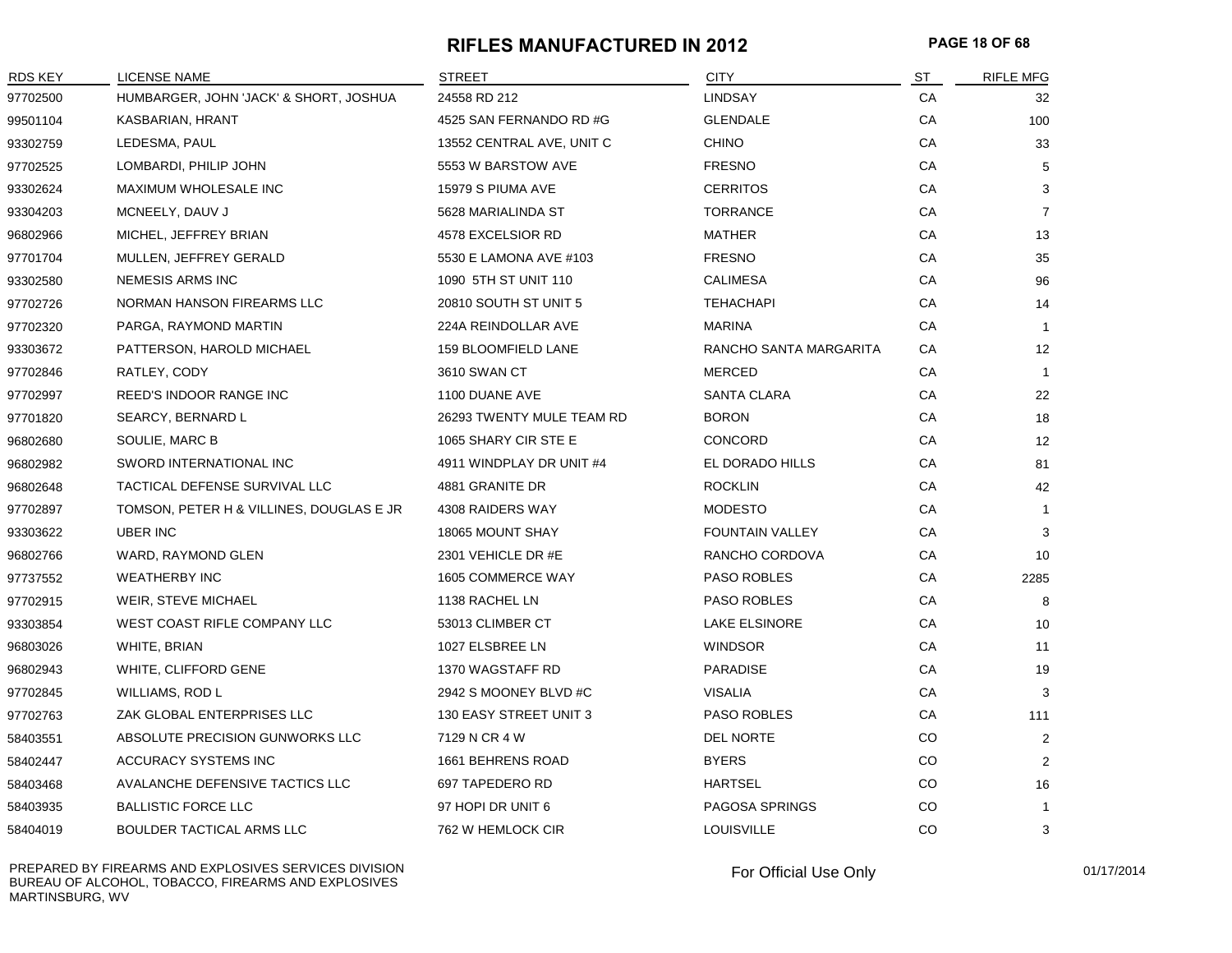#### **RIFLES MANUFACTURED IN 2012 PAGE 19 OF 68**

| RDS KEY  | <b>LICENSE NAME</b>                  | <b>STREET</b>                  | <b>CITY</b>             | <b>ST</b> | <b>RIFLE MFG</b> |
|----------|--------------------------------------|--------------------------------|-------------------------|-----------|------------------|
| 58404207 | CHALLENGER CUSTOMS LLC               | 5130 WHIP TRAIL                | <b>COLORADO SPRINGS</b> | CO        | 5                |
| 58403429 | COLORADO ANTIQUE ARMORY LLC          | 18999 ROAD 253                 | <b>DOLORES</b>          | CO        | 27               |
| 58404254 | COLORADO MOUNTAIN SALES LLC          | 18887 E UNION DRIVE            | <b>AURORA</b>           | CO        | 13               |
| 58401710 | COOK, GERALD M                       | 1600 RAPID CT                  | <b>BERTHOUD</b>         | CO        | 4                |
| 58403572 | <b>CURTIS ARMS LLC</b>               | 425 S BOWEN ST STE 3           | <b>LONGMONT</b>         | CO        | 8                |
| 58404101 | DARK TIMBER LLC                      | 111 EAST 3 RD SUITE 214        | <b>RIFLE</b>            | CO        | 2                |
| 58404032 | DORN, RICK A                         | 45820 EAST 56TH AVE            | <b>BENNETT</b>          | CO        | 8                |
| 58404402 | GONZALEZ, THOMAS MERRITTE            | 1201 WESTERN AVE               | TRINIDAD                | CO        | $\mathbf{1}$     |
| 58403287 | <b>GRE-TAN RIFLES LLC</b>            | 24005 HWY 13                   | MEEKER                  | CO        | 12               |
| 58401680 | <b>HERITAGE ARMS INC</b>             | 1631 P ROAD                    | <b>LOMA</b>             | CO        | $\overline{2}$   |
| 58404227 | HIGH TECH CUSTOMS INC                | 3109 N CASCADE AVE STE 103     | <b>COLORADO SPRINGS</b> | CO        | $\overline{2}$   |
| 58404368 | HOMELAND GUNSMITHING LLC             | 26582 HWY 266                  | <b>ROCKY FORD</b>       | CO        | $\overline{2}$   |
| 58403293 | <b>JKW ARMS &amp; AMMO</b>           | 20915 E GIRARD PL              | <b>AURORA</b>           | CO        | $\overline{2}$   |
| 58404095 | KAPAP DENVER FIREARMS ACADEMY        | 6607 S KILLARNEY CT            | AURORA                  | CO        | 12               |
| 58404014 | KIFARU ARMS LLC                      | 4894 VAN GORDON ST UNIT 301    | <b>WHEAT RIDGE</b>      | CO        | $\mathbf{1}$     |
| 58402095 | MARTINDALE, DAVID EUGENE             | 559 AIRPORT BLVD F-1           | <b>AURORA</b>           | CO        | $\overline{4}$   |
| 58404134 | MCDUFFEE ARMS LLC                    | <b>7252 EATON CIRCLE</b>       | <b>WESTMINSTER</b>      | CO        | 58               |
| 58403448 | MCDUFFEE, SHAUN MICHAEL              | 1030 E 91ST AVE                | <b>THORNTON</b>         | CO        | 46               |
| 58400531 | MCKINNEY, RICHARD PHILLIP            | 1523 W HIGHWAY 34              | LOVELAND                | CO        | $\overline{2}$   |
| 58404219 | PTC ENTERPRISES LLC                  | 3810 N EARL ST                 | <b>DURANGO</b>          | CO        | $\overline{2}$   |
| 58402428 | RKL SOLO INC                         | 650 GARLAND                    | LAKEWOOD                | CO.       | 2                |
| 58434662 | ROCKY MOUNTAIN ARMS INC              | 1813 SUNSET PL #D              | <b>LONGMONT</b>         | CO        | $\mathbf{1}$     |
| 58403800 | SOLYMOSSY, MARTIN                    | 263 S FETZER ST                | <b>BYERS</b>            | CO        | 12               |
| 58404401 | TACTICOOL ARMS LLC                   | 928 13TH ST #2B                | <b>GREELEY</b>          | CO        | 3                |
| 58403252 | TOP SHELF FIREARMS LLC               | 5363 BADGER LN                 | <b>FREDERICK</b>        | CO        | $\mathbf 1$      |
| 58404115 | TRIGGER TIME GUN CLUB LLC            | 3575 STAGECOACH RD             | <b>LONGMONT</b>         | CO        | 5                |
| 58403882 | VARIABLE PRODUCTIONS LLC             | 1041 MIRCOS ST                 | <b>ERIE</b>             | CO        | 2                |
| 60600980 | <b>BMGLLC</b>                        | 68 OLD BROADWAY EAST           | NORTH HAVEN             | CT        | 23               |
| 60600520 | COLT DEFENSE LLC                     | 547 NEW PARK AVE               | <b>WEST HARTFORD</b>    | CT        | 111247           |
| 60634862 | CONNECTICUT SHOTGUN MANUFACTURING CO | <b>100 BURRITT STREET</b>      | <b>NEW BRITAIN</b>      | <b>CT</b> | $\overline{1}$   |
| 60600102 | D & T ARMS LLC                       | <b>18 LILY POND TRAIL</b>      | <b>NEW MILFORD</b>      | <b>CT</b> | 10               |
| 60602130 | HENSON, DAVID COLIN                  | 101 WOODLAND RD                | <b>STERLING</b>         | CT        | $\overline{2}$   |
| 60634615 | MAINO, JOSEPH & GARRET               | <b>80 FARMINGTON VALLEY DR</b> | PLAINVILLE              | <b>CT</b> | 22               |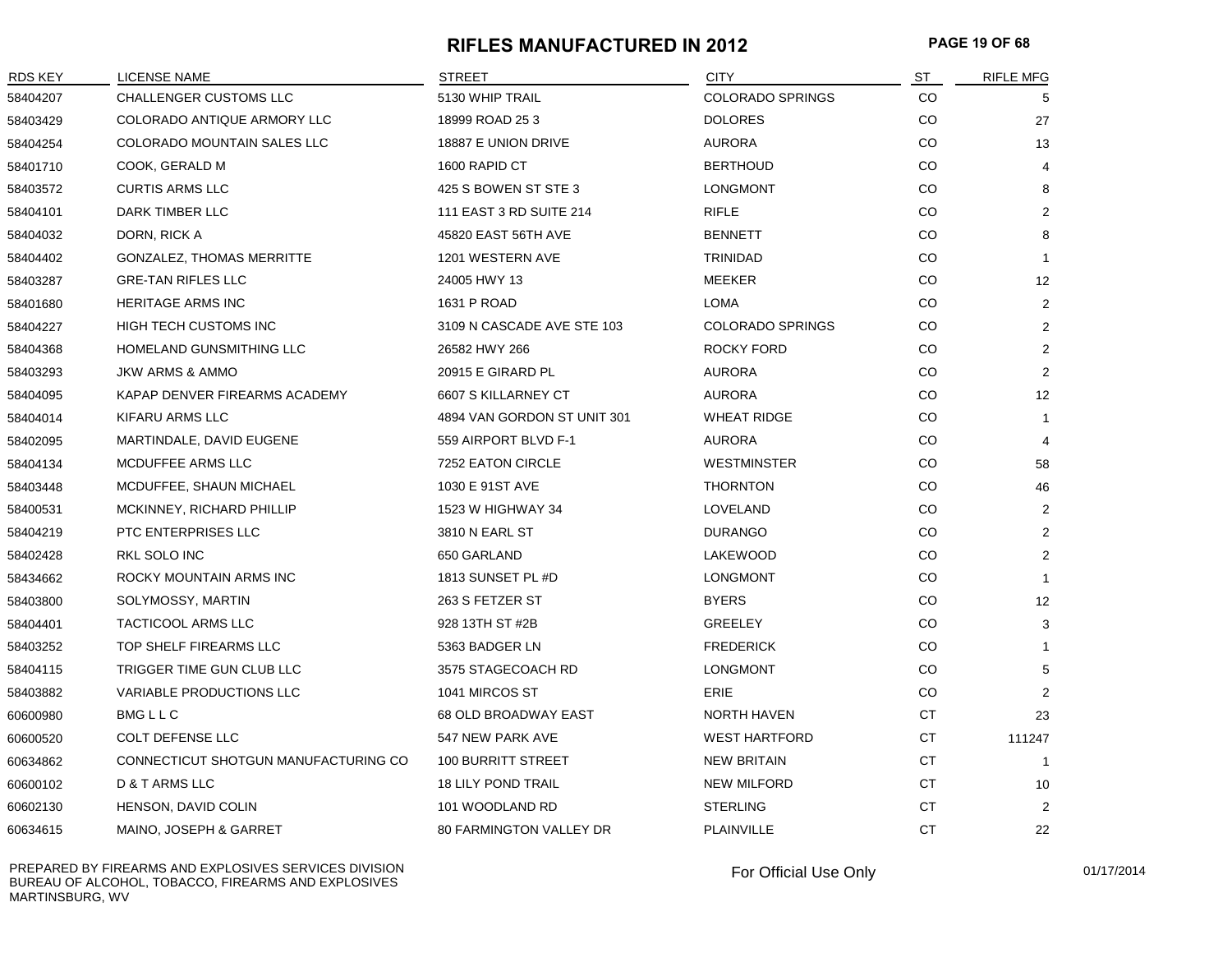#### **RIFLES MANUFACTURED IN 2012 PAGE 20 OF 68**

| <b>RDS KEY</b> | <b>LICENSE NAME</b>                 | <b>STREET</b>                     | <b>CITY</b>             | ST        | <b>RIFLE MFG</b> |
|----------------|-------------------------------------|-----------------------------------|-------------------------|-----------|------------------|
| 60600773       | O F MOSSBERG & SONS INC             | 7 GRASSO AVE                      | <b>NORTH HAVEN</b>      | CT        | 14129            |
| 60602353       | PTR INDUSTRIES INC                  | 30 CROSS ST                       | <b>BRISTOL</b>          | СT        | 4181             |
| 60600729       | <b>STAG ARMS LLC</b>                | 515 JOHN DOWNEY DR                | <b>NEW BRITAIN</b>      | <b>CT</b> | 78367            |
| 85100523       | DAIGLE, RAYMOND                     | 8578 HEARNS POND RD               | <b>SEAFORD</b>          | DE        | 5                |
| 85100390       | PERRY'S GUN REPAIR, LLC             | 22957 DEEP BRANCH RD              | <b>GEORGETOWN</b>       | DE        | 34               |
| 15946862       | A & B DOW INC                       | 6048 FAIRWAY DR                   | <b>RIDGE MANOR</b>      | FL.       | 2                |
| 15907305       | AD TEK OF TALLAHASSEE INC           | 2700 POWER MILL COURT BLDG 3      | TALLAHASSEE             | FL.       | 37               |
| 15909585       | ADAMS ARMS INC                      | 2549 SUCCESS DR                   | <b>ODESSA</b>           | FL.       | 1139             |
| 15912791       | ADEQ FIREARMS COMPANY               | 4921 WEST CYPRESS STREET          | <b>TAMPA</b>            | FL        | 276              |
| 15917575       | ADVANCED WEAPONS & FIREARMS LLC     | 1508 INDUSTRIAL DR                | <b>NEW SMYRNA BEACH</b> | FL        | 5                |
| 15901343       | AK-USA MANUFACTURING INC            | 3112-1 PALM AVENUE                | <b>FORT MYERS</b>       | FL.       | 5                |
| 15905746       | AMERICAN VINTAGE GUN AND PAWN, INC  | 4920 LENA RD UNIT 102             | <b>BRADENTON</b>        | <b>FL</b> | 11               |
| 15919004       | ARROWHEAD SHOOTING SPORTS LLC       | 1519 SPANISH AVE                  | <b>LEESBURG</b>         | FL.       | 13               |
| 15939794       | <b>B &amp; K DIVING SYSTEMS INC</b> | 1328 CLEMENTS WOODS LN            | <b>JACKSONVILLE</b>     | FL.       | 3                |
| 15910996       | <b>B&amp;S FIREARMS INC</b>         | 2335 63RD AVE E STE M             | <b>BRADENTON</b>        | FL.       | 11               |
| 15912411       | <b>BLACK FORGE LLC</b>              | 1468 NORTH GOLDENROD RD SUITE 220 | <b>ORLANDO</b>          | FL.       | 34               |
| 15916171       | BRB TACTICAL SYSTEMS INC            | 300 SOUTH KENSINGTON AVE          | <b>LECANTO</b>          | FL.       | 33               |
| 15913890       | <b>BUSHIDO TACTICAL LLC</b>         | 6845 NARCOOSSEE RD SUITE #51      | ORLANDO                 | FL        | 28               |
| 15905417       | CRL & ASSOCIATES LLC                | 2561 FORSYTH RD UNIT I            | ORLANDO                 | FL.       | 16               |
| 15913096       | CENTRAL FLORIDA GUN & TACTICAL LLC  | 320 EXECUTIVE BLVD                | <b>LEESBURG</b>         | FL.       | $\mathbf{1}$     |
| 15907948       | CHARLES W JENKINS, LLC              | 977 18TH AVE SW                   | <b>VERO BEACH</b>       | FL.       | 11               |
| 15906454       | <b>CLASS V INC</b>                  | 610 NW RABBIT LOOP                | <b>GREENVILLE</b>       | FL.       | 264              |
| 15913670       | COLT'S BALLISTIC LOGISTICS LLC      | 3001 44TH AVE N                   | SAINT PETERSBURG        | FL        | $\overline{1}$   |
| 15910650       | CORPS TECHNOLOGY GROUP LLC          | 3530 WORK DR                      | <b>FORT MYERS</b>       | FL.       | 5                |
| 15911507       | COWAN, DOUGLAS GEORGE               | 7959 NE 132 PL                    | <b>CITRA</b>            | FL        | $\mathbf{1}$     |
| 15915069       | <b>CSC ARMS LLC</b>                 | 4111 SW 47TH AVE STE 313          | <b>DAVIE</b>            | FL        | 43               |
| 15905639       | DANIEL B. BRISTER                   | 1726 KEARNEY AVENUE               | <b>NAPLES</b>           | FL.       | -1               |
| 15913144       | DAVIES INTERNATIONAL LLC            | 2105 CLEO LANE                    | <b>CRESTVIEW</b>        | FL        | 5                |
| 15912603       | <b>DEFINITIVE ARMS LLC</b>          | 11865 34TH ST N                   | <b>SAINT PETERSBURG</b> | FL.       | 2                |
| 15910123       | <b>DIAMONDBACK FIREARMS LLC</b>     | 4135 PINE TREE PL                 | COCOA                   | FL.       | 2732             |
| 15916277       | DRAGON FIRE ARMORY LLC              | 4198 DUNDEE RD                    | WINTER HAVEN            | FL.       | 185              |
| 15913859       | EAST COAST CUSTOM TACTICAL LLC      | 925 WALKER RD                     | <b>WILDWOOD</b>         | <b>FL</b> | 86               |
| 15911384       | ECR FLORIDA LLC                     | 863 PIERCE RD                     | <b>WAUCHULA</b>         | <b>FL</b> | 2                |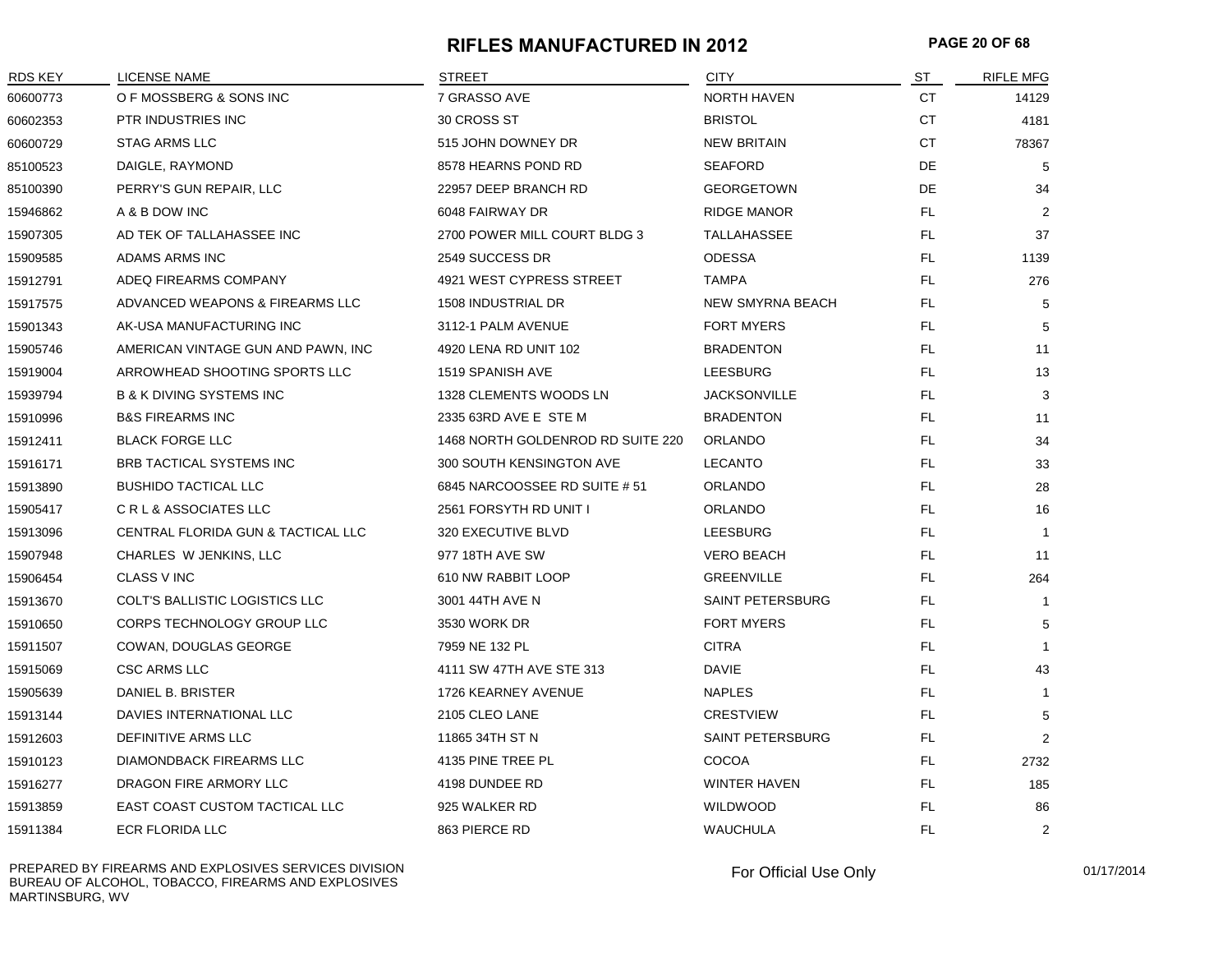#### **RIFLES MANUFACTURED IN 2012 PAGE 21 OF 68**

| RDS KEY  | LICENSE NAME                   | <b>STREET</b>                                             | <b>CITY</b>          | ST        | <b>RIFLE MFG</b> |
|----------|--------------------------------|-----------------------------------------------------------|----------------------|-----------|------------------|
| 15916388 | FERRIS, STEPHEN JOSEPH         | 2691 SALAMANCA STREET                                     | <b>NAVARRE</b>       | FL.       | 2                |
| 15914831 | FLORIDA FIREARMS ACADEMY LLC   | 13317 W HILLSBOROUGH AVE                                  | <b>TAMPA</b>         | FL.       | 31               |
| 15913700 | <b>FRANKER ENTERPRISES INC</b> | 1621 N CROFT AVE                                          | <b>INVERNESS</b>     | FL.       | 25               |
| 15914434 | GAINESVILLE TARGET RANGE INC   | 1610 NW 65TH PLACE                                        | <b>GAINESVILLE</b>   | FL.       | 3                |
| 15909552 | GOOD TIME OUTDOORS INC         | 4600 W HIGHWAY 326                                        | <b>OCALA</b>         | FL.       | 12181            |
| 15907875 | HTM-SOLUTIONS INC              | 5500 COX RD                                               | <b>MILTON</b>        | FL.       | 2                |
| 15916004 | JAN GUN WORKS LLC              | 12540 BRADY PLACE BLVD                                    | <b>JACKSONVILLE</b>  | FL.       | 2                |
| 15921330 | KARVASALE, MARK AUGUSTUS       | 2523 PALMETTO RD                                          | <b>MOUNT DORA</b>    | <b>FL</b> | 24               |
| 15940806 | KEL TEC CNC INDUSTRIES INC     | 1475 COX ROAD                                             | COCOA                | <b>FL</b> | 14145            |
| 15917454 | KNIGHT, CHARLES REED JR        | 701 COLUMBIA BLVD                                         | <b>TITUSVILLE</b>    | FL        | 934              |
| 15940998 | KNIGHTS MANUFACTURING CO       | 701 COLUMBIA BLVD                                         | <b>TITUSVILLE</b>    | FL        | 165              |
| 15913148 | LEONIDAS CUSTOMS INCORPORATED  | 1054 LARCH WAY                                            | <b>WELLINGTON</b>    | FL        | $\overline{7}$   |
| 15916633 | LEWMAN ARMS MANUFACTURING LLC  | 3938 COUNTRY BEND EAST                                    | LAKELAND             | <b>FL</b> | 21               |
| 15909528 | <b>LIBERTY GUN WORKS INC</b>   | 2446 MANATEE AVE E                                        | <b>BRADENTON</b>     | <b>FL</b> | 6                |
| 15914787 | MANTA MACHINING COMPANY LLC    | 510B EAST ALFRED ST                                       | <b>TAVARES</b>       | FL.       |                  |
| 15915563 | MOORE, DAVID ELLIOTT II        | 2005-B MURCOTT DR                                         | <b>SAINT CLOUD</b>   | FL.       | 19               |
| 15914621 | <b>MTSHARK LLC</b>             | 1474 SW THELMA ST                                         | <b>PALM CITY</b>     | FL.       | 3                |
| 15917215 | NATIONAL ARMORY LLC            | 1315 SW 1 CT                                              | POMPANO BEACH        | FL.       | 46               |
| 15913252 | ORION ENTERPRISE GROUP LLC     | 3237 NAUTICAL DR                                          | PANAMA CITY          | FL.       | $\overline{1}$   |
| 15908662 | PHOENIX ORDNANCE LLC           | 8601 49TH ST                                              | PINELLAS PARK        | FL.       | 50               |
| 15948454 | PICKETT WEAPONRY SERVICE INC   | 25220 W NEWBERRY RD                                       | NEWBERRY             | FL.       | 30               |
| 15916697 | PPT LLC                        | 1350 SOUTH POWERLINE RD #106                              | POMPANO BEACH        | FL        | 21               |
| 15908443 | PROJECT GUNS LLC               | 1727 NW ARCADIA WAY                                       | <b>BOCA RATON</b>    | FL        | 25               |
| 15914244 | RMW XTREME INC                 | 328 45TH ST CT WEST                                       | <b>PALMETTO</b>      | FL        | 11               |
| 15903855 | SAFETY HARBOR FIREARMS INC     | 985 HARBOR LAKE DR UNIT 14                                | <b>SAFETY HARBOR</b> | <b>FL</b> | 46               |
| 15913808 | <b>SCHLAFLY, PATRICK J</b>     | 16 S ANDROS RD                                            | <b>KEY LARGO</b>     | FL        | 17               |
| 15946787 | <b>SERBU FIREARMS INC</b>      | 5902 JOHNS RD                                             | <b>TAMPA</b>         | FL        | 173              |
| 15946669 | SMITH, TIMOTHY E               | 3761 RECKER HWY                                           | <b>WINTER HAVEN</b>  | FL.       | $\overline{1}$   |
| 15913173 | SPECIAL OPS TACTICAL LLC       | 515 COOPER COMMERCE DR STE 180                            | <b>APOPKA</b>        | FL        | 448              |
| 15915559 | SWUB ENTERPRISES INC           | 89B S HWY 17-92                                           | DEBARY               | <b>FL</b> | 20               |
| 15913642 | <b>TACTICAL AMBUSH LLC</b>     | 3852 N JOHN YOUNG PKWY UNIT 15                            | <b>ORLANDO</b>       | <b>FL</b> | 20               |
| 15916124 | <b>TACTICAL EMPORIUM LLC</b>   | 6251 44TH STREET NORTH BLDG 19 UNIT PINELLAS PARK<br>1904 |                      | <b>FL</b> |                  |
| 15908014 | TACTICAL MACHINING, LLC        | 1270 BISCAYNE BLVD                                        | <b>DELAND</b>        | <b>FL</b> | $\overline{7}$   |

PREPARED BY FIREARMS AND EXPLOSIVES SERVICES DIVISION BUREAU OF ALCOHOL, TOBACCO, FIREARMS AND EXPLOSIVES MARTINSBURG, WV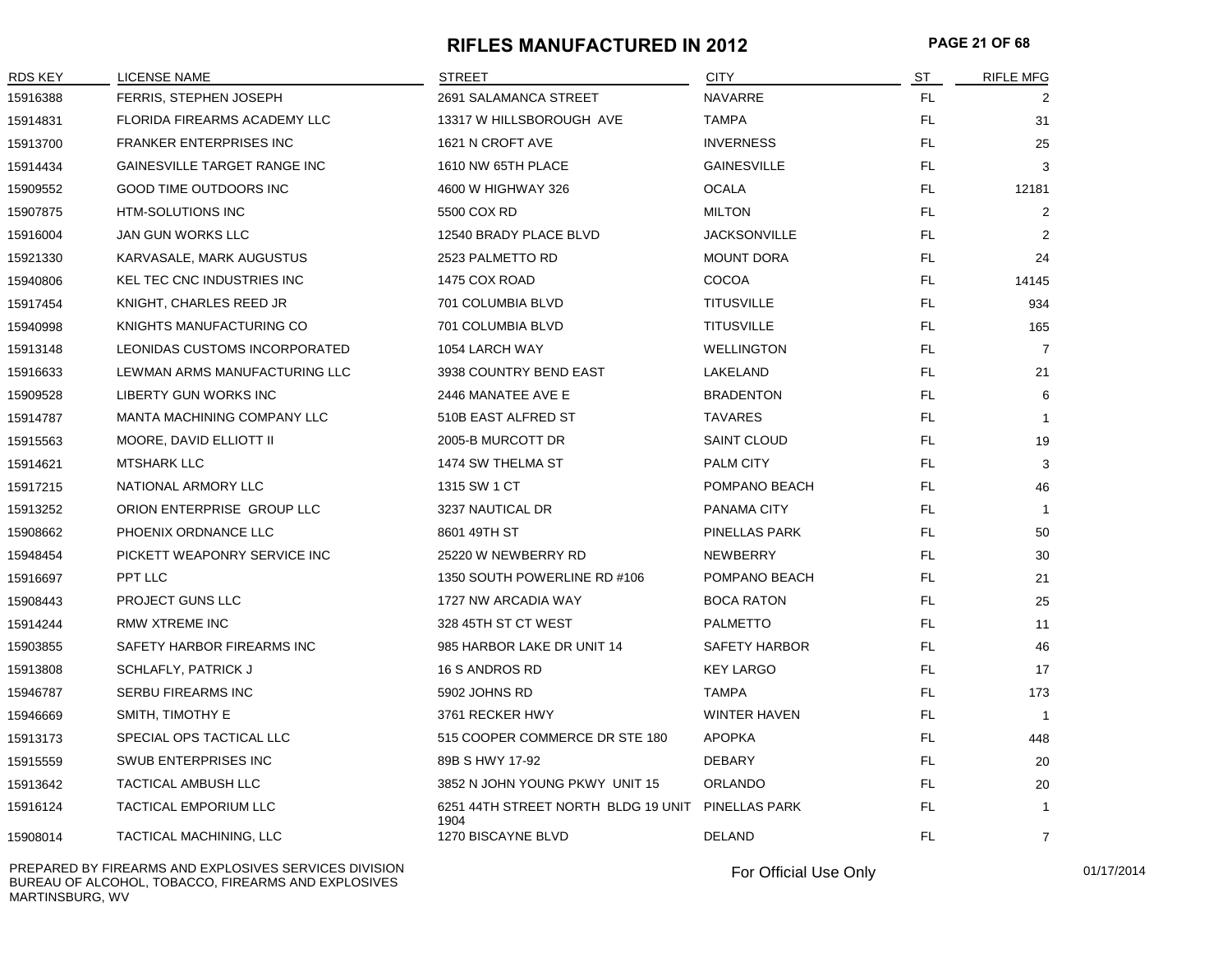#### **RIFLES MANUFACTURED IN 2012 PAGE 22 OF 68**

| <b>RDS KEY</b> | <b>LICENSE NAME</b>                    | <b>STREET</b>                                    | <b>CITY</b>         | <b>ST</b> | <b>RIFLE MFG</b> |
|----------------|----------------------------------------|--------------------------------------------------|---------------------|-----------|------------------|
| 15908821       | <b>TACTICAL RIFLES INC</b>             | 4918 AIRPORT RD                                  | <b>ZEPHYRHILLS</b>  | FL.       | 98               |
| 15911778       | TACTICAL TRAINING SOLUTIONS LLC        | 3821 SW SAVONA BLVD                              | PORT SAINT LUCIE    | FL        | 5                |
| 15909619       | TACTICAL WEAPONS SOLUTIONS COMPANY     | 2578 CLARK ST UNIT 1                             | <b>APOPKA</b>       | <b>FL</b> | 1383             |
| 15916906       | <b>TRIDENT ARMS LLC</b>                | 3212 N 40TH ST STE 801                           | <b>TAMPA</b>        | FL.       | 14               |
| 15915928       | <b>VENICE AUTO MARINE INC</b>          | 331 CAMION ST                                    | <b>VENICE</b>       | FL.       | 6                |
| 15912743       | WARD 1 GUNS LLC                        | 4489 2 ASHVILLE HWY                              | <b>MONTICELLO</b>   | FL.       | 5                |
| 15905974       | WARREN, ROBERT WAYNE                   | 2236 WARREN WOODS LN                             | <b>COTTONDALE</b>   | FL.       | 22               |
| 15900881       | WHITE, FRANK C                         | 719 WHITE DR                                     | <b>ALFORD</b>       | FL.       | 100              |
| 15913668       | WMD GUNS LLC                           | 3068 - 3070 SE DOMENICA TERRACE                  | <b>STUART</b>       | FL.       | 49               |
| 15902773       | WOMACK, SCOTT AARON                    | 302 MISSOURI AVE                                 | <b>LYNN HAVEN</b>   | FL.       | 4                |
| 15913795       | X RING ACCURACY & DESIGN INC           | 4711 KEY DEER TERR                               | <b>PARRISH</b>      | FL.       | 6                |
| 15807146       | ACCURATE ORDNANCE LLC                  | 724 PATRICK INDUSTRIAL LN STE 100                | <b>WINDER</b>       | GA        | 24               |
| 15804769       | <b>ACRW LLC</b>                        | 1794 MACK SMITH ROAD                             | <b>ROSSVILLE</b>    | GA        | 8                |
| 15806236       | ADVANCED ARMAMENT CORP LLC             | 2408 TECH CENTER PARKWAY BUILDING<br>H SUITE 150 | LAWRENCEVILLE       | GA        | 498              |
| 15805214       | AMERICAN PRECISION ARMS, LLC           | 55 LYLE FIELD ROAD                               | <b>JEFFERSON</b>    | GA        | 32               |
| 15805926       | BLACK FOREST GUNWURKS LLC              | 101 DEMOREST SQUARE UNIT D                       | <b>DEMOREST</b>     | GA        | 25               |
| 15808613       | <b>CAMP CREEK GUNWORKS LLC</b>         | 3467 COLLEGE ST                                  | <b>COLLEGE PARK</b> | GA        | 4                |
| 15808532       | CAMP, ANTHONY DAVID AND ARTHUR DOUGLAS | 10415 OLD ATLANTA HWY                            | <b>COVINGTON</b>    | GА        | 4                |
| 15806098       | CHAPMAN, PAUL DWIGHT                   | <b>114 LAKE CITY DRIVE</b>                       | <b>FLINTSTONE</b>   | GA        | $\mathbf{1}$     |
| 15808264       | CHESTATEE FIREARMS LLC                 | 6936 OLD WHELCHEL RD                             | <b>DAHLONEGA</b>    | GA        | 5                |
| 15807415       | CHEYTAC USA LLC                        | 110 EAGLE RD                                     | <b>NASHVILLE</b>    | GA        | 14               |
| 15806316       | CHRISTIAN, JAMES ISSAC III             | 240 PINEWOOD DR                                  | <b>ROCK SPRING</b>  | GА        | 16               |
| 15806154       | <b>COLLIER RIFLES LLC</b>              | 4236 NEWTON RD SOUTH                             | <b>MILLEN</b>       | GA        | 27               |
| 15808273       | COUNTRY BOY ENTERPRISES INC            | 783 CAUDELL RD                                   | <b>HOMER</b>        | GA        | $\mathbf{1}$     |
| 15800675       | DANIEL DEFENSE INC                     | 101 WARFIGHTER WAY                               | <b>BLACK CREEK</b>  | GA        | 5051             |
| 15806454       | DEFENSE RESEARCH & DEVELOPMENT LLC     | 268 CADILLAC PKWY STE 104                        | <b>DALLAS</b>       | GА        | 274              |
| 15806917       | DELTA THREE TACTICAL LLC               | 115 SEATTLE SLEW WALK                            | <b>JEFFERSON</b>    | GA        | 15               |
| 15806176       | DRUMMOND, ROBERT LAVON                 | 1046 REGENCY DR                                  | <b>ACWORTH</b>      | GA        | $\mathbf{1}$     |
| 15804577       | DULONG, RONALD STEVENS                 | 439 RIVERBEND DR                                 | <b>MACON</b>        | GA        | 496              |
| 15807891       | FORT DANIEL INC                        | 910 CRIPPLE CREEK DR                             | LAWRENCEVILLE       | GА        | 11               |
| 15807427       | GALLETTA, JOHN L JR                    | 6A NORTH COASTAL HWY                             | PORT WENTWORTH      | GA        | 182              |
| 15807319       | GUN PRO SHOPS LLC, THE                 | 6116 HWY 515 NORTH STE D                         | <b>ELLIJAY</b>      | GA        | 11               |
| 15805973       | <b>HEAD DOWN PRODUCTS LLC</b>          | 268 CADILLAC PARKWAY STE 108                     | <b>DALLAS</b>       | GA        | 266              |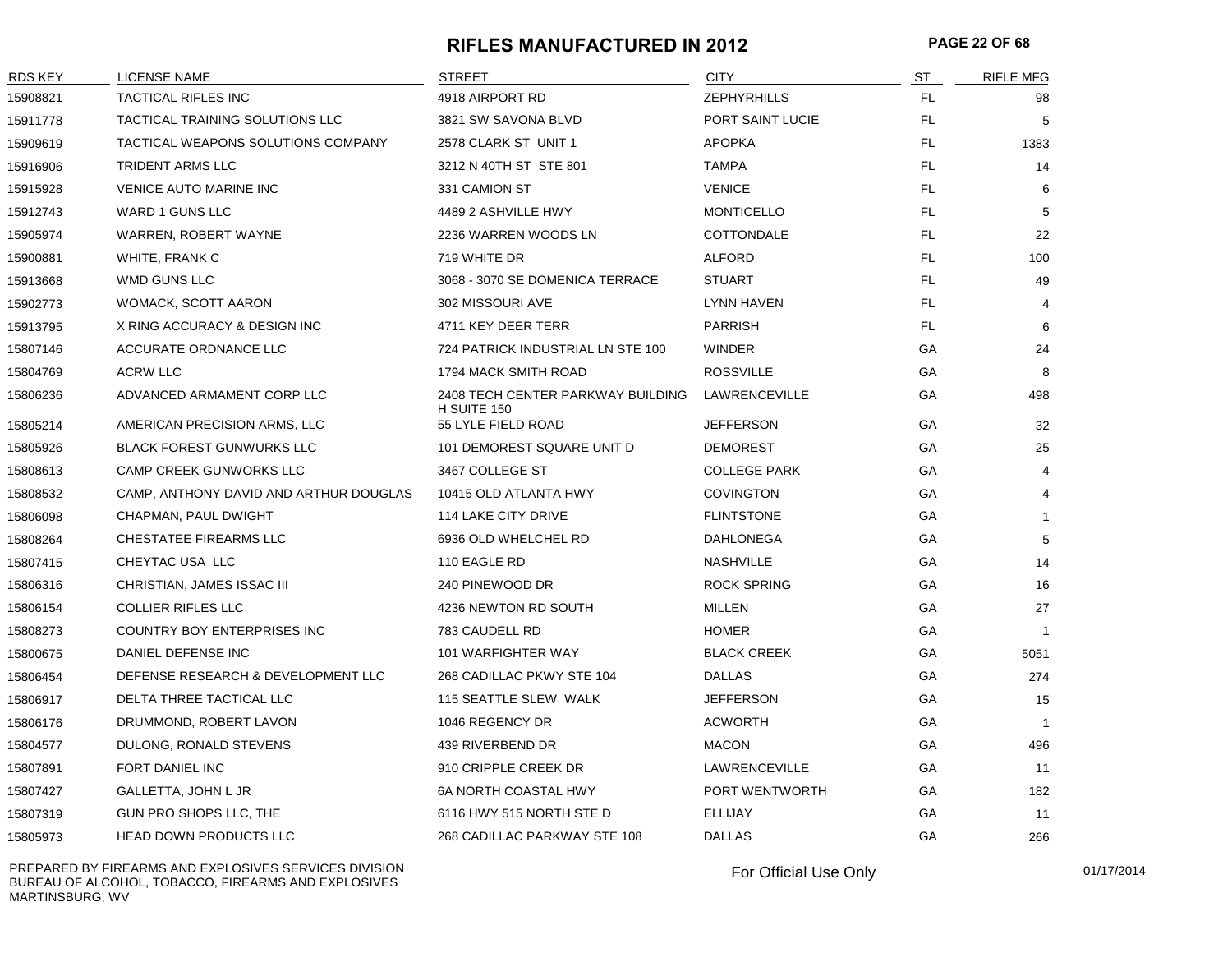#### **RIFLES MANUFACTURED IN 2012 PAGE 23 OF 68**

| RDS KEY  | <b>LICENSE NAME</b>                        | <b>STREET</b>                     | <b>CITY</b>           | $S$ T | <b>RIFLE MFG</b> |
|----------|--------------------------------------------|-----------------------------------|-----------------------|-------|------------------|
| 15800115 | HERITAGE CUSTOM ARMS, LLC                  | 250 KELLER RD                     | <b>ROSSVILLE</b>      | GA    |                  |
| 15801270 | <b>HISTORIC ARMS LLC</b>                   | 1486 CHERRY RD                    | <b>FRANKLIN</b>       | GА    | 17               |
| 15807443 | INTEGRITY ARMS & SURVIVAL, LLC             | 1450 GREENSBORO HWY               | <b>WATKINSVILLE</b>   | GA    | 41               |
| 15803294 | J WHIDDEN RIFLEWORKS LLC                   | 2282 MARK WATSON ROAD             | <b>NASHVILLE</b>      | GA    | 16               |
| 15806481 | KAVOD CUSTOM LLC                           | 110 E MEADOWS ST                  | <b>VIDALIA</b>        | GA    | 109              |
| 15807905 | KINETIC FIREARMS LLC                       | 208 MEADOW CREEK WAY              | <b>WOODSTOCK</b>      | GA    | $\mathbf 1$      |
| 15808622 | LONG CREEK FIREARMS INVESTMENTS LLC        | 216 GREYSTONE DR SE               | CALHOUN               | GА    | $\overline{1}$   |
| 15805501 | <b>MA CUSTOMS LLC</b>                      | 1255 E CHERRY STREET              | <b>JESUP</b>          | GA    | 38               |
| 15805361 | MARCH, DAVID ALAN                          | 234 AMBERWOOD TRAIL               | <b>KINGSTON</b>       | GА    | $\overline{4}$   |
| 15804952 | MASTERPIECE ARMS HOLDING COMPANY           | 4904 HIGHWAY 98                   | <b>COMER</b>          | GA    | 508              |
| 15808029 | <b>MCGARITY, ROBERT B</b>                  | 239 DEER CREEK CIRCLE             | GRAY                  | GА    | 12               |
| 15807416 | MONTGOMERY EMORY HERSCHEL                  | MAIN ST BOX 26                    | <b>TOOMSBORO</b>      | GA    | 14               |
| 15806045 | ORTIZ CUSTOM GUNS LLC                      | <b>7 E MONTGOMERY CROSS ROADS</b> | SAVANNAH              | GA    | $\overline{2}$   |
| 15807234 | ROGERS GUN WORKS, INC                      | 130 WHITE OAK CT                  | <b>FAYETTEVILLE</b>   | GА    | $\mathbf{1}$     |
| 15806820 | <b>SECTION 8 LLC</b>                       | 316 LYONS ST                      | <b>JACKSON</b>        | GA    | 3                |
| 15806362 | SEMPER FI ARMS LLC                         | 310 PINE TRAIL                    | <b>CANTON</b>         | GА    | 3                |
| 15804927 | WALKER TOOL & MFG, INC                     | 1300 ROSS RD                      | SHADY DALE            | GA    | 5                |
| 99900486 | <b>BENCE DEFENSE LLC</b>                   | 17-307 VOLCANO RD                 | <b>KURTISTOWN</b>     | HI    | $\overline{7}$   |
| 99900511 | X-RING SECURITY & FIREARMS TRAINING CO INC | 94-116 PUPUOLE PLACE              | WAIPAHU               | HI    | 36               |
| 54200445 | ACCUCAST INC                               | 12590 RABBIT RUN RD               | <b>OTTUMWA</b>        | IA    | $\overline{2}$   |
| 54201699 | BETTIN, TODD                               | 3090 NEEDHAM AVE                  | LAKE VIEW             | IA    | 11               |
| 54202927 | DUCK CREEK ARMORY INC                      | 432 E 4TH ST                      | <b>DAVENPORT</b>      | IA    | 30               |
| 54202967 | FARRO'S LEAD FARM LLC                      | 417 3RD ST                        | LOW MOOR              | IA    | 5                |
| 54200356 | GAGE, GEORGE DEAN                          | 700 E GLENN MILLER DR             | <b>CLARINDA</b>       | IA    | 3                |
| 54200689 | <b>JARD INC</b>                            | 3149 NEST AVE                     | <b>SHELDON</b>        | IA    | 14               |
| 54202498 | KNOWLER, MARK ANTHONY                      | 706 N MAIN ST                     | <b>SIGOURNEY</b>      | IA    | $\overline{4}$   |
| 54201706 | LES BAER CUSTOM INC                        | <b>1804 IOWA DR</b>               | LE CLAIRE             | IA    | 664              |
| 54202120 | MCFARLAND, KENNETH DANIEL                  | 526 CLOVER CIR                    | <b>FREDERICKSBURG</b> | IA    | $\overline{2}$   |
| 54201425 | MIDWEST METAL CREATIONS, LLC               | 743 ADAMS AVE                     | <b>LISBON</b>         | IA    | 36               |
| 54202875 | OWENS, RYAN WILLIAM                        | 525 CLAIR ST APT A                | <b>CEDAR FALLS</b>    | IA    | -1               |
| 54202424 | PIERCISION RIFLES LLC                      | 1493 LANSING HARPERS RD           | LANSING               | IA    | 3                |
| 54202705 | REDLINE FIREARMS LLC                       | 311 MAIN ST                       | <b>DYSART</b>         | IA    | 27               |
| 54200449 | SUPERIOR ARMS, INC                         | 836 WEAVER BLVD                   | WAPELLO               | IA    | 192              |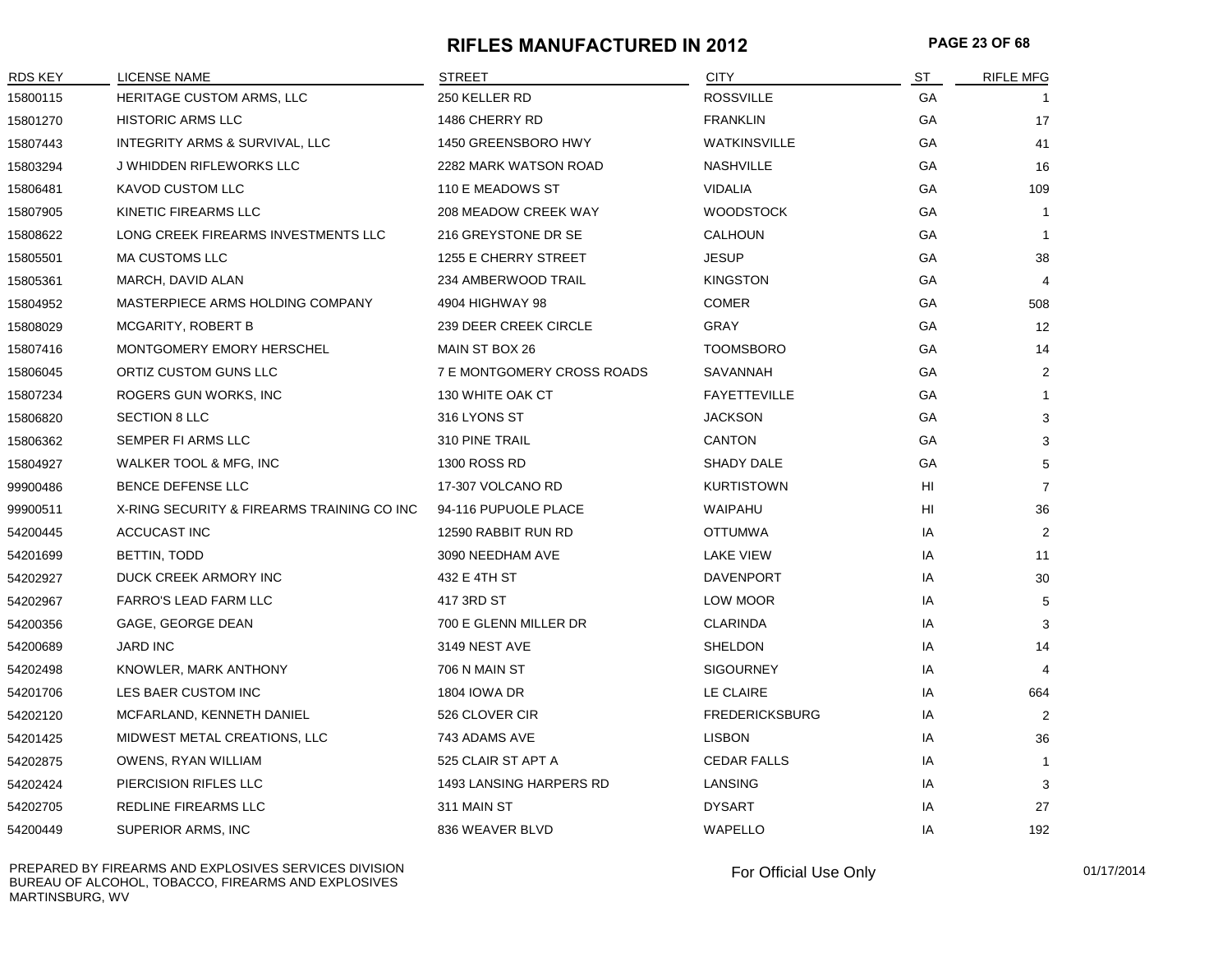#### **RIFLES MANUFACTURED IN 2012 PAGE 24 OF 68**

| RDS KEY  | <b>LICENSE NAME</b>                | <b>STREET</b>                | <b>CITY</b>          | ST | <b>RIFLE MFG</b> |
|----------|------------------------------------|------------------------------|----------------------|----|------------------|
| 54201889 | V CUSTOM INC                       | 24276 240TH ST               | CARROLL              | IA | 884              |
| 98201826 | AMBUSH TACTICAL, INC.              | 4577 CHINDEN BLVD            | <b>GARDEN CITY</b>   | ID | 25               |
| 98201780 | <b>BOISE TACTICAL, LLC</b>         | 757 E. STAGECOACH WAY        | <b>KUNA</b>          | ID | 16               |
| 98201593 | BROCKMAN, JAMES W                  | 2165 S 1800 E                | <b>GOODING</b>       | ID | 16               |
| 98200317 | CDQ SOLUTIONS, LLC                 | 2772 S VICTORY VIEW WAY      | <b>BOISE</b>         | ID | 1237             |
| 98201762 | DEFENSIVE EDGE, INC.               | 15670 N RANCH VALLEY RD      | RATHDRUM             | ID | 6                |
| 98201457 | ERVIN, LAWRENCE R                  | 705 WYOMING ST               | <b>GOODING</b>       | ID | 3                |
| 98235118 | <b>EVOLUTION INC</b>               | 357 YELLOW WOLF RD           | WHITE BIRD           | ID | 14               |
| 98201483 | G & B ARMS INC                     | 880 N. 7TH E.                | <b>MTN HOME</b>      | ID | $\overline{1}$   |
| 98201116 | HALL, ERNEST FREDRICK              | 151 LAST STOP LANE           | <b>FERNWOOD</b>      | ID | 3                |
| 98201711 | HARROLD, VICKIE MARIE              | 1024 BRYDEN AVE SUITE 11-12  | <b>LEWISTON</b>      | ID | 26               |
| 98201817 | IDAHO ARMORY, LLC                  | 439 N 3846 E                 | <b>RIGBY</b>         | ID | 3                |
| 98201754 | <b>INTACTO ARMS, LLC</b>           | 7103 OVERLAND ROAD           | <b>BOISE</b>         | ID | 92               |
| 98200759 | JENNINGS, WILLIAM                  | 3025 LEADVILLE               | <b>BOISE</b>         | ID | 5                |
| 98201766 | K-5 GUNS & AMMO, LLC               | 18863 N FANTASY LOOP         | <b>RATHDRUM</b>      | ID | 8                |
| 98201998 | LANE, DALLAS ROY                   | 1031 EVERETT AVE             | POCATELLO            | ID | $\overline{2}$   |
| 98201746 | LOCK AND LOAD SHOOTING RANGE, LLC  | 2885 N TEGAN DR              | <b>IDAHO FALLS</b>   | ID | 8                |
| 98201213 | LONE WOLF R & D LLC                | 57 SHEPARD RD                | <b>OLDTOWN</b>       | ID | -1               |
| 98201722 | MALMSTROM, HAROLD WAYNE            | 1710 S CURTIS RD             | <b>BOISE</b>         | ID | 14               |
| 98201729 | MARTIN, MATTHEW THOMAS             | 32366 B N 9TH                | <b>SPIRIT LAKE</b>   | ID | $\overline{2}$   |
| 98200820 | MILLER, DONALD T                   | 295 LODGE POLE RD            | <b>ATHOL</b>         | ID | 3                |
| 98201675 | MT IDAHO MACHINE LLC               | 529 MT IDAHO GRADE RD        | <b>GRANGEVILLE</b>   | ID | 3                |
| 98201857 | NORTH IDAHO TECH INC               | 11309 N GOVERNMENT WAY       | <b>HAYDEN</b>        | ID | 49               |
| 98201252 | PRIMARY WEAPONS SYSTEMS INC        | 255 N. STEELHEAD WAY         | <b>BOISE</b>         | ID | 2428             |
| 98201498 | <b>QUALITY ARMS IDAHO LLC</b>      | 350 N 3RD W                  | <b>RIGBY</b>         | ID | 168              |
| 98201873 | R K GUNSMITHING, LLC               | 201 N. KINGS RD, #101        | <b>NAMPA</b>         | ID | 6                |
| 98201763 | RIVERMAN, LLC                      | 410 W. NEIDER STR., SUITE E. | <b>COEUR D ALENE</b> | ID | 42               |
| 98200449 | ROGERS, DAVID J                    | 3025 LEADVILLE               | <b>BOISE</b>         | ID | 10               |
| 98234656 | RUYF, JAMES P                      | 1711 W KIDD ISLAND BAY RD    | <b>COEUR D'ALENE</b> | ID | $\overline{2}$   |
| 98233354 | S D MEACHAM TOOL & HARDWARE CO INC | 37052 EBERHARDT RD           | <b>PECK</b>          | ID | $\mathbf 1$      |
| 98201392 | SEEKINS, GLEN DALE                 | 1708 6TH AVE. N. SUITE D     | <b>LEWISTON</b>      | ID | 44               |
| 98201243 | SHOOTERS WHOLESALE INC             | 2995 N MERIDIAN RD           | <b>MERIDIAN</b>      | ID | 94               |
| 98201222 | STARK AUTO ORDINANCE LLC           | 4100 DEARBORN STREET         | CALDWELL             | ID | $\mathbf{1}$     |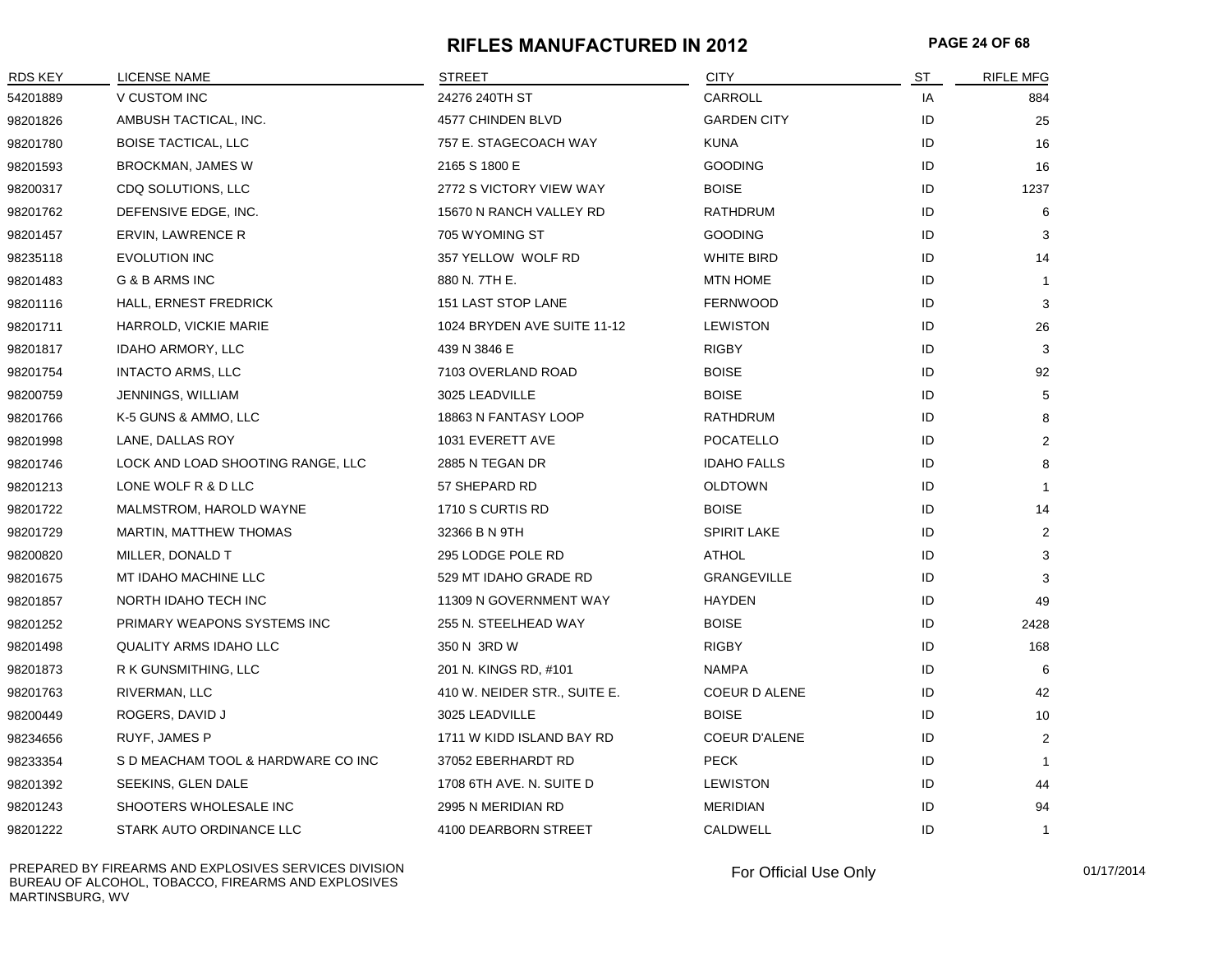#### **RIFLES MANUFACTURED IN 2012 PAGE 25 OF 68**

| <b>RDS KEY</b> | <b>LICENSE NAME</b>                     | <b>STREET</b>                    | <b>CITY</b>            | ST | <b>RIFLE MFG</b> |
|----------------|-----------------------------------------|----------------------------------|------------------------|----|------------------|
| 98201656       | SUBSONIC TECHNOLOGIES LLC               | 1554 UPPER PACK RIVER RD         | SANDPOINT              | ID | 2                |
| 98201372       | SYLVESTER, DEAN EARL                    | <b>800 E CITATION CT SUITE D</b> | <b>BOISE</b>           | ID | 45               |
| 98200569       | TACTICAL INNOVATIONS INC                | 345 SUNRISE RD                   | <b>BONNERS FERRY</b>   | ID | 21               |
| 98201342       | TIFFANY, SEAN LYLE                      | 411 CALDWELL BLVD                | <b>NAMPA</b>           | ID | 14               |
| 98201836       | TILLERY, WAYNE L                        | 125 WEST 1ST SOUTH               | <b>SUGAR CITY</b>      | ID | $\overline{1}$   |
| 33603536       | ALPHA ARMAMENT COMPANY                  | 1500 FOUNDRY ST SUITE 8          | <b>ST CHARLES</b>      | IL | 1                |
| 33636039       | <b>ARMALITE INC</b>                     | 745 S HANFORD ST                 | <b>GENESEO</b>         | IL | 14672            |
| 33603072       | C & R ENTERPRISES INC                   | 558 PLATE DR UNIT 9              | <b>EAST DUNDEE</b>     | IL | 12               |
| 33703325       | CLARK, DAVID                            | 508A WEST MAIN STREET            | <b>TOLEDO</b>          | IL | 49               |
| 33702498       | CLASSEN, JAMES K                        | 2551 TROUT CAMP RD               | <b>WATERLOO</b>        | IL | 13               |
| 33603372       | DEVIL DOG ARMS INC                      | 650 TELSER ROAD                  | LAKE ZURICH            | IL | 32               |
| 33637390       | <b>DS ARMS INC</b>                      | 27W990 INDUSTRIAL AVE            | <b>LAKE BARRINGTON</b> | IL | 1257             |
| 33602532       | <b>HOCKINGS, PATRICK</b>                | 214 E SAINT PAUL ST              | <b>SPRING VALLEY</b>   | IL | 44               |
| 33635626       | <b>KREBS CUSTOM INC</b>                 | 1000 N RAND RD #106 AND #105     | <b>WAUCONDA</b>        | IL | 2                |
| 33637243       | LEWIS MACHINE & TOOL CO                 | 1305 W 11TH ST                   | MILAN                  | IL | 6278             |
| 33603459       | <b>ODIN ARMS LLC</b>                    | 415 W JACKSON AVE                | NAPERVILLE             | IL | $\overline{2}$   |
| 33733384       | OGLESBY & OGLESBY GUNMAKERS INC         | 744 W ANDREW RD                  | <b>SPRINGFIELD</b>     | IL | 3                |
| 33735964       | OTTE, MICHAEL M                         | 200 SECOND AVE                   | <b>EDWARDSVILLE</b>    | IL | 21               |
| 33601415       | RDO SPECIALTIES LLC                     | 3522 HALE LANE                   | <b>ISLAND LAKE</b>     | IL | $\overline{2}$   |
| 33600873       | RESEARCH AND TESTING WORX INC           | 112 EAST HITT ST                 | <b>MT MORRIS</b>       | IL | 45               |
| 33637004       | ROCK RIVER ARMS INC                     | 1042 CLEVELAND RD                | <b>COLONA</b>          | IL | 60427            |
| 33603128       | SCHRYVER GUN SALES INC                  | 304 S OAK AVE                    | <b>FORRESTON</b>       | IL | 3                |
| 33601205       | <b>SPORTSWEREUS INC</b>                 | 855 COMMERCE PARKWAY             | <b>CARPENTERSVILLE</b> | IL | 442              |
| 33635798       | SPRINGFIELD INC                         | 420 W MAIN ST                    | <b>GENESEO</b>         | IL | 19686            |
| 43503134       | DIVA ARSENAL LLC                        | 221 N STOCKWELL RD               | <b>EVANSVILLE</b>      | IN | $\overline{2}$   |
| 43503484       | DRK GLOBAL MANUFACTURING, LLC           | 1921 N CEDAR ST                  | <b>MISHAWAKA</b>       | IN | 2                |
| 43503837       | ENGLE, DANE R                           | 1882 E STATE RD 236              | <b>MARSHALL</b>        | IN | $\mathbf{1}$     |
| 43503859       | FRIED, ROBERT E & FRIED, ROBERT P       | 265 QUARRY LINE RD SW            | <b>CORYDON</b>         | IN | $\mathbf 1$      |
| 43502389       | <b>HEDGEHOG MANUFACTURING LLC</b>       | 1031 COLUMBIA AVE                | FT WAYNE               | IN | 16               |
| 43503958       | <b>HIS &amp; HERS TARGET SPORTS LLC</b> | 408 SOUTH MAIN ST                | <b>SHERIDAN</b>        | IN | 1                |
| 43503753       | HOVERMALE, STEVEN WAYNE                 | 10824 E 550 NORTH                | <b>GREENTOWN</b>       | IN | $\overline{1}$   |
| 43538094       | <b>JB CUSTOM INC</b>                    | 16335 BUILDING #5 LIMA ROAD      | <b>HUNTERTOWN</b>      | IN | $\overline{7}$   |
| 43504028       | LAMBERT METAL FINISHING INC             | 6912 DEREK DR                    | <b>FORT WAYNE</b>      | IN | 22               |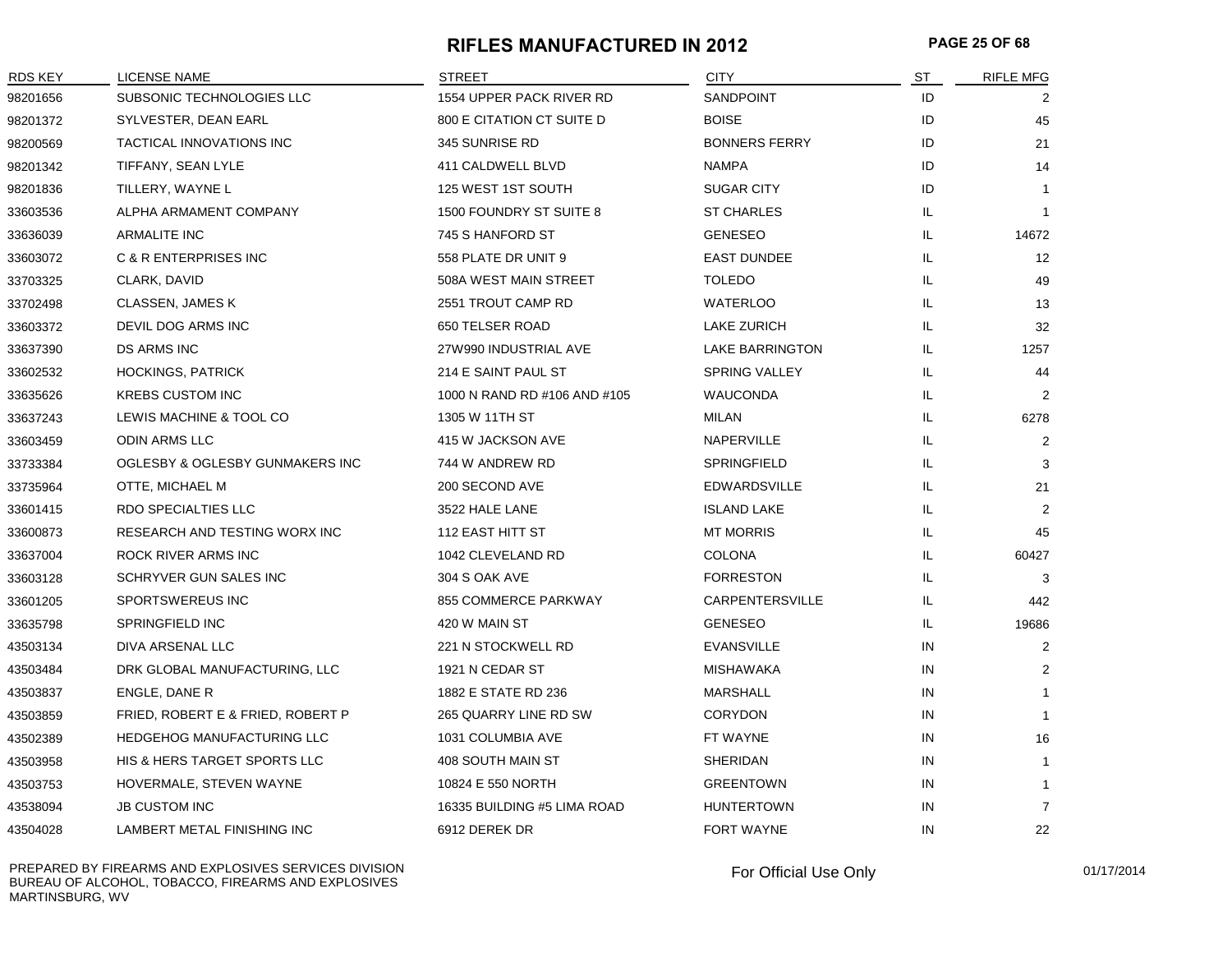#### **RIFLES MANUFACTURED IN 2012 PAGE 26 OF 68**

| <b>RDS KEY</b> | LICENSE NAME                        | <b>STREET</b>               | <b>CITY</b>           | ST        | <b>RIFLE MFG</b> |
|----------------|-------------------------------------|-----------------------------|-----------------------|-----------|------------------|
| 43504890       | MARCOLMAR FIREARMS LLC              | 5626 NEW PARIS PIKE         | <b>RICHMOND</b>       | IN        | 5                |
| 43502315       | POLLEY TECH LLC                     | 333 S STATE RD 11           | <b>SEYMOUR</b>        | IN        | $\overline{2}$   |
| 43503547       | POWDER KEG LLC                      | 8267 E COUNTY RD 1200 NORTH | SUNMAN                | IN        | $\overline{7}$   |
| 43503449       | POWELL, RONALD RALPH                | 2566 SOUTH 1100 WEST        | <b>KEWANNA</b>        | IN        | $\mathbf{1}$     |
| 43504796       | SMITH, STEVEN W & MARIETTA, MARIO D | 1740 E ST RD 163            | <b>CLINTON</b>        | IN        | 36               |
| 43502927       | SUMNER, BRUCE DAVID                 | 472 N UNION ST              | <b>RUSSIAVILLE</b>    | IN        | $\overline{1}$   |
| 43504812       | TACTICAL WEAPONS & SUPPLY LLC       | 2303 INDIANAPOLIS RD        | <b>CRAWFORDSVILLE</b> | IN        | 25               |
| 43503586       | TEN RING LLC                        | 8671 STATE RD 135           | VALLONIA              | IN        | 44               |
| 43504581       | W C DISTRIBUTING LLC                | 7661 EAST CLIFTON RD        | <b>ALBANY</b>         | IN        | 5                |
| 43503505       | WISLEY CUSTOMS GUNS LLC             | 806 MUNDELL CHURCH RD       | <b>HELTONVILLE</b>    | IN        | 3                |
| 54801458       | BILYEU, RICHARD WAYNE               | 24063 11TH RD               | <b>ARKANSAS CITY</b>  | KS        | 3                |
| 54802015       | DIRTY MARTIN ARMS INC               | 900 NORTH ST                | <b>HALSTEAD</b>       | KS        | 40               |
| 54802880       | <b>ESTES ARMS LLC</b>               | 7447 SW 163RD               | <b>AUGUSTA</b>        | KS        | 8                |
| 54803004       | FLATLAND AMMO ECT LLC               | 6159 E 41ST ST N            | <b>BEL AIRE</b>       | KS        | 31               |
| 54802911       | FLINT HILLS GUN WORKS LLC           | 1109 N 3RD ST               | MANHATTAN             | <b>KS</b> | $\mathbf{1}$     |
| 54802524       | FTW INC                             | 807 E HARRY                 | <b>WICHITA</b>        | KS        | 4                |
| 54802204       | KESSINGER, JOHSUA THOMAS            | 736 EVERGREEN               | <b>GRENOLA</b>        | KS        | 2                |
| 54802542       | <b>KT KUSTOMS LLC</b>               | 503 S H ST                  | <b>WELLINGTON</b>     | KS        | 9                |
| 54802214       | REEVES, ROBBY DALE                  | 806 NORTH STEVER ST         | <b>ULYSSES</b>        | KS        | 11               |
| 54802314       | SAND CREEK OUTFITTING LLC           | <b>111 E MAIN</b>           | <b>HARPER</b>         | <b>KS</b> | 12               |
| 54802710       | SIGNATURE MARKETING INC             | 9825 WEST 67TH STREET       | <b>MERRIAM</b>        | KS        | 36               |
| 54802674       | <b>TCGS LLC</b>                     | 1100 W KANSAS               | MC PHERSON            | KS        | 18               |
| 54801965       | ULTRA-TECH INC                      | 3000 POWER DR               | <b>KANSAS CITY</b>    | KS        | 46               |
| 54800618       | VAN DYKE, JOHN WILLIAM              | 2324 17 ROAD                | PLAINVILLE            | KS        | 9                |
| 54802348       | WHITE OAK SPECIALTY LLC             | 2015 E STRATFORD RD         | <b>OLATHE</b>         | <b>KS</b> | 4                |
| 54802831       | WHITE, TERRY                        | 12273 S SUNRAY DR           | <b>OLATHE</b>         | KS        | $\mathbf{1}$     |
| 54801775       | YEE, MON S JR                       | 706 3RD                     | DODGE CITY            | <b>KS</b> | 39               |
| 46103174       | <b>C &amp; J WEAPON SYSTEMS LLC</b> | 279 JOHN ALFORD RD          | <b>BOWLING GREEN</b>  | KY        | -1               |
| 46102904       | COLE DISTRIBUTING INC               | 3191 SPEARS RD              | <b>SCOTTSVILLE</b>    | KY.       | 49               |
| 46100511       | <b>DOUBLE STAR CORP</b>             | 5600 BYBEE RD               | <b>WINCHESTER</b>     | KY.       | 3822             |
| 46137351       | DUTY, SHANE PATRICK                 | 264 BIG RUN RD              | <b>LEXINGTON</b>      | KY.       | 164              |
| 46104121       | ESTEP, DANIEL                       | 288 STILLHOUSE HOLLOW       | VAN LEAR              | KY.       | 37               |
| 46103688       | GUNS N MORE, LLC                    | 1406 US 31 WEST BYPASS      | <b>BOWLING GREEN</b>  | KY        | $\overline{2}$   |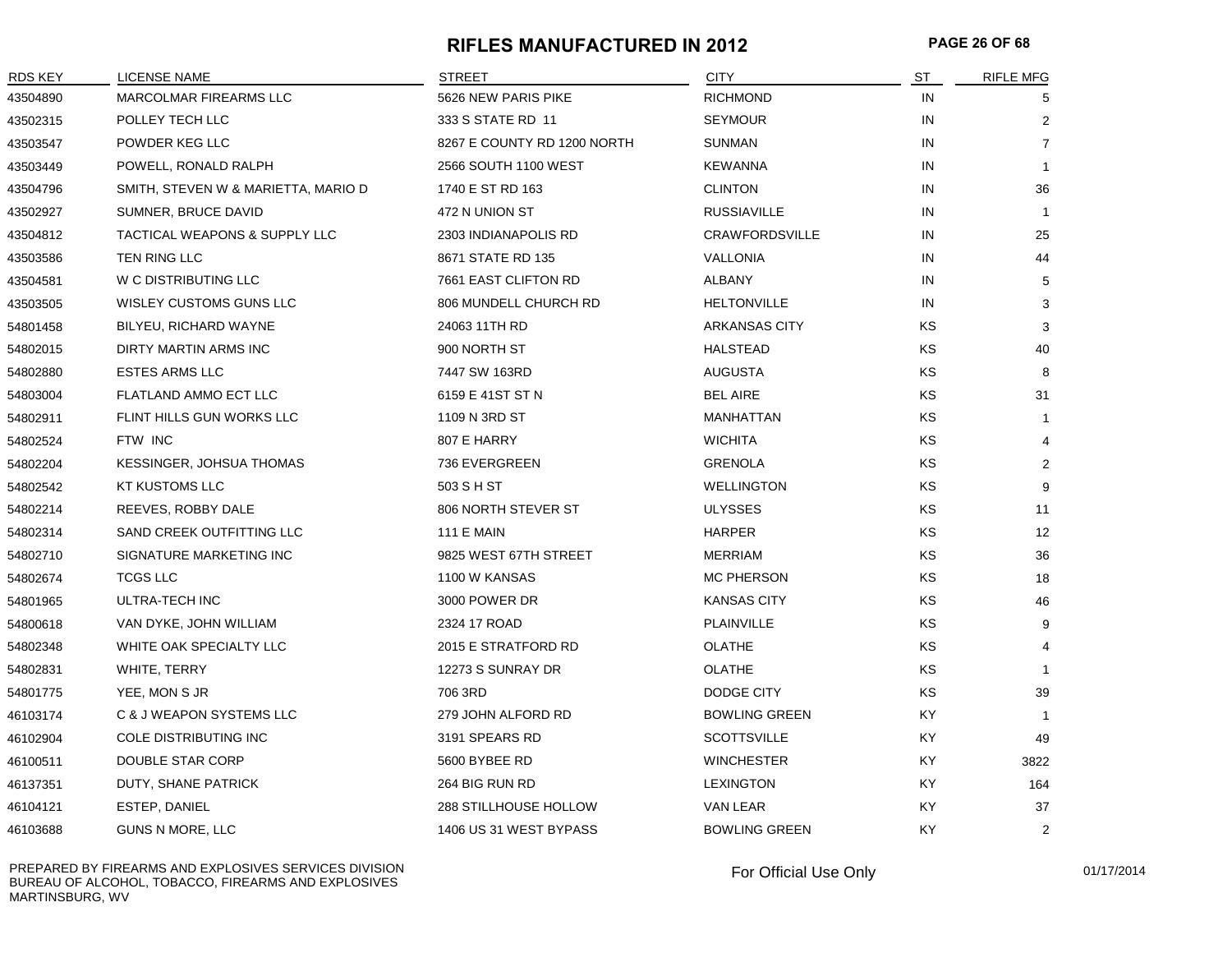#### **RIFLES MANUFACTURED IN 2012 PAGE 27 OF 68**

| <b>RDS KEY</b> | <b>LICENSE NAME</b>               | <b>STREET</b>                  | <b>CITY</b>             | ST        | <b>RIFLE MFG</b> |
|----------------|-----------------------------------|--------------------------------|-------------------------|-----------|------------------|
| 46104630       | HODGES CONSULTING FIRM LLC        | 7700 NEVIA WAY                 | LOUISVILLE              | KY.       | 30               |
| 46103820       | <b>KEYSTONE MANUFACTURING LLC</b> | 1108 S BROADWAY                | <b>LEXINGTON</b>        | KY.       | 162              |
| 46133576       | LANDEN, RANDAL S                  | 1200 ONEAL RD                  | <b>LONDON</b>           | KY.       | $\overline{2}$   |
| 46104756       | LOCK & LOAD FIREARMS LLC          | 1923 LEE BURD RD               | <b>BENTON</b>           | KY.       | 45               |
| 46103837       | LYNCH, JOHN DAVID                 | 6123 W 5TH STREET RD           | <b>OWENSBORO</b>        | ΚY        | $\mathbf{1}$     |
| 46104635       | <b>MERIDIAN ORDNANCE LLC</b>      | <b>18 SAMUELS AVE</b>          | <b>MOUNT STERLING</b>   | KY.       | 5                |
| 46101973       | REMINGTON ARMS COMPANY LLC        | 22 RIFLE TRAIL                 | <b>HICKORY</b>          | KY.       | 393811           |
| 46104270       | SOUTHERN ARMAMENT LLC             | 201 EASTERN WOOD CT            | <b>LOUISVILLE</b>       | KY.       | 12               |
| 46103273       | STIDHAM, WILLIAM WESLEY JR        | 104 WHITESBURG PLAZA           | WHITESBURG              | KY.       | -1               |
| 46103574       | SUNDAY FARMS, LLC                 | 3641 MILLS RD                  | <b>COVINGTON</b>        | KY.       | 3                |
| 46103033       | SUPERIOR TACTICAL SOLUTIONS INC   | 5438 HWY 1078 N                | <b>HENDERSON</b>        | KY.       | 20               |
| 46103520       | WM C ANDERSON INC                 | 1743 ANDERSON BLVD             | <b>HEBRON</b>           | KY        | 2124             |
| 57203561       | ALL WEATHER ARMS, LLC             | 128 ROBERTSON RD               | <b>BALL</b>             | LA        | $\overline{7}$   |
| 57204036       | <b>BLADES &amp; BARRELS LLC</b>   | 53481 WEST FONTANA ROAD        | <b>INDEPENDENCE</b>     | LA        | $\mathbf{1}$     |
| 57203368       | CAJUN TACTICAL LLC                | 226 EL PASO DR                 | <b>HOUMA</b>            | LA        | 3                |
| 57203050       | CATAHOULA CUSTOM GUN WORKS LLC    | 486 FRENCH FORK RD             | <b>JONESVILLE</b>       | LA        | $\mathbf 1$      |
| 57202879       | ELITE TACTICAL WEAPONS LLC        | 5905 FINANCIAL DR STE 800      | <b>SHREVEPORT</b>       | LA        | 5                |
| 57203147       | EVANS, DAVID W AND COLIN M        | 7600 FERN AVE BLDG 1200        | <b>SHREVEPORT</b>       | LA        | 34               |
| 57202896       | H & H GUNSHOP LLC                 | 1304 WASHINGTON ST             | <b>FRANKLINTON</b>      | LA        | 5                |
| 57203043       | <b>RED JACKET FIREARMS LLC</b>    | 9653 MAMMOTH AVE               | <b>BATON ROUGE</b>      | LA        | 172              |
| 57203429       | SPECIALTIES OF ACADIANA LLC       | 511 WALTER DR                  | LAFAYETTE               | LA        | $\overline{2}$   |
| 57203831       | <b>TWO FOOLS LLC</b>              | 109 A PARK WEST DRIVE, SUITE 1 | <b>SCOTT</b>            | LA        | $\mathbf{1}$     |
| 57202835       | VINTAGE SEASONS INC               | 132 BEAUREGARD AVE             | <b>SULPHUR</b>          | LA        | 10               |
| 60411509       | CAKOUNES, HARRY G                 | 622 BROADWAY                   | <b>SAUGUS</b>           | МA        | 6                |
| 60401275       | EARLE, STEVEN M                   | 24 PALMER RD                   | <b>PLYMPTON</b>         | МA        | 8                |
| 60404711       | PRECISION METAL FABRICATORS LLC   | 842 UPPER UNION ST STE 7       | <b>FRANKLIN</b>         | МA        | $\overline{4}$   |
| 60435456       | SAEILO, INC                       | 130 GODDARD MEMORIAL DR        | <b>WORCESTER</b>        | МA        | 6730             |
| 60433152       | SAVAGE ARMS, INC                  | 100 SPRINGDALE RD              | WESTFIELD               | МA        | 302757           |
| 60401684       | SMITH & WESSON CORP               | 2100 ROOSEVELT AVE             | <b>SPRINGFIELD</b>      | MA        | 302343           |
| 60401163       | <b>TAUGWANK SPUR CORP</b>         | 1670 MAIN ST                   | <b>AGAWAM</b>           | МA        | 34               |
| 60404099       | TROY INDUSTRIES INC               | 151D CAPITAL DR                | <b>WEST SPRINGFIELD</b> | МA        | 2922             |
| 60436644       | YANKEE HILL MACHINE CO INC        | 20 LADD AVE STE 1              | <b>FLORENCE</b>         | МA        | 337              |
| 85203603       | ADCOR DEFENSE INC                 | 234 S HAVEN ST                 | <b>BALTIMORE</b>        | <b>MD</b> | 1052             |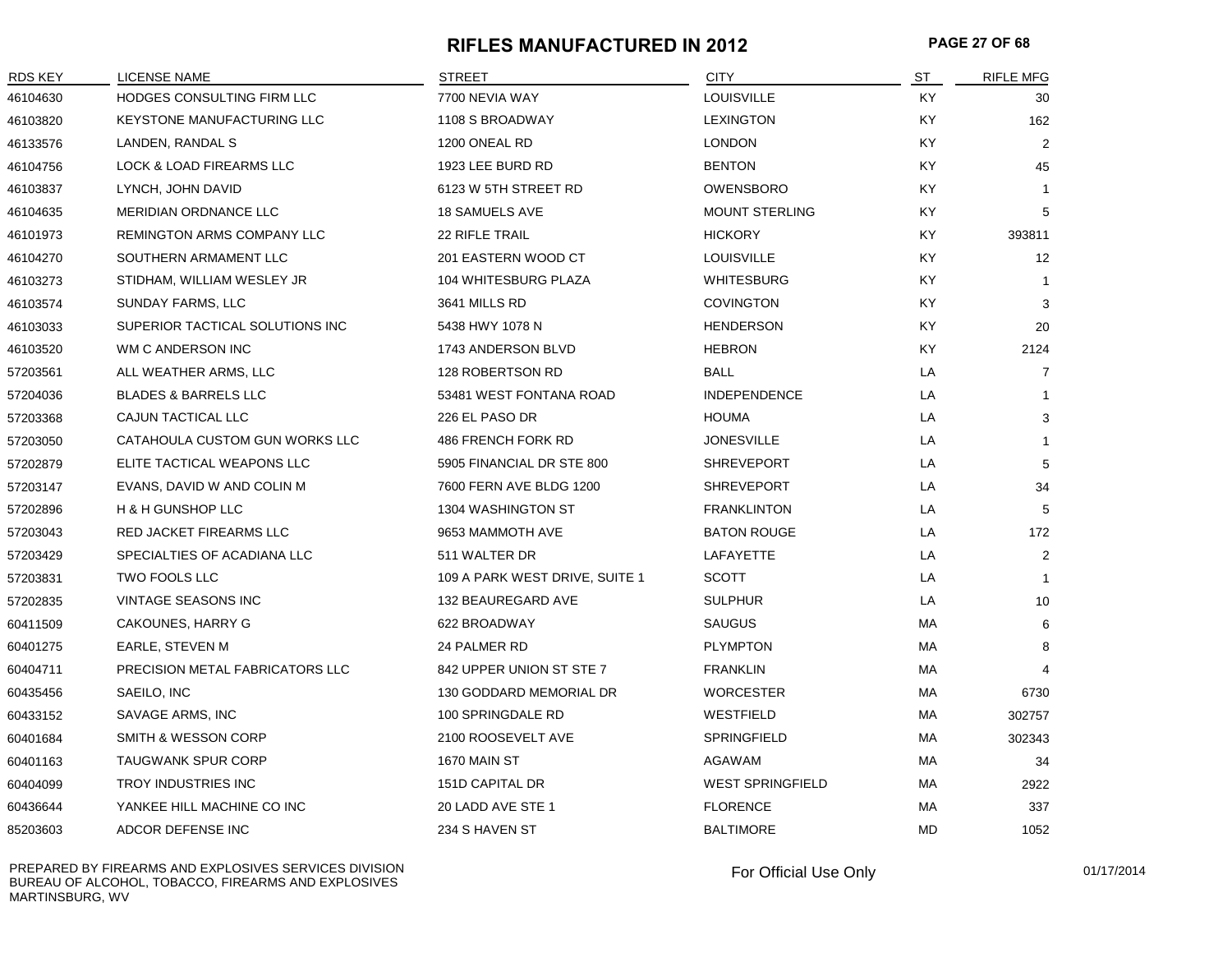#### **RIFLES MANUFACTURED IN 2012 PAGE 28 OF 68**

| <b>RDS KEY</b> | <b>LICENSE NAME</b>                                | <b>STREET</b>                   | <b>CITY</b>          | ST        | <b>RIFLE MFG</b> |
|----------------|----------------------------------------------------|---------------------------------|----------------------|-----------|------------------|
| 85201223       | <b>BRP CORP</b>                                    | 7590 COMMERCE LANE              | <b>CLINTON</b>       | <b>MD</b> | 104              |
| 85202525       | <b>GOVERNMENT INITIATIVES INC</b>                  | 116 SPIDER WEB RD               | <b>CENTREVILLE</b>   | MD        | $\overline{1}$   |
| 85203574       | <b>HOSTETTER, MARK A</b>                           | 21499 COLTON POINT RD           | <b>AVENUE</b>        | <b>MD</b> | 252              |
| 85202227       | JAMES RIVER MANUFACTURING INC                      | 3601 COMMERCE DR STE 110/109    | <b>HALETHORPE</b>    | MD        | 258              |
| 85202358       | LWRC INTERNATIONAL LLC                             | 815 CHESAPEAKE DRIVE            | <b>CAMBRIDGE</b>     | <b>MD</b> | 10204            |
| 85211500       | MC KEE, INC                                        | 8725 BOLLMAN PLACE #1           | <b>SAVAGE</b>        | <b>MD</b> | 228              |
| 85204750       | SHOGUN ENTERPRISES LLC                             | 201 WATKINS POND BLVD           | <b>ROCKVILLE</b>     | <b>MD</b> | 5                |
| 85236725       | TABASSI, AMIR H                                    | 5423 RIDGE RD                   | <b>MOUNT AIRY</b>    | <b>MD</b> | 3                |
| 60100855       | <b>DIETRICH GUNSMITHY</b>                          | <b>1541 OTIS RD</b>             | <b>OTIS</b>          | ME        | $\mathbf{1}$     |
| 60101652       | <b>GENTILE, DAMON FRANCIS</b>                      | 398 PLAINS RD                   | <b>HOLLIS CENTER</b> | ME        | $\overline{2}$   |
| 60100848       | MG INDUSTRIES INC                                  | 1168 MAIN STREET                | <b>OLD TOWN</b>      | ME        | 30               |
| 60101716       | NORTH EAST WEAPONS SYSTEMS LLC                     | <b>145 MANCHESTER RD</b>        | <b>STEEP FALLS</b>   | <b>ME</b> | 2                |
| 60100177       | ODAT MACHINE INC                                   | 20 SANFORD DR                   | <b>GORHAM</b>        | ME        | 4                |
| 60100656       | TITAN MACHINE PRODUCTS INC                         | 600 COUNTY ROAD                 | <b>WESTBROOK</b>     | ME        | 201              |
| 60101351       | <b>WEAPONCRAFT LLC</b>                             | 34 RAINMAKER DR STE 3           | <b>PORTLAND</b>      | ME        | 12               |
| 60101657       | WHITE, JAMES L                                     | 306 WHARFF RD                   | <b>GUILFORD</b>      | ME        | $\overline{1}$   |
| 60101487       | <b>WILLIAM F LEROSE SR</b>                         | 327 RIVER ROAD                  | <b>ORRINGTON</b>     | ME        | 12               |
| 60101661       | WINDHAM WEAPONRY INC                               | 999 ROOSEVELT TRAIL BUILDING #3 | <b>WINDHAM</b>       | ME        | 57659            |
| 43806663       | ANN ARBOR ARMS LLC                                 | 5060 JACKSON RD UNIT H          | ANN ARBOR            | MI        | 2                |
| 43805723       | <b>ARFAB LLC</b>                                   | 406 E CLAY ST                   | <b>SCHOOLCRAFT</b>   | MI        | 46               |
| 43804221       | <b>BALLARD RIFLE &amp; CARTRIDGE CO</b>            | 9562 SAND LAKE HWY              | ONSTED               | MI        | $\mathbf{1}$     |
| 43806737       | <b>BLACKSMITH TACTICAL INDUSTRIES LLC</b>          | 13101 ECKLES RD STE 20          | <b>PLYMOUTH</b>      | ΜI        | $\overline{2}$   |
| 43804997       | CENTRAL SCREW PRODUCTS CO INC                      | 1070 MAPLELAWN                  | <b>TROY</b>          | ΜI        | 20               |
| 43813395       | FALLING BLOCK WORKS INC                            | 6121 ZINK RD                    | MAYBEE               | MI        | $\overline{7}$   |
| 43805143       | FEEK, JOHN CHARLES                                 | 163 W MAIN STREET               | <b>MENDON</b>        | MI        | 25               |
| 43806330       | <b>FLANARY'S PERFORMANCE CENTER &amp; GUNS INC</b> | 31232 FORD RD                   | <b>GARDEN CITY</b>   | MI        | 14               |
| 43842898       | GARBARINO, GARY M                                  | 14236 BARNES RD                 | <b>BYRON</b>         | MI        | $\mathbf{1}$     |
| 43804650       | <b>GUN OUTFITTERS LLC</b>                          | 8100 FORRISTER RD               | ADRIAN               | MI        | $\overline{2}$   |
| 43806201       | HAMILTON ARMS CUSTOM SERVICES LLC                  | 6703 DEWEESE RD                 | <b>JACKSON</b>       | ΜI        | 20               |
| 43806087       | HARMON, MICHAEL JASON                              | 2937 COBBLESTONE LN             | <b>HUDSONVILLE</b>   | MI        | 6                |
| 43806197       | HENDGES, CARLETON LEWIS                            | 9870 SOMERVILL RD               | <b>JACKSON</b>       | MI        | 3                |
| 43800250       | PIERCE ENGINEERING LTD                             | 5122 N GRAND RIVER              | LANSING              | MI        | 19               |
| 43803551       | RED OAK GUNSMITHING, LTD                           | 6872 COLLINS ROAD               | <b>ONAWAY</b>        | MI        | $\overline{4}$   |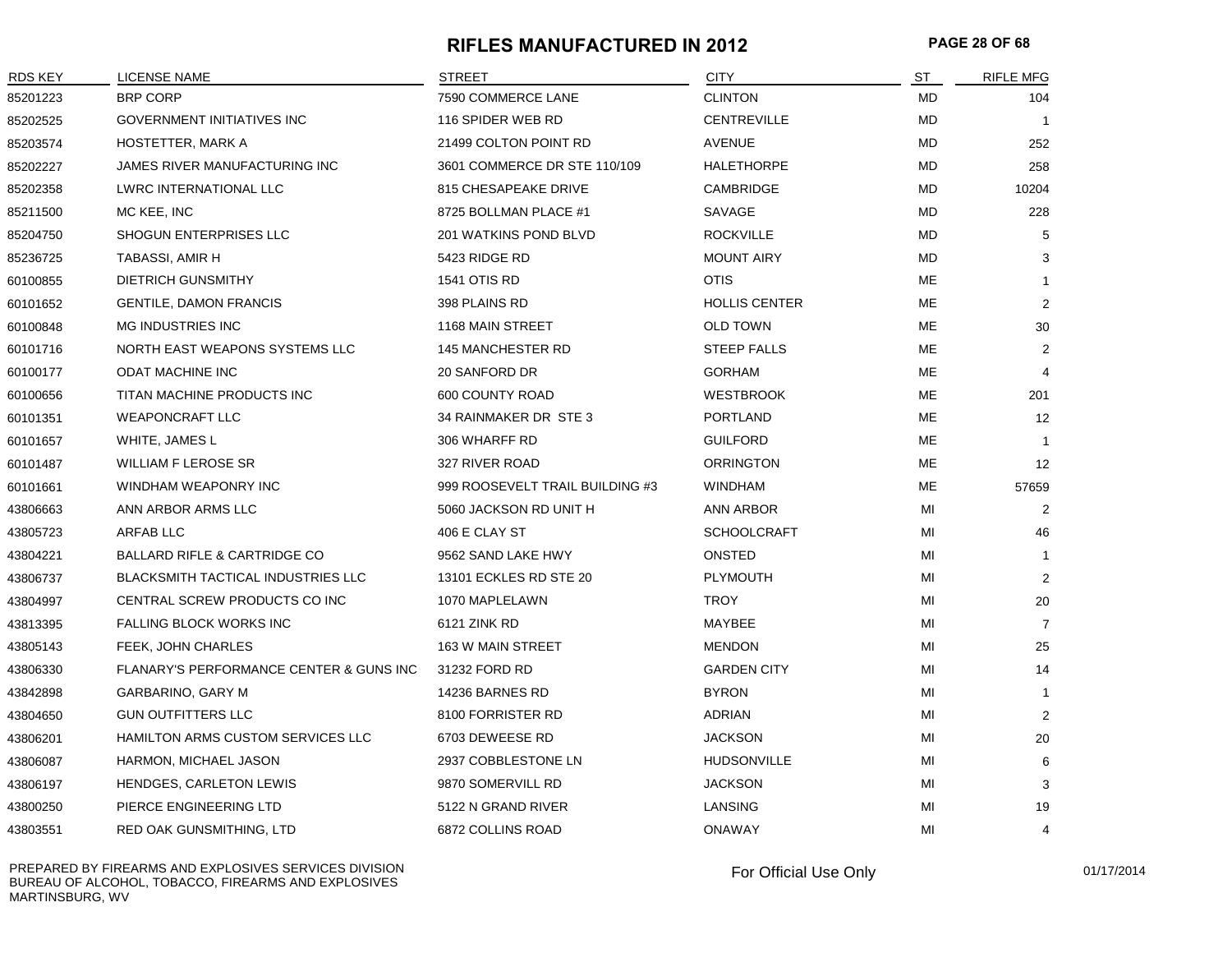#### **RIFLES MANUFACTURED IN 2012 PAGE 29 OF 68**

| <b>RDS KEY</b> | LICENSE NAME                          | <b>STREET</b>          | <b>CITY</b>                | ST        | <b>RIFLE MFG</b>  |
|----------------|---------------------------------------|------------------------|----------------------------|-----------|-------------------|
| 43805978       | SERVICE BAG LLC, THE                  | 2625 104TH AVE         | <b>ALLEGAN</b>             | MI        | 16                |
| 43805441       | <b>SHAMROCK SENTINEL CORP</b>         | 3520 MEADOW RIDGE      | <b>HOWELL</b>              | MI        | 98                |
| 43804970       | SHUFF'S PARKERIZING LLC               | 8300 WALWORTH RD       | <b>JEROME</b>              | MI        | 14                |
| 43805373       | STOPPIELLO, JOSEPH FRANK III          | 8495 RONDA DRIVE       | <b>CANTON</b>              | MI        | 2                 |
| 43805736       | TECHZOO LLC                           | 9490 ALMENA DR         | <b>KALAMAZOO</b>           | MI        | $\mathbf{1}$      |
| 43806632       | WALTER, PHILIP GEORGE                 | 6809 126TH AVE         | <b>FENNVILLE</b>           | MI        | $\overline{7}$    |
| 43833048       | ZADONICK, FRANKLIN D                  | 4155 EASTLAKE RD       | <b>MUSKEGON</b>            | MI        | 5                 |
| 34103242       | <b>CCJ CORPORATION</b>                | 12055 93RD PLACE NORTH | MAPLE GROVE                | <b>MN</b> | 18                |
| 34103269       | CEDAR RIDGE ARMORY LLC                | 13541 HUBER AVE NW     | ANNANDALE                  | MN        | $\overline{1}$    |
| 34137259       | E ARTHUR BROWN CO INC                 | 4088 COUNTY ROAD 40 NW | <b>GARFIELD</b>            | MN        | 31                |
| 34103928       | <b>FS2000 INC</b>                     | 1219 HWY #25 S         | <b>MONTICELLO</b>          | MN        | 10                |
| 34136974       | JP ENTERPRISES INC                    | 15125 FRANCESCA AVENUE | <b>HUGO</b>                | MN        | 919               |
| 34103303       | KIES FIREARMS LLC                     | 804 W LAUREL ST        | <b>STILLWATER</b>          | MN        | 17                |
| 34103314       | <b>MAGNUM RESEARCH INC</b>            | 12602 33RD AVE SW      | PILLAGER                   | MN        | 2782              |
| 34102156       | MICHAELSON, ANDREW PAUL               | 5491 FENIAN COURT      | <b>NORTH BRANCH</b>        | MN        | 39                |
| 34103735       | PANTHER PRECISION MACHINE INC         | 6640 SUNWOOD DR NW     | RAMSEY                     | MN        | $\overline{7}$    |
| 34102055       | PETERSEN, JASON                       | 28651 320TH AVE WAY    | <b>RED WING</b>            | MN        | $12 \overline{ }$ |
| 34103595       | RANGE TOOL COMPANY LLC THE            | 310 NORTH BROADWAY     | <b>GILBERT</b>             | MN        | $\overline{1}$    |
| 34103584       | REMINGTON ARMS COMPANY LLC            | 3312 12TH ST SE        | SAINT CLOUD                | MN        | 144220            |
| 34103409       | RICHARDS, JUSTIN; HEINTZEMAN, GREGORY | 3041 US HWY 59         | MARSHALL                   | MN        | 11                |
| 34103976       | RUDNICKI, BRANDON                     | 44071 185TH AVE        | <b>HOLDINGFORD</b>         | MN        | 2                 |
| 34102621       | SIX SIGMA ARMS LLC                    | 9911 FARMING ROAD      | <b>BRAHAM</b>              | MN        | 11                |
| 34102652       | SLR15 RIFLES INC                      | 1319 RICE CREEK RD     | <b>FRIDLEY</b>             | MN        | 21                |
| 34103228       | SUB ZERO CRYOGENICS INC               | 11265 375TH ST         | <b>NORTH BRANCH</b>        | MN        | 3                 |
| 34102051       | TEMPCO MANUFACTURING CO INC           | 2475 HWY 55            | <b>SAINT PAUL</b>          | MN        | 2045              |
| 34100800       | <b>VULCAN GROUP INC</b>               | 9487 INVER GROVE TR    | <b>INVER GROVE HEIGHTS</b> | MN        | 46                |
| 54309989       | 4 STATES SHOOTERS SUPPLY LLC          | 3232 E 32ND STREET     | <b>JOPLIN</b>              | МO        | 4                 |
| 54303752       | ABSOLUTE ACCURACY LLC                 | 812 N KURZWEIL RD      | RAYMORE                    | MO        | $\overline{2}$    |
| 54303836       | AFFORDABLE GUN WORKS CORP             | 1505 STATE LINE RD     | <b>KIRBYVILLE</b>          | MO        | $\mathbf{1}$      |
| 54310088       | AMSDEN FIREARMS LLC                   | 750 GRANDVIEW DR       | <b>HILLSBORO</b>           | MO        | $\overline{7}$    |
| 54306466       | <b>BLACK DAWN INDUSTRIES LLC</b>      | 807 S MARSHALL         | SEDALIA                    | <b>MO</b> | 76                |
| 54306127       | BLACK RAIN ORDNANCE INC               | 11685 GATEWAY DR       | <b>NEOSHO</b>              | MO        | 4719              |
| 54305925       | <b>BOOTHEEL BULLETS, LLC</b>          | 18850 RIDGEVIEW DR     | <b>DEXTER</b>              | <b>MO</b> | 3                 |

PREPARED BY FIREARMS AND EXPLOSIVES SERVICES DIVISION BUREAU OF ALCOHOL, TOBACCO, FIREARMS AND EXPLOSIVES MARTINSBURG, WV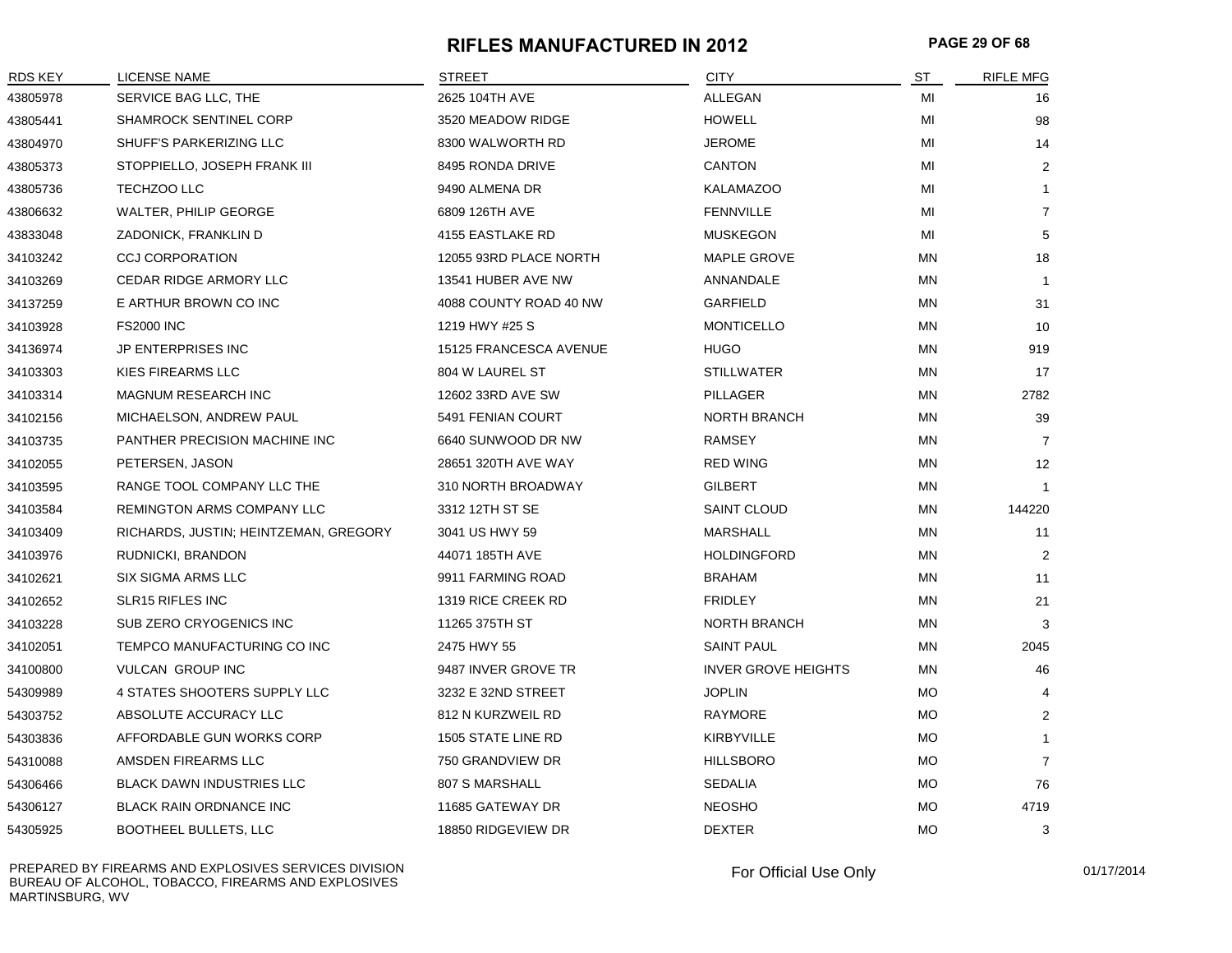#### **RIFLES MANUFACTURED IN 2012 PAGE 30 OF 68**

| <b>RDS KEY</b> | LICENSE NAME                       | <b>STREET</b>               | <b>CITY</b>           | ST        | <b>RIFLE MFG</b> |
|----------------|------------------------------------|-----------------------------|-----------------------|-----------|------------------|
| 54305666       | <b>BROWNING</b>                    | #1 BROWNING PLACE           | ARNOLD                | <b>MO</b> | 21729            |
| 54305482       | CEDAR FALLS TACTICAL, LLC          | 704 W KARSCH BLVD           | <b>FARMINGTON</b>     | <b>MO</b> | 42               |
| 54301610       | <b>CMMG INC</b>                    | 620 COUNTY ROAD 118         | <b>FAYETTE</b>        | <b>MO</b> | 9004             |
| 54309531       | <b>CRESCENT CUSTOMS LLC</b>        | 405 EAST 13TH AVE           | NORTH KANSAS CITY     | <b>MO</b> | 32               |
| 54309353       | D & C GUN COMPANY LLC              | 6606 NE ANTIOCH RD          | <b>GLADSTONE</b>      | МO        | 10               |
| 54306958       | D&C GUN COMPANY LLC                | 2301 S FRANKLIN             | <b>KIRKSVILLE</b>     | <b>MO</b> | 3                |
| 54303217       | <b>G A PRECISION LLC</b>           | 1141 SWIFT ST               | NORTH KANSAS CITY     | <b>MO</b> | 514              |
| 54307532       | <b>GARY'S SERVICE / REPAIR LLC</b> | 105 CHESTNUT                | <b>DIAMOND</b>        | МO        | -1               |
| 54309775       | <b>GATEWAY TACTICAL LLC</b>        | 1133 KONERT VALLEY DR       | <b>FENTON</b>         | <b>MO</b> | 3                |
| 54307431       | GLENN, DAVID M                     | 11514 CRAIG CT, #804        | <b>SAINT LOUIS</b>    | <b>MO</b> | 3                |
| 54304601       | <b>GRANDMASTERS LLC</b>            | 29739 HWY J                 | <b>GRAVOIS MILLS</b>  | <b>MO</b> | $\mathbf{1}$     |
| 54309645       | HERZOG, STEPHEN ELLIS              | 606 PRINCETON GATE DR       | <b>CHESTERFIELD</b>   | <b>MO</b> | 4                |
| 54309516       | <b>HIPPO ARMS LLC</b>              | 1212 CENTRAL INDUSTRIAL AVE | <b>SAINT LOUIS</b>    | MO        | 3                |
| 54309211       | HUNT, RYAN W                       | <b>HC 68 BOX 53AA</b>       | <b>SUMMERSVILLE</b>   | МO        | $\overline{4}$   |
| 54304643       | <b>JACKSON SERVICES LLC</b>        | 4680 A STATE HWY 74         | <b>CAPE GIRARDEAU</b> | MO        | 273              |
| 54308741       | JACOBS, JOHN ALBERT                | <b>RR 1 BOX 246A</b>        | <b>RICH HILL</b>      | <b>MO</b> | 5                |
| 54305900       | <b>JWB MACHINE LLC</b>             | 20170 CO RD 525             | <b>BLOOMFIELD</b>     | <b>MO</b> | 3                |
| 54306842       | LAWSON, ROBERT D                   | 1830 COLBURN RD             | CABOOL                | <b>MO</b> | 5                |
| 54309449       | MICHAEL DENNIS SIMPSON             | 62 MARTIN RD                | <b>STEELVILLE</b>     | МO        | 5                |
| 54307799       | PANTHER CREEK GUN WORKS LLC        | 9577 E FARM ROAD 160        | <b>ROGERSVILLE</b>    | <b>MO</b> | $\mathbf{1}$     |
| 54308153       | PATRIOT SUPPLY LLC                 | 105 EAST SIDE DR            | ASHLAND               | MO        | 11               |
| 54303230       | RALEIGH, DARIN EUGENE              | 18622 AUDRAIN CO RD 937     | <b>MEXICO</b>         | MO        | 88               |
| 54304635       | ROBERT PORTER LLC                  | 21911 S STATE LINE RD       | <b>BELTON</b>         | <b>MO</b> | -1               |
| 54306984       | SEMO GUN SALES LLC                 | 125 RIVER RIDGE LN          | <b>CAPE GIRARDEAU</b> | <b>MO</b> | $\overline{7}$   |
| 54309871       | SMITH, ROBERT LEON                 | 630 SOUTH STATE RT 25       | <b>DEXTER</b>         | <b>MO</b> | 4                |
| 54309800       | STOCKHAUSEN, GREGG                 | 2970 ROYAL GORGE LANE       | <b>SAINT LOUIS</b>    | <b>MO</b> | $\overline{4}$   |
| 54305838       | SULLIVAN GUN WORKS, LLC.           | 727 VIRGINIA                | <b>JOPLIN</b>         | МO        | 33               |
| 54310173       | <b>TCA GUN REPAIR LLC</b>          | 2755 SE STATE ROUTE 116 1/2 | <b>FAUCETT</b>        | МO        | $\overline{2}$   |
| 54309478       | TIER ONE WEAPON SYSTEMS LLC        | 223 THRESHER                | <b>EUREKA</b>         | MO        | 31               |
| 54305823       | TRIPLE RIVER GUNSMITHING LLC       | 619 COMMERCIAL ST           | WARSAW                | MO        | 8                |
| 54309795       | WEB GUY ENTERPRISES LLC            | 6701 MEMORIAL HWY           | SAINT JOSEPH          | <b>MO</b> | $\overline{2}$   |
| 54306757       | WESTERN DEFENSE INDUSTRIES LLC     | 4500 E 119TH ST A           | <b>KANSAS CITY</b>    | <b>MO</b> | $\overline{2}$   |
| 16402806       | BRIDGETOWN GUN SHOP, LLC           | 4300 PLEASANT HILL RD       | <b>NESBIT</b>         | <b>MS</b> | 12               |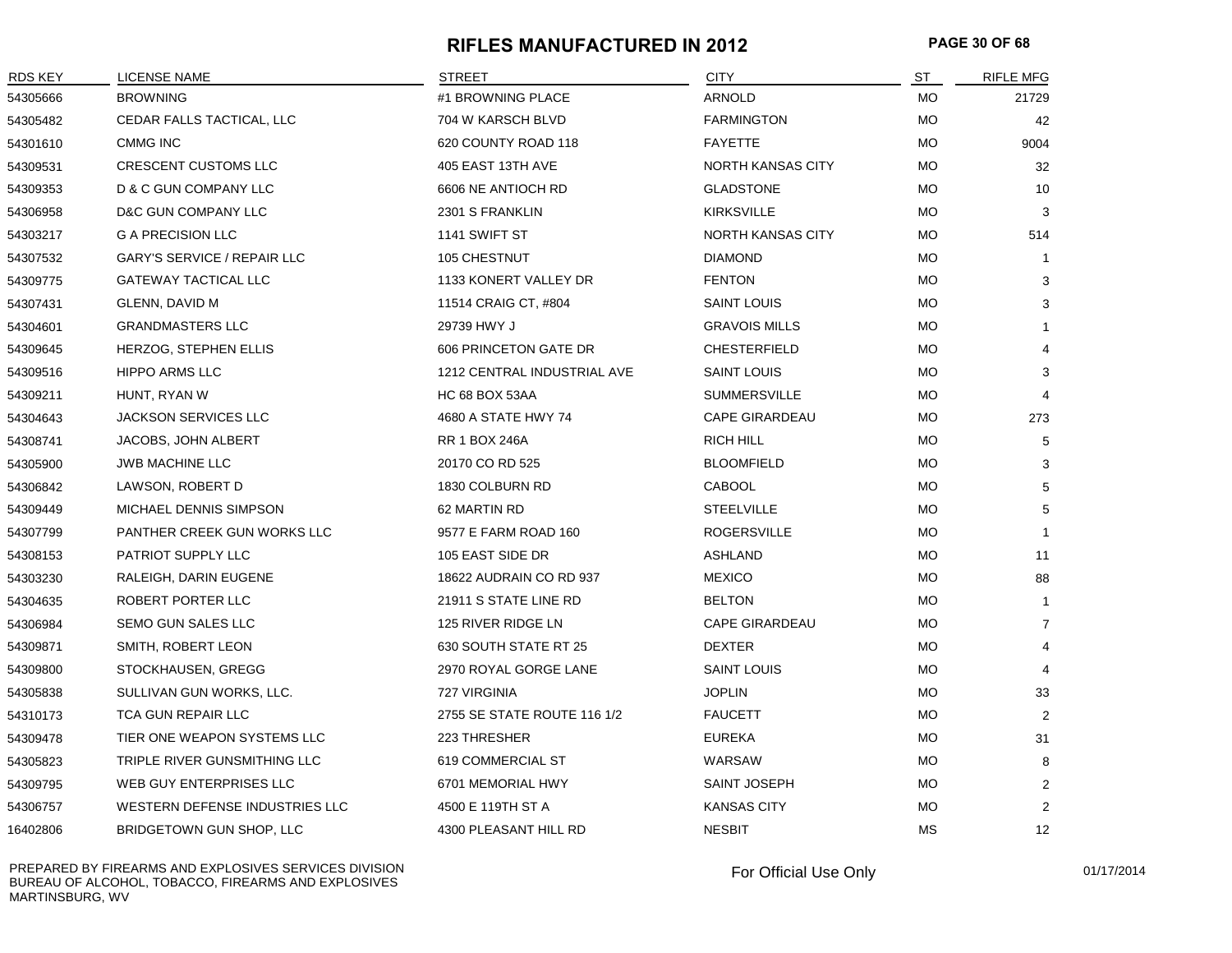#### **RIFLES MANUFACTURED IN 2012 PAGE 31 OF 68**

| RDS KEY  | <b>LICENSE NAME</b>                                         | <b>STREET</b>                   | <b>CITY</b>           | <b>ST</b> | <b>RIFLE MFG</b> |
|----------|-------------------------------------------------------------|---------------------------------|-----------------------|-----------|------------------|
| 16403224 | DAKOTA RIFLES LLC                                           | 3 BRIARWOOD CIRCLE              | LONG BEACH            | <b>MS</b> | 2                |
| 16402616 | DIXIE PRECISION RIFLES LLC                                  | 103 BROOKS DR                   | <b>BRANDON</b>        | <b>MS</b> | 50               |
| 16402869 | J HUD, LLC                                                  | 118 MLK DR                      | <b>PURVIS</b>         | MS        | 3                |
| 16403198 | KELLY, THOMAS MARSHALL                                      | 72 HWY 607                      | <b>PICAYUNE</b>       | <b>MS</b> | 3                |
| 16402937 | MISSISSIPPI AUTO ARMS INC                                   | 9 INDUSTRIAL PARK DR, STE 103   | <b>OXFORD</b>         | MS        |                  |
| 16403096 | REBEL RIFLE ORDNANCE LLC                                    | 418 PITTMAN RD                  | <b>ELLISVILLE</b>     | MS        | 20               |
| 16401380 | SMITH, DAVID E                                              | 7265 DEAN RD                    | LAKE CORMORANT        | <b>MS</b> | 49               |
| 16401960 | WOODS, WILLIAM S JR                                         | 60026 INDIAN CIRCLE             | <b>SMITHVILLE</b>     | <b>MS</b> | 4                |
| 16403016 | WORLDWIDE FIREARMS MANUFACTURING INC                        | 9465 CREOSOTE RD BLDG 200 K     | <b>GULFPORT</b>       | МS        | 35               |
| 98101051 | ALLEN, KIRBY LEROY                                          | 99 STEVENSON RD                 | <b>FORT SHAW</b>      | MT        | 38               |
| 98101324 | AMERICAN HUNTING RIFLES INC                                 | 1711 MOUNTAIN VIEW ORCHARD RD   | <b>CORVALLIS</b>      | MT        | 3                |
| 98101714 | <b>BARKER MACHINE WORKS LLC</b>                             | 1369 HWY 93 N #9                | <b>VICTOR</b>         | МT        | 42               |
| 98101515 | <b>BLACKOPS TECHNOLOGIES LLC</b>                            | 196 SUNRISE CREEK LOOP SUITE 55 | <b>COLUMBIA FALLS</b> | MT        | 36               |
| 98155388 | C SHARPS ARMS CO INC                                        | 100 CENTENNIAL DR               | <b>BIG TIMBER</b>     | MT        | 200              |
| 98101132 | COOPER FIREARMS OF MONTANA INC                              | 3662 US HWY 93 NORTH            | <b>STEVENSVILLE</b>   | МT        | 2615             |
| 98101608 | <b>DIVERSE CAPABILITIES LTD</b>                             | 6681 MALTESE LN                 | <b>BOZEMAN</b>        | MT        | 2                |
| 98101169 | <b>FEMLING, ARTHUR O</b>                                    | 309 N HAZEL ST                  | <b>PLENTYWOOD</b>     | MT        | 2                |
| 98101484 | <b>GARDINER, JAXON TY</b>                                   | 34 VIVIAN LN                    | <b>BIG TIMBER</b>     | MT        | 2                |
| 98101025 | <b>GENTRY CUSTOM LLC</b>                                    | 314 N HOFFMAN ST                | <b>BELGRADE</b>       | <b>MT</b> | 2                |
| 98101104 | <b>GORDNER, GENE FRANKLIN</b>                               | 646 S FOYS LAKE DR              | KALISPELL             | MT        | 13               |
| 98100958 | <b>GRIZZLY CUSTOM GUNS LLC</b>                              | 325 PATTERSON RANCH LN          | <b>COLUMBIA FALLS</b> | MT        | 3                |
| 98101399 | HATHORNE GUNSMITHING LLC                                    | 53 LOWER LYNCH CREEK RD         | <b>PLAINS</b>         | МT        | 6                |
| 98101043 | JENSE PRECISION LLC                                         | 24 JELLISON LANE STE A          | <b>COLUMBIA FALLS</b> | MT        | 31               |
| 98101174 | KING MACHINE SERVICE LTD                                    | 100 DUSTY TRL                   | KILA                  | MT        | $\mathbf 1$      |
| 98101775 | KNAPP'S CUSTOM RIFLES & MANUFACTURING LLC 415 HORSETHIEF RD |                                 | <b>ROUNDUP</b>        | MT        | $\overline{7}$   |
| 98101562 | LORD INC                                                    | 5515 BONANZA PLACE              | <b>MISSOULA</b>       | MT        | 40               |
| 98100184 | MERICA, TIMOTHY TYLER                                       | 459 PRINCETON PLACE             | <b>BOZEMAN</b>        | <b>MT</b> |                  |
| 98101590 | MILLER, BRANDON WADE                                        | 3979 HWY 35                     | KALISPELL             | MT        | 28               |
| 98101151 | MONTANA RIFLE COMPANY                                       | 3178 MT HWY 35                  | KALISPELL             | MT        | 302              |
| 98101595 | <b>NEMO ARMS INC</b>                                        | 3582 HWY 93 S                   | KALISPELL             | <b>MT</b> | 74               |
| 98101706 | NOREEN FIREARMS LLC                                         | 351 FLOSS FLATS UNIT A          | <b>BELGRADE</b>       | MT        | 49               |
| 98133799 | POWDER RIVER RIFLE CO INC                                   | 201 CENTENNIAL DR               | <b>BIG TIMBER</b>     | MT        | 422              |
| 98101499 | PROOF RESEARCH INC                                          | 10 WESTERN VILLAGE LANE         | <b>COLUMBIA FALLS</b> | <b>MT</b> | 34               |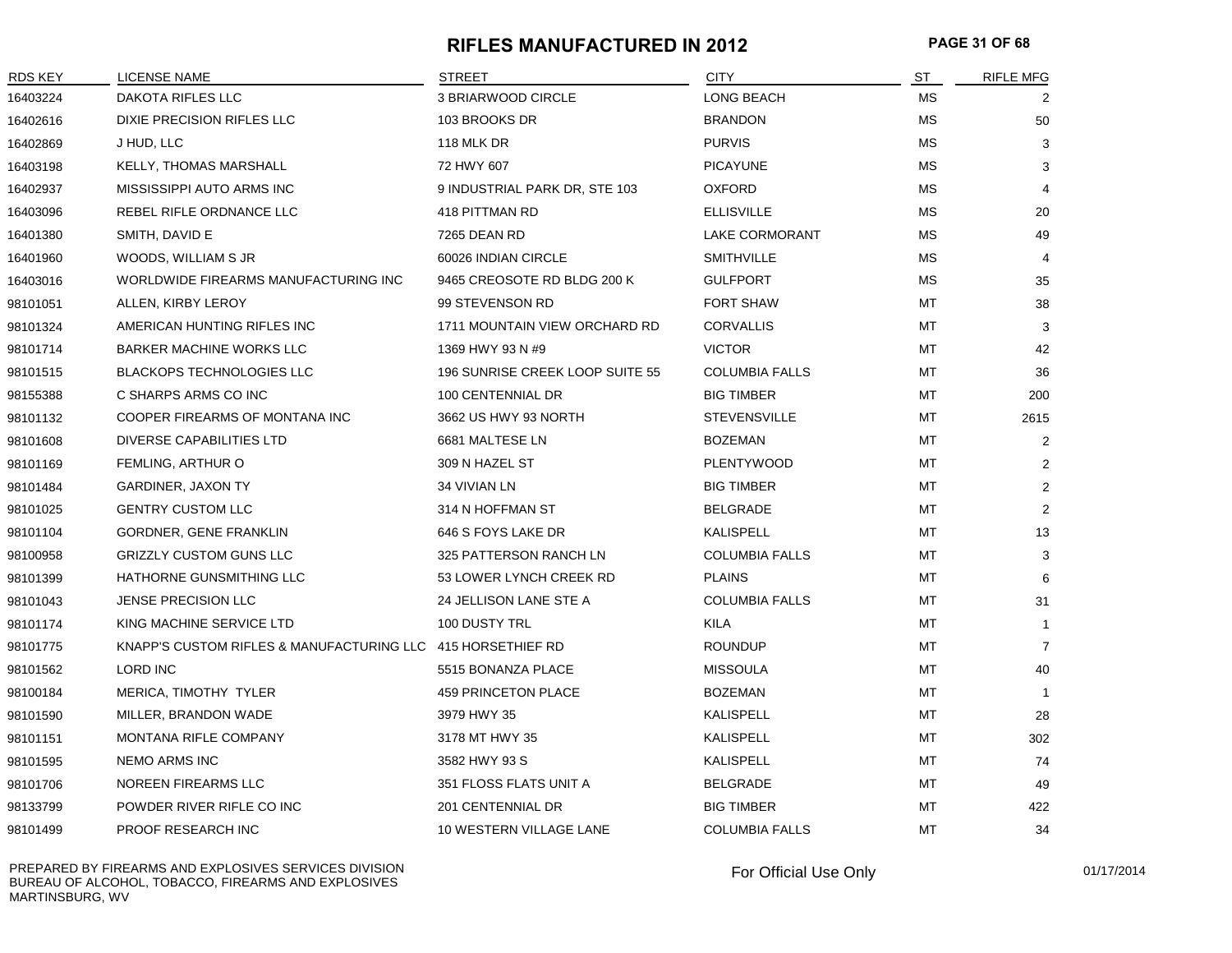#### **RIFLES MANUFACTURED IN 2012 PAGE 32 OF 68**

| <b>RDS KEY</b> | LICENSE NAME                          | <b>STREET</b>                | <b>CITY</b>             | ST        | <b>RIFLE MFG</b> |
|----------------|---------------------------------------|------------------------------|-------------------------|-----------|------------------|
| 98135405       | PURSLEY, AARON & OTTO, RONALD ROBERT  | 159 2ND AVE                  | <b>BIG SANDY</b>        | MT        | 9                |
| 98101613       | REYNOLDS, EVELYN                      | 2152 SAGE COURT              | <b>CORVALLIS</b>        | MT        | $\mathbf{1}$     |
| 98101693       | SEILER, BRUCE WATSON                  | 5325 ELK RIDGE RD            | HELENA                  | МT        | $\mathbf{1}$     |
| 98101163       | SI DEFENSE INC                        | 2902 HIGHWAY 93 N            | KALISPELL               | MT        | 13               |
| 98101226       | SNOWY MOUNTAIN RIFLE COMPANY LLC      | 9889 GARRYMORE LN            | <b>MISSOULA</b>         | MT        | 14               |
| 98100120       | STARNES, JOE B                        | 7 SOUTH WISCONSIN            | CONRAD                  | MT        | $\overline{2}$   |
| 98101763       | TEMPLAR TACTICAL ARMS INC             | 26A SHAWNEE WAY              | <b>BOZEMAN</b>          | MT        | $\mathbf{1}$     |
| 15602923       | AMERICAN TACTICAL & PAWN, INC         | 808 S DEKALB ST              | SHELBY                  | <b>NC</b> | 3                |
| 15604503       | APACHE MACHINE & CUSTOM, LLC          | 3935 STATESVILLE RD          | <b>NORTH WILKESBORO</b> | <b>NC</b> | 6                |
| 15604383       | <b>BAITY'S CUSTOM GUNWORKS</b>        | 2623 BOONE TRAIL             | NORTH WILKESBORO        | <b>NC</b> | 24               |
| 15604638       | <b>BARNES PRECISION MACHINE INC</b>   | <b>1434 FARRINGTON RD</b>    | APEX                    | <b>NC</b> | 927              |
| 15639696       | CHANDLER, NORMAN A                    | 100 RADCLIFFE CIRCLE         | <b>JACKSONVILLE</b>     | <b>NC</b> | 11               |
| 15604330       | CHATHAM ARMS LLC                      | 130 MINT SPRINGS RD          | <b>PITTSBORO</b>        | NC        | 9                |
| 15604306       | <b>CLOWDIS PRECISION INC</b>          | 9283 BUS 220 N               | RANDLEMAN               | <b>NC</b> | 6                |
| 15602965       | CNC WARRIOR LLC                       | 605 TODDVILLE RD             | <b>CHARLOTTE</b>        | <b>NC</b> | $\overline{2}$   |
| 15606744       | COLEY, MICHAEL GENE                   | 8910 LEFTY RD                | <b>KENLY</b>            | <b>NC</b> | 1                |
| 15606556       | COOPER TECHNICAL SERVICES INC         | 4527 HWY 117 S               | <b>ROSE HILL</b>        | <b>NC</b> | 5                |
| 15602200       | CORREA, TIMOTHY J                     | 321 RED DOG DR               | <b>MOORESVILLE</b>      | <b>NC</b> | 3                |
| 15607443       | DAMIEN RISTAINO LLC                   | 15037 DESHLER CT             | <b>CHARLOTTE</b>        | <b>NC</b> |                  |
| 15606056       | DAVIS, JOSH & RONNIE PARTNERSHIP, LLP | 1901 LIBERTY DR              | <b>THOMASVILLE</b>      | <b>NC</b> | 490              |
| 15603403       | DEL-TON, INC                          | 330 AVIATION PARKWAY         | <b>ELIZABETHTOWN</b>    | <b>NC</b> | 16439            |
| 15685250       | FLACK, M PHIL                         | 18 SUNSET DR                 | <b>ASHEVILLE</b>        | <b>NC</b> | $\overline{1}$   |
| 15605343       | <b>GLOVER, DANIEL CARTER</b>          | 473 ROBBINS RD               | YOUNGSVILLE             | <b>NC</b> | 15               |
| 15607233       | HEFFNER, KENNETH EUGENE               | 219 DAVIS RD                 | SHELBY                  | <b>NC</b> | 15               |
| 15606949       | HILL, DAVID E                         | 6982 HWY 258 S               | DEEP RUN                | <b>NC</b> | $\overline{2}$   |
| 15640357       | HILTS, RICHARD JAY                    | 413 WHITE HAT RD             | <b>HERTFORD</b>         | <b>NC</b> | 5                |
| 15602808       | I.O. INC                              | 3305 WESTWOOD INDUSTRIAL DR  | <b>MONROE</b>           | NC.       | 12032            |
| 15607253       | JNJ GUNSMITH LLC                      | 2189 LAUREN MILL DR          | <b>OXFORD</b>           | <b>NC</b> | $\mathbf{1}$     |
| 15606172       | KING PRECISION LLC                    | 10653 US HWY 70 WEST STE 100 | <b>CLAYTON</b>          | <b>NC</b> | $\mathbf{1}$     |
| 15606134       | LAYTON, ALONZO M                      | 1320 JOHNS CREEK RD          | <b>WILMINGTON</b>       | <b>NC</b> | $\overline{2}$   |
| 15606165       | LOWMAN GUNWORKS INC                   | 728 TOMLIN MILL RD           | <b>STATESVILLE</b>      | <b>NC</b> | $\overline{7}$   |
| 15607773       | MAC GUN WORX LLC                      | 356 W FRANKLIN BLVD          | <b>GASTONIA</b>         | <b>NC</b> | 21               |
| 15605461       | MINUTEMAN TACTICAL LLC                | 1107 N BRAGG BLVD STE 105    | <b>SPRING LAKE</b>      | <b>NC</b> | 2                |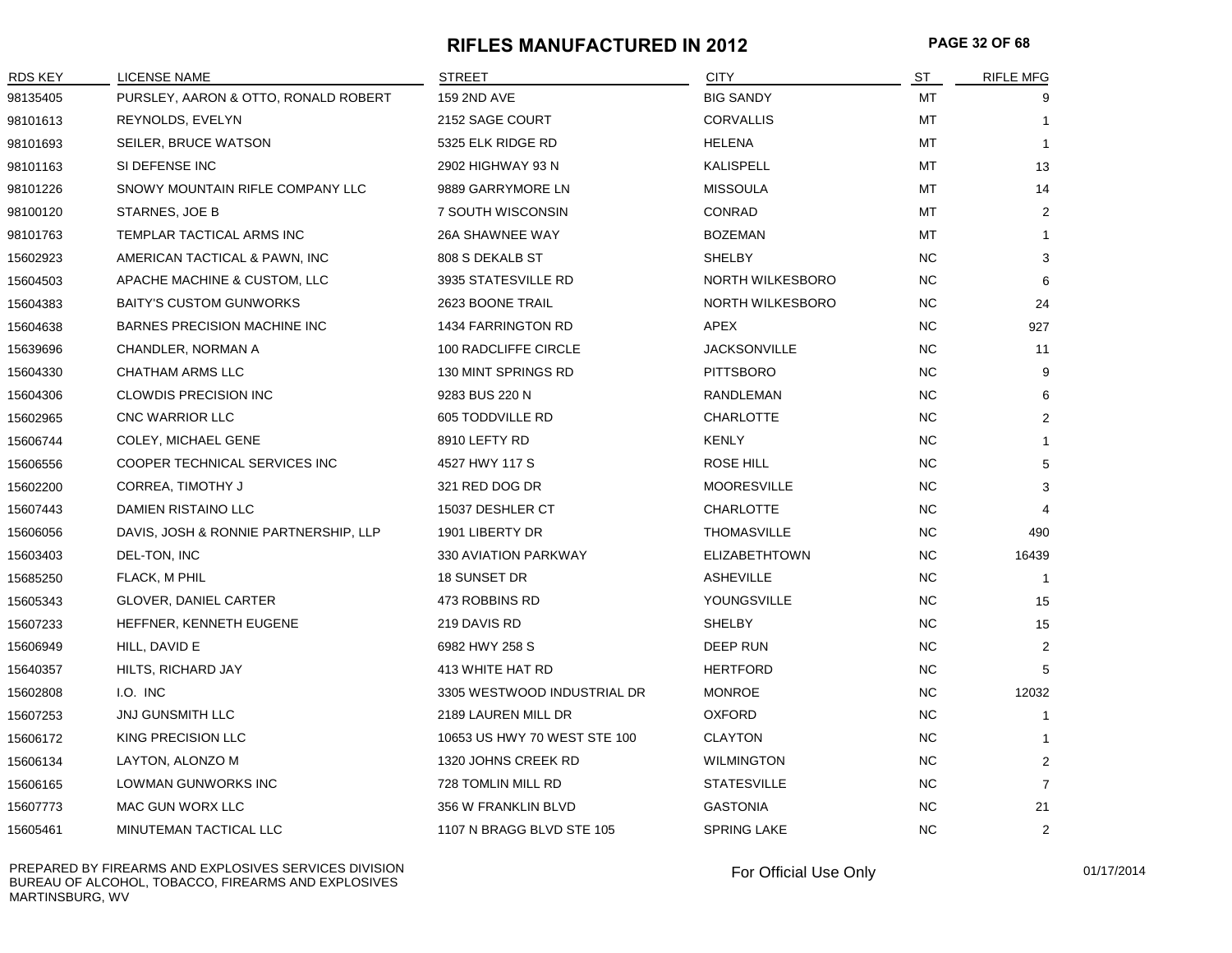#### **RIFLES MANUFACTURED IN 2012 PAGE 33 OF 68**

| <b>RDS KEY</b> | <b>LICENSE NAME</b>                                    | <b>STREET</b>                    | <b>CITY</b>           | ST        | <b>RIFLE MFG</b> |
|----------------|--------------------------------------------------------|----------------------------------|-----------------------|-----------|------------------|
| 15606961       | MOORE, TIMOTHY EUGENE                                  | 1409 DRUMMERSVILLE RD            | <b>SEVEN SPRINGS</b>  | <b>NC</b> |                  |
| 15605034       | MOORES MACHINE COMPANY OF SANFORD INC                  | 1604 BOONE TRAIL RD              | <b>SANFORD</b>        | <b>NC</b> | 494              |
| 15605911       | MUTARELLI COMBAT CUSTOM LLC                            | 740 N BENNETT ST                 | <b>SOUTHERN PINES</b> | <b>NC</b> | -1               |
| 15604184       | OATES, MICHEAL MARTIN                                  | 108 S HILL ST                    | <b>FAISON</b>         | <b>NC</b> | 5                |
| 15604501       | PERRY, RICHARD DENNIS                                  | 827 MCDADE STORE RD              | <b>HILLSBOROUGH</b>   | <b>NC</b> | $\overline{1}$   |
| 15607325       | RAM ARMS INC                                           | 3158 HILLSBOROUGH RD             | <b>DURHAM</b>         | <b>NC</b> | 32               |
| 15606759       | RAMSEY, TIMOTHY LEONARD & TABOR, JACOB<br><b>WAYNE</b> | 49 DOCK BRANCH RD                | <b>BARNARDSVILLE</b>  | <b>NC</b> | 2                |
| 15604372       | RIFLEMAN CONSULTING LLC                                | 201 REMINGTON LANE               | CARTHAGE              | <b>NC</b> | 47               |
| 15602437       | SELF, CECIL HAROLD JR                                  | 240 OLD STAGECOACH RD            | LAWNDALE              | <b>NC</b> | 2                |
| 15606057       | SURF CITY GUNS & AMMO LLC                              | 103 ATKINSON POINT RD            | <b>SURF CITY</b>      | <b>NC</b> | 165              |
| 15608090       | TACTICAL ARMS MANUFACTURER INC                         | 8931 CINDER LN                   | <b>HUNTERSVILLE</b>   | <b>NC</b> | 52               |
| 15605753       | TGR ENTERPRISES INC                                    | <b>26 CHARITY LANE</b>           | CANDLER               | <b>NC</b> | 25               |
| 15604121       | THE GUNSLINGER LLC                                     | 4004 MOSER CIRCLE UNIT B         | <b>INDIAN TRAIL</b>   | <b>NC</b> | $\overline{2}$   |
| 15604740       | <b>TOOLEY CUSTOM RIFLES LLC</b>                        | 3317 CANDLEWICK WAY              | <b>GASTONIA</b>       | <b>NC</b> | $\overline{7}$   |
| 15604887       | USA TACTICAL FIREARMS LLC                              | 933 MEACHAM RD                   | <b>STATESVILLE</b>    | <b>NC</b> | 277              |
| 15607491       | W LEE SIMMONS INC                                      | 185 NORTH GIFFORD LN             | <b>RICHFIELD</b>      | <b>NC</b> | 18               |
| 15605860       | <b>WAGONER, CHARLES PHILMAN</b>                        | 184 BASS LANE                    | <b>MT AIRY</b>        | <b>NC</b> | 4                |
| 15605539       | WAR SPORT INDUSTRIES LLC                               | 13117 HWY 24/27                  | <b>ROBBINS</b>        | <b>NC</b> | $\overline{7}$   |
| 15604367       | <b>WILLIAM LEWIS CORLEY</b>                            | 710 COVINGTON CT                 | <b>HUBERT</b>         | <b>NC</b> | $\overline{1}$   |
| 15604098       | WOLFE, JONATHAN YORK                                   | 1335 BLANTON ST                  | <b>COLUMBUS</b>       | <b>NC</b> | 31               |
| 34500555       | <b>NODAK ARMS INC</b>                                  | 601 104TH STREET SE              | <b>MINOT</b>          | <b>ND</b> | 204              |
| 34500672       | SURESHOT ENTERPRISES LLC                               | 3220 SOUTH 18TH STREET, SUITE 8G | <b>FARGO</b>          | <b>ND</b> | 3                |
| 54701050       | AMERICAN REAPER ARMS LLC                               | 625 MADISON ST SUITE 3           | <b>BENNET</b>         | <b>NE</b> | $\overline{4}$   |
| 54701183       | <b>FCW LLC</b>                                         | 5370 HWY 77                      | <b>CORTLAND</b>       | <b>NE</b> | 23               |
| 54701388       | <b>GUNSMOKE GUNS LLC</b>                               | 106 S BROADWAY                   | <b>BLOOMFIELD</b>     | <b>NE</b> | -1               |
| 54700906       | HARMS, GORDON LEE                                      | 3671 N ROAD                      | <b>DAVID CITY</b>     | <b>NE</b> |                  |
| 54733630       | HATCHER, TODD M                                        | 76650 RD 342                     | <b>ELSIE</b>          | <b>NE</b> | 30               |
| 54701615       | OMAHA TACTICAL RANGE AND SUPPLY INC                    | 6481 1/2 S 86TH CIRCLE           | <b>RALSTON</b>        | <b>NE</b> | 12               |
| 54701421       | SNYDER, SCOTT ARTHUR                                   | 78548 HWY 2                      | <b>MASON CITY</b>     | <b>NE</b> | 5                |
| 54701557       | WALFORD, SPENCER                                       | 922 CENTRAL AVE                  | <b>KEARNEY</b>        | <b>NE</b> | 12               |
| 54701418       | WHITE, RAYMOND AUGUST                                  | 1306 ROAD 2                      | MC COOL JUNCTION      | <b>NE</b> | 2                |
| 60234248       | <b>COMPETITOR CORP INC</b>                             | 26 KNIGHT STREET, UNIT 3         | <b>JAFFREY</b>        | <b>NH</b> | $\overline{1}$   |
| 60201009       | <b>HECKLER &amp; KOCH INC</b>                          | 27 PISCATAQUA DR                 | <b>NEWINGTON</b>      | <b>NH</b> | 1138             |

PREPARED BY FIREARMS AND EXPLOSIVES SERVICES DIVISION BUREAU OF ALCOHOL, TOBACCO, FIREARMS AND EXPLOSIVES MARTINSBURG, WV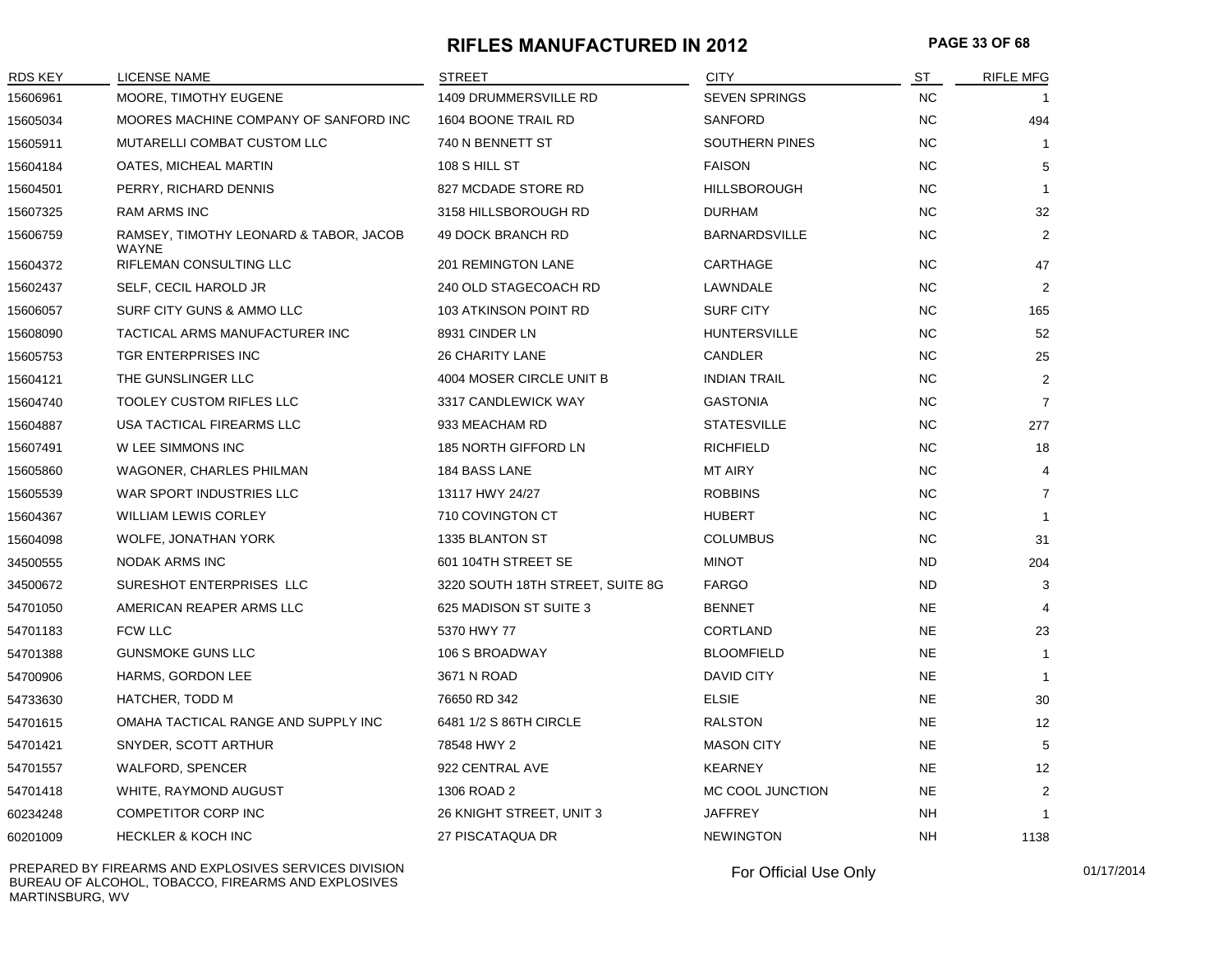#### **RIFLES MANUFACTURED IN 2012 PAGE 34 OF 68**

| <b>RDS KEY</b> | LICENSE NAME                       | <b>STREET</b>                      | <b>CITY</b>        | <b>ST</b> | <b>RIFLE MFG</b> |
|----------------|------------------------------------|------------------------------------|--------------------|-----------|------------------|
| 60200939       | HIGHLANDER SECURITY CONSULTING LLC | 1041 A ROUTE 63                    | <b>SPOFFORD</b>    | <b>NH</b> | 21               |
| 60200798       | KNAPPE & KOESTER INC               | 18 BRADCO ST                       | <b>KEENE</b>       | NH        | $\overline{2}$   |
| 60201128       | <b>SIG SAUER INC</b>               | 12 & 18 INDUSTRIAL DR              | <b>EXETER</b>      | <b>NH</b> | 99001            |
| 60201484       | STURM, RUGER & COMPANY, INC        | 411 SUNAPEE ST                     | <b>NEWPORT</b>     | <b>NH</b> | 409              |
| 60200735       | STURM, RUGER & COMPANY, INC        | 529 SUNAPEE ST                     | <b>NEWPORT</b>     | <b>NH</b> | 533918           |
| 60201284       | TAYLOR, TY ROBERT                  | 16 SOUTH WOODBOUND RD              | RINDGE             | <b>NH</b> | 3                |
| 60201259       | UMLAUT INDUSTRIES LLC              | 1575 HOOKSETT ROAD, SUITE #2       | <b>HOOKSETT</b>    | <b>NH</b> | 9                |
| 60201355       | WHITE MOUNTAINS FIREARMS LLC       | <b>1305 WHITE MOUNTAIN HIGHWAY</b> | NORTH CONWAY       | <b>NH</b> | 43               |
| 60201645       | ZUK, ERIC A                        | 1417 DANIEL WEBSTER HWY            | <b>WOODSTOCK</b>   | <b>NH</b> | $\mathbf{1}$     |
| 82200698       | HENRY RAC HOLDING CORP             | 59 E 1ST ST                        | <b>BAYONNE</b>     | <b>NJ</b> | 212603           |
| 82201309       | <b>PANELCRAFT INC</b>              | 105 W DEWEY AVE BUILD C UNIT 16    | <b>WHARTON</b>     | <b>NJ</b> | $\overline{2}$   |
| 82201139       | TECH OPS INTL LLC                  | 110 S 5TH ST                       | PHILLIPSBURG       | <b>NJ</b> | 43               |
| 58501827       | 2ND AMENDMENT SUPPLY INC           | 13 DUDLEY LN                       | LAKEWOOD           | <b>NM</b> | 6                |
| 58534601       | BEDEAUX, ROY                       | 8203 GUADALUPE TRL NW UNIT A       | LOS RANCHOS        | NM        | 3                |
| 58501756       | BIG MIKE'S GUN AND AMMO LLC        | 221 WILMINGTON CIRCLE              | <b>CLOVIS</b>      | NM        | $\overline{7}$   |
| 58501824       | CLICK, TIM                         | 4919 WEST CHURCH ST                | CARLSBAD           | <b>NM</b> | $\mathbf{1}$     |
| 58501420       | COMBS, HAROLD FRANK JR & WILMA JAN | 744 HWY 60                         | SOCORRO            | NM        | 2                |
| 58500357       | ENGLE, ROBERT BLAINE               | 11520 SAN BERNARDINO DR NE         | ALBUQUERQUE        | <b>NM</b> | 17               |
| 58501401       | G & R GUNS LLC                     | 662 HIDDEN VALLEY RD               | JEMEZ SPRINGS      | <b>NM</b> | 2                |
| 58501394       | <b>GAR ENTERPRISES LLC</b>         | 1235 REGENCY COURT                 | <b>LAS CRUCES</b>  | <b>NM</b> | 10               |
| 58501194       | HAYES, STANLEY EDWARD              | 415 KOLLEEN CT                     | LOS ALAMOS         | <b>NM</b> | 3                |
| 58500713       | HUDSON, JOHN P                     | 6017 N ATKINSON AVE                | <b>ROSWELL</b>     | <b>NM</b> | 6                |
| 58501046       | LAMBERT, JAMES E JR & CROOK, RANDY | 28 COUNTY RD BO27                  | <b>MOUNTAINAIR</b> | ΝM        | 4                |
| 58501307       | <b>MAVERICK OUTFITTERS, LLC</b>    | 5074 LILLA RD                      | <b>LAS CRUCES</b>  | <b>NM</b> | 16               |
| 58501758       | MIDWEST SALES LLC                  | 2300 GIDDING ST                    | <b>CLOVIS</b>      | <b>NM</b> | $\mathbf{1}$     |
| 58501764       | NEW BEGINNING CONSTRUCTION LLC     | 101 COUNTY ROAD                    | SPRINGER           | <b>NM</b> | 8                |
| 58501474       | POWELL, DENNIS GLEN                | 104 SOUTH WILLOW ROAD              | <b>RUIDOSO</b>     | NM        | 9                |
| 58501777       | REVENANT ARMS LLC                  | 12 ROAD 53152                      | <b>BLOOMFIELD</b>  | <b>NM</b> | 34               |
| 58501541       | US EQUIPMENT LLC                   | 11 LA JOYA RD                      | <b>GLORIETA</b>    | NM        | 15               |
| 58501695       | <b>WERNER ARMS LLC</b>             | 1309 REYNOSA LOOP                  | RIO RANCHO         | <b>NM</b> | 9                |
| 98801026       | ALFONSI ENTERPRISES LLC            | 2771 INDUSTRIAL RD                 | LAS VEGAS          | <b>NV</b> | $\mathbf{1}$     |
| 98800094       | ARSENAL INC                        | 4395 W POST RD UNIT 100            | LAS VEGAS          | <b>NV</b> | 459              |
| 98802091       | BARNES, MICHAEL OWEN               | 4601 GONI RD                       | <b>CARSON CITY</b> | <b>NV</b> | 17               |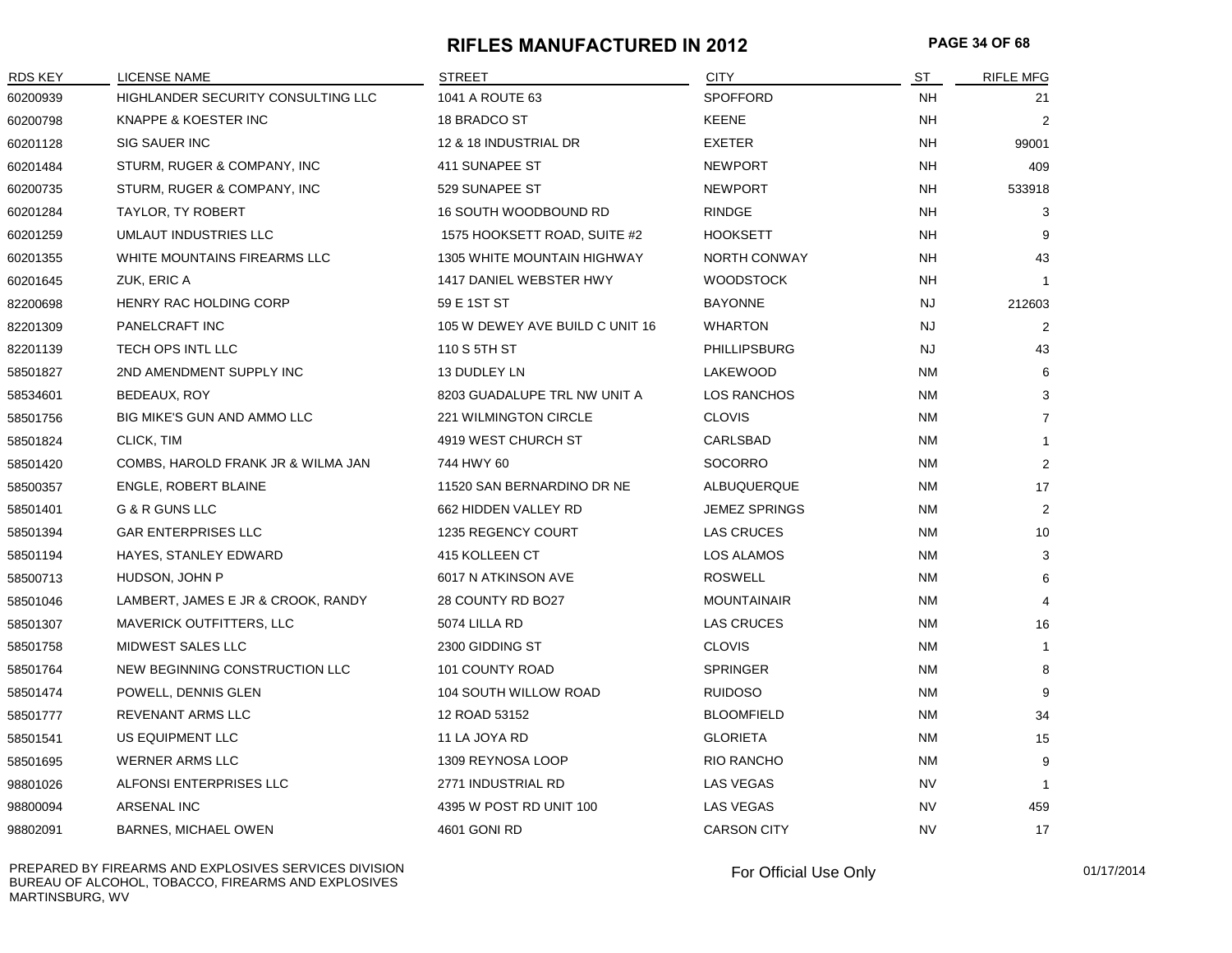#### **RIFLES MANUFACTURED IN 2012 PAGE 35 OF 68**

| <b>RDS KEY</b> | LICENSE NAME                       | <b>STREET</b>                 | <b>CITY</b>            | ST        | <b>RIFLE MFG</b> |
|----------------|------------------------------------|-------------------------------|------------------------|-----------|------------------|
| 98802652       | CHAMBERS, JOHN B                   | 643 SPRUCE RD                 | <b>ELKO</b>            | <b>NV</b> |                  |
| 98801121       | DESERT ORDNANCE LLC                | 300 SYDNEY DRIVE #102         | <b>MCCARRAN</b>        | <b>NV</b> | 47               |
| 98802443       | FIVE STAR HOLDINGS LLC             | 509 CRIPPLE CREEK             | <b>SPRING CREEK</b>    | <b>NV</b> | 11               |
| 98801258       | FULLER, JIMMIE L                   | 3855 E PATRICK LANE #125      | LAS VEGAS              | NV        | 17               |
| 98833020       | GUN STORE INC, THE                 | 2900 E TROPICANA              | LAS VEGAS              | <b>NV</b> | 4                |
| 98802888       | <b>MARXMAN PRECISION ARMS LTD</b>  | 6965 SPEEDWAY BLVD STE X106   | LAS VEGAS              | <b>NV</b> | 15               |
| 98802210       | MCKINNISH, PATRICK BENJAMIN        | 1321 HWY 395                  | GARDNERVILLE           | <b>NV</b> | 13               |
| 98801996       | <b>MCRC ENTERPRISES LLC</b>        | 4351 CORPORATE CENTER DR #304 | NORTH LAS VEGAS        | <b>NV</b> | 40               |
| 98802240       | NEW FRONTIER ARMORY LLC            | 2844 SYNERGY STREET           | NORTH LAS VEGAS        | NV        | 447              |
| 98802883       | SIERRA ORDNANCE COMPANY LLC        | 11845 OCEAN VIEW DR           | <b>SPARKS</b>          | <b>NV</b> | 11               |
| 98802687       | TINA CLARE ENTERPRISES             | 434 S ROCK BLVD               | <b>SPARKS</b>          | <b>NV</b> | $\overline{2}$   |
| 98801549       | US FIREARMS ACADEMY LLC            | 294 MOANA LANE SUITE B18      | <b>RENO</b>            | <b>NV</b> | 77               |
| 61601909       | ALLSTAR TACTICAL, LLC              | 1249 RIDGEWAY AVE SUITE N     | <b>ROCHESTER</b>       | <b>NY</b> | 12               |
| 61602459       | AMERICAN FIELD AND ARMS LLC        | <b>29 NORTH WALNUT ST</b>     | <b>ATTICA</b>          | <b>NY</b> | $\mathbf{1}$     |
| 61602205       | AMERICAN TACTICAL IMPORTS INC      | 100 AIRPARK DR                | <b>ROCHESTER</b>       | <b>NY</b> | 989              |
| 61602682       | BATES, CHARLES EDWARD              | 242 PADDOCK ST                | <b>WATERTOWN</b>       | <b>NY</b> | 4                |
| 61602693       | COATING TECHNOLOGY INC             | 800 ST PAUL ST                | <b>ROCHESTER</b>       | <b>NY</b> | 3206             |
| 61602422       | DALE, RYAN JAMES                   | 8148 S MAIN ST                | <b>SPRINGWATER</b>     | NY        | 45               |
| 61636095       | DENTICO, DAVID JON                 | 3712 MAIN ST                  | WALWORTH               | NY.       | $\overline{2}$   |
| 61100967       | DRAKE ASSOCIATES INC               | 33 NEW YORK AVE               | SHELTER ISLAND HEIGHTS | <b>NY</b> | 10               |
| 61602596       | EDDY, MATTHEW WAYNE & WAYNE MALCOM | 4423 UPPER LENOX AVE          | <b>CANASTOTA</b>       | <b>NY</b> | 2                |
| 61602471       | ELITE GUNS INC                     | 410 SOUTH MAIN ST             | <b>NORTH SYRACUSE</b>  | <b>NY</b> | $\mathbf 1$      |
| 61602026       | FAY, PETER E                       | 9514 STATE RT 12 NORTH        | <b>REMSEN</b>          | NY        | $\mathbf 1$      |
| 61600463       | HOJNICKI, DAVID                    | 2720 MERKLE RD                | <b>ATTICA</b>          | <b>NY</b> | 3                |
| 61602093       | JOHN HENRICH COMPANY INC           | 2686 GREEN ST                 | <b>EDEN</b>            | <b>NY</b> | 2                |
| 61602170       | <b>JUST RIGHT CARBINES LLC</b>     | 231 SALTONSTALL ST            | CANANDAIGUA            | <b>NY</b> | 5889             |
| 61334276       | KIMBER MFG INC                     | 1 LAWTON ST                   | <b>YONKERS</b>         | NY        | 3852             |
| 61602713       | KRAFT, KEITH A                     | 2720 ALMETER RD               | VARYSBURG              | NY.       | $\overline{1}$   |
| 61602574       | LAGENDYK, JEFFREY M                | 213 ELDER DRIVE               | <b>FARMINGTON</b>      | <b>NY</b> |                  |
| 61100308       | LRB OF LONG ISLAND INC             | 96 CHERRY LANE                | <b>FLORAL PARK</b>     | <b>NY</b> | 13111            |
| 61400873       | MANEY, MICHAEL THOMAS              | 35 LOCUST GROVE RD            | SARATOGA SPRINGS       | NY        | 37               |
| 61602457       | NICKEL CITY FIREARMS LLC           | 285 BRAMBLEWOOD LN            | <b>EAST AMHERST</b>    | NY        | $\overline{2}$   |
| 61401470       | RANDI, JOSEPH A                    | 90 JANES RD                   | CANTON                 | <b>NY</b> | $\overline{1}$   |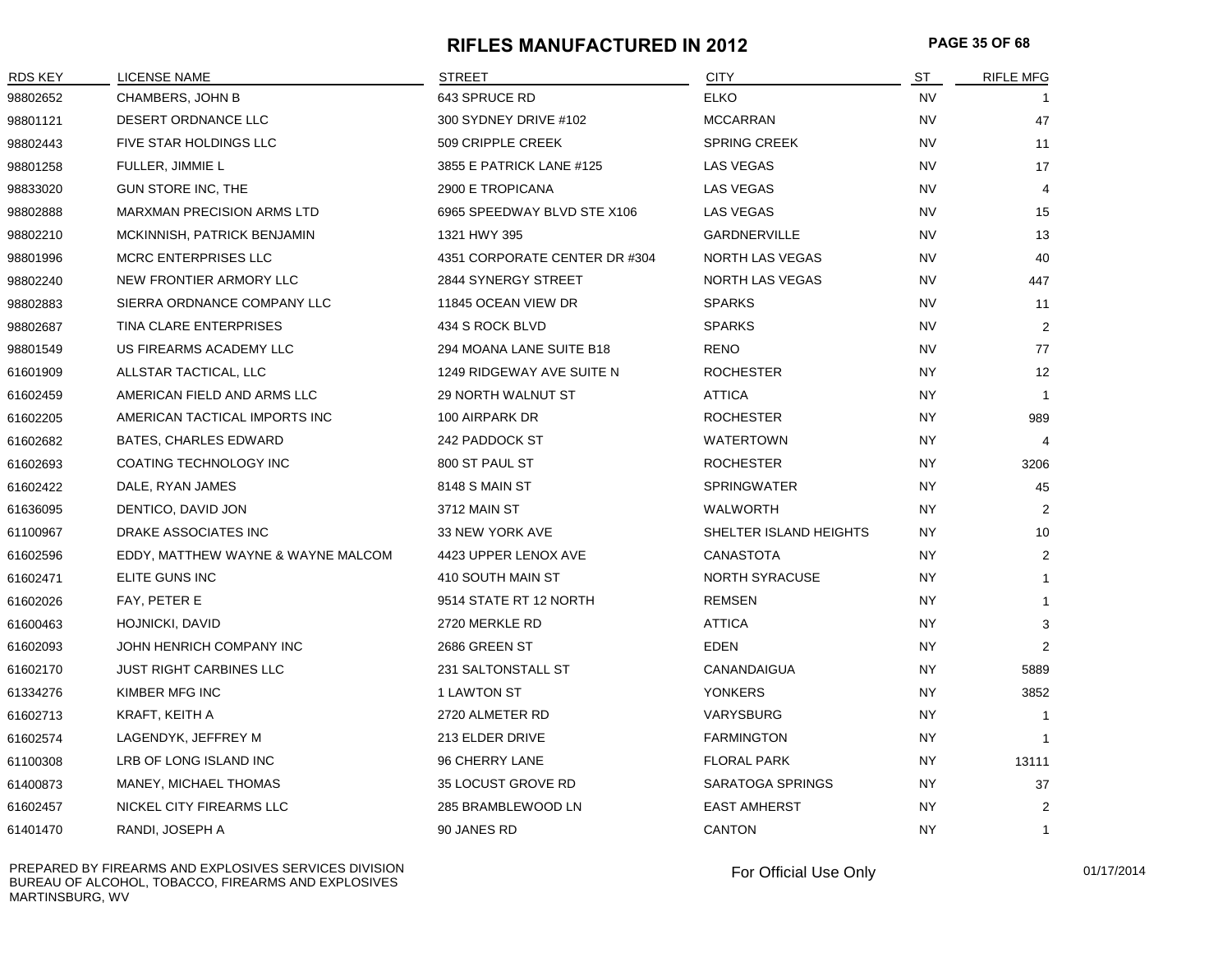#### **RIFLES MANUFACTURED IN 2012 PAGE 36 OF 68**

| <b>RDS KEY</b> | <b>LICENSE NAME</b>                     | <b>STREET</b>                    | <b>CITY</b>             | $ST$      | <b>RIFLE MFG</b> |
|----------------|-----------------------------------------|----------------------------------|-------------------------|-----------|------------------|
| 61602475       | REMINGTON ARMS COMPANY LLC              | 14 HOEFLER AVE                   | <b>ILION</b>            | <b>NY</b> | 200255           |
| 61602403       | REYNOLDS, DIANE L & JEFFREY D           | 5405 ROUTE 62                    | CONEWANGO VALLEY        | <b>NY</b> | 22               |
| 61602351       | ROGUE MANUFACTURING LLC                 | 8556 HARPERS FERRY RD            | <b>SPRINGWATER</b>      | <b>NY</b> | 6                |
| 61602575       | TAMOL, THOMAS PAUL                      | 685 WELCH RD                     | <b>JAVA CENTER</b>      | <b>NY</b> | -1               |
| 61601135       | TURNBULL MANUFACTURING COMPANY          | 6680 RT 5-20                     | <b>BLOOMFIELD</b>       | <b>NY</b> | 93               |
| 61602604       | WINCHESTER ARMAMENT INC                 | 4373 MAPLE GROVE RD              | <b>BEMUS POINT</b>      | <b>NY</b> | 5                |
| 61401366       | YUENCO LLC                              | 312 GLENWOOD RD                  | PINE ISLAND             | <b>NY</b> | $\overline{2}$   |
| 43102394       | ACRODYNE MFG CO                         | 41 KINGSTON AVE                  | <b>COLUMBUS</b>         | OH        | 13               |
| 43101268       | ANDERSON, BARRY                         | 219 ORCHARD ST                   | LEWISBURG               | OH        | $\mathbf{1}$     |
| 43103870       | ASSAULT WEAPONS OF OHIO LLC             | 582 N FAIRFIELD RD               | <b>BEAVERCREEK</b>      | OH        | 80               |
| 43435702       | <b>BEEMILLER INC</b>                    | 1015 SPRINGMILL RD               | <b>MANSFIELD</b>        | OH        | 36300            |
| 43403711       | <b>BRIDGES, JAMES ARTHUR</b>            | 19 SOUTH MAIN ST PO BOX 412      | <b>MARENGO</b>          | OH        | 12               |
| 43403656       | <b>BULLSEYE CUSTOM SHOP LLC</b>         | 1380 BONNIE DR                   | <b>MANSFIELD</b>        | OH        | 44               |
| 43403105       | CHESHIER, SHAWN                         | 10007 FRANCHESTER RD             | <b>BURBANK</b>          | OH        | 4                |
| 43101810       | CHIAPPA FIREARMS LTD                    | 1415 STANLEY AVE                 | <b>DAYTON</b>           | OH        | 11806            |
| 43403909       | CITIZENS FIREARMS TRAINING LLC          | 9824 E WASHINGTON ST STE #4 & #5 | <b>CHAGRIN FALLS</b>    | OH        | $\overline{2}$   |
| 43403473       | CLOUGH, DAVID S                         | 34425 LORAIN RD #2B              | <b>NORTH RIDGEVILLE</b> | OH        | $\overline{7}$   |
| 43402755       | <b>CUSTOM BLUE LLC</b>                  | 75215 JOHNSON RUN RD             | NEWCOMERSTOWN           | OH        | $\overline{7}$   |
| 43403742       | DIP N DESIGN LLC                        | 9389 ZIMMERMAN RD                | <b>WOOSTER</b>          | OH        | $\mathbf 1$      |
| 43402170       | <b>EASTSIDE ARMS LLC</b>                | 1114 COLUMBUS AVE                | <b>ASHTABULA</b>        | OH        | $\overline{7}$   |
| 43101446       | FOREMAN, TIMOTHY KURT                   | 6990 ELIZABETH BETHEL RD         | <b>TIPP CITY</b>        | OH        | 24               |
| 43403675       | GROVES, PAUL A                          | 2500 MARKET ST                   | YOUNGSTOWN              | OH        | 4                |
| 43103670       | <b>GUN ENVY LLC</b>                     | 4110 INDIANOLA AVE               | <b>COLUMBUS</b>         | OH        | 20               |
| 43403520       | <b>HARTS GUNS LLC</b>                   | 12160 HOOVER AVE NW              | <b>UNIONTOWN</b>        | OH        | 4                |
| 43403518       | HENRY, JAMES L & LINKOUS, GREGORY M     | 419 SUPERIOR ST                  | <b>ROSSFORD</b>         | OH        | 53               |
| 43437529       | INTERNATIONAL INDUSTRIAL TECHNIQUES INC | <b>17 NORTH PARK</b>             | <b>BEDFORD</b>          | OH        | $\mathbf{1}$     |
| 43403347       | J AND J PERFORMANCE INC                 | 410 E WOOD ST                    | <b>SHREVE</b>           | OH        | 18               |
| 43437450       | JAMES BALOGH, INC                       | 13566 INDIAN HOLLOW RD           | <b>GRAFTON</b>          | OH        | 6                |
| 43100615       | JOHNSON, JAMES DOUGLAS                  | 8141 ST RT 245                   | DE GRAFF                | OH        | 3                |
| 43436235       | JONES, JOHNDAVID                        | 590 WOODVUE LANE                 | <b>WINTERSVILLE</b>     | OH        | 17               |
| 43103635       | JONES, JOSEPH CURTIS                    | 6011 US RT 40 E                  | LEWISBURG               | OH        | 5                |
| 43437065       | KELBLY'S RIFLE RANGE INC                | 7222 DALTON FOX LAKE RD          | <b>NORTH LAWRENCE</b>   | OH        | 68               |
| 43102696       | KRAFT, HOWARD W                         | 58-60 N SANDUSKY ST              | DELAWARE                | OH        | 47               |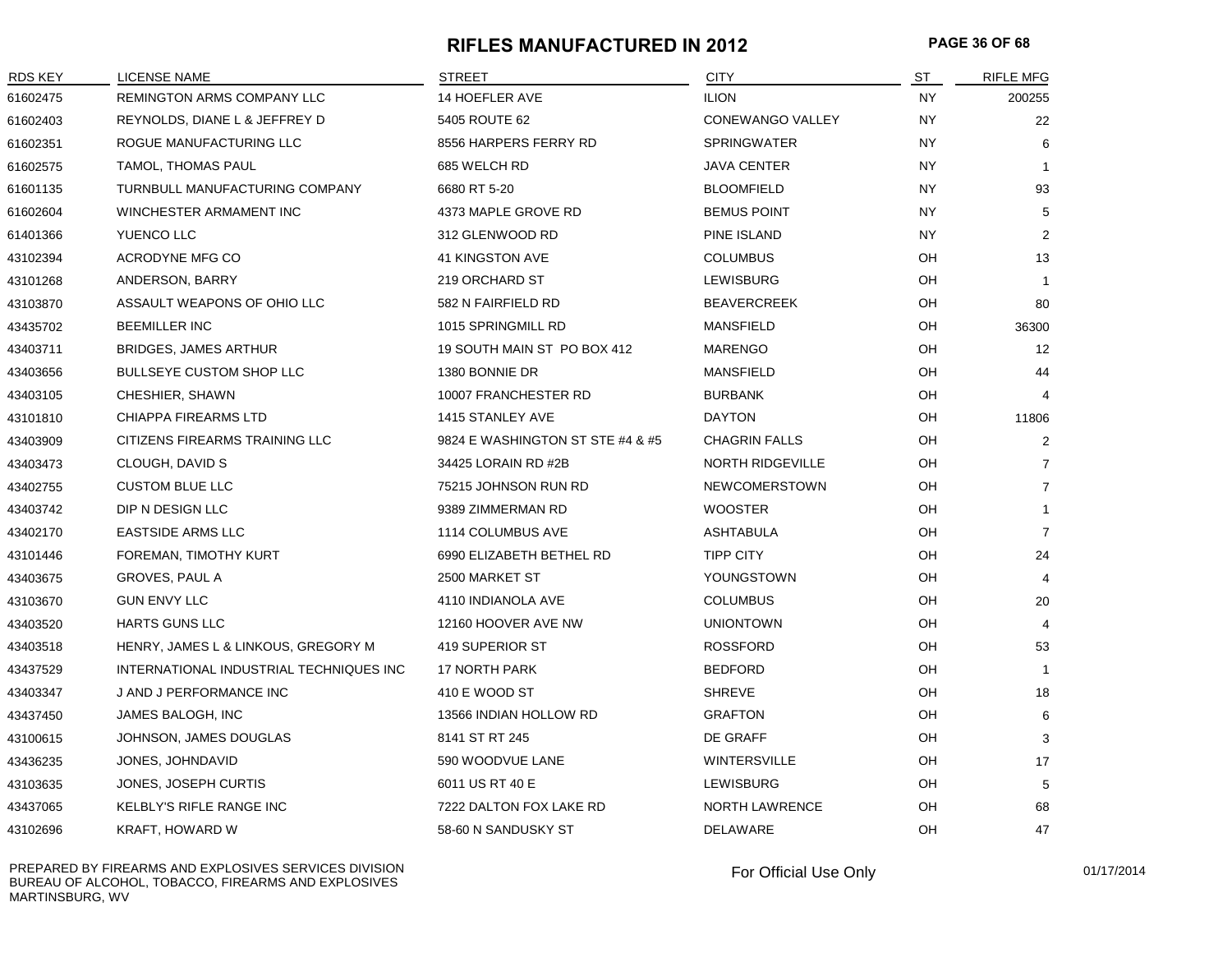#### **RIFLES MANUFACTURED IN 2012 PAGE 37 OF 68**

| <b>RDS KEY</b> | <b>LICENSE NAME</b>                  | STREET                                      | <b>CITY</b>          | ST        | <b>RIFLE MFG</b> |
|----------------|--------------------------------------|---------------------------------------------|----------------------|-----------|------------------|
| 43401741       | LINKE, RICHARD WILLIAM               | 310 JUDSON RD                               | <b>KENT</b>          | OH        | 6                |
| 43103410       | <b>LMG FIREARMS LLC</b>              | 582 MAIN ST                                 | <b>MILFORD</b>       | OH        | 7                |
| 43401419       | LORENZ, THOMAS E                     | 110 S TUSCARAWAS AVE                        | <b>DOVER</b>         | OH        | 46               |
| 43102967       | LUXUS ARMS LLC                       | 222 HOMAN WAY                               | <b>MOUNT ORAB</b>    | OH        | 122              |
| 43403100       | MAUNZ MATCH RIFLES LLC               | 13600 RIVER RD RT 24                        | <b>GRAND RAPIDS</b>  | OH        | 39               |
| 43403673       | MERIC GOODS AND SERVICES LLC         | 671 CANTON RD                               | <b>WINTERSVILLE</b>  | OH        | 2                |
| 43403346       | MESZAROS, ROBERT DANIEL              | 9501 E CENTER ST                            | <b>WINDHAM</b>       | OH        | 14               |
| 43402507       | MILLIGAN, DENNIS                     | 2640 HOLTZ RD                               | <b>SHELBY</b>        | OH        | $\mathbf{1}$     |
| 43401651       | OHIO ORDNANCE WORKS INC              | 305 AND 310 PARK DR                         | <b>CHARDON</b>       | OH        | 1375             |
| 43403975       | POZDERAC, JEREMY M                   | 6738 CENTER RD STE 200                      | <b>VALLEY CITY</b>   | OH        | 2                |
| 43103784       | SHOOTER'S PARADISE LLC               | 542 N ELM ST                                | <b>TROY</b>          | OH        | 14               |
| 43402882       | SHORT ACTION CUSTOMS LLC             | 201 ERIE ST STE 1                           | <b>WELLINGTON</b>    | OH        | 36               |
| 43403015       | <b>SLABE MACHINE PRODUCTS</b>        | 4659 HAMANN PKWY                            | <b>WILLOUGHBY</b>    | OH        | 9642             |
| 43102059       | STOUTS GUN SHOP & REPAIR, LLC        | 5452 CR 26                                  | <b>BELLEFONTAINE</b> | OH        | 31               |
| 43102558       | THE GUN DR LLC                       | 5965 SPRINGFIELD XENIA RD                   | SPRINGFIELD          | OH        | $\mathbf{1}$     |
| 43402521       | <b>VALOR ARMS LLC</b>                | 2812 RIVERVIEW RD                           | <b>AKRON</b>         | OH        | 9                |
| 43103023       | <b>VELOCITY HOUSE LTD</b>            | 102 NORTH MIAMI AVE #3                      | <b>CLEVES</b>        | OH        | $\overline{7}$   |
| 43400683       | <b>VERHOFF, DARRIN</b>               | 242 W 4TH ST                                | <b>OTTAWA</b>        | <b>OH</b> | 23               |
| 43401749       | WAGONER, BILLY WAYNE                 | 2909 SOLINGER RD                            | <b>CRESTLINE</b>     | OH        | $\mathbf{1}$     |
| 43437699       | WALTER, JAMES F                      | 19605 NICKLE PLATE DIAGONAL RD              | <b>WELLINGTON</b>    | OH        | 8                |
| 43402493       | <b>WELLS, GREGORY F</b>              | 158 WEST WILBETH RD UNIT A                  | <b>AKRON</b>         | OH        | 6                |
| 43102512       | X-TREME SHOOTING PRODUCTS LLC        | 2008 GLENN PKWY                             | <b>BATAVIA</b>       | OH        | 140              |
| 57303844       | 2 VET ARMS CO LLC                    | 316 E BK 1204 RD                            | <b>STIGLER</b>       | OK        | 38               |
| 57304035       | 460 ROWLAND LLC                      | 420 SOUTH MAIN STREET MAYO<br>BUILDING #703 | <b>TULSA</b>         | OK        | 3                |
| 57304046       | ABI GROUP LLC                        | 640 WEST 79TH ST                            | <b>TULSA</b>         | OK        | 13               |
| 57303394       | ADAMS, ARNOLD LEE III                | 15324 ELIZABETH DR                          | <b>PIEDMONT</b>      | OK        | $\mathbf{1}$     |
| 57303768       | <b>BDC ARMS &amp; AMMUNITION LLC</b> | 1210 GORDON COOPER                          | <b>SHAWNEE</b>       | OK        | 11               |
| 57305348       | <b>BIXBY COIN EXCHANGE</b>           | DRAWER O                                    | <b>BIXBY</b>         | OK        | 2                |
| 57303828       | CASSIDY, JUSTIN                      | 120 N MCLEAN DR                             | <b>DURANT</b>        | OK        | 13               |
| 57304163       | <b>CLINE, MICHAEL ALLEN</b>          | 4227 SUNDANCE LN                            | NEWALLA              | OK        | 9                |
| 57302798       | COLD HAND ARMS LLC                   | 7210 N BROADWAY EXTENSION SUITE<br>201      | OKLAHOMA CITY        | OK        | 2                |
| 57302390       | <b>CUTTING EDGE ARMS LLC</b>         | 6840 NW 11TH STREET                         | OKLAHOMA CITY        | OK        | 3                |
| 57337041       | FLEMING, JAMES                       | 16100 NE 165TH ROAD                         | <b>RED OAK</b>       | OK        | $\overline{2}$   |

PREPARED BY FIREARMS AND EXPLOSIVES SERVICES DIVISION BUREAU OF ALCOHOL, TOBACCO, FIREARMS AND EXPLOSIVES MARTINSBURG, WV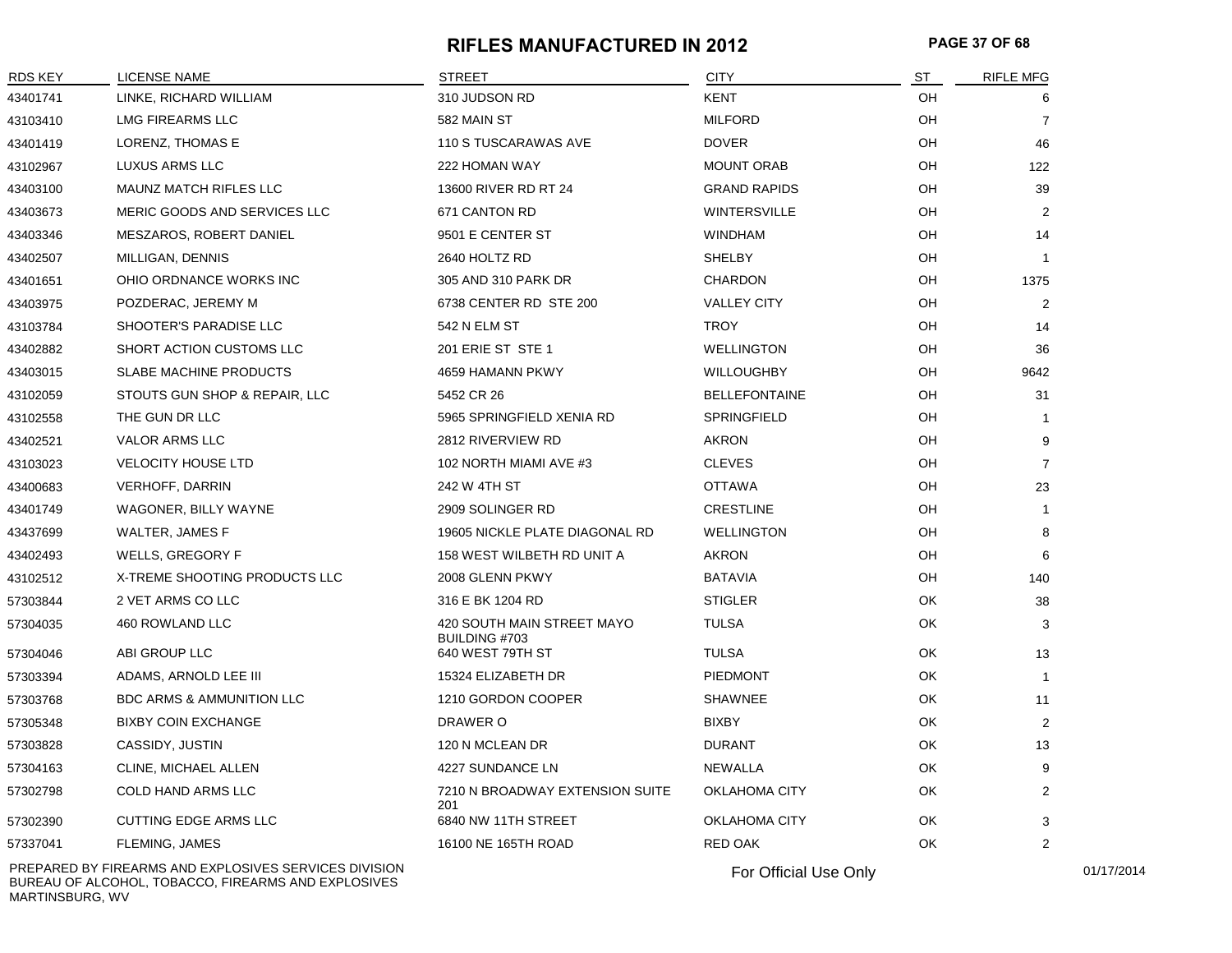#### **RIFLES MANUFACTURED IN 2012 PAGE 38 OF 68**

| <b>RDS KEY</b> | LICENSE NAME                    | <b>STREET</b>                 | <b>CITY</b>          | ST        | RIFLE MFG      |
|----------------|---------------------------------|-------------------------------|----------------------|-----------|----------------|
| 57303304       | FRANSON, DONALD                 | 6111 S 123 W AVE              | SAPULPA              | OK        | 4              |
| 57336993       | FRIEND, MICHAEL L               | 69400 E HWY 60                | <b>WYANDOTTE</b>     | OK        | 43             |
| 57302947       | HAWKINS, RUSSELL BRENT          | 402 ASH RD                    | <b>CHOCTAW</b>       | OK        | 9              |
| 57303725       | KARAMITIS, MARK JAMES           | 17570 S 4210 RD               | <b>CLAREMORE</b>     | OK        | 2              |
| 57303206       | LAKESIDE PRODUCTS LLC           | 116 LOCHVIEW LN               | CANADIAN             | OK        | 1              |
| 57304144       | LOCO SMITH'S FIREARMS INC       | 1106 EAST CHEROKEE ST         | <b>WAGONER</b>       | OK        | 4              |
| 57302561       | MARK Q HOLLAND ENTERPRISES LLC  | 215 INDUSTRIAL BLVD           | <b>MOORE</b>         | OK        | 21             |
| 57303501       | <b>MYERS, JEFFREY GLEN</b>      | 24600 BALD HILL RD            | <b>MORRIS</b>        | OK        | $\overline{2}$ |
| 57303692       | ODIE'S OUTDOOR SPORTS LLC       | 108 BOOMER RD                 | <b>SHAWNEE</b>       | OK        | $\mathbf{1}$   |
| 57302643       | OKLAHOMA ARQUEBUS LLC           | 5504 N HUNTERS RIDGE          | <b>STILLWATER</b>    | OK        | $\mathbf{1}$   |
| 57303668       | OSTATE ENTERPRISES LLC          | 35148 HWY 9 W                 | <b>SEMINOLE</b>      | OK.       | $\overline{2}$ |
| 57302568       | PRUSIK USA LLC                  | 301 WORLEY ST                 | <b>STILWELL</b>      | OK        | 6              |
| 57304309       | RANKIN, JAMES MICHAEL           | 16015 ST HWY 76               | LINDSAY              | OK        | -1             |
| 57302942       | RIJAS SERVICES LLC              | 10204 E 450 RD                | <b>CLAREMORE</b>     | OK        | 47             |
| 57303090       | SIERRA 1 GUN WORKS LLC          | 8604 NW 155 PL                | <b>EDMOND</b>        | OK        | 20             |
| 57302130       | SMITH, CRAIG ALLEN              | 502 S LOGAN STREET            | <b>BOISE CITY</b>    | OK        | $\overline{1}$ |
| 57300150       | SPACE-CONSYSTEMS INC            | 6567 E 21ST PL #A, B, C, D, E | <b>TULSA</b>         | OK        | 238            |
| 57303997       | STEARNS, CLIFFORD D             | 6644 QUAIL RIDGE RD           | <b>BARTLESVILLE</b>  | OK        | 10             |
| 57304079       | STUTEVILLE, MELISSA A           | 1520 N HARRISON               | <b>SHAWNEE</b>       | OK        | 3              |
| 57301293       | <b>SURGEON RIFLES LLC</b>       | 48955 MOCCASIN TRAIL RD       | <b>PRAGUE</b>        | OK        | 323            |
| 57302525       | TEDS CUSTOM SHOP LLC            | 117 BLUE STEM                 | <b>WEATHERFORD</b>   | OK        | 3              |
| 57302059       | THE SHOP LLC                    | 1704 DEAVILLE DR              | <b>NEWCASTLE</b>     | OK        | $\overline{7}$ |
| 57304048       | TRIPLE J MACHINE & GUNSMITH LLC | 12400 180TH ST                | <b>LEXINGTON</b>     | OK        | $\mathbf{1}$   |
| 57303329       | TWO RIVERS ARMS LLC             | 3921 S BRYANT                 | OKLAHOMA CITY        | OK        | 36             |
| 57303789       | UNDERWOOD, BILLY JOHN JR        | 107 E GRAND                   | <b>FREDERICK</b>     | OK        | $\overline{2}$ |
| 57303611       | WELCHEL, JURL H JR              | 102234 SOUTH 3410 RD          | MEEKER               | OK        | 6              |
| 57303113       | WIGINTON, DALE ELLIS JR         | <b>1510 N ELM AVE</b>         | <b>SHAWNEE</b>       | OK        | 112            |
| 99302497       | AXTS INC                        | 1851 CORDON RD SE             | SALEM                | OR.       | 123            |
| 99303103       | <b>BUEHLER, RETO</b>            | 4706 TABLE ROCK RD UNIT F     | <b>CENTRAL POINT</b> | <b>OR</b> | 5              |
| 99301526       | CALICO LIGHT WEAPON SYSTEMS     | 924 N FREEMONT LN             | <b>CORNELIUS</b>     | OR.       | 100            |
| 99303044       | CHAZKAT LLC                     | 2000 SE 4TH AVE               | <b>CANBY</b>         | <b>OR</b> | 1308           |
| 99303060       | FOX, JOHN STEPHEN               | 12992 SE WHERE ELSE LANE      | <b>MILWAUKIE</b>     | <b>OR</b> | 69             |
| 99303240       | <b>GUNWORKS NORTHWEST LLC</b>   | 21375 WILSON RIVER HWY        | <b>TILLAMOOK</b>     | <b>OR</b> | 12             |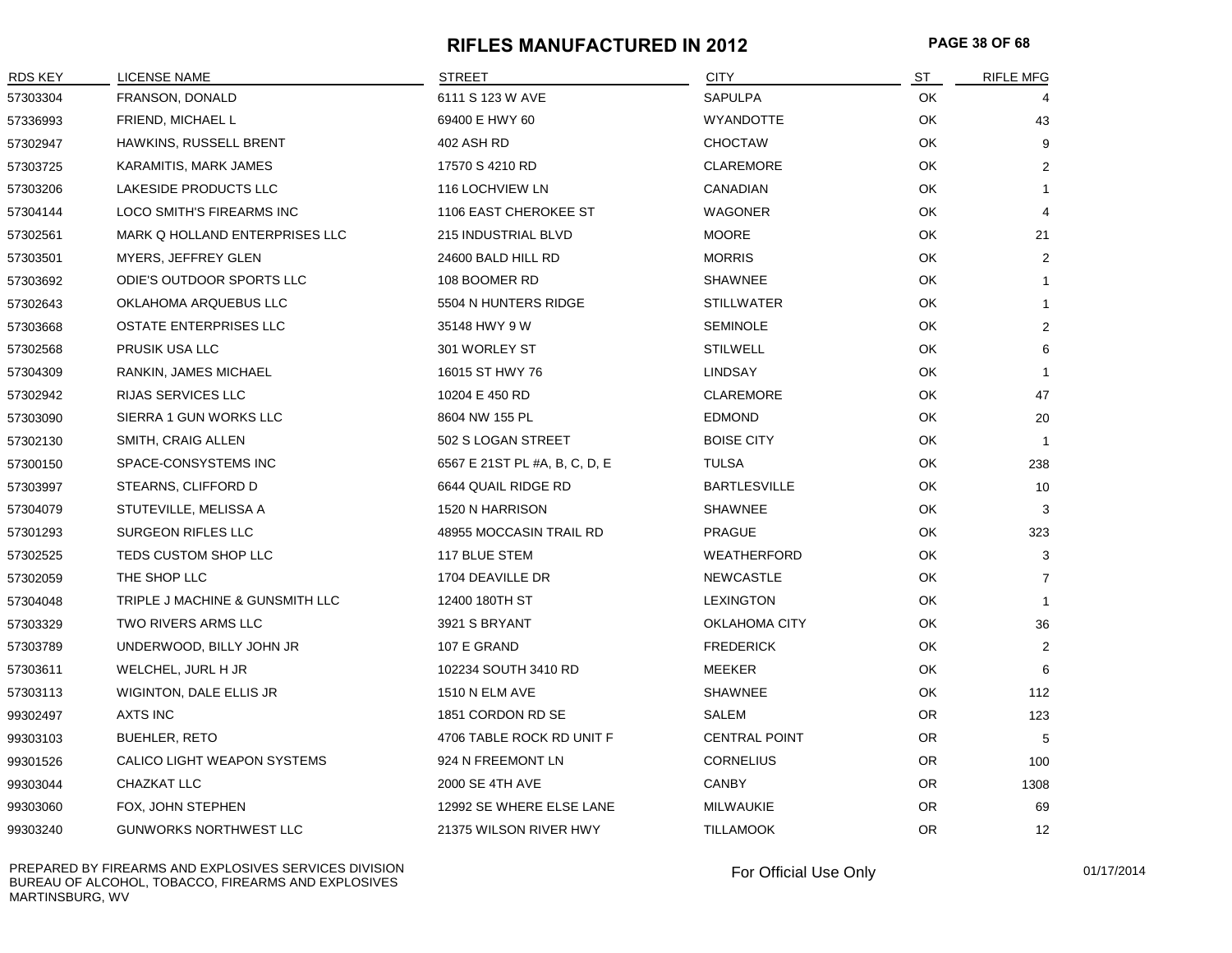#### **RIFLES MANUFACTURED IN 2012 PAGE 39 OF 68**

| <b>RDS KEY</b> | <b>LICENSE NAME</b>                 | <b>STREET</b>                       | <b>CITY</b>         | ST        | <b>RIFLE MFG</b> |
|----------------|-------------------------------------|-------------------------------------|---------------------|-----------|------------------|
| 99303193       | HILL, DU-WAYNE ORVIL SR             | 2594 ADAMS LANE SE                  | <b>JEFFERSON</b>    | <b>OR</b> |                  |
| 99302091       | J M WELDING LLC                     | 7070 NW NARCISSA LN BLDG B          | CROOKED RIVER RANCH | <b>OR</b> | $\overline{7}$   |
| 99303133       | <b>J&amp;R ARMS SUPPLY LLC</b>      | 79531 LEWIS RD                      | <b>HERMISTON</b>    | <b>OR</b> | $\overline{1}$   |
| 99301979       | LUFF, RICHARD JR                    | 1621 COWLITZ ST                     | <b>ST HELENS</b>    | <b>OR</b> | 24               |
| 99303342       | NORTHWEST ACTION WORKS LLC          | 9830 SW 82ND AVE                    | <b>PORTLAND</b>     | <b>OR</b> | 5                |
| 99301142       | NOSLER, INC                         | 115 SW COLUMBIA STREET              | <b>BEND</b>         | <b>OR</b> | 454              |
| 99301001       | NOVESKE RIFLEWORKS LLC              | 594 NE E ST                         | <b>GRANTS PASS</b>  | <b>OR</b> | 2280             |
| 99303209       | PACIFIC TRADING GROUP LLC           | 3395 48TH AVE NE                    | SALEM               | <b>OR</b> | 6                |
| 99302138       | <b>RCW ARMS LLC</b>                 | 118 WEST B STREET                   | <b>RAINIER</b>      | <b>OR</b> | 5                |
| 99302108       | <b>RIGHT RIFLE LLC</b>              | 31770 FAYETTEVILLE DR               | <b>SHEDD</b>        | OR        | $\overline{1}$   |
| 99302881       | <b>STS ARMS LLC</b>                 | 625 N BAY BLVD #5                   | <b>TOLEDO</b>       | <b>OR</b> | 99               |
| 99301710       | STUBBORN MULE OUTDOOR SUPPLY, LLC   | 484 PLEASANT VALLEY RD              | <b>GRANTS PASS</b>  | <b>OR</b> | 4                |
| 99302152       | TACTICAL MANUFACTURING INC          | 57319 HAZEN RD                      | WARREN              | <b>OR</b> | 4                |
| 99337182       | TNW FIREARMS INC                    | 55325 TIMBER RD                     | <b>VERNONIA</b>     | <b>OR</b> | 2680             |
| 99301095       | TOTTLEBEN, DAVID EDWARD JR          | 500 5TH ST                          | <b>HARRISBURG</b>   | <b>OR</b> | $\overline{2}$   |
| 99303052       | WEYAND, JOHN L                      | 52261 KELLY SPRINGS RD              | <b>MAUPIN</b>       | <b>OR</b> | 3                |
| 99302088       | YEAMANS, MATTHEW B                  | 480 ROGUE RIVER PKWY                | <b>TALENT</b>       | <b>OR</b> | 48               |
| 82502166       | ACCURATE RIFLEWORKS, LLC            | 11938 1/2 ROUTE 19 NORTH            | WATERFORD           | PA        | 4                |
| 82304950       | <b>BANSNERS ULTIMATE RIFLES LLC</b> | 261 E MAIN ST                       | ADAMSTOWN           | PA        | 46               |
| 82305449       | <b>BAUGHMAN, DARRIN GENE</b>        | 1007 FORREST RD                     | <b>SELLERSVILLE</b> | <b>PA</b> | $\mathbf{1}$     |
| 82303723       | <b>BLAK FORGE ARMOURY LLC</b>       | 1803 RT 287                         | <b>MORRIS</b>       | <b>PA</b> | $\overline{2}$   |
| 82305770       | <b>BLOSS INDUSTRIES LLC</b>         | 206 MAIN ST STE 7                   | <b>BLOSSBURG</b>    | PA        | $\overline{4}$   |
| 82338992       | BORDEN, JAMES F                     | 1325 SHELDON HILL ROAD              | <b>SPRINGVILLE</b>  | PA        | 38               |
| 82504242       | CDS ARMS LLC                        | 2208 NEWTON ST                      | <b>CLARIDGE</b>     | PA        | $\mathbf{1}$     |
| 82301687       | CLYMERS ULTRA DESERT RIFLES, LLC    | 1045 NW END BLVD LOT 326 2 MAPLE DR | <b>QUAKERTOWN</b>   | PA        | 1                |
| 82503611       | CONTI, RONALD ALAN                  | 2340 COPPER VALLEY RD               | <b>SHELOCTA</b>     | PA        | 19               |
| 82503004       | DAVE BRUNO PRECISION RIFLES LLC     | 919 KITTANNING AVE                  | <b>DAYTON</b>       | PA        | 13               |
| 82337357       | DESIGN SYSTEMS TECHNOLOGIES INC     | 2A OLD GREEN CREEK RD               | <b>BENTON</b>       | PA        | 6                |
| 82305684       | DJ GETZ FIREARMS CO                 | 4036 BEST STATION RD                | <b>SLATINGTON</b>   | PA        | 42               |
| 82301096       | <b>EAGLE FAR EAST INC</b>           | 816 NINA WAY                        | <b>WARMINSTER</b>   | <b>PA</b> | -1               |
| 82508282       | ER SHAW INC                         | 5312 THOMS RUN RD                   | <b>BRIDGEVILLE</b>  | PA        | 275              |
| 82303952       | EVICHIN, JOHN FRANK                 | 199 URBAN ROAD                      | <b>ROWLAND</b>      | PA        | 169              |
| 82304778       | FELEGIE, MICHAEL JR                 | 1233 TOMHICKEN RD                   | <b>FERN GLEN</b>    | PA        | $\mathbf{1}$     |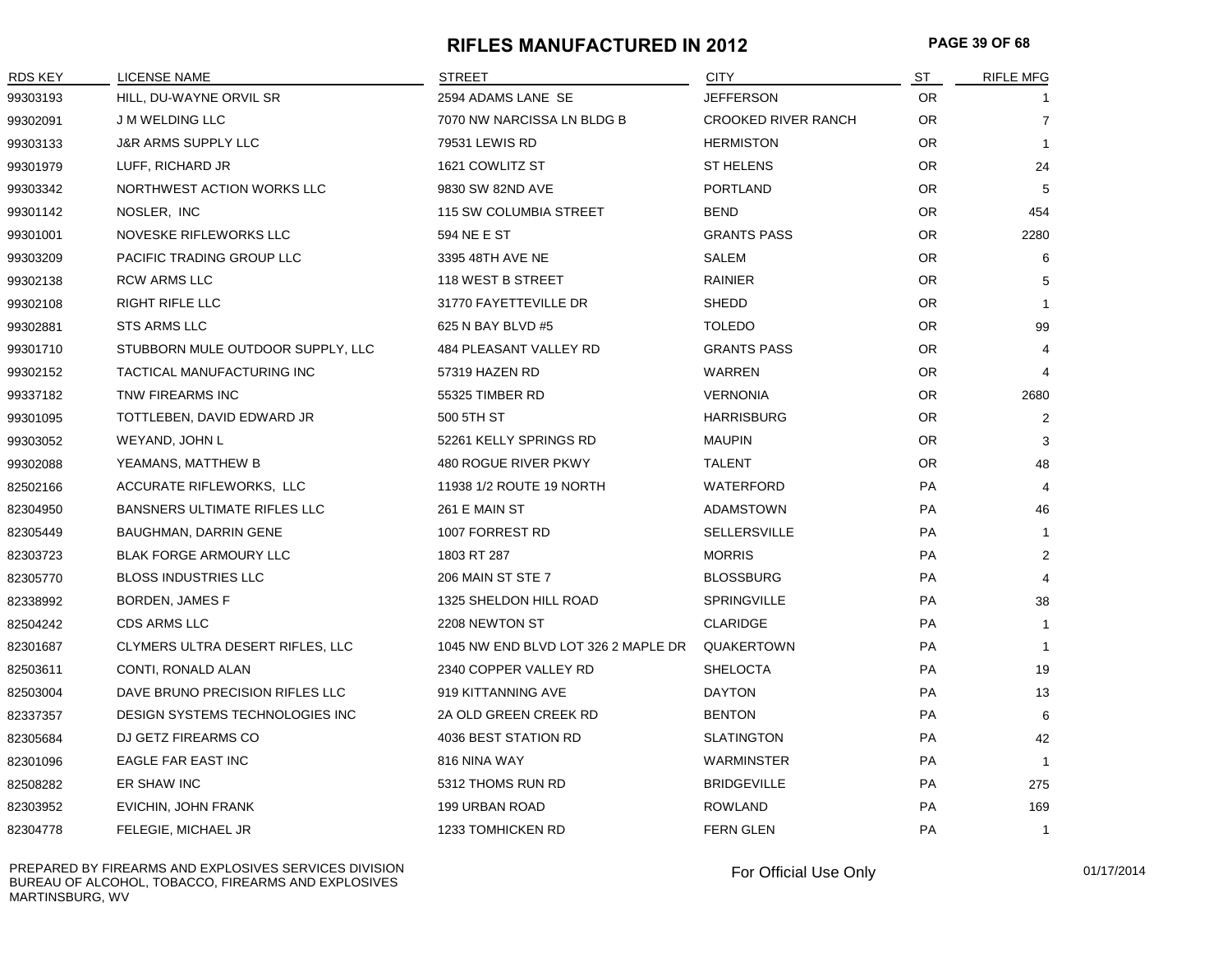#### **RIFLES MANUFACTURED IN 2012 PAGE 40 OF 68**

| RDS KEY  | LICENSE NAME                         | <b>STREET</b>                                      | <b>CITY</b>           | <b>ST</b> | <b>RIFLE MFG</b> |
|----------|--------------------------------------|----------------------------------------------------|-----------------------|-----------|------------------|
| 82304844 | <b>FIANNA SYSTEMS LLC</b>            | 605 JENNIFER LN                                    | <b>GILBERTSVILLE</b>  | PA        | 10               |
| 82501422 | GABER, DONALD LEE                    | 65 MEAD BLVD                                       | <b>CLARENDON</b>      | <b>PA</b> | $\mathbf{1}$     |
| 82304536 | <b>GAMELAND GUNS LLC</b>             | 327 GAMELAND RD                                    | <b>NEWVILLE</b>       | <b>PA</b> | $\overline{4}$   |
| 82304894 | GETZ, DAVID JOHN                     | 4036 BEST STATION RD                               | <b>SLATINGTON</b>     | <b>PA</b> | 20               |
| 82300848 | GOODLING, SIDNEY J                   | 1950 STOVERSTOWN RD                                | <b>SPRING GROVE</b>   | <b>PA</b> | 8                |
| 82503370 | GORELLI, KAITLYN B & GOLEM, RACHEL D | 1168 HIGHLAND AVE                                  | VANDERGRIFT           | <b>PA</b> | $\mathbf{1}$     |
| 82339102 | HAMMONDS, CLARENCE H                 | 415 GREENWAY                                       | <b>RED LION</b>       | PA        | 3                |
| 82502688 | HI VELOCITY INC                      | 115 HALLER RD                                      | <b>ST MARYS</b>       | <b>PA</b> | $\mathbf 1$      |
| 82302834 | <b>KEYSTONE SPORTING ARMS LLC</b>    | 155 SODOM RD                                       | <b>MILTON</b>         | <b>PA</b> | 72304            |
| 82304013 | KING, MARK S                         | 238 NOTCH RD                                       | <b>DUNCANNON</b>      | <b>PA</b> | $\overline{7}$   |
| 82304234 | LANCER SYSTEMS LP                    | 7566 MORRIS CT STE 300                             | ALLENTOWN             | <b>PA</b> | 44               |
| 82303888 | LANCO TACTICAL LLC                   | 498 WEST HIGH STREET                               | <b>ELIZABETHTOWN</b>  | <b>PA</b> | 3                |
| 82302810 | M & B CUSTOM FIREARMS INC            | 58 VILLAGE RD                                      | <b>ETTERS</b>         | <b>PA</b> | $\overline{7}$   |
| 82504054 | MICROTECH SMALL ARMS RESEARCH INC    | 300 CHESTNUT STREET EXT                            | <b>BRADFORD</b>       | <b>PA</b> | 124              |
| 82304762 | MUIR HOLLAND ENTERPRISES INC         | 180 CENTER HALL RD                                 | <b>COCHRANVILLE</b>   | <b>PA</b> | 4                |
| 82305091 | ONE SHOT ENTERPRISES LLC             | 88 WILD CHERRY LN                                  | <b>MARIETTA</b>       | <b>PA</b> | 2                |
| 82502687 | PENNSYLVANIA DEFENSE CONSULTANTS LLC | 5731 SMITHFIELD ST                                 | <b>MC KEESPORT</b>    | PA        | $\mathbf{1}$     |
| 82300479 | PNEU DART INC                        | 15223 STATE ROUTE 87                               | <b>WILLIAMSPORT</b>   | <b>PA</b> | 905              |
| 82503101 | ROBINSON CUSTOM GUNS LLC             | 861 RIDGE RD                                       | WAYNESBURG            | <b>PA</b> | 5                |
| 82304402 | ROCK RIDGE MACHINE WORKS INC         | 871 N READING RD                                   | <b>EPHRATA</b>        | <b>PA</b> | 902              |
| 82305099 | ROWE TACTICAL INC                    | 131 BIRCH ST                                       | <b>COATESVILLE</b>    | <b>PA</b> | 3                |
| 82503544 | ROWLEY, GEORGE EDWARD JR             | 203 CLARENCE ST                                    | <b>HYNDMAN</b>        | <b>PA</b> | 3                |
| 82300267 | SINGLE SHOT RIFLES INC               | 419 EMERY RD                                       | <b>DINGMANS FERRY</b> | <b>PA</b> | 49               |
| 82303517 | STEMPLINGER, BERNARD A               | 134 SOUTH 9TH ST                                   | AKRON                 | <b>PA</b> | 3                |
| 82304974 | SURVIVAL TACTICAL SURPLUS ARMS LLC   | 521 WALKER HILL RD                                 | <b>NEWPORT</b>        | <b>PA</b> | 15               |
| 82503640 | SUTTON, CRAIG PAUL                   | <b>245 GRANDVIEW AVE</b>                           | INDIANA               | <b>PA</b> | 5                |
| 82502168 | SWATSWORTH, WILLIAM JOHN             | 156 BAKER RD                                       | DU BOIS               | <b>PA</b> | 10               |
| 82333855 | TAR HUNT CUSTOM RIFLES INC           | 101 DOGTOWN RD                                     | <b>BLOOMSBURG</b>     | <b>PA</b> | 2                |
| 82303270 | U S ARMAMENT CORP                    | 121 VALLEY VIEW DR                                 | <b>EPHRATA</b>        | <b>PA</b> | 33               |
| 82501995 | VAN GORDER, SCOTT EDWARD             | 140 COMMONWEALTH DR, THORN HILL<br><b>IND PARK</b> | WARRENDALE            | PA        | 5                |
| 82501855 | VERONESI, ANTHONY P & GEORGE R       | 3258 STATE ROUTE 28/66                             | <b>NEW BETHLEHEM</b>  | <b>PA</b> | 26               |
| 82502999 | <b>XTREME MACHINING LLC</b>          | 6506 KYLERTOWN DRIFTING HWY                        | <b>DRIFTING</b>       | PA        | 49               |
| 82304158 | ZIEGLER, CHRISTINE M                 | 100 HEIDELBERG AVE                                 | <b>READING</b>        | PA        | 6                |

PREPARED BY FIREARMS AND EXPLOSIVES SERVICES DIVISION BUREAU OF ALCOHOL, TOBACCO, FIREARMS AND EXPLOSIVES MARTINSBURG, WV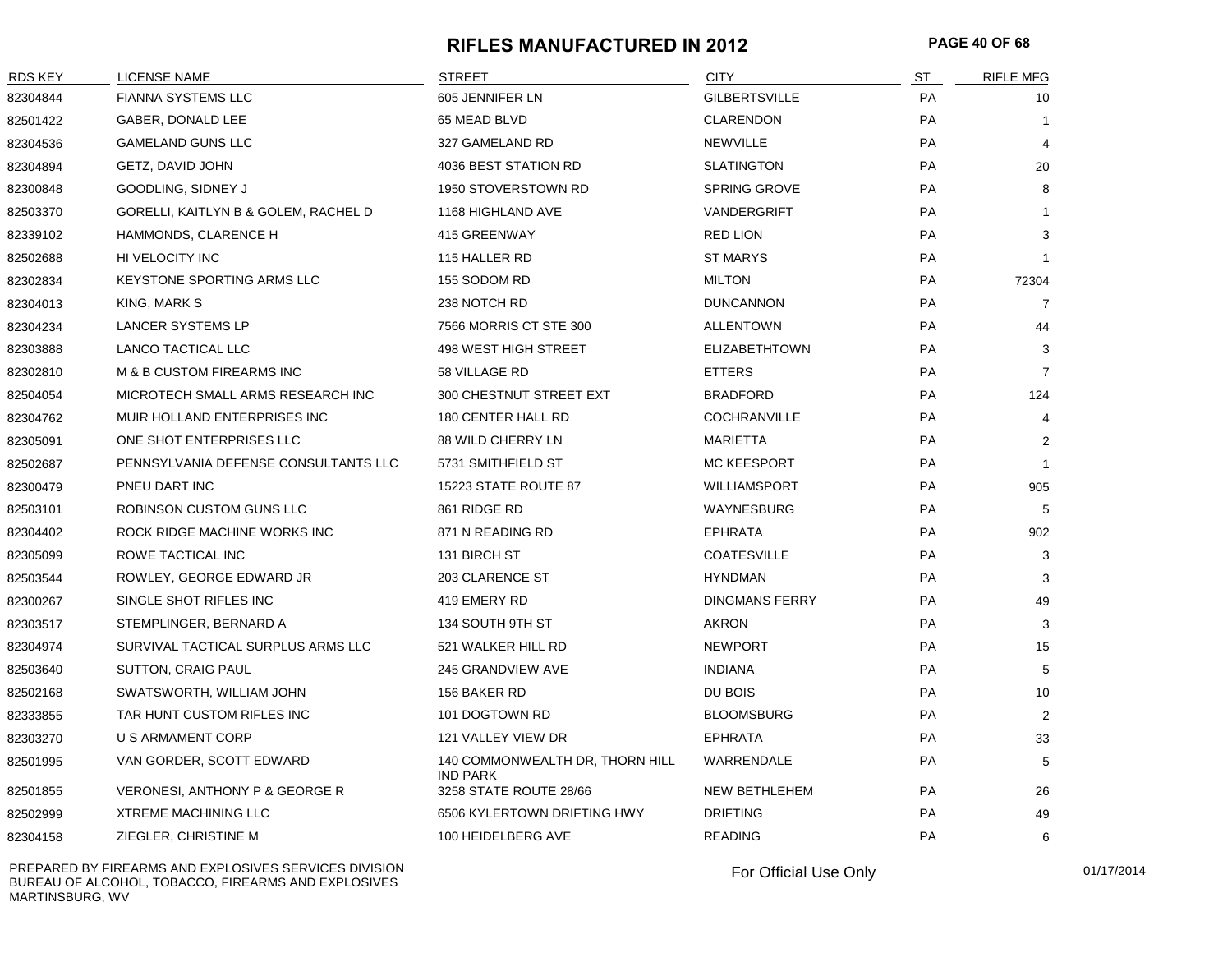#### **RIFLES MANUFACTURED IN 2012 PAGE 41 OF 68**

| <b>RDS KEY</b> | LICENSE NAME                     | <b>STREET</b>             | <b>CITY</b>        | <u>ST</u>                    | RIFLE MFG      |
|----------------|----------------------------------|---------------------------|--------------------|------------------------------|----------------|
| 60500255       | DELMONICO, ERNEST ALBERT         | 84 WILLIAM HENRY RD       | NORTH SCITUATE     | <b>RI</b>                    | 2              |
| 15703513       | <b>BIG G OUTDOOR SPORTS LLC</b>  | 1004 NORTH PARK SQ        | LANCASTER          | SC                           | 15             |
| 15703586       | <b>BOLTIN, JOHN MCDANIEL</b>     | 104 PARK AVE              | <b>ESTILL</b>      | SC                           | $\mathbf{1}$   |
| 15703141       | BUCK RUN HUNTING LODGE LLC       | 620 BENS ROAD             | <b>ESTILL</b>      | SC                           | $\overline{4}$ |
| 15703200       | CAROLINA CUSTOM RIFLES LLC       | 1162 CHINQUAPIN CHURCH RD | <b>BATESBURG</b>   | SC                           | 23             |
| 15703491       | CAROLINA PRECISION RIFLES INC    | 1200 OLD JACKSON HWY      | <b>JACKSON</b>     | $\operatorname{\textsf{SC}}$ | 3              |
| 15702332       | CAVANAUGH, ARTHUR LEO JR         | 2009 BEECHCREEK RD        | <b>LEXINGTON</b>   | SC                           |                |
| 15703899       | CHANDLER, DAVID CARY             | 41 SIRRINE ST             | <b>SENECA</b>      | SC                           | 8              |
| 15703422       | <b>CORMAC ENTERPRISES LLC</b>    | 231 TARAWA ST             | <b>BEAUFORT</b>    | SC                           | 15             |
| 15703590       | DANIEL DEFENSE INC               | 58 FIREFLY DR             | <b>RIDGELAND</b>   | SC                           | 11552          |
| 15702640       | FN MANUFACTURING LLC             | 751 OLD CLEMSON RD        | <b>COLUMBIA</b>    | SC                           | 15360          |
| 15703649       | <b>FRONTLINE FIREARMS INC</b>    | 255 JUMPING GULLY RD      | <b>HARTSVILLE</b>  | SC                           | 1              |
| 15702231       | <b>GORDON SPECIALTY ARMS LLC</b> | 2A CUSTOM MILL CT         | <b>GREENVILLE</b>  | SC                           | 8              |
| 15701803       | JARRETT RIFLES INC               | 383 BROWN RD              | <b>JACKSON</b>     | $\operatorname{\textsf{SC}}$ | 94             |
| 15703527       | JEPS INTERNATIONAL LLC           | 2448 PLEAZER RD           | <b>ROCK HILL</b>   | SC                           | $\mathbf{1}$   |
| 15702815       | JOHN W HEATON INC                | 1158 PINE LOG ROAD EAST   | AIKEN              | SC                           | 14339          |
| 15703176       | KNIESS, DIANA & JUSTIN           | 116 HIGH BRIDGE RD        | <b>SUMMERVILLE</b> | $\operatorname{\textsf{SC}}$ | 5              |
| 15703969       | MARK L BARNARD MD LLC            | 120 WOOD CREEK RD         | <b>DARLINGTON</b>  | SC                           | $\overline{7}$ |
| 15736279       | ON TARGET INC                    | 1117 BELLREIVE DR         | AIKEN              | SC                           | $\overline{7}$ |
| 15702546       | PALMETTO STATE ARMORY, LLC       | 3760 B FERNANDINA RD      | <b>COLUMBIA</b>    | SC                           | 11297          |
| 15702946       | PALMETTO, STATE DEFENSE LLC      | 555 E SUBER RD            | GREER              | SC                           | 453            |
| 15703876       | PATRIOT ARMS LLC                 | 3653 TWO NOTCH RD         | <b>GILBERT</b>     | SC                           | 5              |
| 15702747       | <b>WHEATON ARMS INC</b>          | 133 KIOWA LN              | <b>PIEDMONT</b>    | SC                           | 6              |
| 15703732       | YEATER, WILLIAM GLEN             | 2875 GREAT FALLS HIGHWAY  | <b>RICHBURG</b>    | SC                           | $\mathbf 1$    |
| 34600713       | AKERS, ROBERT WESLEY             | 1350 NEVA WAY             | <b>RAPID CITY</b>  | SD                           | 3              |
| 34633475       | <b>H S PRECISION INC</b>         | 1301 TURBINE DR           | <b>RAPID CITY</b>  | SD                           | 454            |
| 34600677       | JONES, JAMES AARON               | 2221 S PLAZA UNIT 15      | <b>RAPID CITY</b>  | SD                           | $\overline{2}$ |
| 34633933       | MAYER, LOUIS                     | 422 N MAIN                | <b>ISABEL</b>      | SD                           | $\overline{2}$ |
| 34600847       | MORCCO INC                       | 18636 HORSE CREEK LANE    | <b>NEWELL</b>      | SD                           | $\mathbf{1}$   |
| 34601058       | PETERSEN, ANDY LEE               | 505 REGAN AVE             | <b>MITCHELL</b>    | SD                           | $\mathbf 1$    |
| 34600878       | REMINGTON ARMS COMPANY LLC       | 1310 INDUSTRY RD          | <b>STURGIS</b>     | SD                           | 404            |
| 34600644       | SATTERLEE ARMS LLC               | 21593 PAHKAMAA RD         | <b>DEADWOOD</b>    | SD                           | 23             |
| 34601025       | Z & S SPECIALTIES LLC            | 100 S PLATTE ST           | <b>GETTYSBURG</b>  | <b>SD</b>                    | $\mathbf{1}$   |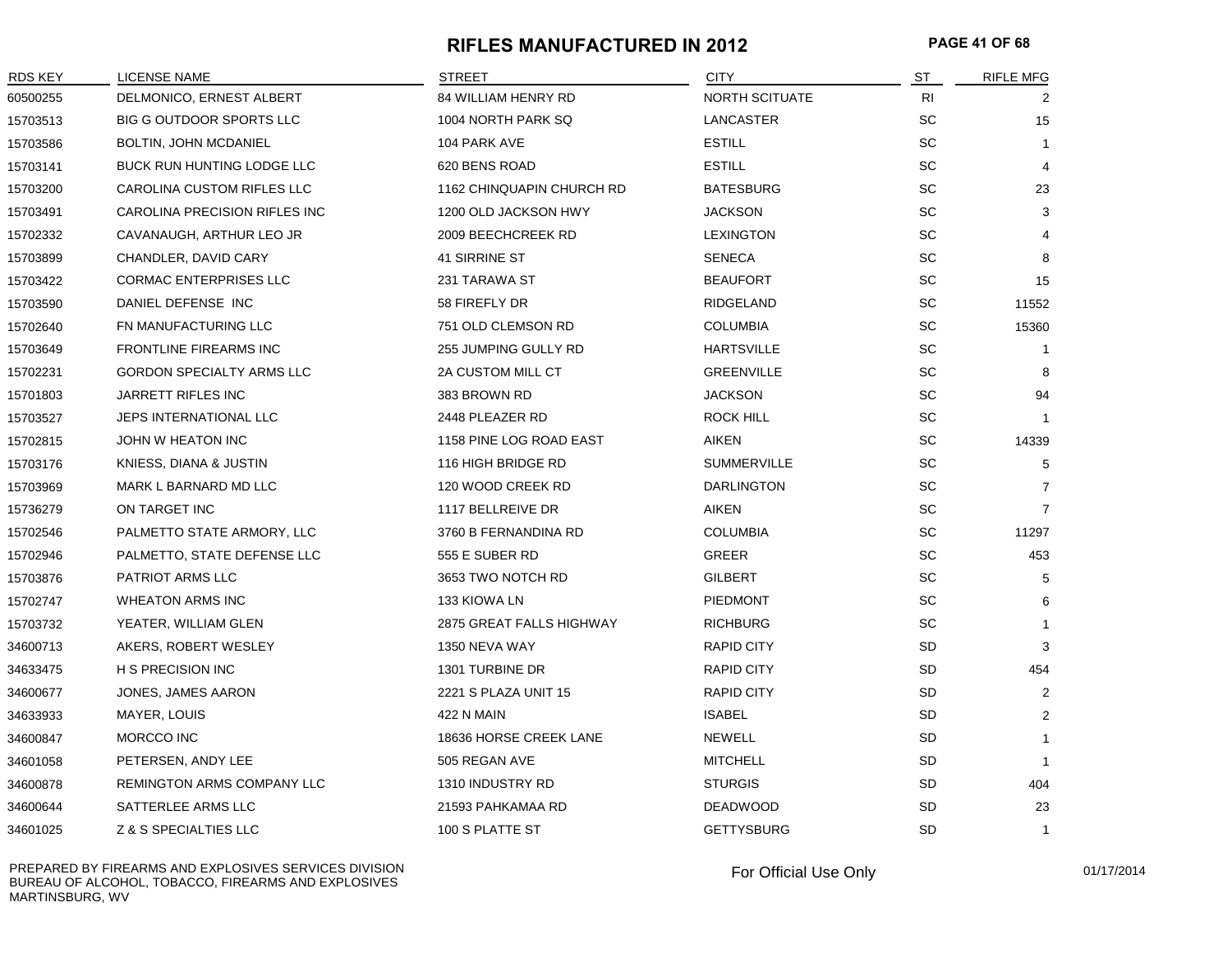#### **RIFLES MANUFACTURED IN 2012 PAGE 42 OF 68**

| <b>RDS KEY</b> | <b>LICENSE NAME</b>                                           | <b>STREET</b>                         | <b>CITY</b>          | ST        | <b>RIFLE MFG</b> |
|----------------|---------------------------------------------------------------|---------------------------------------|----------------------|-----------|------------------|
| 16203124       | ALLEN'S GUN SHOP, INC                                         | 925 DOVER RD                          | <b>CLARKSVILLE</b>   | <b>TN</b> |                  |
| 16205448       | BAKER FAMILY CHIROPRACTIC & HOLOGRAPHIC<br><b>HEALTH PLLC</b> | 3209 HWY 126                          | <b>BLOUNTVILLE</b>   | TN        | 6                |
| 16236907       | <b>BARRETT FIREARMS MFG INC</b>                               | 5926 MILLER LANE                      | <b>MURFREESBORO</b>  | <b>TN</b> | 4517             |
| 16203463       | <b>BRAVO 5 LLC</b>                                            | 2404 WALNUT GROVE RD                  | <b>CHRISTIANA</b>    | TN        | $\mathbf{1}$     |
| 16206145       | CROSS MACHINE TOOL CO INC                                     | 312 LAW COMMUNITY RD                  | <b>LEXINGTON</b>     | TN        | 15               |
| 16206396       | DELTA GUNNER FIREARMS LLC                                     | 317 W MAIN ST                         | <b>BROWNSVILLE</b>   | <b>TN</b> | $\overline{2}$   |
| 16205051       | HANKES, BRET ARNOLD                                           | 988 CHEEKWOOD TRAIL                   | <b>CLARKSVILLE</b>   | TN        | 39               |
| 16205591       | HUSKEY, JOHN                                                  | 217 W GRUNDY ST                       | <b>TULLAHOMA</b>     | TN        | $\mathbf{1}$     |
| 16205819       | IN RANGE INC                                                  | 1048 EAGLE VIEW DR                    | <b>KODAK</b>         | <b>TN</b> | 22               |
| 16204731       | <b>IRONWORKS MFG LLC</b>                                      | 1812 NORTH BROAD ST STE 2             | <b>TAZEWELL</b>      | <b>TN</b> | 37               |
| 16203266       | MCGUIRE, JOHN B                                               | 206 PARKVIEW DR                       | <b>MC MINNVILLE</b>  | <b>TN</b> | 42               |
| 16203450       | MILLER, JEFFERY ALLEN                                         | <b>1117 RATTLESNAKE ROAD</b>          | <b>MC MINNVILLE</b>  | TN        | 31               |
| 16204224       | MOSSY CREEK ARMS INC                                          | 3647 F TROUSDALE DR                   | <b>NASHVILLE</b>     | TN        | 24               |
| 16201749       | <b>OWEN, MILTON K</b>                                         | 1200 SLAYDEN RD                       | <b>MOSCOW</b>        | <b>TN</b> | -1               |
| 16203559       | PERSIMMON RIDGE ENTERPRISES INC                               | 273 FAIRFIELD DRIVE                   | <b>GREENEVILLE</b>   | TN        | 2                |
| 16203903       | PREDATOR CUSTOM SHOP INC                                      | 3539 PAPERMILL DR                     | <b>KNOXVILLE</b>     | TN        | 41               |
| 16205022       | Patriot Defense Arms LLC                                      | 5148 Elmore Rd, STE 1                 | <b>MEMPHIS</b>       | <b>TN</b> | 39               |
| 16205304       | RIEHL, MARK EDWARD                                            | 2012 W STATE ST                       | <b>BRISTOL</b>       | TN        | 2                |
| 16204750       | RIFLE SPECIALIST INC, THE                                     | 179 BROOKSTONE RD                     | <b>PARROTTSVILLE</b> | TN        | 48               |
| 16200053       | <b>SELLARS, TROY</b>                                          | 1048 EAGLE VIEW DR                    | <b>KODAK</b>         | TN        | 33               |
| 16203269       | TG INTERNATIONAL INC                                          | 4662 SINGLETON STATION RD             | <b>LOUISVILLE</b>    | <b>TN</b> | 269              |
| 16201595       | TG INTERNATIONAL INC                                          | 3260 NORTH BEND CIRCLE BLDG 4         | <b>ALCOA</b>         | TN        | 417              |
| 16205597       | <b>USELTON ARMS INC</b>                                       | <b>128 HOLIDAY COURT</b>              | <b>FRANKLIN</b>      | TN        | 20               |
| 16206220       | WILLYERD, JACK E AND ERIC J                                   | 4820 OLD HWY 48                       | <b>CUNNINGHAM</b>    | TN        | $\overline{2}$   |
| 57602577       | 74U LLC                                                       | 17 HICKORY CT                         | <b>RICHWOOD</b>      | <b>TX</b> | -1               |
| 57405605       | A M JR INC                                                    | 5301 DYER ST                          | EL PASO              | <b>TX</b> | 5                |
| 57503538       | AAA CLASICS OF AMERICA LLC                                    | 12390 RENDON RD                       | <b>BURLESON</b>      | TX        | 50               |
| 57507209       | ADAMS, SHAWN PAUL                                             | 1925 BELTLINE RD SUITE 400G           | CARROLLTON           | ТX        | 42               |
| 57603581       | AGEE, DOUGLAS EDWARD                                          | 20535 W LAKE HOUSTON PARKWAY<br>#E108 | <b>HUMBLE</b>        | <b>TX</b> | 3                |
| 57507512       | ALPHA ARMS LLC                                                | 6202 IOLA AVE STE 140                 | <b>LUBBOCK</b>       | ТX        | 6                |
| 57507740       | AMERICAN ARMAMENT COMPANY LLC                                 | 517 W MAIN ST                         | <b>DENISON</b>       | <b>TX</b> | 12               |
| 57506165       | AMMO BIZ LLC                                                  | 803 CR 4446                           | <b>WHITEWRIGHT</b>   | TX        | 5                |
| 57405791       | ANDERSON, ROBERT W JR                                         | 2315 COUNTY RD #414                   | <b>SPICEWOOD</b>     | <b>TX</b> | 3                |
|                |                                                               |                                       |                      |           |                  |

PREPARED BY FIREARMS AND EXPLOSIVES SERVICES DIVISION BUREAU OF ALCOHOL, TOBACCO, FIREARMS AND EXPLOSIVES MARTINSBURG, WV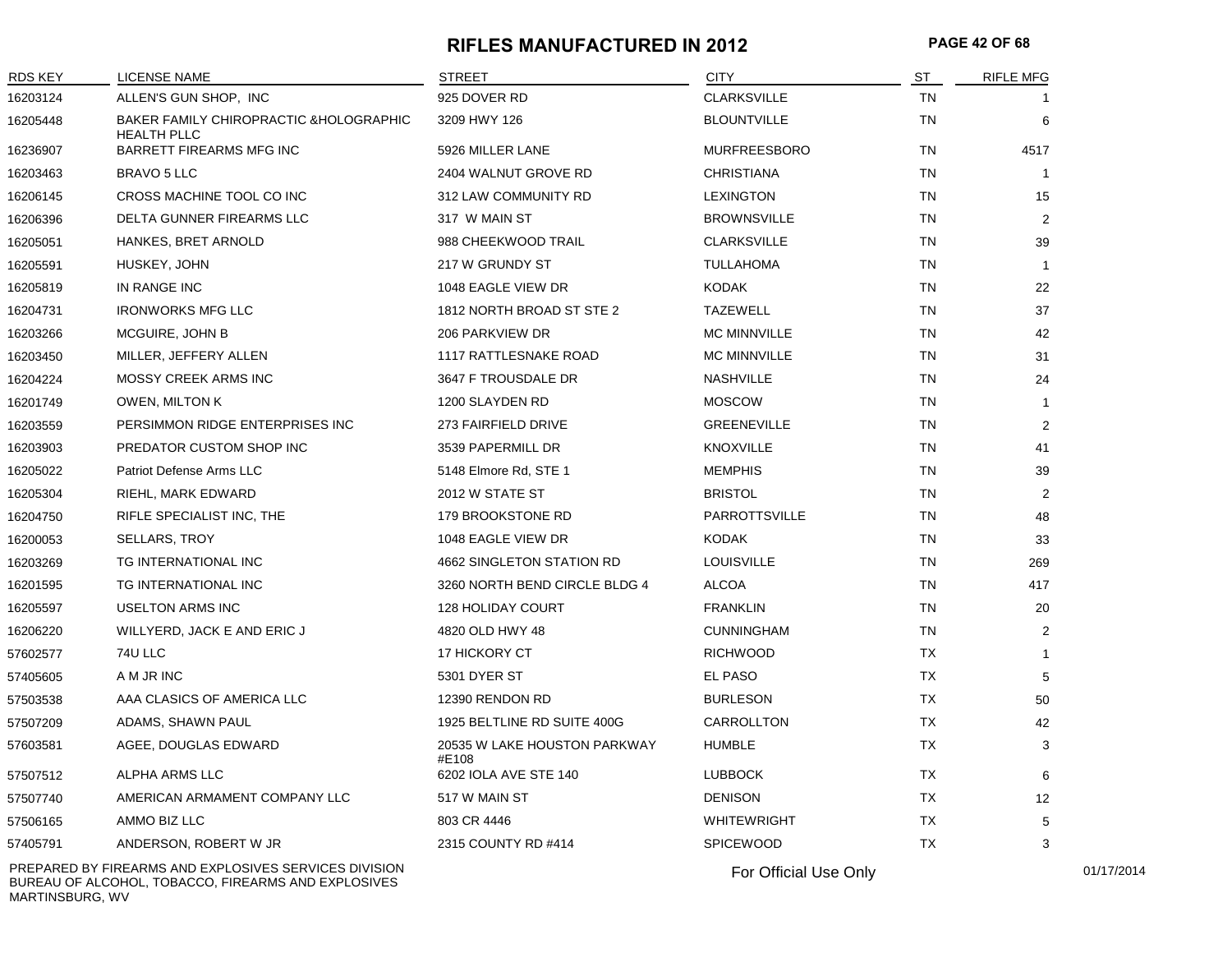#### **RIFLES MANUFACTURED IN 2012 PAGE 43 OF 68**

| <b>RDS KEY</b> | <b>LICENSE NAME</b>                  | <b>STREET</b>                                              | <b>CITY</b>            | <b>ST</b> | RIFLE MFG      |
|----------------|--------------------------------------|------------------------------------------------------------|------------------------|-----------|----------------|
| 57404880       | ANTUNEZ, CARLOS                      | 12940 FALLEN HERO LN                                       | EL PASO                | TX        |                |
| 57603264       | ASHLEY, TOMMY E                      | 3607 TIDALWOOD DR                                          | MANVEL                 | TX        | 6              |
| 57401497       | AUSTIN PRECISION PRODUCTS INC        | 850 CR 177                                                 | LEANDER                | <b>TX</b> | 2484           |
| 57454185       | BILL WISEMAN & CO, INC               | 18456 ST HWY 6 S                                           | <b>COLLEGE STATION</b> | ТX        | 6              |
| 57600679       | BODINE, WILLIAM ETCYL                | 1305 EVERGLADE                                             | PASADENA               | ТX        | 3              |
| 57504967       | <b>BRADY, ANDREW SCOTT</b>           | 6207 RENWOOD DR                                            | <b>FORT WORTH</b>      | TX        | 19             |
| 57505789       | <b>BRAZOS ARMS LLC</b>               | 360 SPUR 1189                                              | <b>WEATHERFORD</b>     | <b>TX</b> | 34             |
| 57603288       | BROWN WATER GUN WORKS LLC            | 24818 BRILL LN                                             | <b>TOMBALL</b>         | <b>TX</b> | 2              |
| 57403754       | <b>BURNS, TIPTON MICHAEL</b>         | 225 NEAL LN                                                | <b>CANYON LAKE</b>     | <b>TX</b> | 3              |
| 57404800       | C & M GUNSMITH SHOP LLC              | 11305 WEST AVE SUITE 1                                     | <b>SAN ANTONIO</b>     | <b>TX</b> | 2              |
| 57540686       | C A M III CORPORATION                | CO RD 410                                                  | <b>OZONA</b>           | TX        | $\overline{1}$ |
| 57402463       | CACTUS WEAPONS SYSTEMS, INC          | 109 PIERCE STREET                                          | DEL RIO                | <b>TX</b> | 3              |
| 57505982       | CHICADEE ENTERPRISES INC             | 321 WEST INTERSTATE 20                                     | <b>WEATHERFORD</b>     | <b>TX</b> | $\overline{2}$ |
| 57504943       | CLIFTON, JEFFREY RAY & PAMELA KAY    | 2324 TEXAS BLVD                                            | <b>TEXARKANA</b>       | <b>TX</b> | 32             |
| 57405217       | CORLEY, BILLY W                      | 2770 STROMAN RANCH RD                                      | <b>MOUNTAIN HOME</b>   | <b>TX</b> | 2              |
| 57603079       | <b>CUSTOM DESIGNED COMPUTERS LLC</b> | 24540 I-45 C004                                            | <b>SPRING</b>          | TX        | 41             |
| 57403973       | <b>DAVID WHITING</b>                 | 2843 HAYDEN RANCH RD                                       | <b>FREDERICKSBURG</b>  | <b>TX</b> | 31             |
| 57401590       | DAWSON PRECISION INC                 | 3300 CR 233                                                | <b>FLORENCE</b>        | <b>TX</b> | $\mathbf{1}$   |
| 57403825       | DUKE, SAM BLALOCK                    | 6720 N LITTLE CREEK RD                                     | <b>UTOPIA</b>          | <b>TX</b> | 5              |
| 57507610       | EAST TEXAS ARMORY LLC                | 228 E BROAD                                                | <b>MINEOLA</b>         | <b>TX</b> | 17             |
| 57603194       | EASTER GROUP LLC, THE                | 21131 LILAC MEADOWS LANE                                   | <b>RICHMOND</b>        | <b>TX</b> | $\overline{1}$ |
| 57602230       | <b>ESG GUNWORKS LLC</b>              | 3000 N MAIN #3B                                            | <b>BAYTOWN</b>         | <b>TX</b> | 8              |
| 57603467       | FORD, SHANNON L                      | 612 S. FRAZIER ST                                          | CONROE                 | TX        | 8              |
| 57506778       | <b>GEORGE, MICHAEL</b>               | 1491 CR 4520                                               | <b>WOLFE CITY</b>      | <b>TX</b> | 17             |
| 57507260       | <b>GLASS, JUSTIN CODY</b>            | 801 BOYD AVE                                               | <b>MIDLAND</b>         | <b>TX</b> | 3              |
| 57403810       | <b>GROMATZKY, RODNEY</b>             | 125 BAIRD ST                                               | <b>OGLESBY</b>         | <b>TX</b> | 8              |
| 57601816       | HACKETT, RICHARD                     | 11778 CLINT PARKER RD                                      | <b>CONROE</b>          | <b>TX</b> | 11             |
| 57403762       | HALL, CORBY VINCENT                  | 2405 LIFEJAUS INDUSTRIAL DRIVE, SUITE NEW BRAUNFELS<br>101 |                        | ТX        | 49             |
| 57401043       | HCR INC                              | 5726 & 5726B SAFARI DR                                     | <b>NEW BRAUNFELS</b>   | TX        | 75             |
| 57603521       | <b>HIGH STANDARD FIREARMS LTD</b>    | 5151 MITCHELLDALE ST STE B-14                              | <b>HOUSTON</b>         | <b>TX</b> | 660            |
| 57404444       | HILL COUNTRY BLACK RIFLES LLC        | 3965 THOUSAND OAKS DR STE 4                                | <b>SAN ANTONIO</b>     | <b>TX</b> | 22             |
| 57405562       | HILL COUNTRY SOUTH ENTERPRISES LLC   | 31548 RETAMA RDG                                           | <b>BULVERDE</b>        | <b>TX</b> | $\mathbf{1}$   |
| 57603300       | HOUSTON CUTLERY LLC                  | 8023 FM 1960 EAST PINEHURST CENTER                         | <b>HUMBLE</b>          | <b>TX</b> | 3              |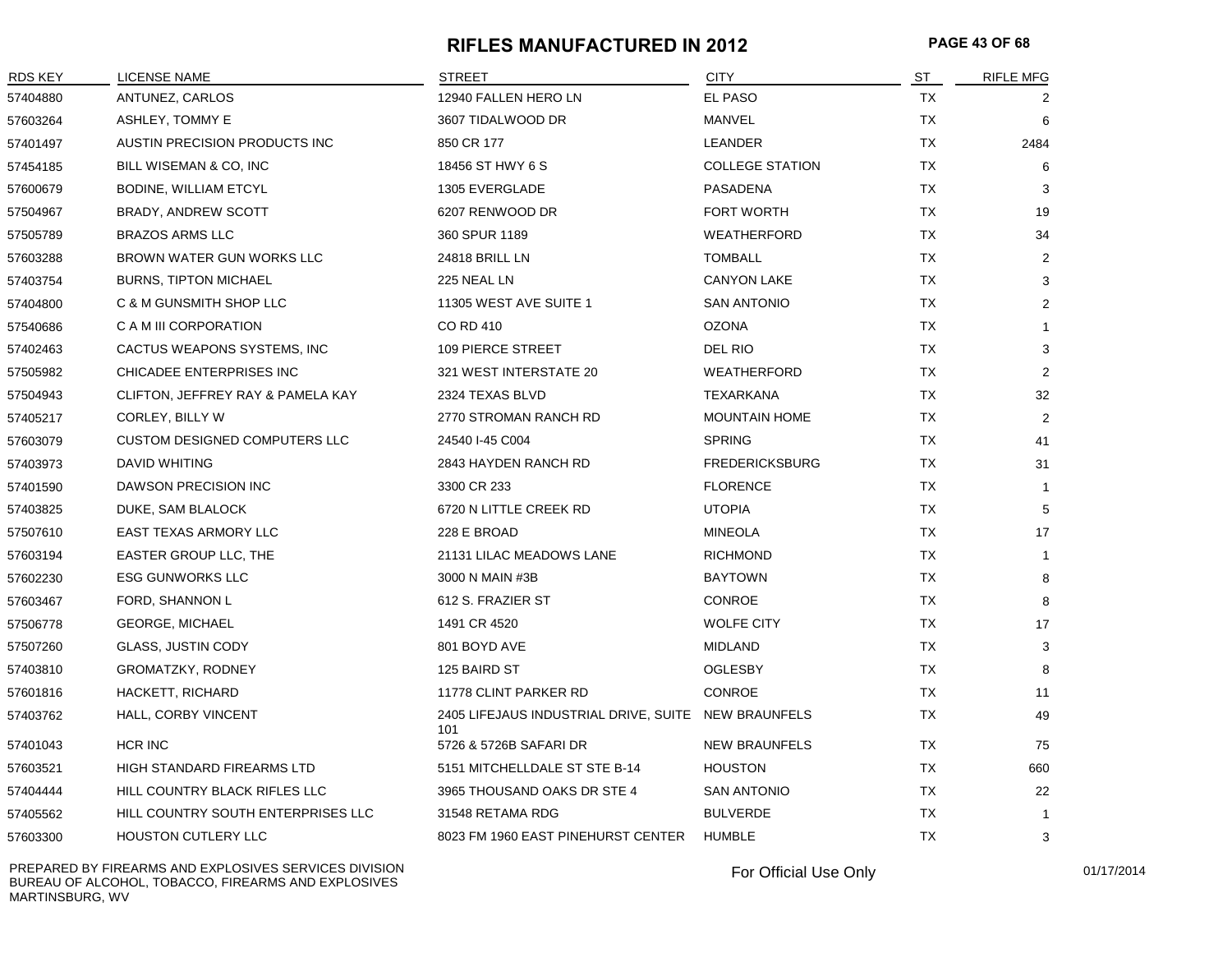#### **RIFLES MANUFACTURED IN 2012 PAGE 44 OF 68**

| RDS KEY  | <b>LICENSE NAME</b>                                    | <b>STREET</b>                                     | <b>CITY</b>          | ST        | <b>RIFLE MFG</b> |
|----------|--------------------------------------------------------|---------------------------------------------------|----------------------|-----------|------------------|
| 57507749 | HUBNIK, JEREMY T                                       | 5101 E UNIVERSITY STE 614                         | <b>DENTON</b>        | <b>TX</b> |                  |
| 57507252 | <b>J &amp; K GUNS LLC</b>                              | 309 PR 2624                                       | <b>DECATUR</b>       | TX        | 4                |
| 57404897 | J E P FIREARMS LLC                                     | 330 NATIVE OAKS                                   | AXTELL               | TX        | $\overline{7}$   |
| 57507349 | <b>JACKSON, STEVEN CHARLES</b>                         | 2286 N LINCOLN PARK RD                            | VAN ALSTYNE          | TX        | 4                |
| 57601653 | <b>JBJ CUSTOM GUNS LLC</b>                             | 54 GILLEY RD                                      | <b>NEW WAVERLY</b>   | <b>TX</b> | 6                |
| 57602853 | JBRYANT ENTERPRISES INC                                | 311 RIDGECREST ST                                 | <b>MAGNOLIA</b>      | TX        | 5                |
| 57506980 | JENNRICH ENTERPRISES LLC                               | 705 N PATRICK ST                                  | <b>DUBLIN</b>        | TX        | $\mathbf{1}$     |
| 57504664 | JOHNSON GUNSMITHING LLC                                | 252 BLUEBONNET DR E                               | <b>CRESSON</b>       | <b>TX</b> | $\mathbf{1}$     |
| 57403373 | JOHNSON, GERALD WILLIAM JR                             | 3317 FOREST TRAIL                                 | <b>BANDERA</b>       | TX        | $\overline{7}$   |
| 57603040 | JV & KO ENTERPRISES LLC                                | 7339 LIBERTY RIDGE LN                             | <b>HOUSTON</b>       | <b>TX</b> | $\overline{2}$   |
| 57602849 | <b>JWMS ENTERPRISES LLC</b>                            | 6711 OAK MASTERS DR                               | <b>SPRING</b>        | TX        | $\mathbf{1}$     |
| 57601289 | <b>KENCO ARMS LLC</b>                                  | 10111 CHAMPION FOREST LOOP                        | <b>CONROE</b>        | TX.       | 11               |
| 57403453 | KIDD INNOVATIVE DESIGN LLC                             | 2633 TERMINAL LOOP RD                             | <b>MCQUEENEY</b>     | TX        | 734              |
| 57506753 | KING, JORDAN THOMAS AND LEFEVRE, CHAD<br><b>MORGAN</b> | 4341 SAYLES BLVD UNIT K                           | ABILENE              | TX        | 15               |
| 57403286 | <b>KNS PRECISION INC</b>                               | 112 MARSCHALL CREEK RD                            | <b>FREDERICKSBG</b>  | TX        | $\overline{2}$   |
| 57602933 | KURZADKOWSKI, CHRISTOPHER                              | 4469 SHADY LAKE DR                                | <b>SEABROOK</b>      | <b>TX</b> | 121              |
| 57542125 | LAU, MICHAEL RICHARD                                   | 34280 N STATE HWY 108                             | <b>MINGUS</b>        | <b>TX</b> | 11               |
| 57405393 | <b>MITARMSLLC</b>                                      | 1531 ALTWEIN LANE                                 | <b>NEW BRAUNFELS</b> | <b>TX</b> | $\mathbf{1}$     |
| 57405009 | MACAL, WALTER JAY                                      | 318 E. NAKOMA, SUITE W1                           | <b>SAN ANTONIO</b>   | <b>TX</b> | 5                |
| 57602377 | MARTIN, GARY L                                         | 18000 GROSCHKE ROAD B1                            | <b>HOUSTON</b>       | TX        | $\overline{4}$   |
| 57434208 | <b>MAVERICK ARMS, INC</b>                              | INDUSTRIAL BLVD MAVERICK CO DEVLPT<br><b>PARK</b> | <b>EAGLE PASS</b>    | <b>TX</b> | 49891            |
| 57507437 | MCCALIB, CHRISTOPHER JOHN                              | 903 NORTH WINKLER AVE                             | <b>WINK</b>          | TX        | $\overline{1}$   |
| 57603487 | MCENTIRE, LONNIE LAMAR                                 | 208 EAST DUMBLE ST                                | ALVIN                | <b>TX</b> | 20               |
| 57602488 | MG ARMS, INC                                           | 6030 TREASCHWIG                                   | <b>SPRING</b>        | TX        | $\overline{2}$   |
| 57502754 | MICHENER, DAVID BENJAMIN                               | 2205 HANDLEY EDERVILLE RD                         | <b>FORT WORTH</b>    | <b>TX</b> | $\mathbf{1}$     |
| 57505438 | MILLER, MARK EVAN AND MISTY DAWN                       | 8520 SHADY SHORE DR                               | <b>FRISCO</b>        | TX        | 6                |
| 57505190 | MITCHELL CUSTOM GUNS AND BULLET WORKS<br><b>LLC</b>    | 5967 FM 576 E                                     | <b>BRECKENRIDGE</b>  | <b>TX</b> | 10               |
| 57603671 | MITCHELL, RONALD                                       | 43460 US HWY 96 S                                 | <b>EVADALE</b>       | TX        | 34               |
| 57503878 | MURRAY, MICHAEL JAMES                                  | 3019 KELLER-HICKS RD BLDG #402                    | <b>KELLER</b>        | TX        | $\overline{1}$   |
| 57405332 | NOVA NILLA ENTERTAINMENT LLC                           | 211 SCARLET RIDGE DR                              | <b>BOERNE</b>        | TX        | 3                |
| 57404504 | OZIMEK, GREGORY G                                      | 15561 BUCKWHEAT ST                                | EL PASO              | TX        | 31               |
| 57503683 | PAAC PRECISION LLC                                     | 2601 FM 2815                                      | <b>BONHAM</b>        | <b>TX</b> | 8                |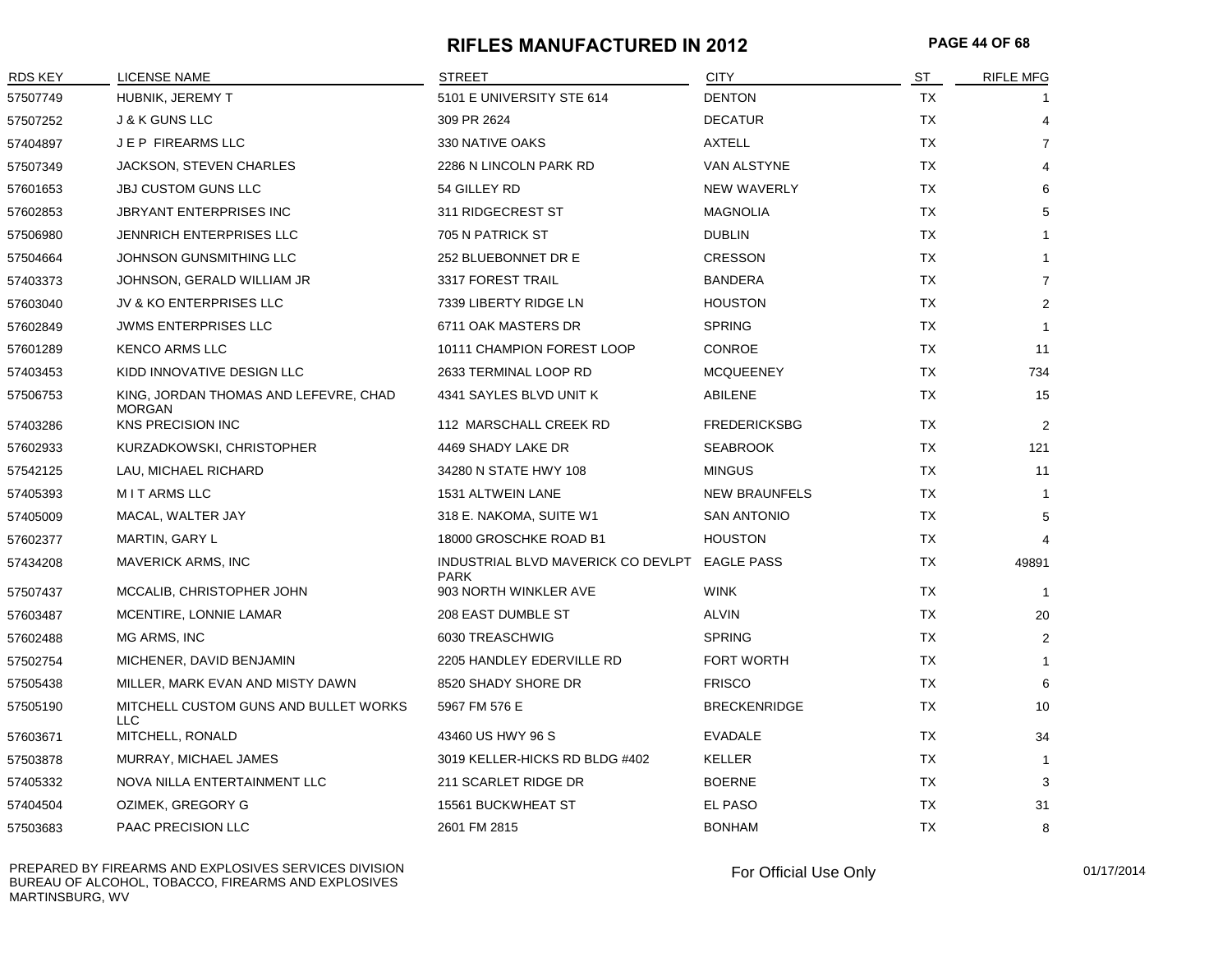#### **RIFLES MANUFACTURED IN 2012 PAGE 45 OF 68**

| <b>RDS KEY</b> | <b>LICENSE NAME</b>                  | <b>STREET</b>               | <b>CITY</b>              | ST        | <b>RIFLE MFG</b> |
|----------------|--------------------------------------|-----------------------------|--------------------------|-----------|------------------|
| 57505297       | PEINE CUSTOM FIREARMS INC            | 1600 SOUTH COUNTY ROAD 1133 | <b>MIDLAND</b>           | TX        | 5                |
| 57402334       | PITCHFORD CUSTOM GUNWORKS, LLC       | 28703 MARGERSTADT           | WALLER                   | TX        | 12               |
| 57405204       | POLLOK, TRAVIS                       | 17363 NORTH FM 81           | <b>HOBSON</b>            | TX        | 8                |
| 57602655       | POWERS METAL WORKS LLC               | 10827 CLUBHOUSE CIR         | MAGNOLIA                 | <b>TX</b> | 6                |
| 57505507       | PRECISION MATTERS LLC                | 3120 KIMBLE DR              | <b>PLANO</b>             | TX        | 6                |
| 57500624       | PRIORITY TOOL & MACHINE INC          | 897 MIDNIGHT PASS           | <b>ROCKWALL</b>          | TX        |                  |
| 57603357       | REIDENBACH, JACOB WILLIAM            | 19614 RIVER ROCK DR         | KATY                     | TX        | 5                |
| 57503567       | RIDDLE, GROVER GLEN                  | 7749 COUNTY ROAD 409        | <b>GRANDVIEW</b>         | TX        | $\mathbf{1}$     |
| 57504587       | RINGE, LOUIS J                       | 113 S FORK DR               | <b>HUDSON OAKS</b>       | TX        | 16               |
| 57405302       | RJM REO SERVICES LLC                 | 315 FOXGLOVE                | KYLE                     | TX        | 2                |
| 57501654       | RODGERS, JIMMY E & RODGERS, TERESE B | 21852 FM 449 SUITE A        | <b>LONGVIEW</b>          | TX        | 21               |
| 57505080       | ROSS, CHARLES EDWARD JR              | 11629 WINDING BROOK DR      | <b>KELLER</b>            | <b>TX</b> | 38               |
| 57602644       | SADLER, CHRISTOPHER SCOTT            | 817 CLEAR LAKE RD #Z2       | <b>CLEAR LAKE SHORES</b> | TX        | 3                |
| 57404420       | SCORPION TACTICAL INC                | 10949 E CRYSTAL FALLS PKWY  | LEANDER                  | TX        | 13               |
| 57405475       | SCOTT, SHANE                         | <b>408 LOCKHART ST</b>      | <b>SAN MARCOS</b>        | <b>TX</b> | 3                |
| 57506328       | <b>SHARK PRECISION LLC</b>           | 2544 COOLWATER DR           | <b>PLANO</b>             | TX        | 3                |
| 57503419       | SHILEN RIFLES INC                    | 205 METRO PARK BLVD         | <b>ENNIS</b>             | TX        | 3                |
| 57602120       | SMITH, MICHAEL STUART                | 2241 JEFFERSON DR           | PORT ARTHUR              | TX        | 15               |
| 57506049       | SOARING EXPECTATIONS LLC             | <b>48 SUMMIT DR</b>         | <b>CANYON</b>            | TX        | 3                |
| 57506393       | STAY SAFE LLC                        | 211 A S CROCKETT ST         | AMARILLO                 | TX        | 45               |
| 57404875       | STI INTERNATIONAL INC                | 114 HALMAR COVE             | <b>GEORGETOWN</b>        | <b>TX</b> | 155              |
| 57505496       | SULLIVAN, PHILLIP S                  | 112 CENTRAL ST              | <b>WICHITA FALLS</b>     | <b>TX</b> | 12               |
| 57603765       | SUNEGA RODRIGO, RODSUN DALE          | 3606 CLIPPER WINDS WAY      | <b>HOUSTON</b>           | TX        | 19               |
| 57603250       | TACTICAL ARMS OF TEXAS LLC           | 12999 MURPHY RD STE M-16    | <b>STAFFORD</b>          | TX        | 83               |
| 57506351       | <b>TALION LLC</b>                    | 2159 FLEUR DE LIS CT STE A  | ARLINGTON                | TX        | 25               |
| 57507611       | <b>TEXAR SPORTS LLC</b>              | 244 WOODBINE DRIVE          | <b>BURLESON</b>          | TX        | 11               |
| 57506335       | TEXARKANA JACKSON ARMORY LLC         | 898 LEARY RD                | TEXARKANA                | TX        | 5                |
| 57601901       | TEXAS RIVER ARMORY LLC               | 4902 WELLS RD               | <b>BRAZORIA</b>          | <b>TX</b> | 8                |
| 57404303       | THOMPSON, GALEN RAY                  | 209 RACHEL RD               | <b>MCGREGOR</b>          | TX        | 2                |
| 57504236       | THOROUGHBRED RIFLES LLC              | 2049 CREEK RIDGE DR         | <b>FRISCO</b>            | TX        | 10               |
| 57404009       | TITTLE, DENNIS GENE SR               | 15399 HWY 7 W               | MARQUEZ                  | TX        | $\mathbf{1}$     |
| 57404909       | ULTRA STEEL TACTICAL LLC             | 330 POSEY PASS              | <b>NEW BRAUNFELS</b>     | TX        | 15               |
| 57404767       | UNDERGROUND TACTICAL ARMS COMPANY    | 14141 HWY 290 W. SUITE 400  | <b>AUSTIN</b>            | <b>TX</b> | 57               |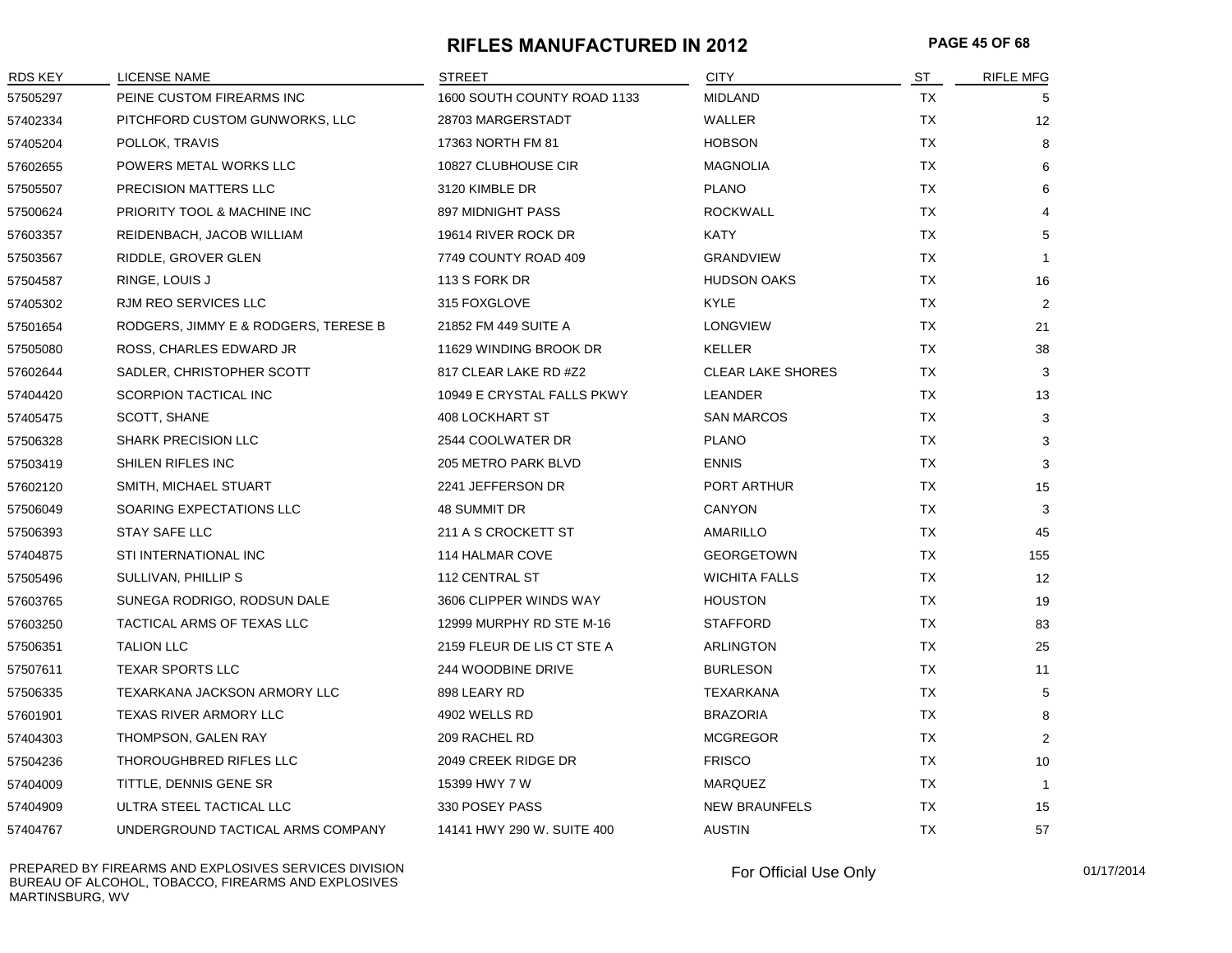#### **RIFLES MANUFACTURED IN 2012 PAGE 46 OF 68**

| <b>RDS KEY</b> | <b>LICENSE NAME</b>           | <b>STREET</b>                  | <b>CITY</b>             | ST        | <b>RIFLE MFG</b> |
|----------------|-------------------------------|--------------------------------|-------------------------|-----------|------------------|
| 57405740       | VANCE, RAY E AND JOYCE C      | 711 FALLING LEAVES DR          | <b>ADKINS</b>           | <b>TX</b> |                  |
| 57602214       | WITSLLC                       | 1979 W MCKINNEY                | <b>HOUSTON</b>          | <b>TX</b> | 47               |
| 57507248       | WE THE PEOPLE FIREARMS LLC    | 504 W KIMBALL ST               | <b>MANSFIELD</b>        | TX        | 6                |
| 57505688       | WEBSTER, EDWARD MARSHALL      | 625 BRIARWOOD TRAIL            | <b>JOSHUA</b>           | <b>TX</b> | 17               |
| 57603430       | WEST FORK ARMORY LLC          | 2007 TIMBERLANE ST             | <b>CONROE</b>           | <b>TX</b> | 13               |
| 57504958       | WEST TEXAS ORDNANCE INC       | 17801 NORTH FM 2230            | <b>ACKERLY</b>          | TX        | 23               |
| 57601795       | WHITE, MELTON RAY             | 7412 JOHN RALSTON RD           | <b>HOUSTON</b>          | <b>TX</b> | 8                |
| 57502590       | WISE LITE ARMS INC            | 903 S ALLEN                    | <b>BOYD</b>             | TX        | 81               |
| 57402595       | <b>WORRELL, CHARLES H</b>     | 10479 FM 2093 TIVYDALE RD      | <b>FREDERICKSBURG</b>   | <b>TX</b> | -1               |
| 57603665       | <b>WTFIREARMS LLC</b>         | <b>3 CHANDLERS WAY</b>         | MAGNOLIA                | TX        | 9                |
| 57506014       | WYER, DAVID STILES            | 213 S 1ST ST                   | <b>MULESHOE</b>         | <b>TX</b> | 2                |
| 57405131       | WYPER, ROBERT & BRADLEY       | 2892 HWY 71 W UNIT 1           | <b>CEDAR CREEK</b>      | ТX        | $\mathbf{1}$     |
| 98701648       | ALPHA ARMS LLC                | 14104 STONE CANYON DR          | <b>DRAPER</b>           | UT        | $\overline{2}$   |
| 98701433       | ANDERSON, MITCHELL ROBBIE     | 74 WEST 100 NORTH              | <b>CENTERFIELD</b>      | UT        | $\overline{1}$   |
| 98787363       | ARMS TECHNOLOGY INC           | 2779 DIRECTORS ROW             | <b>SALT LAKE CITY</b>   | UT        | 599              |
| 98701730       | <b>AZTEK ARMS INC</b>         | 1641 W ALVEY DRIVE             | <b>MAPLETON</b>         | UT        | 33               |
| 98701672       | <b>BAR-NEL INC</b>            | 2698 SOUTH REDWOOD RD STE K    | <b>WEST VALLEY CITY</b> | UT        | -1               |
| 98701322       | BEAN FIREARMS COMPANY LLC     | 79 WEST 4500 SOUTH UNIT 3      | <b>MURRAY</b>           | UT        | 10               |
| 98701623       | CENTRAL VALLEY MACHINE INC    | 1886 NORTH 100 EAST            | NORTH LOGAN             | UT        | $\overline{1}$   |
| 98700716       | CHILD, LELAND VERL            | 4175 SOUTH 4300 WEST           | <b>WEST HAVEN</b>       | UT        | 18               |
| 98701806       | CITIZENS ACADEMY LLC          | 9470 SOUTH 560 WEST            | <b>SANDY</b>            | UT        | 24               |
| 98701532       | <b>CROSS CANYON ARMS LLC</b>  | 1010 KERSHAW                   | <b>WEST HAVEN</b>       | UT        | 33               |
| 98701384       | CRUSADER WEAPONRY LLC         | 5323 S BAKER ST                | <b>MURRAY</b>           | UT        | 12               |
| 98700554       | D'ARCY ECHOLS & COMPANY       | 98 WEST 300 SOUTH - UNIT #25   | MILLVILLE               | UT        | $\overline{7}$   |
| 98701385       | DESERT TECH LLC               | 1995 WEST ALEXANDER STREET     | <b>SALT LAKE CITY</b>   | UT        | 453              |
| 98701067       | EDM ARMS, INC                 | 2410 WEST 350 NORTH BLDG #6    | <b>HURRICANE</b>        | UT        | 55               |
| 98701371       | <b>GURR, BRANDT R</b>         | 3928 N 2800 W                  | <b>FARR WEST</b>        | UT        | -1               |
| 98701977       | HOPKINS, GEOFFREY NEIL        | 934 W 540 S                    | <b>TOOELE</b>           | UT        | $\mathbf{1}$     |
| 98701641       | JEPPSON, BRIAN COLE           | 1791 N 350 W                   | PLEASANT GROVE          | UT        | $\overline{4}$   |
| 98701490       | LINDSAY, DEBRA W AND ALLEN W  | 18684 W 3000 N                 | <b>MOUNTAIN HOME</b>    | UT        | 3                |
| 98701600       | LONG RANGE PRECISION ARMS LLC | 1231 WEST SOUTH JORDAN PARKWAY | SOUTH JORDAN            | UT        | 3                |
| 98701922       | MACHINE GUN ARMORY LLC        | 545 W 9460 S                   | SANDY                   | UT        | 10               |
| 98701475       | MICHEL, CHRISTOPHER D         | 400 W TELEGRAPH ST             | <b>WASHINGTON</b>       | <b>UT</b> | 23               |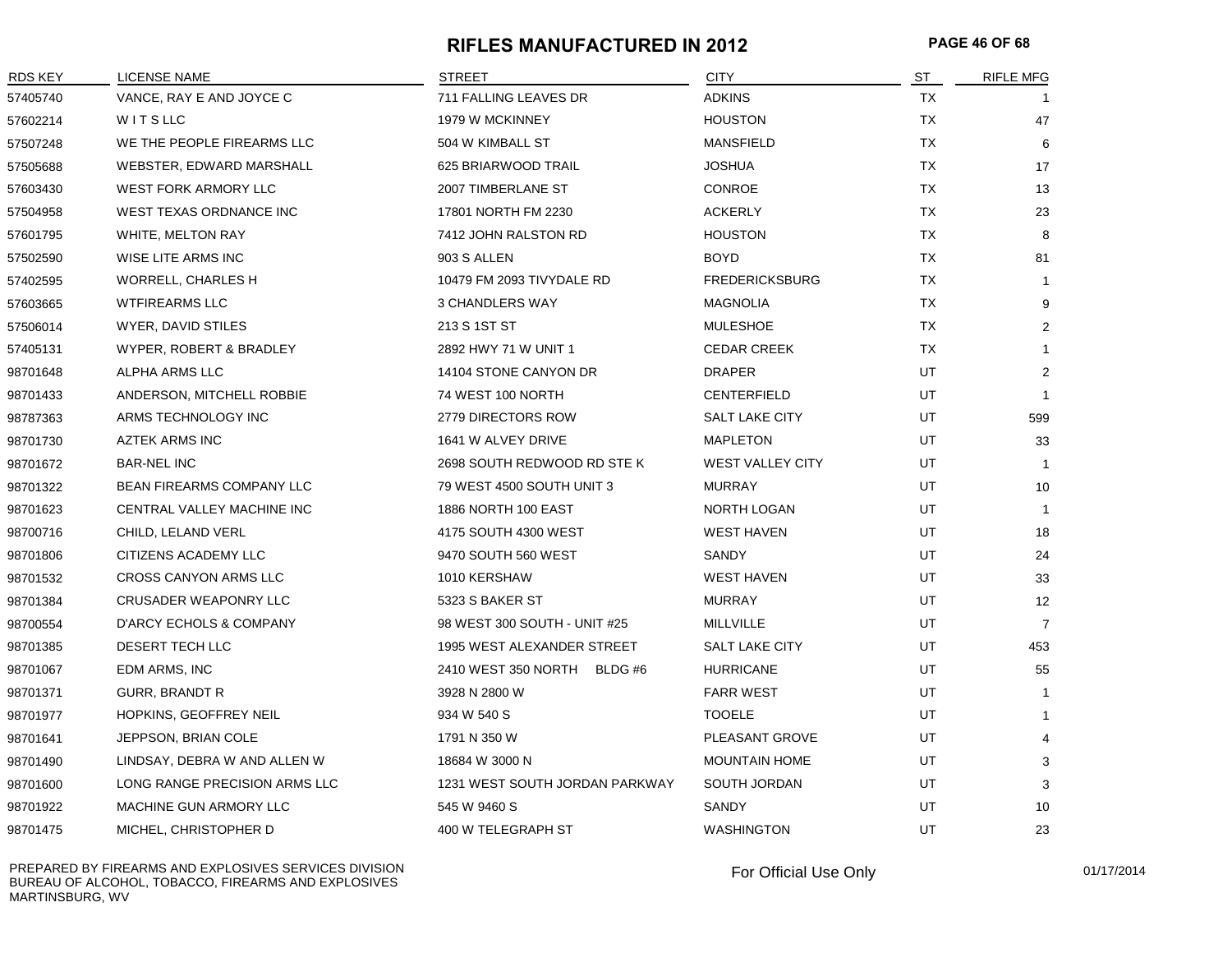#### **RIFLES MANUFACTURED IN 2012 PAGE 47 OF 68**

| RDS KEY  | <b>LICENSE NAME</b>                                   | <b>STREET</b>                                       | <b>CITY</b>            | ST        | <b>RIFLE MFG</b> |
|----------|-------------------------------------------------------|-----------------------------------------------------|------------------------|-----------|------------------|
| 98701245 | MOUTAIN VIEW MACHINE AND WELDING INC                  | 2485 SOUTH 1350 WEST                                | <b>LOGAN</b>           | UT        | 50               |
| 98701000 | PAWELEC, RICHARD S                                    | 512 NORTH MAIN ST                                   | KANARRAVILLE           | UT        | 3                |
| 98701606 | <b>RED ROCK PRECISION LLC</b>                         | 532 E RED ROCK WAY                                  | <b>MORGAN</b>          | <b>UT</b> | 48               |
| 98701370 | SMITH, DANNEY ALAN                                    | 681 SOUTH 1600 WEST                                 | <b>LEWISTON</b>        | UT        | $\overline{1}$   |
| 98701148 | SPECIALIZED TACTICAL SYSTEMS LLC                      | 673 WEST 1ST ST, BUILDING 4A BAY 5                  | <b>OGDEN</b>           | <b>UT</b> | 59               |
| 98700383 | STAIR, BRAD S                                         | 3621 A SOUTH 4700 WEST                              | <b>WEST HAVEN</b>      | UT        | $\mathbf{1}$     |
| 98701886 | SUB MOA FIREARMS LLC                                  | 1669 NW HENEFER ROAD                                | <b>HENEFER</b>         | UT        | $\mathbf{1}$     |
| 98701589 | SUMMIT PRECISION ARMS LLC                             | 85 EAST 4000 NORTH                                  | <b>HYDE PARK</b>       | UT        | 2                |
| 98734710 | TDJ INC                                               | 550 NORTH CEMETERY ROAD, BUILDING<br>#1             | <b>GUNNISON</b>        | UT        | 2050             |
| 98701974 | <b>UNITED ARMS LLC</b>                                | 2731 N 1600 W                                       | <b>PLEASANT VIEW</b>   | UT        | 9                |
| 98701644 | <b>VECTOR ARMS CORP</b>                               | 270 WEST 500 NORTH                                  | NORTH SALT LAKE        | UT        | 678              |
| 98701658 | YOUNG, LORENZO DOW                                    | 174 W 450 N                                         | SANTAQUIN              | UT        | $\overline{1}$   |
| 98734724 | ZDF IMPORT/EXPORT, LLC                                | 925 W 100 N SUITE A                                 | <b>NORTH SALT LAKE</b> | <b>UT</b> | 197              |
| 15403245 | ALEXANDER INDUSTRIES INC                              | US ARMY RADFORD ARSENAL RTE 114<br><b>BLDG 3701</b> | RADFORD                | VA        | 1068             |
| 15411058 | ALPHA DOG GUNS & AMMO, LLC                            | 9618 QUIET WOODS LN                                 | <b>PARTLOW</b>         | VA        | $\overline{1}$   |
| 15406824 | <b>BIGGAR, EDWARD PATRICK</b>                         | 2972 KIRBY RD                                       | <b>DRAPER</b>          | VA        | $\overline{1}$   |
| 15406852 | BURFIELD, WILLIAM EDWARD                              | 8736 LANDMARK RD                                    | <b>HENRICO</b>         | VA        | 26               |
| 15403090 | CAMPBELL, ALLEN WAYNE                                 | 264 BENCHREST LN                                    | <b>CONCORD</b>         | VA        | 9                |
| 15410320 | <b>COASTAL GUN WORKS LLC</b>                          | 5003 ADMIRAL WRIGHT RD                              | <b>VIRGINIA BEACH</b>  | VA        | 19               |
| 15404061 | CRISTEA, SIMEON N                                     | 3063 GREEN LEVEL RD                                 | <b>SCOTTSBURG</b>      | <b>VA</b> | 4                |
| 15410302 | D & D SALES LLC                                       | 15433 LAKE BREEZE LANE                              | <b>CULPEPER</b>        | <b>VA</b> | $\mathbf{1}$     |
| 15408469 | DEMON TACTICAL, LLC                                   | 2501 PERFORMANCE COURT STE 102                      | <b>VIRGINIA BEACH</b>  | VA        | $\mathbf{1}$     |
| 15406327 | DISCRETIONARY FIREARMS & SECURITY<br><b>SOLUTIONS</b> | 1616 CENTERVILLE TURNPIKE, SUITE 207                | <b>VIRGINIA BEACH</b>  | VA        | 8                |
| 15404700 | <b>GAINES GUNWORKS LLC</b>                            | 340 WATKINS FARM RD                                 | <b>RUSTBURG</b>        | VA        | $\overline{4}$   |
| 15406433 | GIUFFRE, EDWARD ANTHONY JR                            | 400 GREYSTONE DRIVE                                 | <b>WIRTZ</b>           | VA        | $\overline{2}$   |
| 15410272 | HATFIELDS GUNSMIFFIN INC                              | 8898 MATHIS AVE                                     | <b>MANASSAS</b>        | VA        | 3                |
| 15410871 | <b>HISTORIC ARMS CORP</b>                             | <b>2464 PLANTATION CREEK LANE</b>                   | <b>CAPE CHARLES</b>    | <b>VA</b> | 5                |
| 15407814 | <b>IMMORTAL Q LLC</b>                                 | 9398 JAMESONS MILL RD                               | <b>CULPEPER</b>        | VA        | 2                |
| 15408934 | KAYLOR, ROGER M                                       | 28199 LEE HWY                                       | <b>MEADOWVIEW</b>      | VA        | 3                |
| 15409192 | MUNCY, WILLIAM E JR                                   | 7728 GUNSTON DR                                     | <b>LORTON</b>          | VA        | 15               |
| 15407627 | OCCOQUAN CUSTOM GUNS LLC                              | 11645 SANDAL WOOD LANE                              | <b>MANASSAS</b>        | VA        | $\mathbf{1}$     |
| 15405553 | OWENS, RANDELL SAM                                    | 339 ELLEN DR                                        | <b>GATE CITY</b>       | VA        | 6                |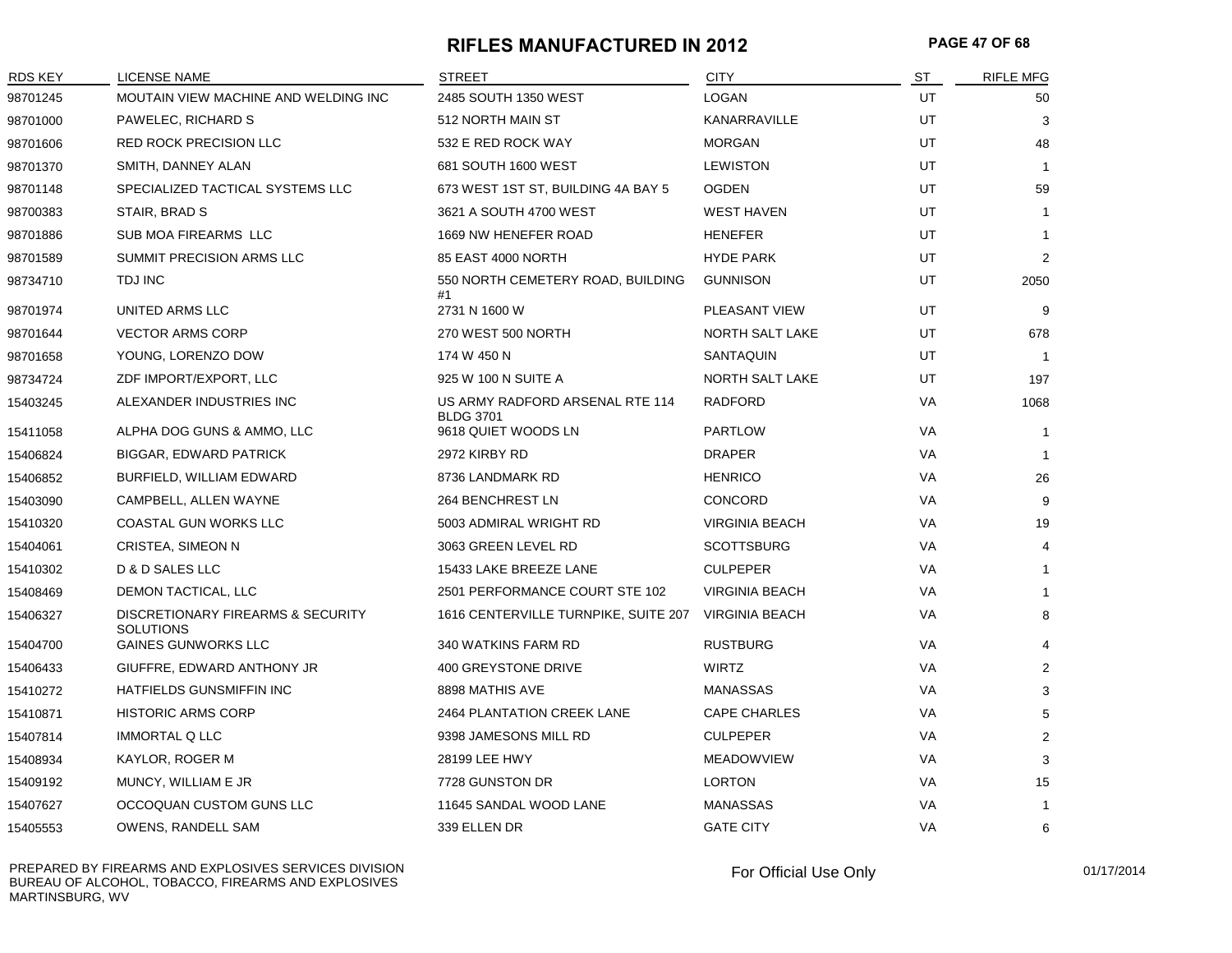#### **RIFLES MANUFACTURED IN 2012 PAGE 48 OF 68**

| RDS KEY  | LICENSE NAME                                            | <b>STREET</b>                  | <b>CITY</b>          | ST        | <b>RIFLE MFG</b> |
|----------|---------------------------------------------------------|--------------------------------|----------------------|-----------|------------------|
| 15410246 | <b>REYCO ENTERPRISES LLC</b>                            | 8552 BAUER CIRCLE              | SPRINGFIELD          | VA        |                  |
| 15406989 | STERLING ARSENAL WORKS & TACTICAL SUPPLY<br><b>LLC</b>  | 201 DAVIS DRIVE UNIT FF        | <b>STERLING</b>      | VA        | 53               |
| 15408527 | STONE MOUNTAIN GUNWORKS, LLC                            | 812 OLD WOODWAY RD             | <b>DRYDEN</b>        | VA        | 9                |
| 15408568 | TAYLORS & COMPANY, INC.                                 | 304 LENOIR DR                  | <b>WINCHESTER</b>    | VA        |                  |
| 15409065 | TERMINAL PERFORMANCE ASSOCIATES, LLC                    | 23239 JOHNSTOWN LANE           | <b>RUTHER GLEN</b>   | VA        | 49               |
| 15405180 | US TACTICAL INC                                         | 2735 VALESTRA CIR              | <b>OAKTON</b>        | VA        | 15               |
| 15405690 | WALT'S AUTO REPAIR INC                                  | 8391-C EUCLID AVE              | <b>MANASSAS PARK</b> | VA        | 9                |
| 15409067 | WEBSTER, EDDIE LEE                                      | 3607 ALEAN RD                  | <b>BOONES MILL</b>   | VA        | $\mathbf 1$      |
| 60300433 | AREOTEK INDUSTRIES LLC                                  | 153 STAFFORD AVE               | <b>MORRISVILLE</b>   | VT        | 17779            |
| 60333217 | <b>CENTURY ARMS INC</b>                                 | 236 BRYCE BLVD                 | <b>GEORGIA</b>       | VT        | 19763            |
| 60300655 | <b>CROSS RHODES LLC</b>                                 | 2858 PINE HILL RD              | <b>NEWPORT</b>       | VT        | 3                |
| 60300537 | FAIRFAX FIREARMS REPAIR, LLC                            | <b>86 WEST STREET ROAD</b>     | <b>FAIRFAX</b>       | VT        | -1               |
| 60300577 | LIPPINCOTT, JOHN                                        | 2 THE SQUARE #14/15            | <b>BELLOWS FALLS</b> | VT        | 2                |
| 60300696 | PIKE, RANDALL S                                         | 181 SPRAGUE RD                 | <b>WEST HALIFAX</b>  | VT        | 5                |
| 99101098 | AERO PRECISION INC                                      | 2338 HOLGATE ST                | <b>TACOMA</b>        | <b>WA</b> | 73172            |
| 99103945 | AR57 LLC                                                | 8483 S 228TH ST                | KENT                 | <b>WA</b> | 494              |
| 99104521 | <b>BBS FIREARMS &amp; AMMUNITION LLC</b>                | 403 W STEVENS AVE              | <b>SULTAN</b>        | <b>WA</b> | 13               |
| 99104709 | <b>BIGELOW INDUSTRIES LLC</b>                           | 2335 S HOOD STREET             | <b>TACOMA</b>        | <b>WA</b> | 49               |
| 99101775 | <b>BLACKWELL INDUSTRIES INC</b>                         | 16552 121 AVE SE               | <b>RENTON</b>        | WA        | -1               |
| 99103916 | <b>BROTHERS N ARMS LLC</b>                              | 2060 VANTAGE HWY SUITE 37      | <b>ELLENSBURG</b>    | <b>WA</b> | $\mathbf{1}$     |
| 99102746 | <b>CLOES, RICHARD YATES</b>                             | 4710 ILLAHEE RD NE             | <b>BREMERTON</b>     | <b>WA</b> | 9                |
| 99102799 | CROSSROADS PRECISION RIFLES, LLC                        | 2614 NE 176 AVE                | <b>VANCOUVER</b>     | <b>WA</b> | 31               |
| 99103462 | DOWNING, SHAYNE EDWARD                                  | 2807 WEST WASHINGTON AVE STE W | YAKIMA               | <b>WA</b> | 20               |
| 99103064 | <b>HENDRICKSON, WALDEMAR F</b>                          | 504 STANLEY ST                 | <b>RICHLAND</b>      | <b>WA</b> | 9                |
| 99100445 | HENSLEY, DALE E                                         | 516 SCHOOL ROAD                | ABERDEEN             | <b>WA</b> | $\mathbf{1}$     |
| 99102907 | HIGH MOUNTAIN HUNTING SUPPLY LLC                        | 223 N MISSION                  | <b>WENATCHEE</b>     | <b>WA</b> | 2                |
| 99103060 | LENZ, KENNETH MICHAEL AND LENZ, JACOB<br><b>STEPHEN</b> | 794 CINEBAR RD                 | <b>CINEBAR</b>       | <b>WA</b> | 5                |
| 99104601 | LIBERTY FIREARMS LLC                                    | 8432 3RD ST SE                 | <b>LAKE STEVENS</b>  | <b>WA</b> | $\mathbf{1}$     |
| 99103280 | MACMILLAN, WILLIAM DONALD                               | 1381 EAST AXTON RD             | <b>BELLINGHAM</b>    | <b>WA</b> |                  |
| 99103482 | <b>MEGA ARMS LLC</b>                                    | 5323 JOPPA SW                  | <b>TUMWATER</b>      | <b>WA</b> | 8640             |
| 99104662 | MONKEE RANCH ARMS LLC                                   | 9820 198TH ST E                | <b>GRAHAM</b>        | <b>WA</b> |                  |
| 99104372 | NORTH SOUND ARMORY LLC                                  | 8715 271ST STREET NW SUITE 2   | <b>STANWOOD</b>      | <b>WA</b> | 11               |
| 99114520 | <b>OLYMPIC ARMS INC</b>                                 | 624 OLD PACIFIC HWY SE         | <b>OLYMPIA</b>       | <b>WA</b> | 9676             |

PREPARED BY FIREARMS AND EXPLOSIVES SERVICES DIVISION BUREAU OF ALCOHOL, TOBACCO, FIREARMS AND EXPLOSIVES MARTINSBURG, WV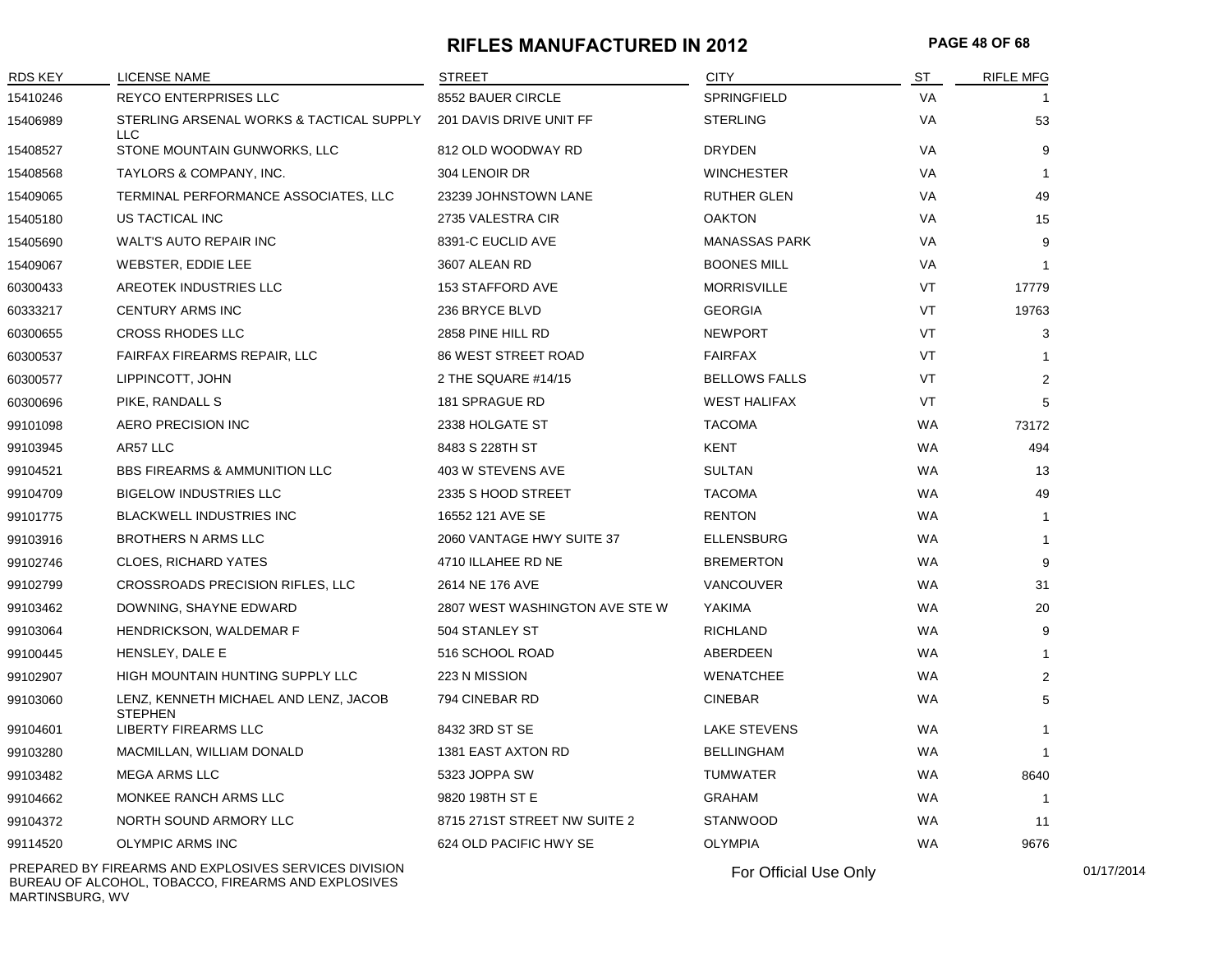#### **RIFLES MANUFACTURED IN 2012 PAGE 49 OF 68**

| RDS KEY  | <b>LICENSE NAME</b>                                  | <b>STREET</b>              | <b>CITY</b>           | <b>ST</b> | <b>RIFLE MFG</b> |
|----------|------------------------------------------------------|----------------------------|-----------------------|-----------|------------------|
| 99104931 | ORATE, SCOTT R                                       | 1221 COLUMBIA AVE          | <b>SUNNYSIDE</b>      | <b>WA</b> | 2                |
| 99103159 | PACIFIC AEROSPACE & ELECTRONICS INC                  | 434 OLDS STATION RD        | <b>WENATCHEE</b>      | <b>WA</b> | 20               |
| 99104587 | PALMER ORDNANCE LLC                                  | 14911 NW HOLLY RD          | <b>SEABECK</b>        | <b>WA</b> | 8                |
| 99104640 | PARATUS-X LLC                                        | 323 MICHAEL PL             | <b>WENATCHEE</b>      | <b>WA</b> | 13               |
| 99103743 | PERRY, FRANK RICHARD                                 | 1403 N GREENE ST STE 2     | <b>SPOKANE</b>        | <b>WA</b> | 23               |
| 99103317 | PETERS, EUGENE LAWRENCE                              | 4 1/2 W 6TH AVE            | <b>ODESSA</b>         | <b>WA</b> | $\overline{1}$   |
| 99138696 | PLOYHAR, MARK J                                      | 518 S LONG RD              | <b>SPOKANE VALLEY</b> | <b>WA</b> | $\overline{2}$   |
| 99103294 | R BROS RIFLES LLC                                    | 136 MOX CHEHALIS RD        | <b>ELMA</b>           | <b>WA</b> | 21               |
| 99102421 | <b>RAINIER ARMS LLC</b>                              | 2504 AUBURN WAY N          | <b>AUBURN</b>         | <b>WA</b> | 257              |
| 99102474 | RATTLESNAKE ORDNANCE COMPANY LLC                     | 42105 E RIDGECREST DR NE   | <b>BENTON CITY</b>    | <b>WA</b> | $\overline{2}$   |
| 99104365 | SHARP SHOOTING INDOOR RANGE & GUN SHOP<br><b>INC</b> | 1200 N FREYA WAY           | <b>SPOKANE</b>        | <b>WA</b> | 8                |
| 99104688 | STILLY VALLEY GUN WORKS LLC                          | 39911-309TH ST NE          | ARLINGTON             | <b>WA</b> | $\overline{1}$   |
| 99102834 | SURPLUS AMMO & ARMS LLC                              | 102 PUYALLUP AVENUE        | <b>TACOMA</b>         | <b>WA</b> | 45               |
| 99103937 | TRIPLETT FIREARMS COMPANY                            | 656 NW NORWOOD STREET      | <b>CAMAS</b>          | <b>WA</b> | $\overline{4}$   |
| 99101631 | <b>VERWEST, MARK J</b>                               | 1920 S TAFT ST             | <b>KENNEWICK</b>      | <b>WA</b> | $\overline{1}$   |
| 99139140 | WADE'S EASTSIDE GUN SHOP INC                         | 13570 BEL RED ROAD         | <b>BELLEVUE</b>       | <b>WA</b> | 36               |
| 99104114 | WILSON, STEVE A                                      | 5689 RIVERVIEW LANE        | <b>DEER PARK</b>      | <b>WA</b> | 3                |
| 33904002 | ALL WEAPONS ONE LLC                                  | 5744 S LAKE ST FRONTAGE    | <b>BRULE</b>          | WI        | 35               |
| 33903743 | <b>BRAVO COMPANY MFG INC</b>                         | 635 CARDINAL LN            | <b>HARTLAND</b>       | WI        | 1212             |
| 33903288 | BRUNNER, MARTIN JOHN                                 | W 9076 HWY A               | DELAVAN               | WI        | 3                |
| 33903985 | <b>CENTER SHOT RIFLES LLC</b>                        | 5331 SECOND AVE            | <b>PITTSVILLE</b>     | WI        | 8                |
| 33905122 | CENTRAL WISCONSIN FIREARMS, LLC                      | 619 WASHINGTON ST          | WAUSAU                | WI        | $\overline{4}$   |
| 33904626 | <b>CUSTOM SERVICES LLC</b>                           | 259 SOUTH PINE STREET      | <b>FALL CREEK</b>     | WI        | 3                |
| 33905871 | DEZ TACTICAL ARMS INC                                | 2899 11TH DR               | ADAMS                 | WI        | 15               |
| 33900732 | EAST RIDGE GUN CO INC                                | 6319 5TH AVE               | <b>BANCROFT</b>       | WI        | 31               |
| 33901982 | <b>GARY'S GUNS INC</b>                               | W 226 N 1455 NORTH AVENUE  | <b>WAUKESHA</b>       | WI        | 49               |
| 33901266 | HAYWOOD, LEROY EDWARD                                | 8540 HWY 153               | ELAND                 | WI        | 28               |
| 33904760 | HJELM, BERNARD C                                     | S4804 STATE HWY 35 #12     | <b>GENOA</b>          | WI        | 3                |
| 33902555 | HOWELL, RANDOLPH J, MATTHEW J & JOAN O               | 404 W PARKRIDGE AVE        | <b>APPLETON</b>       | WI        | $\overline{2}$   |
| 33903956 | JOHNSON, CHARLES BENJAMIN III                        | W 324 N 8340 NORTHCREST DR | HARTLAND              | WI        | $\overline{1}$   |
| 33904438 | KUHL, SCOTT                                          | 2144 HWY 14 WEST           | <b>JANESVILLE</b>     | WI        | 34               |
| 33904776 | <b>KUSTOM ARMS LLC</b>                               | 1408 SOUTHRIDGE DR         | <b>NEW LONDON</b>     | WI        | 9                |
| 33900697 | LAUER, STEVEN MICHAEL                                | 3601 129TH ST              | <b>CHIPPEWA FALLS</b> | WI        | 346              |

PREPARED BY FIREARMS AND EXPLOSIVES SERVICES DIVISION BUREAU OF ALCOHOL, TOBACCO, FIREARMS AND EXPLOSIVES MARTINSBURG, WV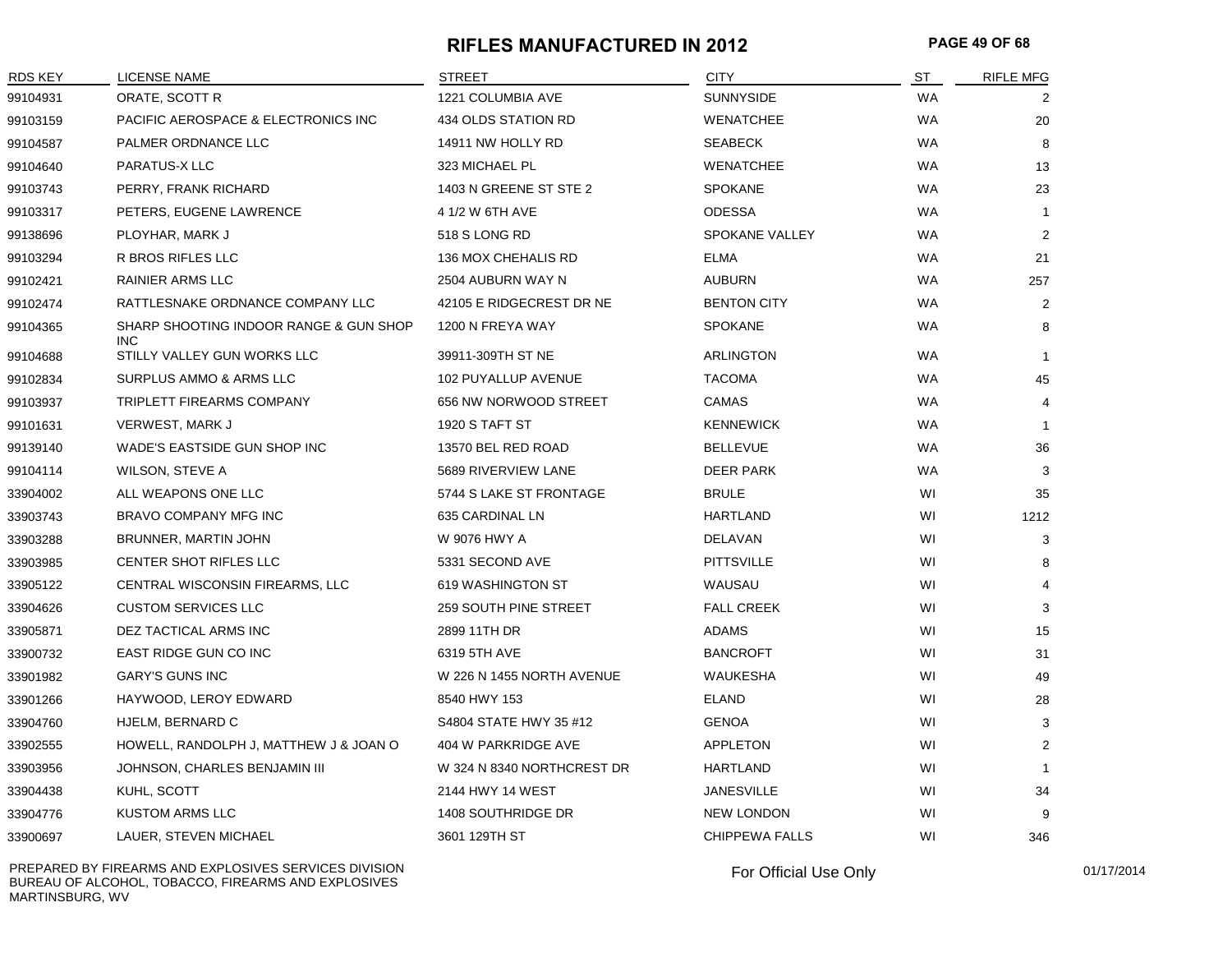#### **RIFLES MANUFACTURED IN 2012 PAGE 50 OF 68**

| <b>RDS KEY</b> | <b>LICENSE NAME</b>              | <b>STREET</b>             | <b>CITY</b>             | <b>ST</b> | RIFLE MFG      |
|----------------|----------------------------------|---------------------------|-------------------------|-----------|----------------|
| 33905218       | LEAD-R LLC                       | 2160 HIDDEN COVE LN       | <b>MOSINEE</b>          | WI        | -1             |
| 33905085       | LEHMANN, LAVERNE J               | 112 EAST ST               | <b>POTOSI</b>           | WI        | 3              |
| 33903873       | LONG RANGE RIFLES LLC            | 601 SOUTH MAIN STREET     | OSHKOSH                 | WI        | 26             |
| 33903655       | MARSHALL, LARRY ELON             | N 2851 ANTONY RD          | <b>BANGOR</b>           | WI        | 6              |
| 33904451       | MARTHENZE, GEORGE CHRISTOPHER IV | N194 BRANDENBURG AVE      | <b>MERRILL</b>          | WI        | 11             |
| 33904240       | NORTHERN COMPETITION LLC         | 8332 196TH AVE            | <b>BRISTOL</b>          | WI        | 12             |
| 33903497       | PROVIDENCE TOOL CO, LLC          | N5338 COUNTY S            | PLYMOUTH                | WI        | 10             |
| 33904639       | <b>SCOTSMAN ARMS LLC</b>         | 320 PUTNAM STREET SUITE 7 | <b>EAU CLAIRE</b>       | WI        | 38             |
| 33905707       | SD TACTICAL ARMS LLC             | N6830 550TH ST            | <b>MENOMONIE</b>        | WI        | 30             |
| 33903955       | THUREON DEFENSE LLC              | 2118 WISCONSIN AVE        | <b>NEW HOLSTEIN</b>     | WI        | 778            |
| 45500959       | BLACKHEART INTERNATIONAL LLC     | RR 3, BOX 115             | <b>PHILIPPI</b>         | WV        | 78             |
| 45501738       | <b>BULLGATOR TACTICAL LLC</b>    | 4641 RIPLEY RD            | REEDY                   | WV        | 10             |
| 45501161       | COLSMANN, ERNEST                 | 35 AXLE AVE               | <b>MORGANTOWN</b>       | <b>WV</b> | 3              |
| 45500132       | MELVIN FORBES ENTERPRISES LLC    | 214 PRICE ST              | <b>GRANVILLE</b>        | <b>WV</b> | 113            |
| 45502305       | NEW CREEK ARMS LLC               | 26 BEAR PLACE             | <b>NEW CREEK</b>        | WV        | $\mathbf{1}$   |
| 45501989       | OBNEY, BRIAN KEVIN               | 4515 BUGRIDGE RD          | <b>SUTTON</b>           | <b>WV</b> | $\overline{2}$ |
| 45501641       | VINTEC MANUFACTURING LLC         | 387A MIDLAND TRAIL        | <b>GAULEY BRIDGE</b>    | WV        | 3              |
| 45502338       | <b>WEST ENTERPRISES LLC</b>      | 3414 REDMOND RIDGE RD     | <b>GALLIPOLIS FERRY</b> | <b>WV</b> |                |
| 58301081       | BEST OF THE WEST PRODUCTIONS LLC | 115 YELLOWSTONE HWY       | <b>CODY</b>             | <b>WY</b> | 48             |
| 58300734       | <b>BIG HORN ARMORY INC</b>       | 774 ROAD 2AB              | CODY                    | <b>WY</b> | 39             |
| 58300948       | BLISS ADVERTISING AND DESIGN INC | 1107 PARKS RD             | <b>WESTON</b>           | <b>WY</b> | 38             |
| 58300887       | <b>D SCHIMMEL LLC</b>            | 5 GREASEWOOD CT           | <b>ROZET</b>            | <b>WY</b> | $\overline{2}$ |
| 58300975       | FORBES, MORGAN                   | 209 WALNUT AVE            | PINE BLUFFS             | <b>WY</b> | 10             |
| 58301160       | <b>GRIFFIN ARMS LLC</b>          | 213 SOUTH AVE C1          | <b>CHEYENNE</b>         | <b>WY</b> | 31             |
| 58300591       | <b>GUNWERKS LLC</b>              | 220 MAIN STREET           | <b>BURLINGTON</b>       | <b>WY</b> | 383            |
| 58301010       | RGS LLC                          | 404 N JACKSON             | <b>CASPER</b>           | <b>WY</b> | 9              |
| 58300619       | ROSENCRANSE, TREVOR S            | 610 SOUTH 8TH ST          | <b>BASIN</b>            | <b>WY</b> | 11             |
| 58300859       | <b>WYOMING ARMORY LLC</b>        | 356 W YELLOWSTONE AVE     | CODY                    | <b>WY</b> | 6              |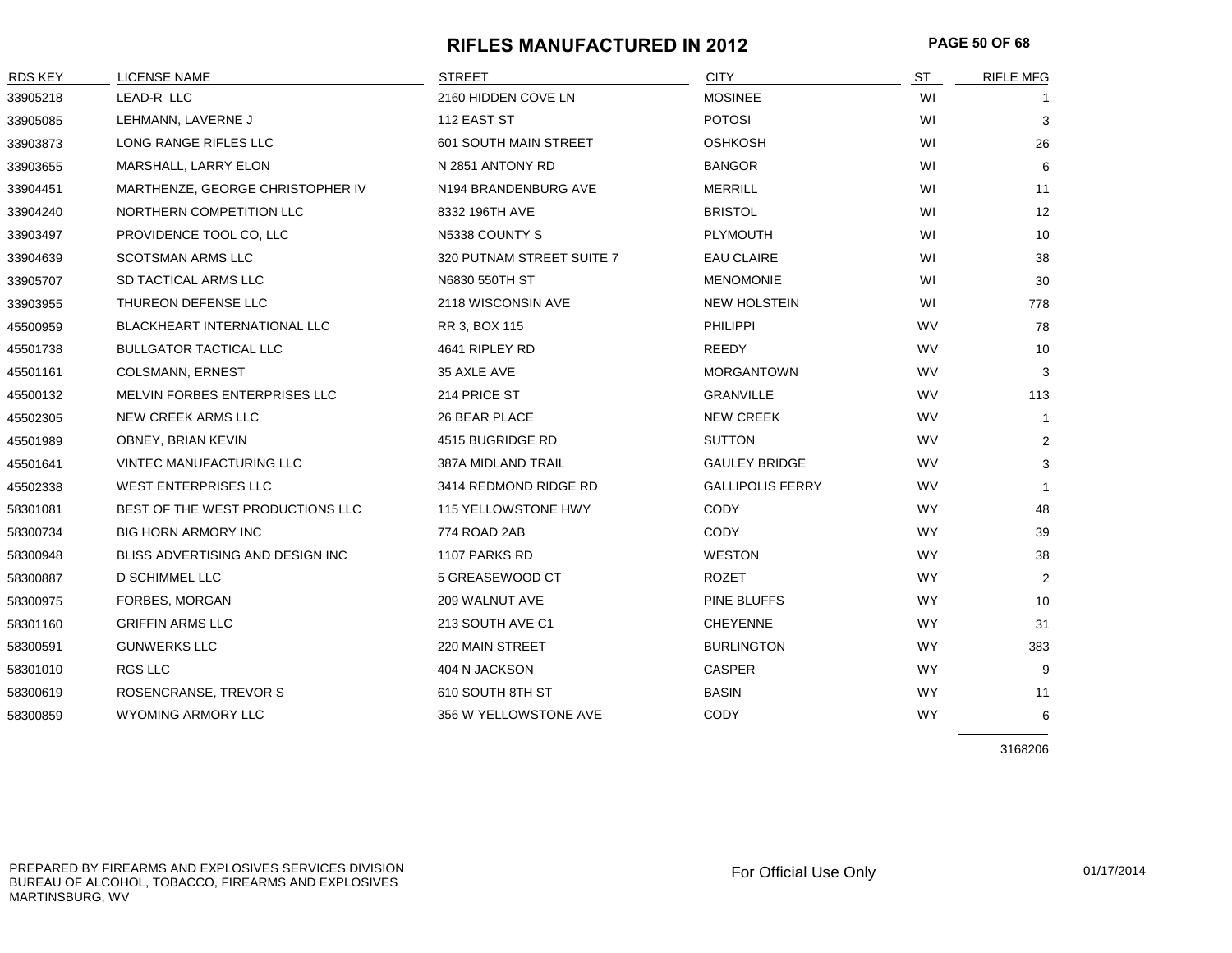#### **SHOTGUNS MANUFACTURED IN 2012 PAGE 51 OF 68**

| RDS KEY  | LICENSE NAME                              | <b>STREET</b>                 | <b>CITY</b>             | ST        | <b>SHOTGUN MFG</b> |
|----------|-------------------------------------------|-------------------------------|-------------------------|-----------|--------------------|
| 16304506 | <b>HOLT, HIRAM B</b>                      | 102 MASTERS DRIVE             | <b>ATHENS</b>           | <b>AL</b> | 10                 |
| 57134716 | WILSONS GUN SHOP INC                      | 2234 CR 719                   | <b>BERRYVILLE</b>       | AR        | 226                |
| 98605123 | SUAREZ INTERNATIONAL USA INC              | 1616 WEST IRON SPRINGS RD #3  | <b>PRESCOTT</b>         | AZ        | 2                  |
| 98637956 | YOUNG MANUFACTURING INC                   | 5528 N 51ST AVE               | <b>GLENDALE</b>         | AZ        | $\overline{1}$     |
| 96814458 | <b>GENECCO, KENNETH MICHAEL</b>           | 10512 LOWER SACRAMENTO RD     | <b>STOCKTON</b>         | CA        | $\mathbf{1}$       |
| 58404254 | COLORADO MOUNTAIN SALES LLC               | 18887 E UNION DRIVE           | <b>AURORA</b>           | CO        | $\overline{2}$     |
| 58402371 | LIPPARD, KARL                             | 3259 ELECTRA DR SO            | <b>COLORADO SPRINGS</b> | CO        | $\overline{1}$     |
| 58402428 | RKL SOLO INC                              | 650 GARLAND                   | LAKEWOOD                | CO        | 11                 |
| 60634862 | CONNECTICUT SHOTGUN MANUFACTURING CO      | <b>100 BURRITT STREET</b>     | <b>NEW BRITAIN</b>      | <b>CT</b> | 573                |
| 85100390 | PERRY'S GUN REPAIR, LLC                   | 22957 DEEP BRANCH RD          | <b>GEORGETOWN</b>       | DE        | $\overline{1}$     |
| 15916004 | JAN GUN WORKS LLC                         | 12540 BRADY PLACE BLVD        | <b>JACKSONVILLE</b>     | FL.       | $\overline{1}$     |
| 15940806 | KEL TEC CNC INDUSTRIES INC                | 1475 COX ROAD                 | COCOA                   | FL.       | 7362               |
| 15912743 | WARD 1 GUNS LLC                           | 4489 2 ASHVILLE HWY           | <b>MONTICELLO</b>       | FL.       | 5                  |
| 98201849 | ADAPTIVE TACTICAL LLC                     | 1910 MADISON AVE              | <b>NAMPA</b>            | ID        | 406                |
| 98200131 | <b>SRM ARMS, INC</b>                      | 4375-A WEST MCMILLAN          | <b>MERIDIAN</b>         | ID        | 601                |
| 33603023 | <b>INVESTMENT DEVELOPMENT CORPORATION</b> | 1247 RAND RD                  | <b>DES PLAINES</b>      | IL.       | 1141               |
| 43502711 | ALLIANCE MACHINE LLC                      | 1077 MT GILEAD RD             | <b>BOONVILLE</b>        | IN        | 4                  |
| 43503837 | ENGLE, DANE R                             | 1882 E STATE RD 236           | <b>MARSHALL</b>         | IN        | $\mathbf{1}$       |
| 43503958 | HIS & HERS TARGET SPORTS LLC              | 408 SOUTH MAIN ST             | <b>SHERIDAN</b>         | IN        | $\mathbf{1}$       |
| 46104556 | SELECT GUNS LLC                           | 45 DAMON CT                   | <b>WINCHESTER</b>       | <b>KY</b> | $\overline{2}$     |
| 57203086 | TRAVERS, JACK DON                         | 347 NED WOODHAM RD            | <b>LEESVILLE</b>        | LA        | 2                  |
| 60433152 | SAVAGE ARMS, INC                          | 100 SPRINGDALE RD             | WESTFIELD               | МA        | 15332              |
| 60401684 | SMITH & WESSON CORP                       | 2100 ROOSEVELT AVE            | SPRINGFIELD             | МA        | 192                |
| 85207699 | BERETTA U S A CORPORATION                 | 17601 BERETTA DR              | <b>ACCOKEEK</b>         | MD        | 8583               |
| 85203688 | T FERNEY & COMPANY LLC                    | 12804 NAVIGATORS LANE         | <b>DARNESTOWN</b>       | MD        | $\overline{1}$     |
| 43806137 | AI & P TACTICAL LLC                       | 72 E CHAUVEZ RD               | <b>SCOTTVILLE</b>       | MI        | 101                |
| 43805547 | NATIONAL FIREARM REPAIR LLC               | 15178 HANOVER AVE             | <b>ALLEN PARK</b>       | MI        | $\overline{1}$     |
| 34103242 | <b>CCJ CORPORATION</b>                    | 12055 93RD PLACE NORTH        | <b>MAPLE GROVE</b>      | <b>MN</b> | $\overline{1}$     |
| 54309989 | 4 STATES SHOOTERS SUPPLY LLC              | 3232 E 32ND STREET            | <b>JOPLIN</b>           | <b>MO</b> | -1                 |
| 54338023 | ALFERMANN USA INC                         | 1482 POTTERY RD               | WASHINGTON              | МO        | 3                  |
| 54305666 | <b>BROWNING</b>                           | #1 BROWNING PLACE             | ARNOLD                  | <b>MO</b> | 2793               |
| 60200735 | STURM, RUGER & COMPANY, INC               | 529 SUNAPEE ST                | <b>NEWPORT</b>          | NΗ        | 31                 |
| 60201645 | ZUK, ERIC A                               | 1417 DANIEL WEBSTER HWY       | <b>WOODSTOCK</b>        | NΗ        | -1                 |
| 98801996 | <b>MCRC ENTERPRISES LLC</b>               | 4351 CORPORATE CENTER DR #304 | <b>NORTH LAS VEGAS</b>  | <b>NV</b> | $\overline{1}$     |
| 61602475 | REMINGTON ARMS COMPANY LLC                | <b>14 HOEFLER AVE</b>         | <b>ILION</b>            | <b>NY</b> | 372419             |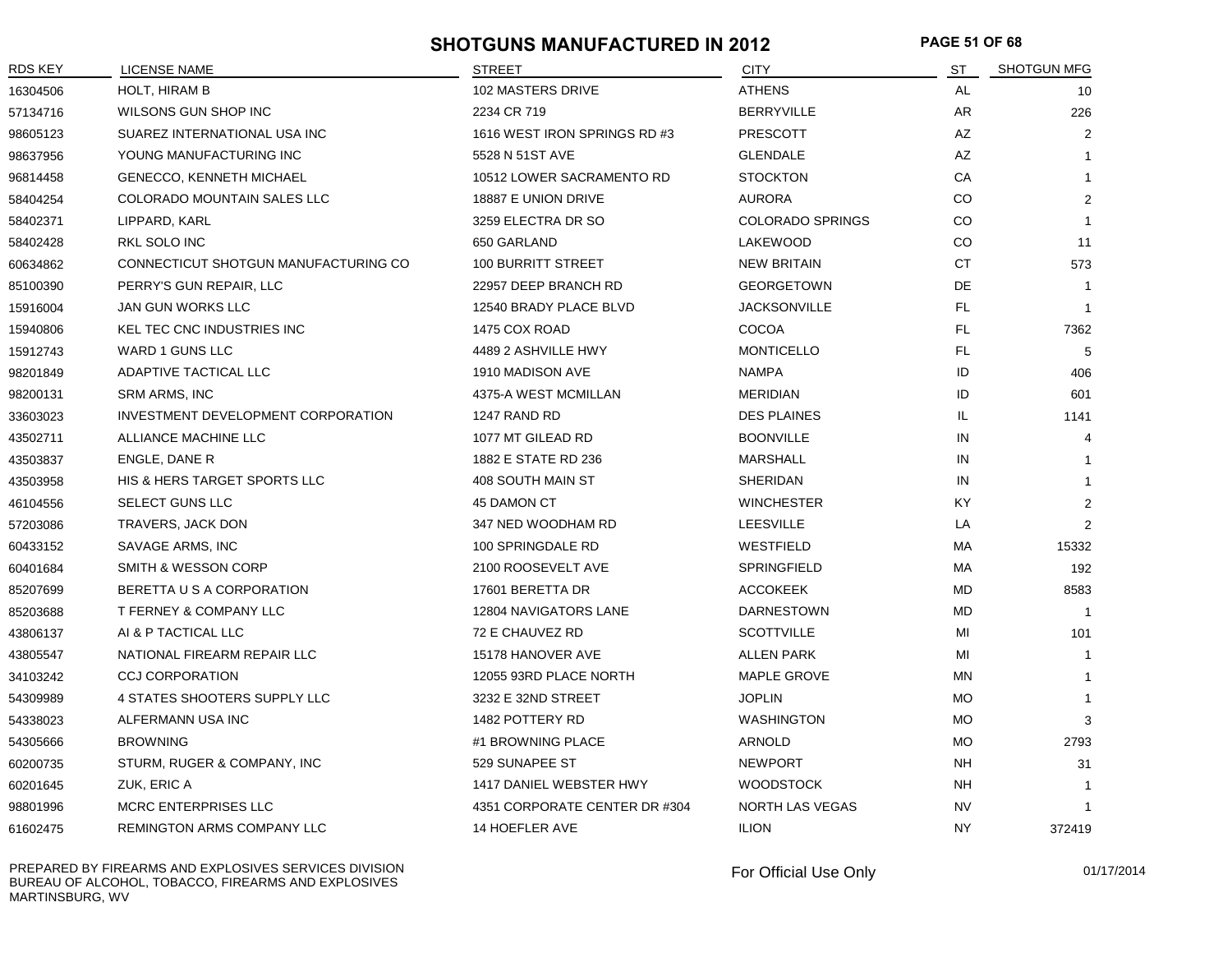#### **SHOTGUNS MANUFACTURED IN 2012 PAGE 52 OF 68**

| RDS KEY  | LICENSE NAME                                | <b>STREET</b>                                                | <b>CITY</b>             | ST        | <b>SHOTGUN MFG</b> |
|----------|---------------------------------------------|--------------------------------------------------------------|-------------------------|-----------|--------------------|
| 61602057 | <b>XLI CORPORATION</b>                      | 55 VANGUARD PKWY                                             | <b>ROCHESTER</b>        | <b>NY</b> | 1275               |
| 43101810 | CHIAPPA FIREARMS LTD                        | 1415 STANLEY AVE                                             | <b>DAYTON</b>           | OН        | 4                  |
| 43403742 | DIP N DESIGN LLC                            | 9389 ZIMMERMAN RD                                            | <b>WOOSTER</b>          | OH        | 91                 |
| 43101446 | FOREMAN, TIMOTHY KURT                       | 6990 ELIZABETH BETHEL RD                                     | <b>TIPP CITY</b>        | OН        | 2                  |
| 43402108 | <b>ITHACA GUN COMPANY</b>                   | 420 N WARPOLE ST                                             | <b>UPPER SANDUSKY</b>   | OН        | 2465               |
| 43402507 | MILLIGAN, DENNIS                            | 2640 HOLTZ RD                                                | <b>SHELBY</b>           | OH        | 3                  |
| 57302390 | <b>CUTTING EDGE ARMS LLC</b>                | 6840 NW 11TH STREET                                          | OKLAHOMA CITY           | OK        | 2                  |
| 57303304 | FRANSON, DONALD                             | 6111 S 123 W AVE                                             | <b>SAPULPA</b>          | OK        | 2                  |
| 57304309 | RANKIN, JAMES MICHAEL                       | 16015 ST HWY 76                                              | <b>LINDSAY</b>          | OK        | 4                  |
| 99301622 | GONNUSCIO, LEONARD LEO                      | 410 N 4TH AVE                                                | <b>CORNELIUS</b>        | <b>OR</b> | $\overline{1}$     |
| 99302709 | R & R RACING INC                            | 42670 RODGERS MOUNTAIN LOOP                                  | <b>SCIO</b>             | <b>OR</b> | 29                 |
| 82504242 | <b>CDS ARMS LLC</b>                         | 2208 NEWTON ST                                               | <b>CLARIDGE</b>         | <b>PA</b> | $\mathbf{1}$       |
| 82302834 | <b>KEYSTONE SPORTING ARMS LLC</b>           | 155 SODOM RD                                                 | <b>MILTON</b>           | PA        | 3                  |
| 82502716 | SAYTI, DENNIS G                             | 175 MAPLE GLEN DR                                            | <b>HARMONY</b>          | PA        | $\overline{1}$     |
| 82333855 | TAR HUNT CUSTOM RIFLES INC                  | 101 DOGTOWN RD                                               | <b>BLOOMSBURG</b>       | <b>PA</b> | 32                 |
| 82501855 | <b>VERONESI, ANTHONY P &amp; GEORGE R</b>   | 3258 STATE ROUTE 28/66                                       | NEW BETHLEHEM           | <b>PA</b> | $\overline{7}$     |
| 34600181 | NIP MANUFACTURING INC                       | 3541 MAYER AVENUE                                            | <b>STURGIS</b>          | <b>SD</b> | $\mathbf{1}$       |
| 34600878 | REMINGTON ARMS COMPANY LLC                  | 1310 INDUSTRY RD                                             | <b>STURGIS</b>          | <b>SD</b> | 2                  |
| 16204234 | <b>BC ENGINEERING LLC</b>                   | 5895 E AJ HIGHWAY                                            | <b>RUSSELLVILLE</b>     | <b>TN</b> | 2                  |
| 16200523 | <b>LEINAD INC</b>                           | 1801 HWY 68                                                  | <b>DUCKTOWN</b>         | TN        | 100                |
| 57404880 | ANTUNEZ, CARLOS                             | 12940 FALLEN HERO LN                                         | <b>EL PASO</b>          | <b>TX</b> | 2                  |
| 57405562 | HILL COUNTRY SOUTH ENTERPRISES LLC          | 31548 RETAMA RDG                                             | <b>BULVERDE</b>         | TX        | 3                  |
| 57434208 | <b>MAVERICK ARMS, INC</b>                   | INDUSTRIAL BLVD MAVERICK CO DEVLPT EAGLE PASS<br><b>PARK</b> |                         | <b>TX</b> | 534756             |
| 57602120 | SMITH, MICHAEL STUART                       | 2241 JEFFERSON DR                                            | PORT ARTHUR             | TΧ.       | $\overline{1}$     |
| 57601795 | WHITE, MELTON RAY                           | 7412 JOHN RALSTON RD                                         | <b>HOUSTON</b>          | <b>TX</b> |                    |
| 98701959 | <b>BUTLER ARMS USA LLC</b>                  | 2355 SOUTH 1070 WEST STE B                                   | <b>WEST VALLEY CITY</b> | UT        |                    |
| 98701384 | <b>CRUSADER WEAPONRY LLC</b>                | 5323 S BAKER ST                                              | <b>MURRAY</b>           | UT        | 5                  |
| 98701490 | LINDSAY, DEBRA W AND ALLEN W                | 18684 W 3000 N                                               | <b>MOUNTAIN HOME</b>    | UT        | $\overline{1}$     |
| 15406327 | DISCRETIONARY FIREARMS & SECURITY SOLUTIONS | 1616 CENTERVILLE TURNPIKE, SUITE 207                         | <b>VIRGINIA BEACH</b>   | VA        | $\overline{1}$     |
| 15407848 | J & L GUNSMITHING, LLC                      | 645 MARGARET DR                                              | CHESAPEAKE              | VA        | 6                  |
| 99104284 | LJUTIC LLC                                  | 2401 W J STREET STE A                                        | YAKIMA                  | <b>WA</b> | 42                 |
| 99104372 | NORTH SOUND ARMORY LLC                      | 8715 271ST STREET NW SUITE 2                                 | <b>STANWOOD</b>         | <b>WA</b> | 25                 |
| 33933175 | US COMPETITION ARMS INC                     | 1925 ROOSEVELT AVE                                           | <b>RACINE</b>           | WI        | 318                |
| 58300887 | D SCHIMMEL LLC                              | 5 GREASEWOOD CT                                              | <b>ROZET</b>            | <b>WY</b> | $\overline{1}$     |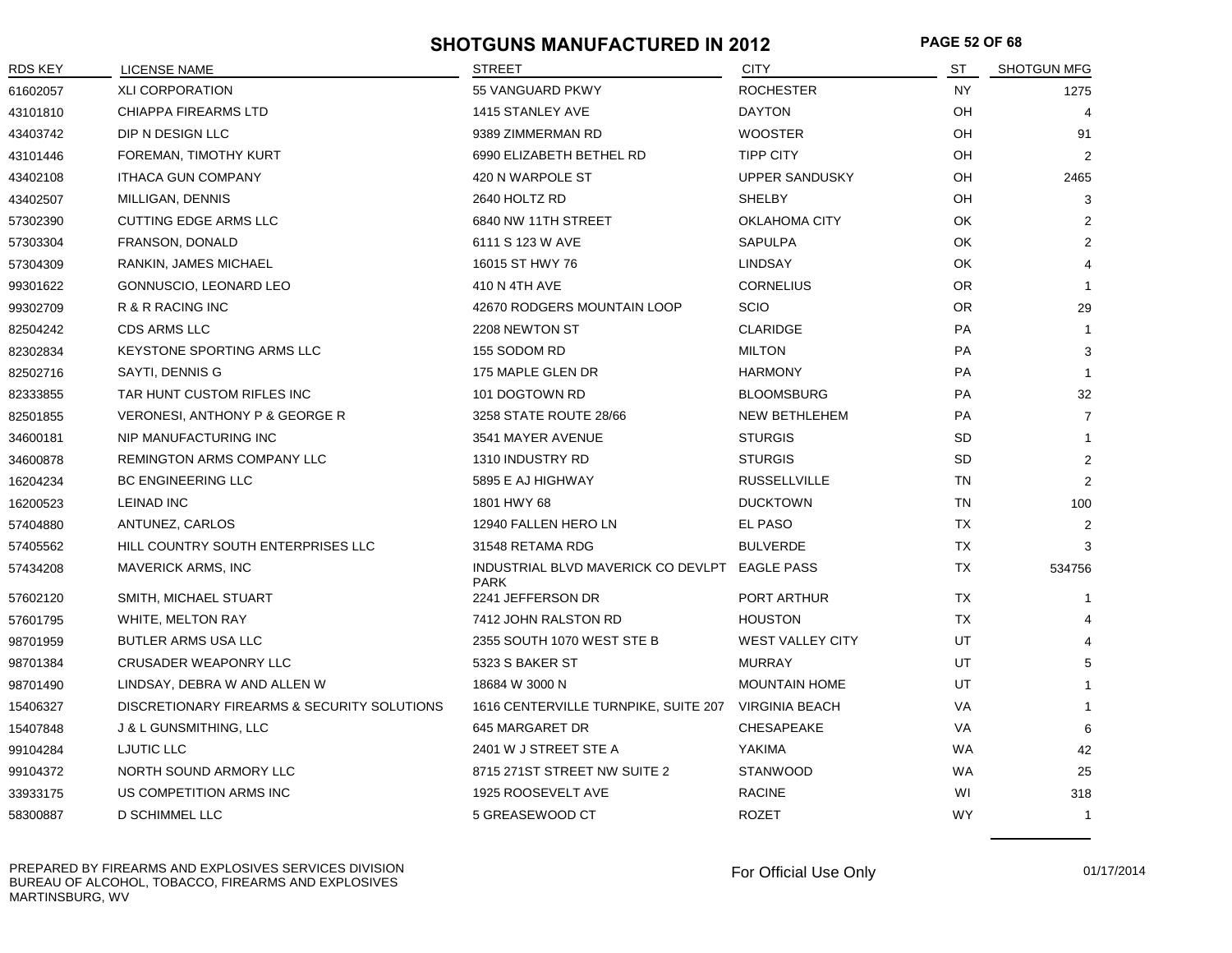|                |              | <b>SHOTGUNS MANUFACTURED IN 2012</b> |      | <b>PAGE 53 OF 68</b> |             |
|----------------|--------------|--------------------------------------|------|----------------------|-------------|
| <b>RDS KEY</b> | LICENSE NAME | STREE <sup>-</sup>                   | CITY |                      | SHOTGUN MFG |
|                |              |                                      |      |                      | 949010      |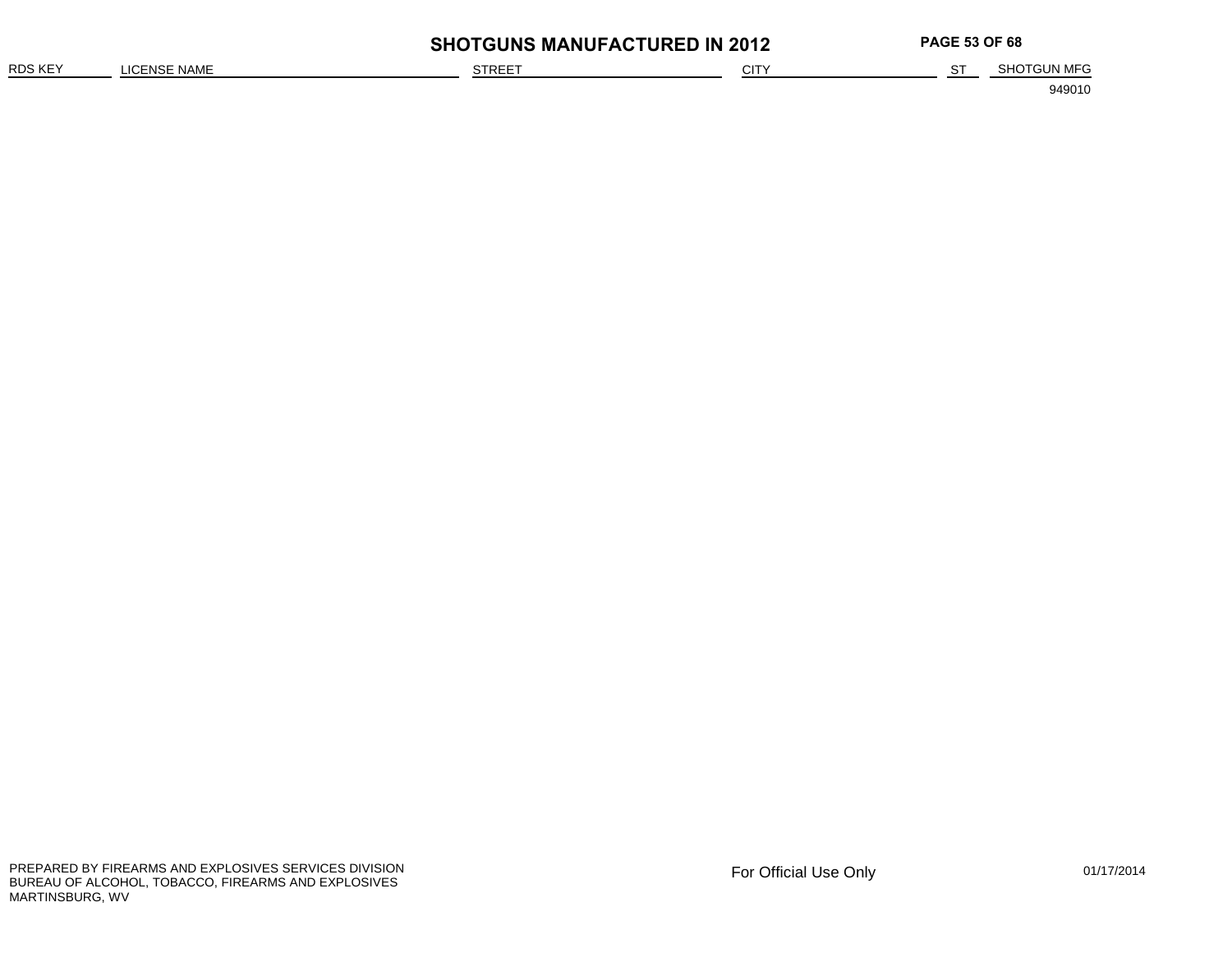# **PAGE 54 OF 68 MISC. FIREARMS MANUFACTURED IN 2012**

| <b>RDS KEY</b> | <b>LICENSE NAME</b>                                   | <b>STREET</b>                         | <b>CITY</b>           | <u>ST</u> | <b>MISC FA MFG</b> |
|----------------|-------------------------------------------------------|---------------------------------------|-----------------------|-----------|--------------------|
| 99201609       | AURORA MOONLIGHTING ENTERPRISES INC                   | 2533 MICAH RD                         | NORTH POLE            | AK        | 70                 |
| 99201566       | VALLEY ARMORY LLC                                     | 1140 EAST ESTY CIR                    | <b>PALMER</b>         | AK        | 90                 |
| 16304070       | NFORCE ENTERPRISES LLC                                | 12334 COUNTY LINE RD                  | <b>MOUNDVILLE</b>     | AL.       | $\overline{4}$     |
| 57100388       | GENERAL DYNAMICS-OTS, INC                             | 1/2 MI W HWY 303                      | <b>HAMPTON</b>        | AR        | 8                  |
| 57102287       | LAKESIDE MACHINE LLC                                  | 1213 INDUSTRIAL ST                    | <b>HORSESHOE BEND</b> | AR        | 6                  |
| 98600962       | ABRAMS AIRBORNE MFG, INC.                             | 3735 N ROMERO RD                      | <b>TUCSON</b>         | AZ        | 507                |
| 98602346       | <b>AGP ARMS INC</b>                                   | 1930 E THIRD ST STE #12               | <b>TEMPE</b>          | AZ        | 107                |
| 98602515       | AMERICAN SPIRIT ARMS LLC                              | 16001 N GREENWAY HAYDEN LOOP STE<br>В | <b>SCOTTSDALE</b>     | AZ        | 412                |
| 98605179       | APP LLC                                               | 2715 E FREMONT                        | <b>PHOENIX</b>        | AZ        | $\overline{7}$     |
| 98602530       | ARIZONA ARMORY, LLC                                   | 2114 W FILLMORE                       | <b>PHOENIX</b>        | AZ        | 105                |
| 98604777       | AZEX - QC LLC                                         | 17426 E HUNT HWY                      | <b>QUEEN CREEK</b>    | AZ        | 20                 |
| 98605897       | BLACK RIFLE COMPANY LLC                               | 2010 HOLLY AVE STE 102-104            | LAKE HAVASU CITY      | AZ        | 31                 |
| 98605586       | <b>C &amp; S FIREARMS LLC</b>                         | 38493 N REYNOSA DR                    | <b>SAN TAN VALLEY</b> | AZ        | 17                 |
| 98605283       | CONQUEST LLC                                          | 260 N MAIN ST                         | <b>FLORENCE</b>       | AZ        | 61                 |
| 98605521       | E3 ARMS LLC                                           | 2100 COLLEGE DR UNIT#108              | LAKE HAVASU CITY      | AZ        | 55                 |
| 98605978       | <b>GRAYSKULL ARMORY LLC</b>                           | 22871 W SOLANO DR                     | <b>BUCKEYE</b>        | AZ        | $\mathbf{1}$       |
| 98604793       | MARSH INDUSTRIES LLC                                  | 7040 E LONE MT RD N                   | <b>CAVE CREEK</b>     | AZ        | 138                |
| 98602171       | <b>MILKOR USA INC</b>                                 | 3735 N ROMERO RD SUITE 2M             | <b>TUCSON</b>         | AZ        | 37                 |
| 98604571       | MORE TACTICAL SUPPLY LLC                              | 100 S POWER RD STE B                  | MESA                  | AZ        | 16                 |
| 98600788       | PATRIOT ORDNANCE FACTORY INC                          | 23011 N 16TH LANE                     | <b>PHOENIX</b>        | AZ        | 957                |
| 98603707       | <b>QUENTIN LASER LLC</b>                              | 761 N MONTEREY ST STE 104             | <b>GILBERT</b>        | AZ        | 752                |
| 98603442       | RDTS MANUFACTURING INC                                | BIG SYCAMORE BLDG A 1ST FL            | <b>CAVE CREEK</b>     | AZ        | 8                  |
| 98605479       | <b>RENCHER ARMS LLC</b>                               | 2831 PAPERMILL RD                     | <b>TAYLOR</b>         | AZ        | 16                 |
| 98637956       | YOUNG MANUFACTURING INC                               | 5528 N 51ST AVE                       | <b>GLENDALE</b>       | AZ        | 44                 |
| 96802268       | ANDERSON, ROBERT AND GAIL                             | 103 MAIN ST                           | PLACERVILLE           | СA        | 23                 |
| 97702070       | <b>CBEINC</b>                                         | 18430 TECHNOLOGY DR UNIT A            | <b>MORGAN HILL</b>    | CA        | 1754               |
| 96801682       | CHRISTENSEN, CRAIG ALLEN                              | 710 3RD STREET                        | <b>MARYSVILLE</b>     | СA        | 38                 |
| 99501030       | COBRA TACTICAL INC                                    | 28910 AVENUE PENN UNIT 210            | <b>VALENCIA</b>       | СA        | 150                |
| 97700758       | GEORGE, DAVID                                         | 229 E HARTLEY AVE                     | <b>RIDGECREST</b>     | СA        | 5                  |
| 93337167       | GUIETTE MANUFACTURING INC                             | 28739 LEBANON ROAD                    | PINE VALLEY           | СA        | 2                  |
| 93304160       | <b>HELMICK, BRENT ZIEGLER</b>                         | 24011 QUAIL WAY                       | <b>LAKE FOREST</b>    | СA        | 11                 |
| 93304097       | <b>JD MACHINE TECH INC</b>                            | 4170 MORENA BLVD #C                   | SAN DIEGO             | СA        | 6405               |
| 96802866       | MONTES, KENNETH                                       | 501 GIUSEPPE CT STE C&D               | <b>ROSEVILLE</b>      | СA        | 203                |
| 96801531       | <b>REH INDUSTRIES LLC</b>                             | 710 3RD ST                            | <b>MARYSVILLE</b>     | СA        | 45                 |
| 96803246       | SACRAMENTO BLACK RIFLE INC                            | 6671 BLUE OAKS BLVD                   | <b>ROCKLIN</b>        | СA        | 187                |
|                | PREPARED BY FIREARMS AND EXPLOSIVES SERVICES DIVISION |                                       | For Official Use Only |           | 01/17/2014         |

BUREAU OF ALCOHOL, TOBACCO, FIREARMS AND EXPLOSIVES MARTINSBURG, WV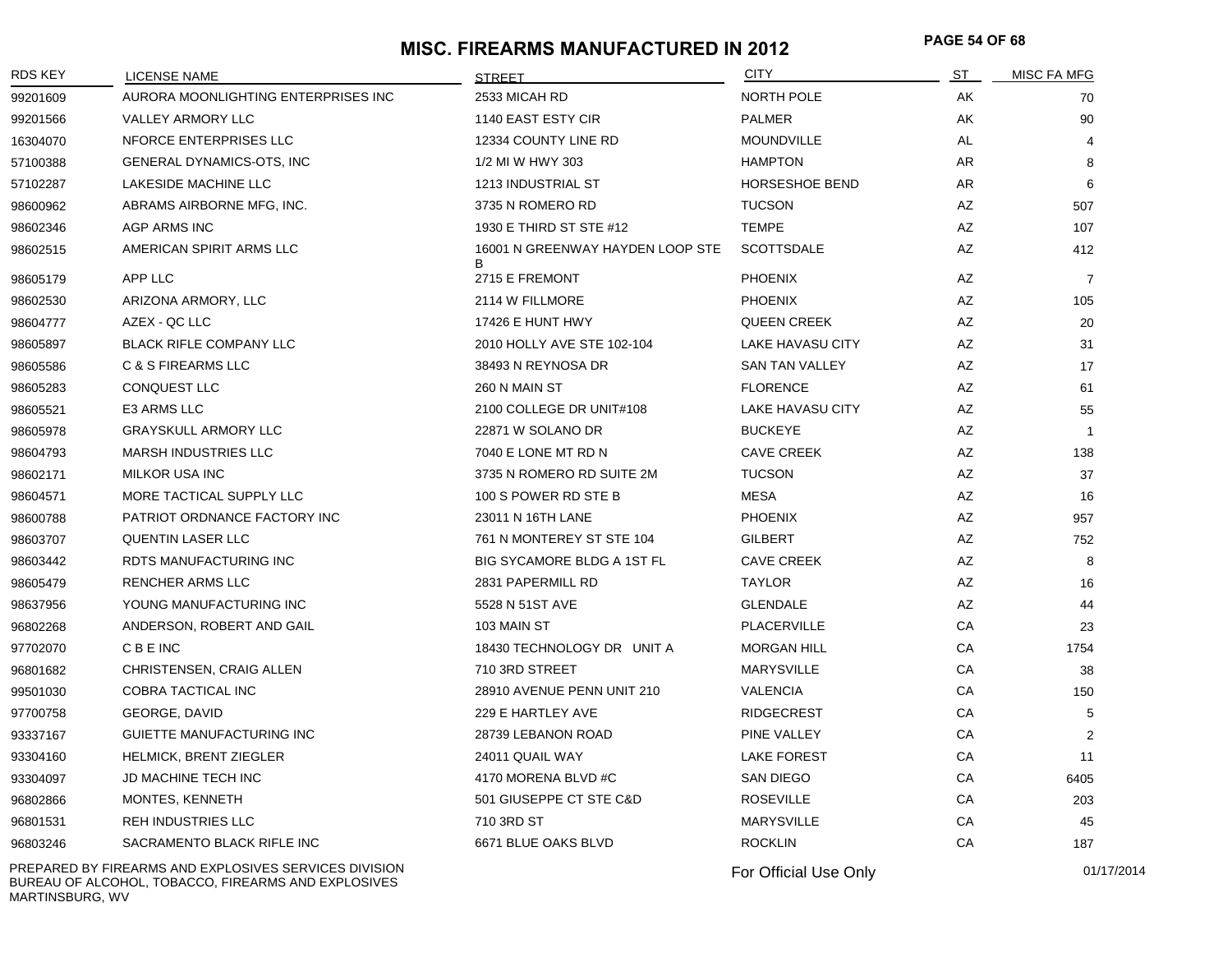# **PAGE 55 OF 68 MISC. FIREARMS MANUFACTURED IN 2012**

| <b>RDS KEY</b> | LICENSE NAME                   | <b>STREET</b>                                    | <b>CITY</b>         | <u>ST</u> | MISC FA MFG    |
|----------------|--------------------------------|--------------------------------------------------|---------------------|-----------|----------------|
| 96802648       | TACTICAL DEFENSE SURVIVAL LLC  | 4881 GRANITE DR                                  | <b>ROCKLIN</b>      | CA        | 27             |
| 97702966       | TEMPLAR ARMAMENT LLC           | 611 UNIVERSITY AVE                               | LOS GATOS           | CA        | 134            |
| 58401869       | GODDARD ENTERPRISES LLC        | 8495 WELD COUNTY ROAD 2                          | <b>BRIGHTON</b>     | CO        | 119            |
| 58403573       | <b>JB TACTICAL LLC</b>         | 4304 KIPLING ST                                  | <b>WHEAT RIDGE</b>  | CO        | 33             |
| 58403867       | SHADOW OPS WEAPONRY LLC        | 1830 BOSTON AVE UNIT E                           | <b>LONGMONT</b>     | CO        | 102            |
| 58404396       | THIXOFORMING LLC               | 8906 FRONTIER ST                                 | <b>FIRESTONE</b>    | CO        | 1265           |
| 60600980       | <b>BMGLLC</b>                  | <b>68 OLD BROADWAY EAST</b>                      | <b>NORTH HAVEN</b>  | <b>CT</b> | 129            |
| 60600752       | MARSAM METAL FINISHING CO      | 14 M&S COURT                                     | <b>NEW BRITAIN</b>  | <b>CT</b> | $\overline{1}$ |
| 15915594       | <b>ACTION ARMS INC</b>         | 9120 CRAFTSMAN DR                                | <b>HUDSON</b>       | FL.       | 122            |
| 15915094       | <b>BLACK OPS ARMOURY INC</b>   | 1512 OLD DAYTONA CT                              | <b>DELAND</b>       | FL.       | $\mathbf{1}$   |
| 15914968       | BLACK WIDOW AMMO & GUNS INC    | 37443 STATE ROAD 19                              | <b>UMATILLA</b>     | FL.       | 15             |
| 15918509       | <b>CODE RED SPORTS CORP</b>    | 2300 WEST 84TH STREET SUITE 209                  | <b>HIALEAH</b>      | FL.       | 100            |
| 15916388       | FERRIS, STEPHEN JOSEPH         | 2691 SALAMANCA STREET                            | <b>NAVARRE</b>      | FL.       | $\overline{4}$ |
| 15909552       | <b>GOOD TIME OUTDOORS INC</b>  | 4600 W HIGHWAY 326                               | <b>OCALA</b>        | FL.       | 6913           |
| 15935122       | <b>KNIARMCO INC</b>            | 701 COLUMBIA BLVD                                | <b>TITUSVILLE</b>   | FL.       | $\overline{2}$ |
| 15914787       | MANTA MACHINING COMPANY LLC    | 510B EAST ALFRED ST                              | <b>TAVARES</b>      | FL.       | 133            |
| 15914419       | SDNB ENTERPRISES LLC           | 1311 ASHBORO CIR SE                              | PALM BAY            | FL.       | $\mathbf{1}$   |
| 15912410       | SUTTON, KATHRYN M              | 1468 N GOLDENROD RD SUITE 220                    | ORLANDO             | FL.       | $\overline{1}$ |
| 15908014       | TACTICAL MACHINING, LLC        | 1270 BISCAYNE BLVD                               | DELAND              | FL.       | 13800          |
| 15806236       | ADVANCED ARMAMENT CORP LLC     | 2408 TECH CENTER PARKWAY BUILDING<br>H SUITE 150 | LAWRENCEVILLE       | GA        | 48             |
| 15805387       | AMERICAN PRECISION ARMS LLC    | 1154 GA HWY 59                                   | <b>COMMERCE</b>     | GA        | 153            |
| 15808264       | CHESTATEE FIREARMS LLC         | 6936 OLD WHELCHEL RD                             | <b>DAHLONEGA</b>    | GA        | 3              |
| 15807427       | GALLETTA, JOHN L JR            | 6A NORTH COASTAL HWY                             | PORT WENTWORTH      | GA        | 94             |
| 15805425       | GT VIRTUAL CONCEPTS LLC        | 535 PINE RD STE 205                              | <b>NEWNAN</b>       | GA        | 74             |
| 15805973       | HEAD DOWN PRODUCTS LLC         | 268 CADILLAC PARKWAY STE 108                     | <b>DALLAS</b>       | GA        | 438            |
| 15807443       | INTEGRITY ARMS & SURVIVAL, LLC | 1450 GREENSBORO HWY                              | <b>WATKINSVILLE</b> | GA        | 6              |
| 15807254       | <b>XSIVE INC</b>               | 5493 WESTMORELAND PLAZA STE D400                 | <b>DOUGLASVILLE</b> | GA        | 17             |
| 54200689       | <b>JARD INC</b>                | 3149 NEST AVE                                    | SHELDON             | IA        | 31             |
| 54202498       | KNOWLER, MARK ANTHONY          | 706 N MAIN ST                                    | <b>SIGOURNEY</b>    | IA        | 5              |
| 54201706       | LES BAER CUSTOM INC            | 1804 IOWA DR                                     | LE CLAIRE           | IA        | 1694           |
| 54201425       | MIDWEST METAL CREATIONS, LLC   | 743 ADAMS AVE                                    | <b>LISBON</b>       | IA        | 10             |
| 98235032       | <b>BAT MACHINE CO INC</b>      | 11550 N-BRUSS RD                                 | <b>RATHDRUM</b>     | ID        | 542            |
| 98200317       | CDQ SOLUTIONS, LLC             | 2772 S VICTORY VIEW WAY                          | <b>BOISE</b>        | ID        | 1715           |
| 98201213       | LONE WOLF R & D LLC            | 57 SHEPARD RD                                    | <b>OLDTOWN</b>      | ID        | 984            |
| 98201392       | SEEKINS, GLEN DALE             | 1708 6TH AVE, N. SUITE D                         | <b>LEWISTON</b>     | ID        | 3513           |
|                |                                |                                                  |                     |           |                |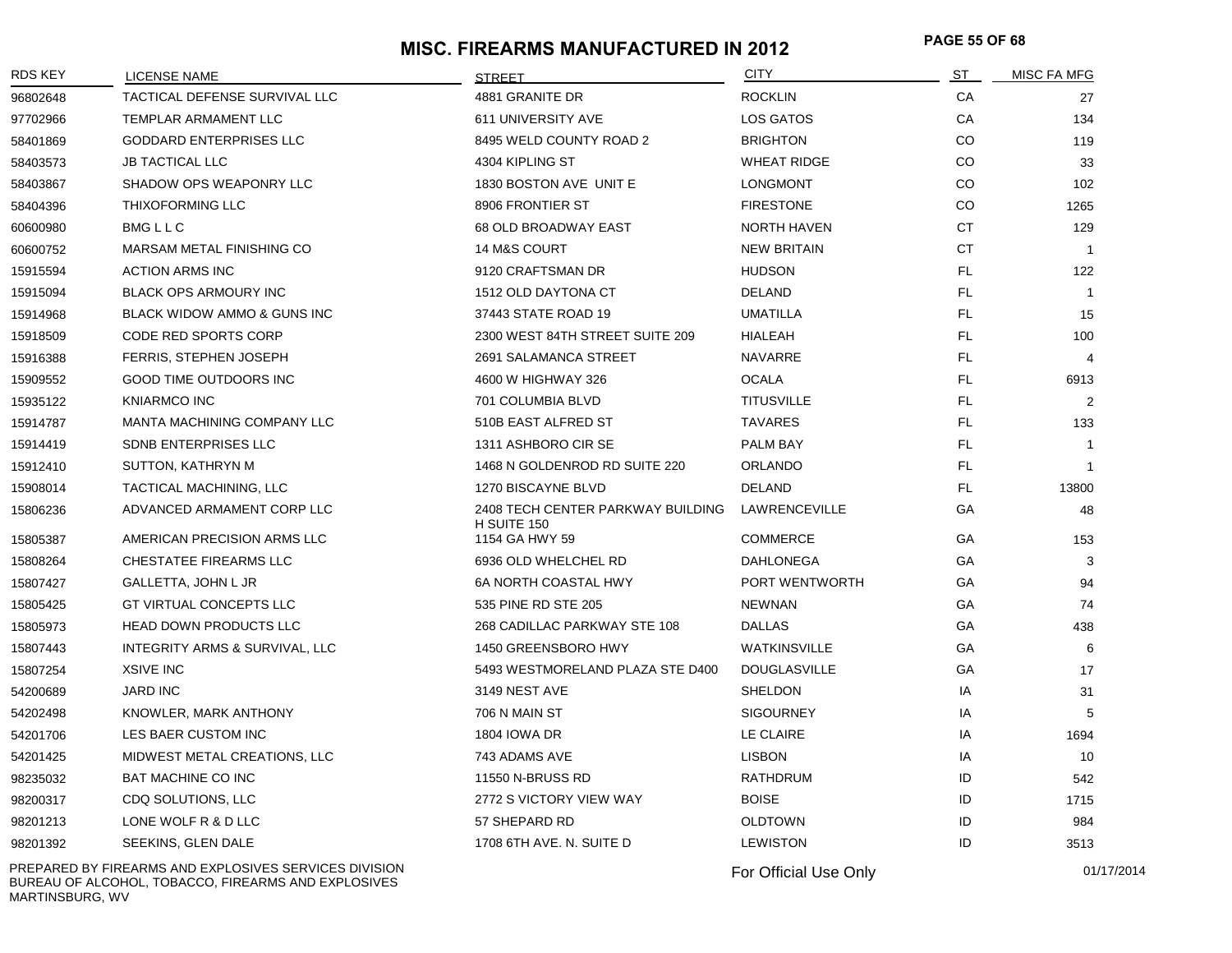# **PAGE 56 OF 68 MISC. FIREARMS MANUFACTURED IN 2012**

| <b>RDS KEY</b> | <b>LICENSE NAME</b>            | <b>STREET</b>                | <b>CITY</b>             | ST        | MISC FA MFG    |
|----------------|--------------------------------|------------------------------|-------------------------|-----------|----------------|
| 98200569       | TACTICAL INNOVATIONS INC       | 345 SUNRISE RD               | <b>BONNERS FERRY</b>    | ID        | 3192           |
| 33636039       | ARMALITE INC                   | 745 S HANFORD ST             | <b>GENESEO</b>          | IL.       | 2561           |
| 33637390       | <b>DS ARMS INC</b>             | 27W990 INDUSTRIAL AVE        | LAKE BARRINGTON         | IL        | 5512           |
| 33635626       | <b>KREBS CUSTOM INC</b>        | 1000 N RAND RD #106 AND #105 | <b>WAUCONDA</b>         | IL.       | $\overline{4}$ |
| 33637243       | LEWIS MACHINE & TOOL CO        | 1305 W 11TH ST               | MILAN                   | IL.       | 2529           |
| 33603459       | <b>ODIN ARMS LLC</b>           | 415 W JACKSON AVE            | NAPERVILLE              | IL.       | 19             |
| 33601205       | SPORTSWEREUS INC               | 855 COMMERCE PARKWAY         | CARPENTERSVILLE         | IL.       | 6153           |
| 43501191       | HAVERKAMP, THOMAS J            | 4850 N 13TH ST               | <b>TERRE HAUTE</b>      | IN        | 19             |
| 43504386       | MAG TACTICAL SYSTEMS LLC       | 5825A PROSPECT DR            | <b>NEWBURGH</b>         | IN        | 918            |
| 43503322       | REO ENGINEERING INC            | 1252 N UNION ST              | <b>KOKOMO</b>           | IN        | 57             |
| 54801362       | EXTRA SENSORY PROTECTION INC   | 5700 WEST 84TH ST            | <b>OVERLAND PARK</b>    | KS        | 5              |
| 54801127       | <b>GREER, JAMES T</b>          | 520 E 6HT AVE                | <b>CHENEY</b>           | KS        | 15             |
| 54802798       | SENTINEL ARMS LLC              | 104 SOUTH MAIN ST            | <b>MORGANVILLE</b>      | <b>KS</b> | 20             |
| 46104099       | BAD BULL MUZZLE LOADERS INC    | 200 E LEGION DR              | <b>PRINCETON</b>        | <b>KY</b> | 46             |
| 46100511       | DOUBLE STAR CORP               | 5600 BYBEE RD                | <b>WINCHESTER</b>       | KY.       | 5493           |
| 46102771       | <b>IDEAL PRODUCTS INC</b>      | 126 CAPITAL CT               | <b>NICHOLASVILLE</b>    | KY.       | 529            |
| 46104350       | LOUISVILLE PATRIOT GROUP LLC   | 730 W MARKET ST SUITE 100    | <b>LOUISVILLE</b>       | KY.       | 8              |
| 46103837       | LYNCH, JOHN DAVID              | 6123 W 5TH STREET RD         | OWENSBORO               | KY.       | -1             |
| 57202879       | ELITE TACTICAL WEAPONS LLC     | 5905 FINANCIAL DR STE 800    | <b>SHREVEPORT</b>       | LA        | 25             |
| 57202928       | FOLEY ARMORY, LLC              | 209 E AMEDEE DR              | <b>SCOTT</b>            | LA        | $\mathbf{1}$   |
| 57203753       | STRAIGHT SHOT ARMS LLC         | 1710 HIGHWAY 520             | <b>HOMER</b>            | LA        | $\mathbf{1}$   |
| 57202835       | <b>VINTAGE SEASONS INC</b>     | 132 BEAUREGARD AVE           | <b>SULPHUR</b>          | LA        | 28             |
| 60400915       | RCS DIESEL SERVICE INC         | 566 HOLYOKE STREET           | <b>LUDLOW</b>           | МA        | 401            |
| 60402299       | SHEPPARD, JAMES ROBERT         | 7 RENKER DR                  | <b>EASTON</b>           | МA        | 2              |
| 60401684       | <b>SMITH &amp; WESSON CORP</b> | 2100 ROOSEVELT AVE           | SPRINGFIELD             | МA        | 6995           |
| 60404099       | TROY INDUSTRIES INC            | 151D CAPITAL DR              | <b>WEST SPRINGFIELD</b> | МA        | 23             |
| 85203574       | HOSTETTER, MARK A              | 21499 COLTON POINT RD        | <b>AVENUE</b>           | <b>MD</b> | 486            |
| 85202358       | LWRC INTERNATIONAL LLC         | 815 CHESAPEAKE DRIVE         | CAMBRIDGE               | <b>MD</b> | 741            |
| 85211500       | MC KEE, INC                    | 8725 BOLLMAN PLACE #1        | SAVAGE                  | <b>MD</b> | 765            |
| 60101652       | <b>GENTILE, DAMON FRANCIS</b>  | 398 PLAINS RD                | <b>HOLLIS CENTER</b>    | <b>ME</b> | 108            |
| 60100848       | <b>MG INDUSTRIES INC</b>       | 1168 MAIN STREET             | <b>OLD TOWN</b>         | <b>ME</b> | 143            |
| 60100748       | SMITH & WESSON CORP            | <b>19 AVIATION DR</b>        | <b>HOULTON</b>          | ME        | 903            |
| 43804997       | CENTRAL SCREW PRODUCTS CO INC  | 1070 MAPLELAWN               | <b>TROY</b>             | MI        | 1781           |
| 43804619       | <b>GLAU, ANTHONY THOMAS</b>    | 54 BOYER DR                  | <b>BATTLE CREEK</b>     | MI        | $\overline{1}$ |
| 43803907       | HUGHES PRECISION PRODUCTS LLC  | 924 E MULLETT LAKE RD        | <b>INDIAN RIVER</b>     | MI        | 107            |

PREPARED BY FIREARMS AND EXPLOSIVES SERVICES DIVISION BUREAU OF ALCOHOL, TOBACCO, FIREARMS AND EXPLOSIVES MARTINSBURG, WV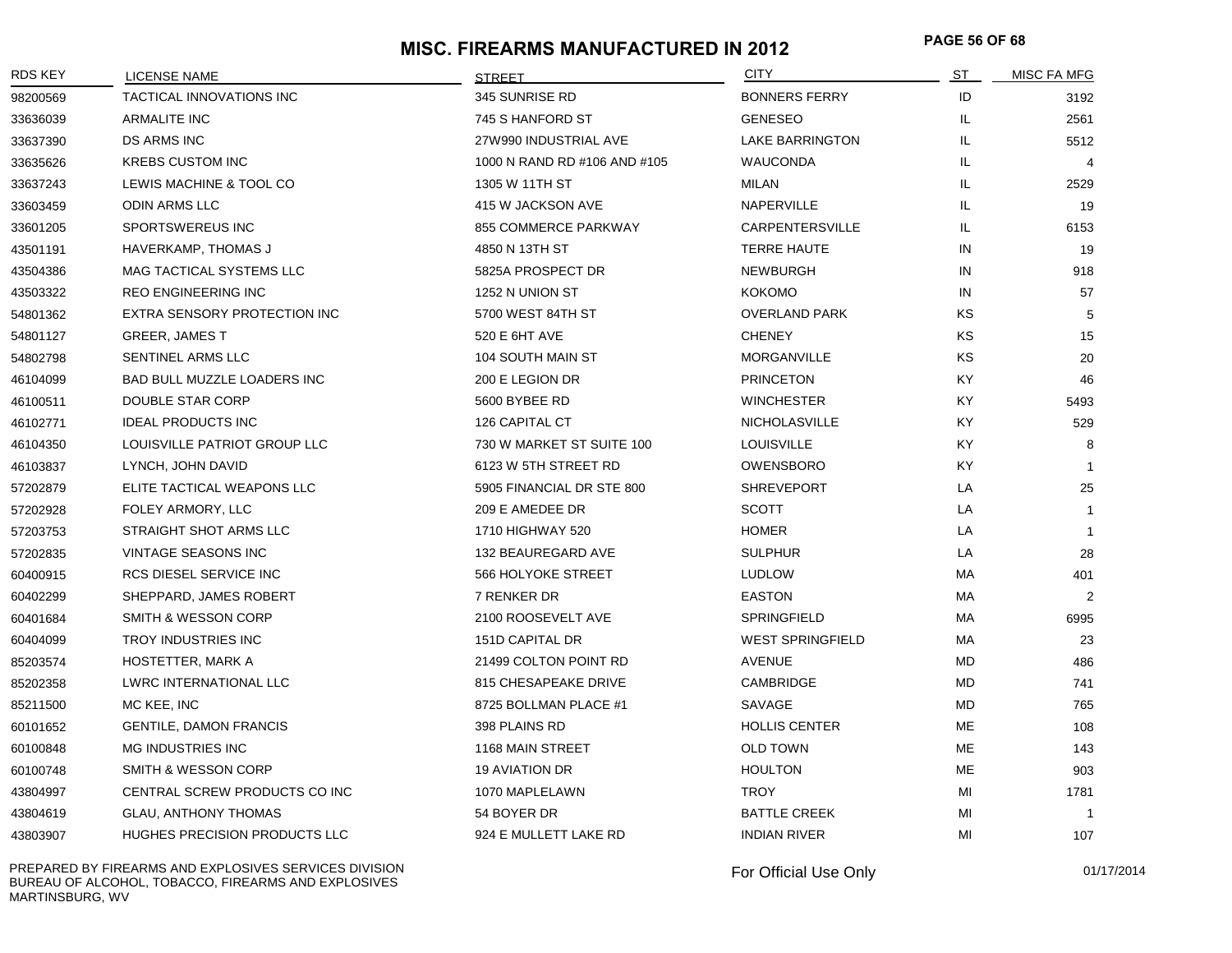# **PAGE 57 OF 68 MISC. FIREARMS MANUFACTURED IN 2012**

| RDS KEY  | LICENSE NAME                          | <b>STREET</b>            | <b>CITY</b>            | ST        | <b>MISC FA MFG</b> |
|----------|---------------------------------------|--------------------------|------------------------|-----------|--------------------|
| 43806632 | WALTER, PHILIP GEORGE                 | 6809 126TH AVE           | <b>FENNVILLE</b>       | MI        |                    |
| 43806132 | <b>WEBCO PRECISION MACHINING LLC</b>  | 15430 VAN TUYLE RD       | <b>MANCHESTER</b>      | MI        | 2                  |
| 34102894 | BOBERG ARMS CORPORATION               | 1755 COMMERCE CT         | <b>WHITE BEAR LAKE</b> | ΜN        | 751                |
| 34102861 | <b>COONAN INC</b>                     | 4501 103RD CT NE #120    | <b>BLAINE</b>          | <b>MN</b> | 625                |
| 34101144 | FLITSCH, RONALD EUGENE                | 12156 COUNTY RD 31 NW    | <b>PINE ISLAND</b>     | ΜN        | 10                 |
| 34101861 | NODAK SPUD LLC                        | 7683 WASHINGTON AVE S    | <b>EDINA</b>           | <b>MN</b> | 6715               |
| 34103305 | NORDIC COMPONENTS INC                 | <b>1156 HWY 7 EAST</b>   | <b>HUTCHINSON</b>      | MN        | 46                 |
| 34103228 | SUB ZERO CRYOGENICS INC               | 11265 375TH ST           | <b>NORTH BRANCH</b>    | ΜN        | $\overline{7}$     |
| 54301691 | ARNOLD DEFENSE AND ELECTRONICS LLC    | 3000 ARNOLD TENBROOK RD  | ARNOLD                 | МO        | 16                 |
| 54306466 | <b>BLACK DAWN INDUSTRIES LLC</b>      | 807 S MARSHALL           | <b>SEDALIA</b>         | МO        | 365                |
| 54306127 | <b>BLACK RAIN ORDNANCE INC</b>        | 11685 GATEWAY DR         | <b>NEOSHO</b>          | МO        | 3919               |
| 54301610 | <b>CMMG INC</b>                       | 620 COUNTY ROAD 118      | <b>FAYETTE</b>         | <b>MO</b> | 11569              |
| 54306585 | DELASHMUTT, RAYMOND                   | 916 CR 281               | <b>AUXVASSE</b>        | <b>MO</b> | 18                 |
| 54309846 | GHISELENE, VICTOR JOSEPH              | 2113 HWY M               | <b>GROVESPRING</b>     | МO        | 2                  |
| 54340380 | THE CUTTING EDGE PMS INC              | 1150 PROGRESS ST         | <b>MOUNT VERNON</b>    | МO        | 519                |
| 16401275 | BAE SYSTEMS RO DEFENSE INC            | 48 RAWLS SPRINGS LOOP RD | <b>HATTIESBURG</b>     | МS        | 124                |
| 16402941 | TRUSLER, LEROY LAVON                  | 5109 HUCKLEBERRY LANE    | <b>MOSS POINT</b>      | МS        | 2                  |
| 98101194 | <b>BLACK GOLD CUSTOM ARMS INC</b>     | 461 A JETWAY DR          | <b>BELGRADE</b>        | MT        | 41                 |
| 98101187 | DEFIANCE MACHINE INC                  | 3881 MT HWY 40 W         | <b>COLUMBIA FALLS</b>  | <b>MT</b> | 542                |
| 98101595 | <b>NEMO ARMS INC</b>                  | 3582 HWY 93 S            | <b>KALISPELL</b>       | <b>MT</b> | 5                  |
| 98101693 | SEILER, BRUCE WATSON                  | 5325 ELK RIDGE RD        | <b>HELENA</b>          | MT        | 3                  |
| 98101163 | SI DEFENSE INC                        | 2902 HIGHWAY 93 N        | <b>KALISPELL</b>       | MT        | 493                |
| 15604383 | <b>BAITY'S CUSTOM GUNWORKS</b>        | 2623 BOONE TRAIL         | NORTH WILKESBORO       | <b>NC</b> | 48                 |
| 15604638 | BARNES PRECISION MACHINE INC          | 1434 FARRINGTON RD       | APEX                   | NC.       | 899                |
| 15604330 | CHATHAM ARMS LLC                      | 130 MINT SPRINGS RD      | <b>PITTSBORO</b>       | <b>NC</b> | 42                 |
| 15601287 | <b>CJK FARMS INC</b>                  | 194 BUNCOMBE HILL LN     | <b>MOUNT OLIVE</b>     | NC.       | -1                 |
| 15606056 | DAVIS, JOSH & RONNIE PARTNERSHIP, LLP | 1901 LIBERTY DR          | <b>THOMASVILLE</b>     | <b>NC</b> | 892                |
| 15603403 | DEL-TON, INC                          | 330 AVIATION PARKWAY     | <b>ELIZABETHTOWN</b>   | <b>NC</b> | 10009              |
| 15603266 | DICKS GUN REPAIR INC                  | 421 LAKE DR              | <b>WINSTON SALEM</b>   | <b>NC</b> | 3                  |
| 15607773 | MAC GUN WORX LLC                      | 356 W FRANKLIN BLVD      | <b>GASTONIA</b>        | <b>NC</b> | 3                  |
| 15606109 | MINOR, JAMES HUNT JR                  | 803 LAKE RD              | <b>CREEDMOOR</b>       | <b>NC</b> | 69                 |
| 54701164 | CHAMBERS, JIMMIE JOE III              | 2175 COUNTY RD K         | <b>CRETE</b>           | <b>NE</b> | $\overline{4}$     |
| 54701563 | DRAGON STIX SPORTING GOODS LLC        | 406 MAIN ST              | <b>NELIGH</b>          | NE.       | 2                  |
| 54701178 | R & B ARMS LLC                        | 631 OVERLOOK LN          | <b>BEATRICE</b>        | <b>NE</b> | 10                 |
| 60234248 | <b>COMPETITOR CORP INC</b>            | 26 KNIGHT STREET, UNIT 3 | <b>JAFFREY</b>         | <b>NH</b> | 24                 |

PREPARED BY FIREARMS AND EXPLOSIVES SERVICES DIVISION BUREAU OF ALCOHOL, TOBACCO, FIREARMS AND EXPLOSIVES MARTINSBURG, WV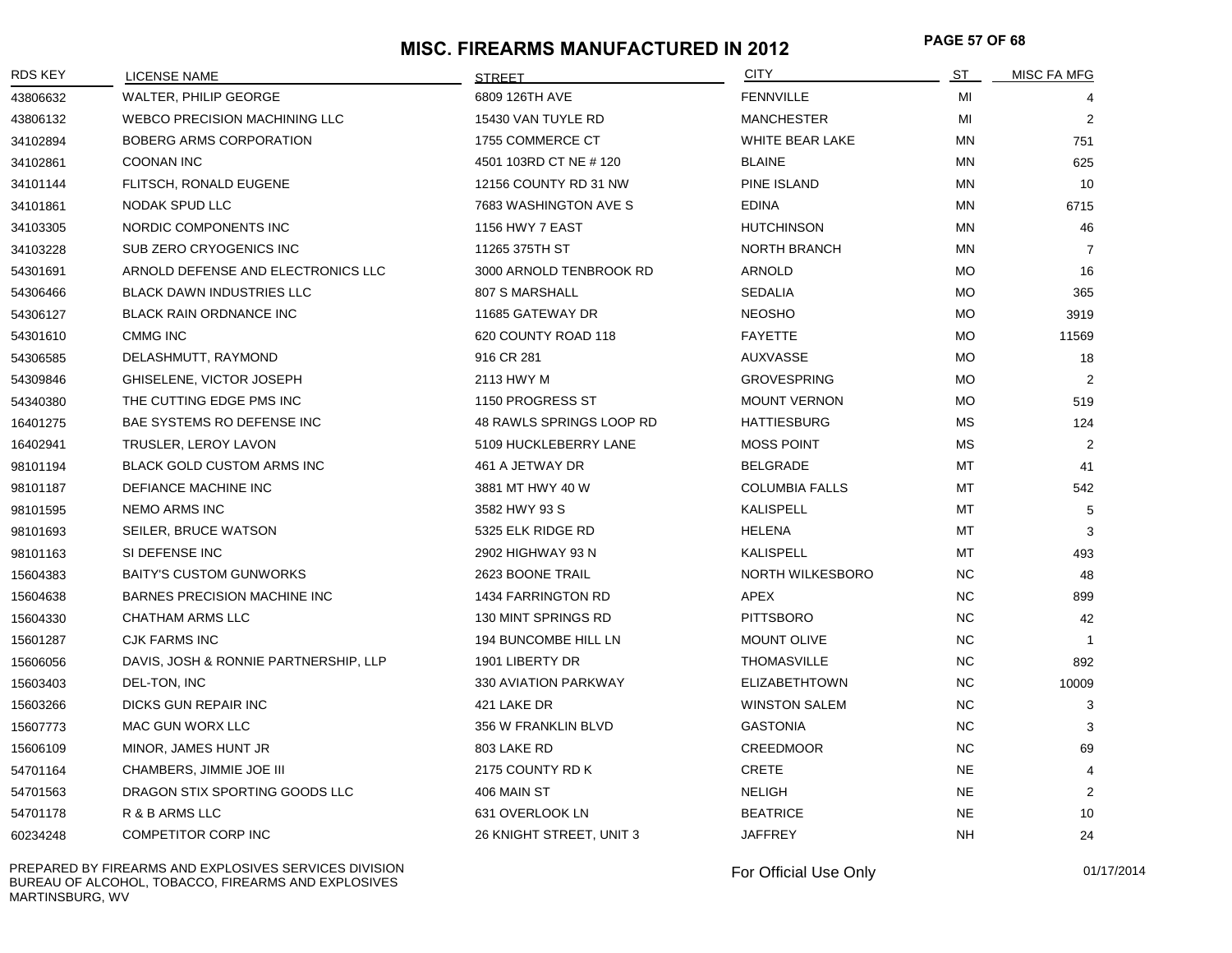# **PAGE 58 OF 68 MISC. FIREARMS MANUFACTURED IN 2012**

| <b>RDS KEY</b> | LICENSE NAME                           | <b>STREET</b>              | <b>CITY</b>           | ST        | MISC FA MFG    |
|----------------|----------------------------------------|----------------------------|-----------------------|-----------|----------------|
| 60201410       | PRECISION TOOL & MOLDING LLC           | 22 MANCHESTER RD           | <b>DERRY</b>          | NH.       | 63484          |
| 60201284       | TAYLOR, TY ROBERT                      | 16 SOUTH WOODBOUND RD      | <b>RINDGE</b>         | <b>NH</b> | 150            |
| 58501481       | ELYSIUM ARMS LLC                       | 101 BACON ST               | <b>RATON</b>          | <b>NM</b> | 15             |
| 58501046       | LAMBERT, JAMES E JR & CROOK, RANDY     | 28 COUNTY RD BO27          | <b>MOUNTAINAIR</b>    | <b>NM</b> | 3              |
| 58501307       | MAVERICK OUTFITTERS, LLC               | 5074 LILLA RD              | <b>LAS CRUCES</b>     | <b>NM</b> | $\mathbf{1}$   |
| 98801740       | AS LV INC                              | 3440 ARVILLE ST            | LAS VEGAS             | <b>NV</b> | 2              |
| 98802091       | <b>BARNES, MICHAEL OWEN</b>            | 4601 GONI RD               | <b>CARSON CITY</b>    | <b>NV</b> | 11             |
| 61601909       | ALLSTAR TACTICAL, LLC                  | 1249 RIDGEWAY AVE SUITE N  | <b>ROCHESTER</b>      | <b>NY</b> | 262            |
| 61600954       | AVILA, EDWARD & JUAN C                 | 6162 STATE ROUTE 96        | <b>FARMINGTON</b>     | NY        | 87             |
| 61602265       | <b>BRISTOL, CHRISTOPHER RAYMOND</b>    | 2394 STATE ROUTE 174       | MARIETTA              | <b>NY</b> | $\overline{1}$ |
| 61600827       | <b>FERMER PRECISION INC</b>            | 114 JOHNSON RD             | <b>ILION</b>          | <b>NY</b> | 555            |
| 61602475       | REMINGTON ARMS COMPANY LLC             | 14 HOEFLER AVE             | <b>ILION</b>          | <b>NY</b> | 629            |
| 43111952       | ANDERSON, JOHN L                       | 4325 NEW MARKET-BANTA RD   | <b>LEWISBURG</b>      | OH        | $\overline{1}$ |
| 43102914       | KALMAR GUNSMITHING LLC                 | 7029 LICKING TRAILS RD     | HEATH                 | OH        | $\overline{1}$ |
| 43437065       | KELBLY'S RIFLE RANGE INC               | 7222 DALTON FOX LAKE RD    | <b>NORTH LAWRENCE</b> | OH        | 530            |
| 43401968       | KMP CLASSIC ARMS, INC                  | 556 CALDWELL AVE           | <b>MANSFIELD</b>      | OH        | 108            |
| 43401651       | OHIO ORDNANCE WORKS INC                | 305 AND 310 PARK DR        | <b>CHARDON</b>        | OH        | 2              |
| 43401317       | <b>VALLEY ENGRAVING LLC</b>            | 46390 STATE ROUTE 536      | <b>WOODSFIELD</b>     | OH        | 7              |
| 57301293       | SURGEON RIFLES LLC                     | 48955 MOCCASIN TRAIL RD    | <b>PRAGUE</b>         | OK        | 664            |
| 99302007       | ARMS LLC                               | 13313 EHLEN RD NE          | AURORA                | OR.       | 100            |
| 99301049       | BFG ORDNANCE, LLC                      | 353 29TH AVENUE SW         | ALBANY                | OR.       | $\overline{2}$ |
| 99302906       | CAYLOR, DUANE JAYSON                   | 11311 SE MILKY WAY         | <b>PRINEVILLE</b>     | OR.       | $\overline{7}$ |
| 99303685       | COLFAX TACTICAL, LLC                   | 1950 SW BADGER AVE #106    | <b>REDMOND</b>        | OR.       | 28             |
| 99301728       | HALO MANUFACTURING LLC                 | 3970 HAMPSHIRE LANE        | <b>EUGENE</b>         | OR.       | 121            |
| 99303496       | HH ARMAMENT LLC                        | 2887 INDUSTRIAL WAY UNIT D | <b>HUBBARD</b>        | OR.       | 3              |
| 99303636       | JONES, NATHAN WILLIAM & ASHLEY SAZANNE | 75398 FERN HILL RD         | RAINIER               | OR.       | 21             |
| 99303399       | RESEARCH DEVELOPMENT LABORATORIES LLC  | 3970 HAMPSHIRE LN          | <b>EUGENE</b>         | OR.       | 9              |
| 99302881       | STS ARMS LLC                           | 625 N BAY BLVD #5          | <b>TOLEDO</b>         | OR.       | 76             |
| 99301710       | STUBBORN MULE OUTDOOR SUPPLY, LLC      | 484 PLEASANT VALLEY RD     | <b>GRANTS PASS</b>    | OR.       | 79             |
| 99302088       | YEAMANS, MATTHEW B                     | 480 ROGUE RIVER PKWY       | <b>TALENT</b>         | OR.       | 23             |
| 82503761       | <b>BEAR PAW ARMS LLC</b>               | 118 WYNDFIELD DR           | <b>MOUNT PLEASANT</b> | <b>PA</b> | $\mathbf{1}$   |
| 82338992       | BORDEN, JAMES F                        | 1325 SHELDON HILL ROAD     | <b>SPRINGVILLE</b>    | <b>PA</b> | 143            |
| 82535872       | CARMICHAEL, RAY E                      | 140 COMMONWEALTH DR        | WARRENDALE            | PA        | $\overline{1}$ |
| 82304234       | LANCER SYSTEMS LP                      | 7566 MORRIS CT STE 300     | ALLENTOWN             | <b>PA</b> | 488            |
| 82303888       | LANCO TACTICAL LLC                     | 498 WEST HIGH STREET       | <b>ELIZABETHTOWN</b>  | PA        | 556            |

PREPARED BY FIREARMS AND EXPLOSIVES SERVICES DIVISION BUREAU OF ALCOHOL, TOBACCO, FIREARMS AND EXPLOSIVES MARTINSBURG, WV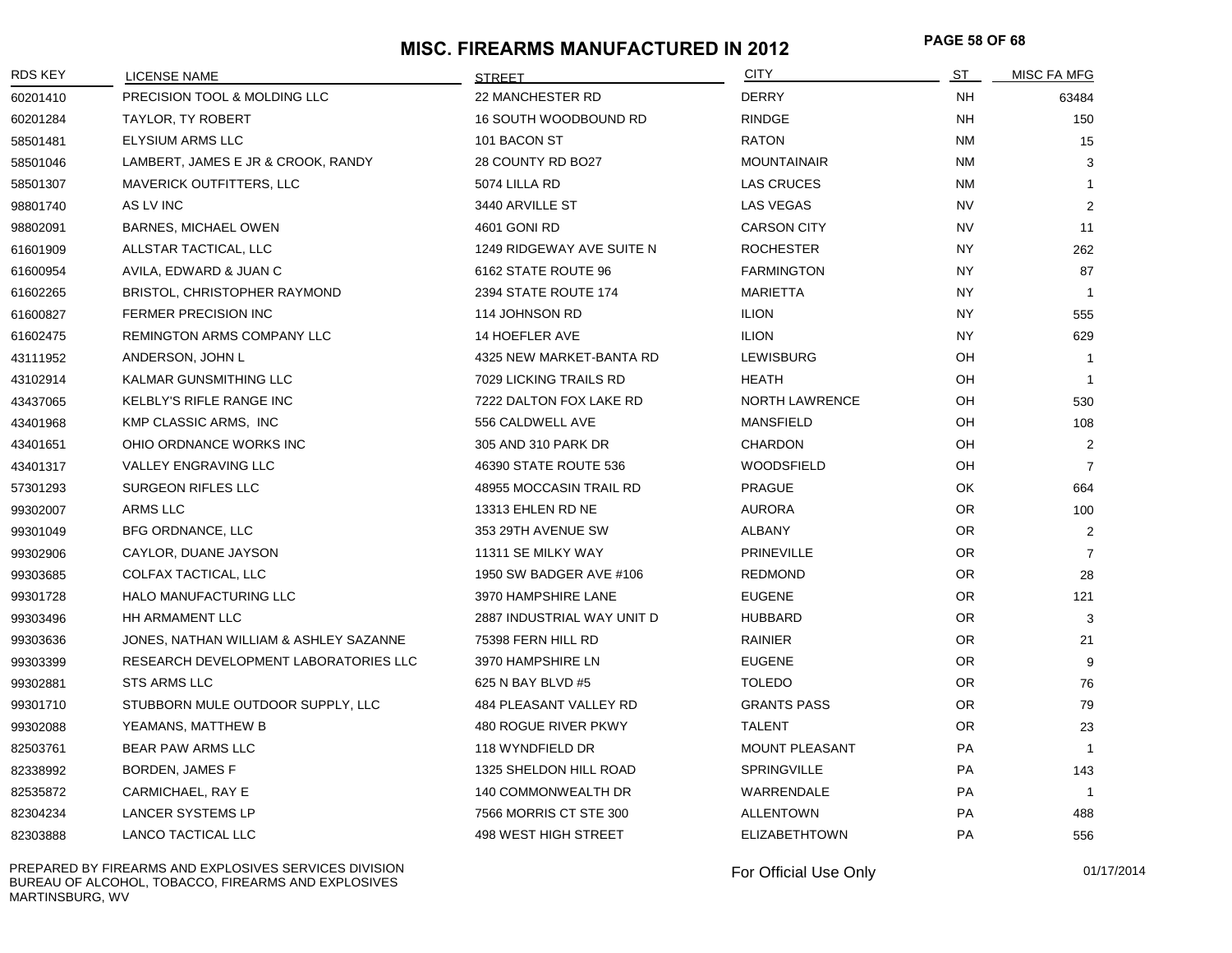# **PAGE 59 OF 68 MISC. FIREARMS MANUFACTURED IN 2012**

| <b>RDS KEY</b> | <b>LICENSE NAME</b>                                                                                          | <b>STREET</b>                                     | <b>CITY</b>           | ST        | <b>MISC FA MFG</b> |
|----------------|--------------------------------------------------------------------------------------------------------------|---------------------------------------------------|-----------------------|-----------|--------------------|
| 82502168       | SWATSWORTH, WILLIAM JOHN                                                                                     | 156 BAKER RD                                      | DU BOIS               | PA        | 111                |
| 82303130       | WELLS CUSTOM GUNMAKERS LLC                                                                                   | 1750 MALONEY HILL RD                              | <b>NICHOLSON</b>      | PA        | 41                 |
| 82502999       | <b>XTREME MACHINING LLC</b>                                                                                  | 6506 KYLERTOWN DRIFTING HWY                       | <b>DRIFTING</b>       | PA        | 10572              |
| 15702546       | PALMETTO STATE ARMORY, LLC                                                                                   | 3760 B FERNANDINA RD                              | <b>COLUMBIA</b>       | <b>SC</b> | 28283              |
| 34600677       | JONES, JAMES AARON                                                                                           | 2221 S PLAZA UNIT 15                              | <b>RAPID CITY</b>     | <b>SD</b> | 5                  |
| 34600878       | REMINGTON ARMS COMPANY LLC                                                                                   | 1310 INDUSTRY RD                                  | <b>STURGIS</b>        | <b>SD</b> | 93                 |
| 16204967       | C & S INDUSTRIES LLC                                                                                         | 2320 LAUREL LAKE RD                               | <b>KNOXVILLE</b>      | TN        | 15                 |
| 16206145       | CROSS MACHINE TOOL CO INC                                                                                    | 312 LAW COMMUNITY RD                              | <b>LEXINGTON</b>      | TN        | 458                |
| 16204086       | JAMES LYLE GRAHAM                                                                                            | 995 MOHAWK CREEK RD                               | MIDWAY                | TN        | 1011               |
| 16238797       | MCCAIG, JAMES A JR                                                                                           | 211 CEMETERY AVE                                  | <b>COLUMBIA</b>       | TN        | 15                 |
| 16205022       | Patriot Defense Arms LLC                                                                                     | 5148 Elmore Rd, STE 1                             | <b>MEMPHIS</b>        | TN        | 308                |
| 16206220       | WILLYERD, JACK E AND ERIC J                                                                                  | 4820 OLD HWY 48                                   | <b>CUNNINGHAM</b>     | TN        | 25                 |
| 57602577       | 74U LLC                                                                                                      | 17 HICKORY CT                                     | <b>RICHWOOD</b>       | TX        | 189                |
| 57506671       | ANDREWS, CHARLES GARY JR                                                                                     | 211 AVIATOR DR                                    | <b>FORT WORTH</b>     | TX        | 2                  |
| 57503595       | BOND ARMS, INC                                                                                               | 1820 S MORGAN                                     | <b>GRANBURY</b>       | <b>TX</b> | 79                 |
| 57504967       | BRADY, ANDREW SCOTT                                                                                          | 6207 RENWOOD DR                                   | FORT WORTH            | TX        | 142                |
| 57405217       | CORLEY, BILLY W                                                                                              | 2770 STROMAN RANCH RD                             | <b>MOUNTAIN HOME</b>  | TX        | $\mathbf{1}$       |
| 57507253       | <b>CROSS ROADS ENTERPRISES LLC</b>                                                                           | 777 STATE HWY 220                                 | <b>HICO</b>           | <b>TX</b> | 24                 |
| 57405158       | DANIELL, JEFF; SHILLINGS, PHILLIP                                                                            | 602 ESTHER BLVD                                   | <b>BRYAN</b>          | TX        | 9                  |
| 57506177       | DUVAL & ASSOCIATES INC                                                                                       | 5316 CR 862                                       | <b>MC KINNEY</b>      | TX        | $\mathbf{1}$       |
| 57602230       | <b>ESG GUNWORKS LLC</b>                                                                                      | 3000 N MAIN #3B                                   | <b>BAYTOWN</b>        | TX        | 22                 |
| 57603164       | JESS BRILEY MANUFACTURING COMPANY                                                                            | 1230 LUMPKIN RD                                   | <b>HOUSTON</b>        | TX        | 2                  |
| 57434208       | <b>MAVERICK ARMS, INC</b>                                                                                    | INDUSTRIAL BLVD MAVERICK CO DEVLPT<br><b>PARK</b> | EAGLE PASS            | TX        | 66395              |
| 57403875       | MINSHEW, JERRI SUE                                                                                           | 307 SERENADA DR                                   | <b>GEORGETOWN</b>     | TX        | 3                  |
| 57404075       | <b>QUANTUM COMPONENTS LTD</b>                                                                                | 448 FM 2093                                       | <b>FREDERICKSBURG</b> | TX        | 334                |
| 57405669       | RATTLESNAKE FIREARMS & ACCESSORIES LLC                                                                       | 13570 DURANGO RANCH RD                            | PLANTERSVILLE         | TX        | 3                  |
| 57603357       | REIDENBACH, JACOB WILLIAM                                                                                    | 19614 RIVER ROCK DR                               | <b>KATY</b>           | <b>TX</b> | 40                 |
| 57503419       | SHILEN RIFLES INC                                                                                            | 205 METRO PARK BLVD                               | <b>ENNIS</b>          | TX        | 39                 |
| 57603418       | SPRATLEN ARMS LLC                                                                                            | 16105 PORTER LN                                   | <b>PORTER</b>         | TX        | 5                  |
| 57404875       | STI INTERNATIONAL INC                                                                                        | 114 HALMAR COVE                                   | <b>GEORGETOWN</b>     | TX        | 1537               |
| 57603270       | T3 GUN WORKS LLC                                                                                             | 21802 LAKE VIEW RD                                | <b>DAMON</b>          | <b>TX</b> | 39                 |
| 57506351       | <b>TALION LLC</b>                                                                                            | 2159 FLEUR DE LIS CT STE A                        | <b>ARLINGTON</b>      | TX        | 4                  |
| 57404909       | ULTRA STEEL TACTICAL LLC                                                                                     | 330 POSEY PASS                                    | NEW BRAUNFELS         | ТX        | 23                 |
| 57402906       | WAKAL, ALEXSANDER                                                                                            | 1648 PALO ALTO DR                                 | <b>VON ORMY</b>       | ТX        | 697                |
| 57504503       | YOULE, GORDON ELMORE IV & CRUM, JASON DARYL                                                                  | 2007 INDUSTRIAL BLVD STE B                        | <b>ROCKWALL</b>       | TX        | 14                 |
|                | PREPARED BY FIREARMS AND EXPLOSIVES SERVICES DIVISION<br>BUREAU OF ALCOHOL, TOBACCO, FIREARMS AND EXPLOSIVES |                                                   | For Official Use Only |           | 01/17/2014         |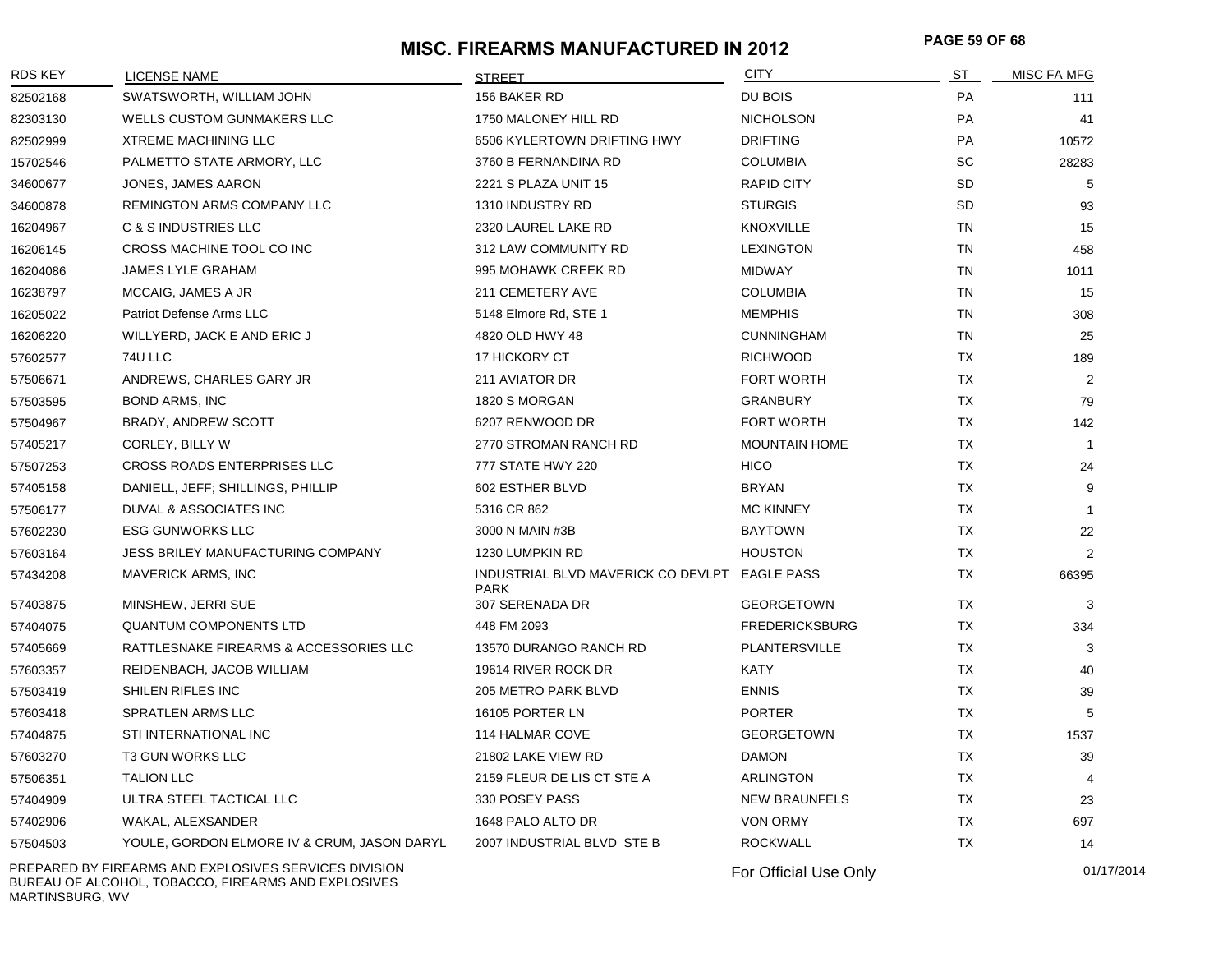# **PAGE 60 OF 68 MISC. FIREARMS MANUFACTURED IN 2012**

| <b>RDS KEY</b> | <b>LICENSE NAME</b>                          | <b>STREET</b>                        | <b>CITY</b>            | ST        | MISC FA MFG    |
|----------------|----------------------------------------------|--------------------------------------|------------------------|-----------|----------------|
| 98701322       | <b>BEAN FIREARMS COMPANY LLC</b>             | 79 WEST 4500 SOUTH UNIT 3            | <b>MURRAY</b>          | UT        | 176            |
| 98701148       | SPECIALIZED TACTICAL SYSTEMS LLC             | 673 WEST 1ST ST, BUILDING 4A BAY 5   | <b>OGDEN</b>           | UT        | 123            |
| 98734724       | ZDF IMPORT/EXPORT, LLC                       | 925 W 100 N SUITE A                  | <b>NORTH SALT LAKE</b> | UT        | $\overline{7}$ |
| 15406852       | BURFIELD, WILLIAM EDWARD                     | 8736 LANDMARK RD                     | <b>HENRICO</b>         | <b>VA</b> | 822            |
| 15410353       | DIORIO MANUFACTURING COMPANY LLC             | 32 SILVER LAKE RD                    | <b>HARRISONBURG</b>    | VA        | 25             |
| 15406327       | DISCRETIONARY FIREARMS & SECURITY SOLUTIONS  | 1616 CENTERVILLE TURNPIKE, SUITE 207 | <b>VIRGINIA BEACH</b>  | VA        | 114            |
| 15439828       | EDDIE'S PRECISION MACHINING, INC.            | 26574 HILLMAN HWY                    | <b>MEADOWVIEW</b>      | VA        | 23             |
| 15406854       | <b>RAYTHEON</b>                              | 8350 ALBAN RD SUITE 700              | <b>SPRINGFIELD</b>     | VA        | 6              |
| 15406989       | STERLING ARSENAL WORKS & TACTICAL SUPPLY LLC | 201 DAVIS DRIVE UNIT FF              | <b>STERLING</b>        | <b>VA</b> | 10             |
| 15407569       | UMBRELLA CORP WEAPONS RESEARCH GROUP         | 545 S BIRDNECK RD STE 202 B          | <b>VIRGINIA BEACH</b>  | VA        | 308            |
| 15437411       | <b>WEGMANN USA INC</b>                       | <b>30 MILL RACE DR</b>               | <b>LYNCHBURG</b>       | VA        | 287            |
| 99103945       | AR57 LLC                                     | 8483 S 228TH ST                      | <b>KENT</b>            | <b>WA</b> | 2536           |
| 99103462       | DOWNING, SHAYNE EDWARD                       | 2807 WEST WASHINGTON AVE STE W       | <b>YAKIMA</b>          | <b>WA</b> | 7              |
| 99100445       | HENSLEY, DALE E                              | 516 SCHOOL ROAD                      | <b>ABERDEEN</b>        | <b>WA</b> |                |
| 99101301       | PLASTIC INJECTION MOLDING INC                | 2695 BATTELLE BLVD                   | <b>RICHLAND</b>        | <b>WA</b> | 622            |
| 99102474       | RATTLESNAKE ORDNANCE COMPANY LLC             | 42105 E RIDGECREST DR NE             | <b>BENTON CITY</b>     | <b>WA</b> |                |
| 99103937       | <b>TRIPLETT FIREARMS COMPANY</b>             | 656 NW NORWOOD STREET                | CAMAS                  | <b>WA</b> | 119            |
| 33905873       | LEATHERNECK SECURITY SERVCES LLC             | 1448 PHEASANT RUN                    | <b>NEW RICHMOND</b>    | WI        | 3              |
| 33904451       | MARTHENZE, GEORGE CHRISTOPHER IV             | N194 BRANDENBURG AVE                 | <b>MERRILL</b>         | WI        | 5              |
| 33904639       | <b>SCOTSMAN ARMS LLC</b>                     | 320 PUTNAM STREET SUITE 7            | <b>EAU CLAIRE</b>      | WI        | 278            |
| 45500959       | <b>BLACKHEART INTERNATIONAL LLC</b>          | RR 3, BOX 115                        | <b>PHILIPPI</b>        | <b>WV</b> | 72             |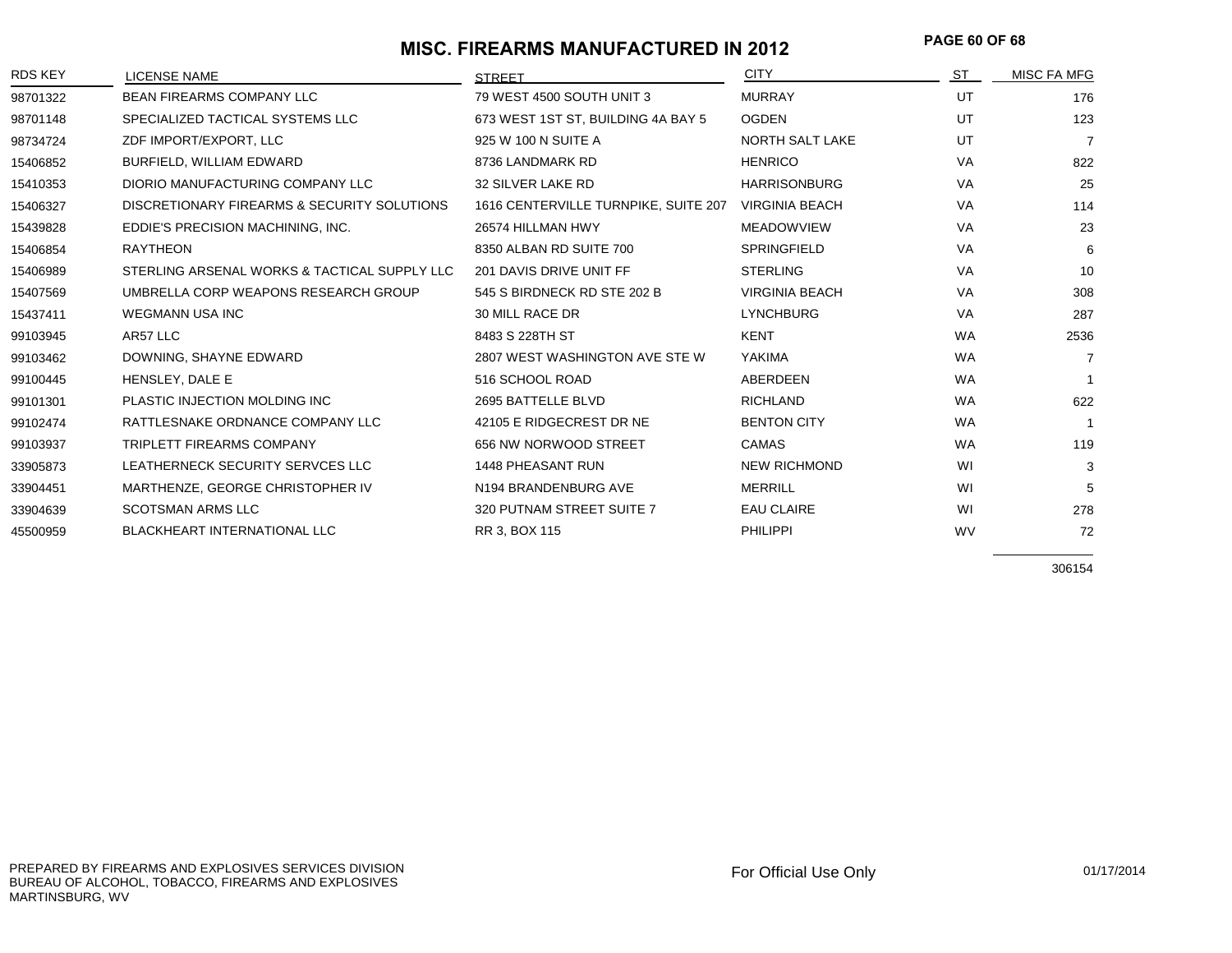|                | <b>PISTOLS MANUFACTURERS EXPORTED IN 2012</b> |                                         |                        |           | <b>PAGE 61 OF 68</b> |  |
|----------------|-----------------------------------------------|-----------------------------------------|------------------------|-----------|----------------------|--|
| <b>RDS KEY</b> | LICENSE NAME                                  | STREET                                  | CITY                   | ST        | <b>PISTOLS</b>       |  |
| 57134716       | WILSONS GUN SHOP INC                          | 2234 CR 719                             | <b>BERRYVILLE</b>      | AR        | 83                   |  |
| 57101188       | NIGHTHAWK CUSTOM LLC                          | 1306 W TRIMBLE                          | <b>BERRYVILLE</b>      | AR        | 88                   |  |
| 98614472       | STURM, RUGER & COMPANY, INC                   | 200 RUGER RD                            | <b>PRESCOTT</b>        | AZ        | 8802                 |  |
| 93301600       | FMK FIREARMS INCORPORATED                     | 1025 A ORTEGA WAY                       | <b>PLACENTIA</b>       | CA        | 84                   |  |
| 60601872       | CONTINENTAL MACHINE TOOL CO INC               | 119 JOHN DOWNEY DRIVE                   | <b>NEW BRITAIN</b>     | СT        | 11                   |  |
| 60633345       | COLT'S MANUFACTURING CO LLC                   | 545 NEW PARK AVE                        | <b>WEST HARTFORD</b>   | CT        | 3459                 |  |
| 60600520       | <b>COLT DEFENSE LLC</b>                       | 547 NEW PARK AVE                        | <b>WEST HARTFORD</b>   | СT        | 55                   |  |
| 60601740       | <b>JKB DAIRA INC</b>                          | 345 WILSON AVE 3RD FLOOR                | <b>NORWALK</b>         | СT        | 81                   |  |
| 15940806       | <b>KEL TEC CNC INDUSTRIES INC</b>             | 1475 COX ROAD                           | COCOA                  | FL        | 295                  |  |
| 15947645       | BRAZTECH INTERNATIONAL LC                     | 16175 NW 49TH AVE                       | MIAMI                  | FL        | 1828                 |  |
| 15923596       | TAURUS INTERNATIONAL MANUFACTURING INC        | 16175 NW 49TH AVE                       | MIAMI                  | FL        | 2105                 |  |
| 15840168       | MEGGITT TRAINING SYSTEMS INC                  | 296 BROGDON RD                          | <b>SUWANEE</b>         | GA        | 40                   |  |
| 15840899       | CLYDE, ANDREW SCOTT                           | 4800 ATLANTA HWY                        | <b>BOGART</b>          | GA        | 60                   |  |
| 15890327       | <b>GLOCK INC</b>                              | 6000 HIGHLANDS PKWY                     | <b>SMYRNA</b>          | GA        | 52257                |  |
| 54201706       | LES BAER CUSTOM INC                           | 1804 IOWA DR                            | LE CLAIRE              | IA        | 695                  |  |
| 33635798       | SPRINGFIELD INC                               | 420 W MAIN ST                           | <b>GENESEO</b>         | IL.       | 299                  |  |
| 33602993       | PRECISION SMALL ARMS INC                      | 1742 FERRO DR                           | <b>NEW LENOX</b>       | IL        | 83                   |  |
| 60435456       | SAEILO, INC                                   | 130 GODDARD MEMORIAL DR                 | <b>WORCESTER</b>       | МA        | 121                  |  |
| 60401684       | <b>SMITH &amp; WESSON CORP</b>                | 2100 ROOSEVELT AVE                      | <b>SPRINGFIELD</b>     | MA        | 23876                |  |
| 85202358       | LWRC INTERNATIONAL LLC                        | 815 CHESAPEAKE DRIVE                    | CAMBRIDGE              | MD        | 7                    |  |
| 85207699       | BERETTA U S A CORPORATION                     | 17601 BERETTA DR                        | <b>ACCOKEEK</b>        | MD        | 6439                 |  |
| 34103314       | MAGNUM RESEARCH INC                           | 12602 33RD AVE SW                       | PILLAGER               | ΜN        | 117                  |  |
| 54339122       | ED BROWN PRODUCTS, INC                        | 43825 MULDROW TRAIL                     | <b>PERRY</b>           | <b>MO</b> | 100                  |  |
| 15606721       | PARA USA LLC                                  | 10620 SOUTHERN LOOP BVD                 | CHARLOTTE              | <b>NC</b> | 853                  |  |
| 60200735       | STURM, RUGER & COMPANY, INC                   | 529 SUNAPEE ST                          | <b>NEWPORT</b>         | <b>NH</b> | 231                  |  |
| 60201128       | SIG SAUER INC                                 | 12 & 18 INDUSTRIAL DR                   | EXETER                 | NH        | 15741                |  |
| 61334276       | KIMBER MFG INC                                | 1 LAWTON ST                             | <b>YONKERS</b>         | NY.       | 6284                 |  |
| 61602475       | <b>REMINGTON ARMS COMPANY LLC</b>             | 14 HOEFLER AVE                          | <b>ILION</b>           | NY.       | 441                  |  |
| 43437065       | <b>KELBLY'S RIFLE RANGE INC</b>               | 7222 DALTON FOX LAKE RD                 | <b>NORTH LAWRENCE</b>  | OН        | 30                   |  |
| 43401651       | OHIO ORDNANCE WORKS INC                       | 305 AND 310 PARK DR                     | <b>CHARDON</b>         | OH        | -1                   |  |
| 15702640       | FN MANUFACTURING LLC                          | 751 OLD CLEMSON RD                      | COLUMBIA               | SC        | 1392                 |  |
| 57404875       | STI INTERNATIONAL INC                         | 114 HALMAR COVE                         | <b>GEORGETOWN</b>      | TX        | 2075                 |  |
| 57540601       | STRAYER VOIGT INC                             | 71229 INTERSTATE 20                     | <b>GORDON</b>          | TX        | 129                  |  |
| 98734724       | ZDF IMPORT/EXPORT, LLC                        | 925 W 100 N SUITE A                     | <b>NORTH SALT LAKE</b> | UT        | 20                   |  |
| 98734710       | TDJ INC                                       | 550 NORTH CEMETERY ROAD, BUILDING<br>#1 | <b>GUNNISON</b>        | UT        | 8                    |  |
| 98734026       | NORTH AMERICAN ARMS INC                       | 2150 S 950 E                            | <b>PROVO</b>           | UT        | 121                  |  |
| 60333217       | <b>CENTURY ARMS INC</b>                       | 236 BRYCE BLVD                          | <b>GEORGIA</b>         | VT        | $\overline{2}$       |  |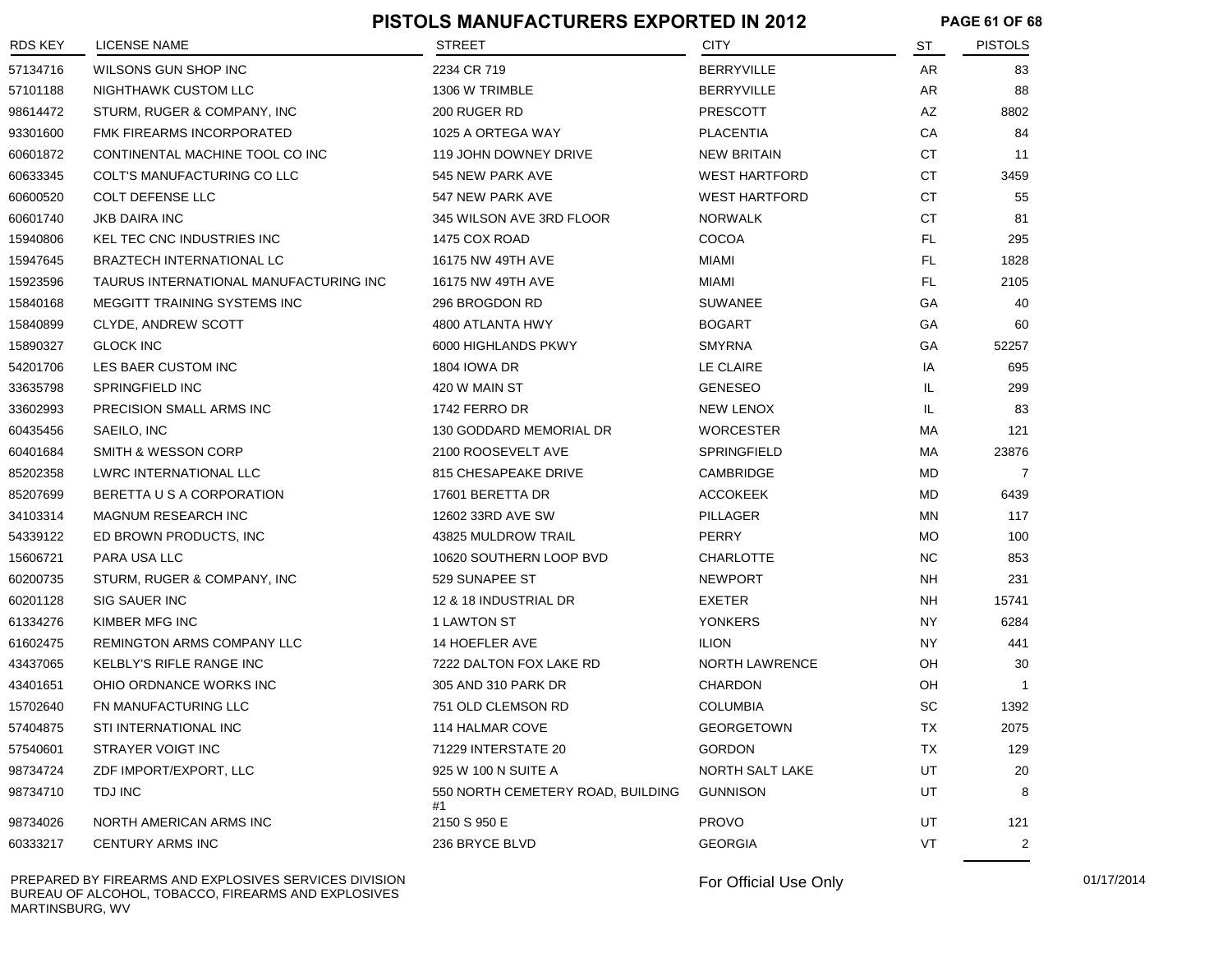|         |              | <b>PISTOLS MANUFACTURERS EXPORTED IN 2012</b> |             |  | <b>PAGE 62 OF 68</b> |  |
|---------|--------------|-----------------------------------------------|-------------|--|----------------------|--|
| RDS KEY | LICENSE NAME | <b>STREET</b>                                 | <b>CITY</b> |  | <b>PISTOLS</b>       |  |
|         |              |                                               |             |  | 128313               |  |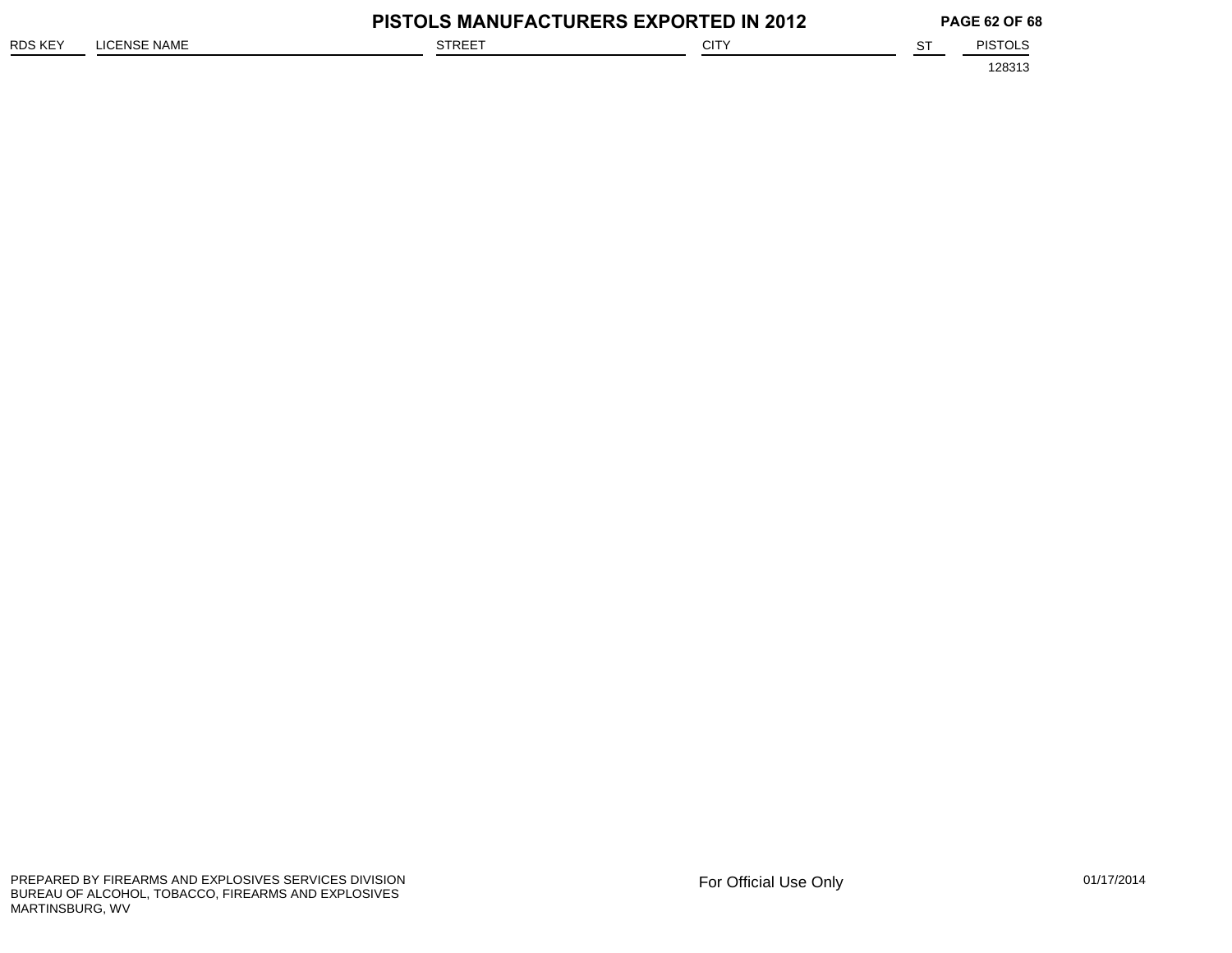#### **REVOLVERS MANUFACTURERS EXPORTED IN 2012 PAGE 63 OF 68**

| <b>RDS KEY</b> | LICENSE NAME                           | <b>STREET</b>            | <b>CITY</b>          | ST        | <b>REVOLVERS</b> |
|----------------|----------------------------------------|--------------------------|----------------------|-----------|------------------|
| 60635936       | CHARCO 2000 INC                        | <b>18 BREWSTER LANE</b>  | <b>SHELTON</b>       | СT        | 400              |
| 60633345       | COLT'S MANUFACTURING CO LLC            | 545 NEW PARK AVE         | <b>WEST HARTFORD</b> | СT        | 28               |
| 15923596       | TAURUS INTERNATIONAL MANUFACTURING INC | 16175 NW 49TH AVE        | MIAMI                | FL.       | 448              |
| 60401684       | SMITH & WESSON CORP                    | 2100 ROOSEVELT AVE       | <b>SPRINGFIELD</b>   | MA        | 11612            |
| 34103314       | <b>MAGNUM RESEARCH INC</b>             | 12602 33RD AVE SW        | PILLAGER             | MN        | 42               |
| 60200735       | STURM, RUGER & COMPANY, INC            | 529 SUNAPEE ST           | <b>NEWPORT</b>       | <b>NH</b> | 6690             |
| 43401651       | OHIO ORDNANCE WORKS INC                | 305 AND 310 PARK DR      | CHARDON              | OH        | 2                |
| 16204921       | EXCELL ENTERPRISES INC                 | <b>169 WINDING TRAIL</b> | <b>DAYTON</b>        | <b>TN</b> | 3                |
| 98734026       | NORTH AMERICAN ARMS INC                | 2150 S 950 E             | <b>PROVO</b>         | UT        | 418              |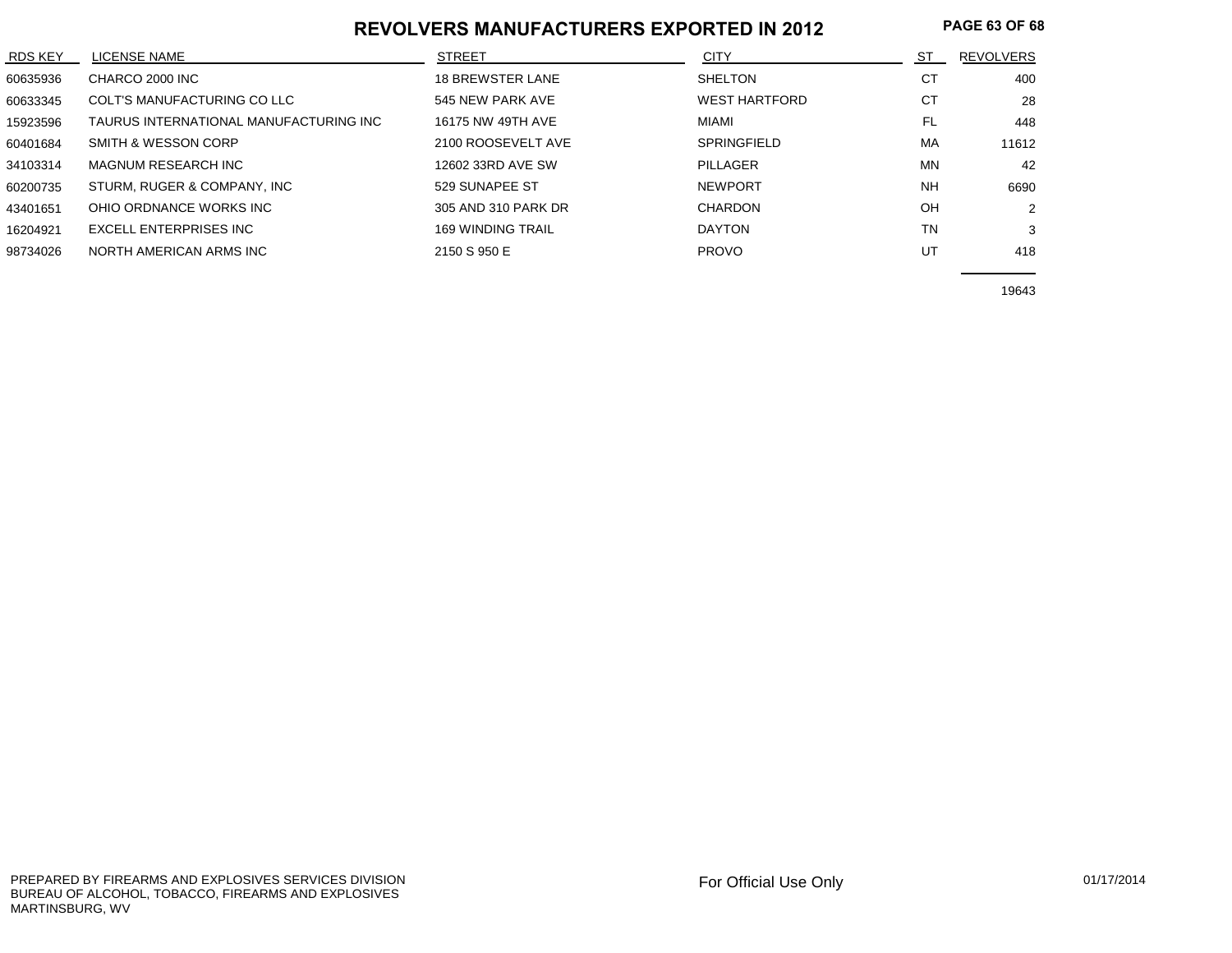#### **RIFLES MANUFACTURERS EXPORTED IN 2012 PAGE 64 OF 68**

| RDS KEY  | LICENSE NAME                           | <b>STREET</b>                   | City                   | ST        | <b>RIFLE EXP</b> |
|----------|----------------------------------------|---------------------------------|------------------------|-----------|------------------|
| 98614472 | STURM, RUGER & COMPANY, INC            | 200 RUGER RD                    | PRESCOTT               | AZ        |                  |
| 98602487 | MCMILLAN FIREARMS MANUFACTURING, LLC   | 1638 W KNUDSEN DR               | <b>PHOENIX</b>         | AZ        | 29               |
| 98600788 | PATRIOT ORDNANCE FACTORY INC           | 23011 N 16TH LANE               | <b>PHOENIX</b>         | AZ        | $\overline{1}$   |
| 97737552 | <b>WEATHERBY INC</b>                   | 1605 COMMERCE WAY               | <b>PASO ROBLES</b>     | CA        | 486              |
| 93302580 | NEMESIS ARMS INC                       | 1090 5TH ST UNIT 110            | <b>CALIMESA</b>        | CA        | 4                |
| 58401989 | HOFMEISTER, CHRISTIAN AND MELINDA      | 16499 COUNTY RD 75 1            | <b>TRINIDAD</b>        | CO        | 2                |
| 60600520 | <b>COLT DEFENSE LLC</b>                | 547 NEW PARK AVE                | <b>WEST HARTFORD</b>   | <b>CT</b> | 1618             |
| 60600729 | <b>STAG ARMS LLC</b>                   | 515 JOHN DOWNEY DR              | <b>NEW BRITAIN</b>     | CT        | 414              |
| 15940998 | KNIGHTS MANUFACTURING CO               | 701 COLUMBIA BLVD               | <b>TITUSVILLE</b>      | FL.       | 48               |
| 15909552 | GOOD TIME OUTDOORS INC                 | 4600 W HIGHWAY 326              | <b>OCALA</b>           | FL.       | 271              |
| 15917454 | KNIGHT, CHARLES REED JR                | 701 COLUMBIA BLVD               | <b>TITUSVILLE</b>      | FL.       | 267              |
| 15940806 | KEL TEC CNC INDUSTRIES INC             | 1475 COX ROAD                   | <b>COCOA</b>           | FL.       | 1302             |
| 15947645 | BRAZTECH INTERNATIONAL LC              | 16175 NW 49TH AVE               | <b>MIAMI</b>           | FL.       | 668              |
| 15923596 | TAURUS INTERNATIONAL MANUFACTURING INC | 16175 NW 49TH AVE               | MIAMI                  | FL.       | 16               |
| 15840168 | MEGGITT TRAINING SYSTEMS INC           | 296 BROGDON RD                  | <b>SUWANEE</b>         | GA        | 63               |
| 15807415 | CHEYTAC USA LLC                        | 110 EAGLE RD                    | <b>NASHVILLE</b>       | GA        | 4                |
| 15807416 | MONTGOMERY EMORY HERSCHEL              | MAIN ST BOX 26                  | <b>TOOMSBORO</b>       | GA        | 4                |
| 15808532 | CAMP, ANTHONY DAVID AND ARTHUR DOUGLAS | 10415 OLD ATLANTA HWY           | <b>COVINGTON</b>       | GA        | 4                |
| 15808244 | PROVANCE, SCOTT MARTIN                 | 222 DEERFIELD DR                | <b>CLAYTON</b>         | GA        | -1               |
| 99900486 | <b>BENCE DEFENSE LLC</b>               | 17-307 VOLCANO RD               | <b>KURTISTOWN</b>      | HI        | 4                |
| 98201252 | PRIMARY WEAPONS SYSTEMS INC            | 255 N. STEELHEAD WAY            | <b>BOISE</b>           | ID        | 136              |
| 33636039 | ARMALITE INC                           | 745 S HANFORD ST                | <b>GENESEO</b>         | IL        | 67               |
| 33635798 | SPRINGFIELD INC                        | 420 W MAIN ST                   | <b>GENESEO</b>         | IL        | 65               |
| 33637004 | ROCK RIVER ARMS INC                    | 1042 CLEVELAND RD               | <b>COLONA</b>          | IL        | 27               |
| 33637390 | DS ARMS INC                            | 27W990 INDUSTRIAL AVE           | <b>LAKE BARRINGTON</b> | IL        | 274              |
| 54802933 | NIENHUESER & ASSOCIATES INC            | 10072 GOODMAN DR                | <b>OVERLAND PARK</b>   | <b>KS</b> | 16               |
| 60435456 | SAEILO, INC                            | 130 GODDARD MEMORIAL DR         | <b>WORCESTER</b>       | МA        | 99               |
| 60433152 | SAVAGE ARMS, INC                       | 100 SPRINGDALE RD               | WESTFIELD              | МA        | 7697             |
| 60401684 | SMITH & WESSON CORP                    | 2100 ROOSEVELT AVE              | <b>SPRINGFIELD</b>     | МA        | 5885             |
| 85203875 | SECKMAN, DANIEL O'NEIL II              | 3601 COMMERCE DRIVE STE. 110    | <b>HALETHORPE</b>      | MD        | 186              |
| 85202358 | LWRC INTERNATIONAL LLC                 | 815 CHESAPEAKE DRIVE            | CAMBRIDGE              | MD        | 64               |
| 60101661 | WINDHAM WEAPONRY INC                   | 999 ROOSEVELT TRAIL BUILDING #3 | <b>WINDHAM</b>         | <b>ME</b> | 235              |
| 43800250 | PIERCE ENGINEERING LTD                 | 5122 N GRAND RIVER              | LANSING                | MI        | 2                |
| 34103314 | MAGNUM RESEARCH INC                    | 12602 33RD AVE SW               | PILLAGER               | <b>MN</b> | 116              |
| 34103584 | REMINGTON ARMS COMPANY LLC             | 3312 12TH ST SE                 | <b>SAINT CLOUD</b>     | <b>MN</b> | 9                |
| 54310039 | <b>BIXLER, CHRISTOPHER A</b>           | 213 MORGAN ST                   | <b>AUXVASSE</b>        | <b>MO</b> | 18               |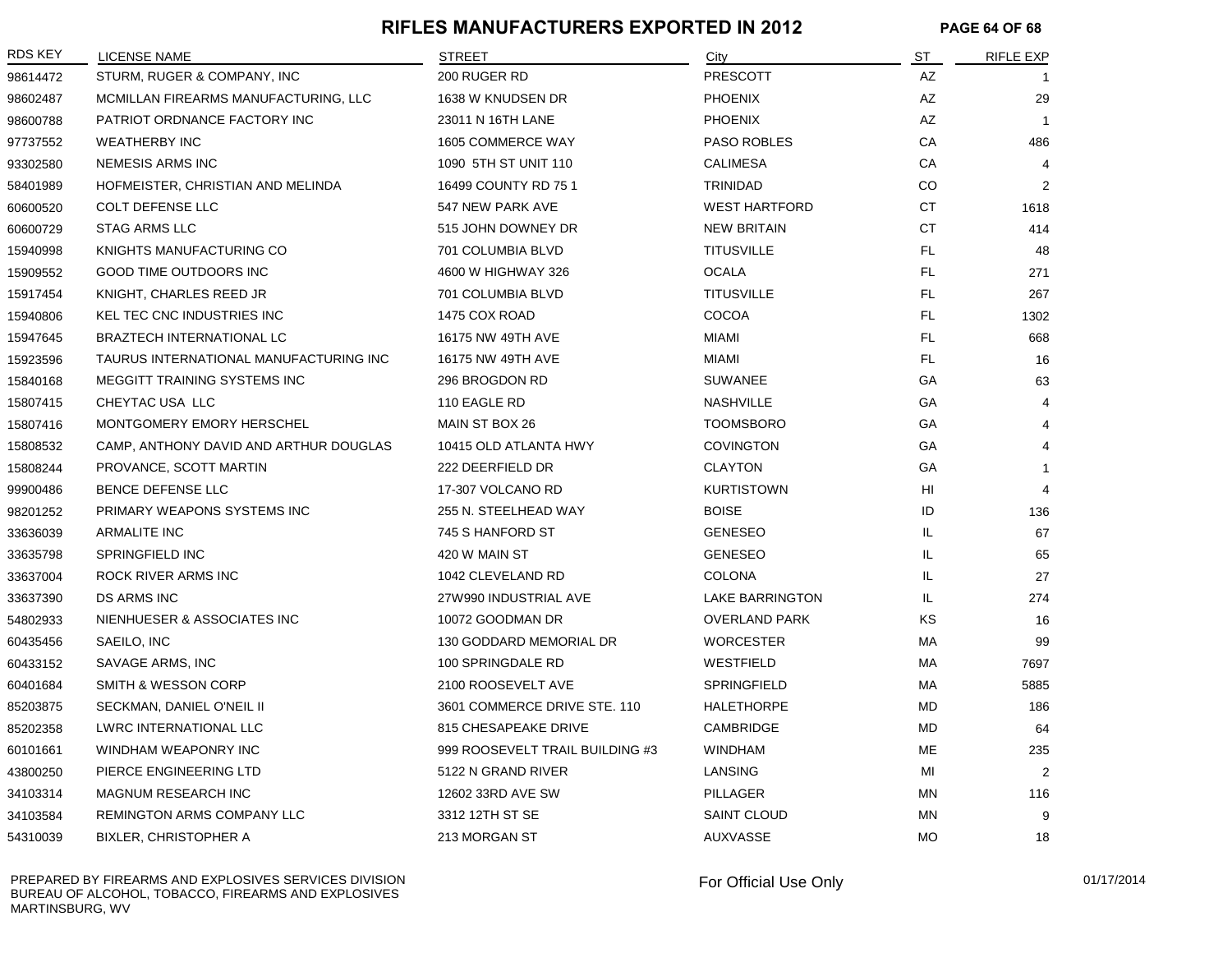#### **RIFLES MANUFACTURERS EXPORTED IN 2012 PAGE 65 OF 68**

| RDS KEY  | LICENSE NAME                    | <b>STREET</b>                                                | City                  | ST        | <b>RIFLE EXP</b> |
|----------|---------------------------------|--------------------------------------------------------------|-----------------------|-----------|------------------|
| 98133799 | POWDER RIVER RIFLE CO INC       | 201 CENTENNIAL DR                                            | <b>BIG TIMBER</b>     | MT        | 20               |
| 98101151 | MONTANA RIFLE COMPANY           | 3178 MT HWY 35                                               | KALISPELL             | MT        | $\overline{2}$   |
| 98155388 | C SHARPS ARMS CO INC            | 100 CENTENNIAL DR                                            | <b>BIG TIMBER</b>     | MT        | 6                |
| 98101051 | ALLEN, KIRBY LEROY              | 99 STEVENSON RD                                              | <b>FORT SHAW</b>      | MT        | 2                |
| 98101706 | NOREEN FIREARMS LLC             | 351 FLOSS FLATS UNIT A                                       | <b>BELGRADE</b>       | MT        | $\overline{1}$   |
| 60200735 | STURM, RUGER & COMPANY, INC     | 529 SUNAPEE ST                                               | <b>NEWPORT</b>        | <b>NH</b> | 28937            |
| 60201128 | SIG SAUER INC                   | 12 & 18 INDUSTRIAL DR                                        | <b>EXETER</b>         | <b>NH</b> | 1305             |
| 82200698 | HENRY RAC HOLDING CORP          | 59 E 1ST ST                                                  | <b>BAYONNE</b>        | <b>NJ</b> | 5011             |
| 58501541 | US EQUIPMENT LLC                | 11 LA JOYA RD                                                | <b>GLORIETA</b>       | <b>NM</b> | $\overline{4}$   |
| 61334276 | KIMBER MFG INC                  | 1 LAWTON ST                                                  | <b>YONKERS</b>        | <b>NY</b> | 335              |
| 61602475 | REMINGTON ARMS COMPANY LLC      | 14 HOEFLER AVE                                               | <b>ILION</b>          | <b>NY</b> | 25               |
| 61602713 | KRAFT, KEITH A                  | 2720 ALMETER RD                                              | VARYSBURG             | <b>NY</b> | $\overline{1}$   |
| 61602170 | <b>JUST RIGHT CARBINES LLC</b>  | 231 SALTONSTALL ST                                           | CANANDAIGUA           | <b>NY</b> | 1218             |
| 43437065 | KELBLY'S RIFLE RANGE INC        | 7222 DALTON FOX LAKE RD                                      | <b>NORTH LAWRENCE</b> | OН        | 336              |
| 43401651 | OHIO ORDNANCE WORKS INC         | 305 AND 310 PARK DR                                          | <b>CHARDON</b>        | OH        | 23               |
| 99337182 | TNW FIREARMS INC                | 55325 TIMBER RD                                              | <b>VERNONIA</b>       | <b>OR</b> | 1903             |
| 99302865 | HAYDEN, ROGER SR                | 422 FEE ST                                                   | <b>BUTTE FALLS</b>    | OR.       | 2                |
| 99301142 | NOSLER, INC                     | 115 SW COLUMBIA STREET                                       | <b>BEND</b>           | OR.       | 23               |
| 82304402 | ROCK RIDGE MACHINE WORKS INC    | 871 N READING RD                                             | <b>EPHRATA</b>        | <b>PA</b> | 10               |
| 82300479 | PNEU DART INC                   | 15223 STATE ROUTE 87                                         | <b>WILLIAMSPORT</b>   | <b>PA</b> | 140              |
| 82338992 | BORDEN, JAMES F                 | 1325 SHELDON HILL ROAD                                       | <b>SPRINGVILLE</b>    | <b>PA</b> | 5                |
| 82339102 | HAMMONDS, CLARENCE H            | 415 GREENWAY                                                 | <b>RED LION</b>       | <b>PA</b> | $\overline{1}$   |
| 15703590 | DANIEL DEFENSE INC              | 58 FIREFLY DR                                                | RIDGELAND             | <b>SC</b> | 373              |
| 34601058 | PETERSEN, ANDY LEE              | 505 REGAN AVE                                                | <b>MITCHELL</b>       | <b>SD</b> | $\overline{1}$   |
| 34633475 | H S PRECISION INC               | 1301 TURBINE DR                                              | <b>RAPID CITY</b>     | <b>SD</b> | 151              |
| 16236907 | <b>BARRETT FIREARMS MFG INC</b> | 5926 MILLER LANE                                             | <b>MURFREESBORO</b>   | <b>TN</b> | 316              |
| 57404875 | STI INTERNATIONAL INC           | 114 HALMAR COVE                                              | <b>GEORGETOWN</b>     | TX        | 103              |
| 57434208 | <b>MAVERICK ARMS, INC</b>       | INDUSTRIAL BLVD MAVERICK CO DEVLPT EAGLE PASS<br><b>PARK</b> |                       | TX        | 19563            |
| 98701977 | HOPKINS, GEOFFREY NEIL          | 934 W 540 S                                                  | <b>TOOELE</b>         | UT        | $\overline{1}$   |
| 98701385 | DESERT TECH LLC                 | 1995 WEST ALEXANDER STREET                                   | SALT LAKE CITY        | UT        | 75               |
| 98734724 | ZDF IMPORT/EXPORT, LLC          | 925 W 100 N SUITE A                                          | NORTH SALT LAKE       | UT        | 879              |
| 98734710 | TDJ INC                         | 550 NORTH CEMETERY ROAD, BUILDING<br>#1                      | <b>GUNNISON</b>       | UT        | 174              |
| 98701730 | <b>AZTEK ARMS INC</b>           | 1641 W ALVEY DRIVE                                           | <b>MAPLETON</b>       | UT        | $\overline{4}$   |
| 15403090 | CAMPBELL, ALLEN WAYNE           | 264 BENCHREST LN                                             | CONCORD               | VA        | 13               |
| 15403245 | ALEXANDER INDUSTRIES INC        | US ARMY RADFORD ARSENAL RTE 114<br><b>BLDG 3701</b>          | <b>RADFORD</b>        | VA        | 9                |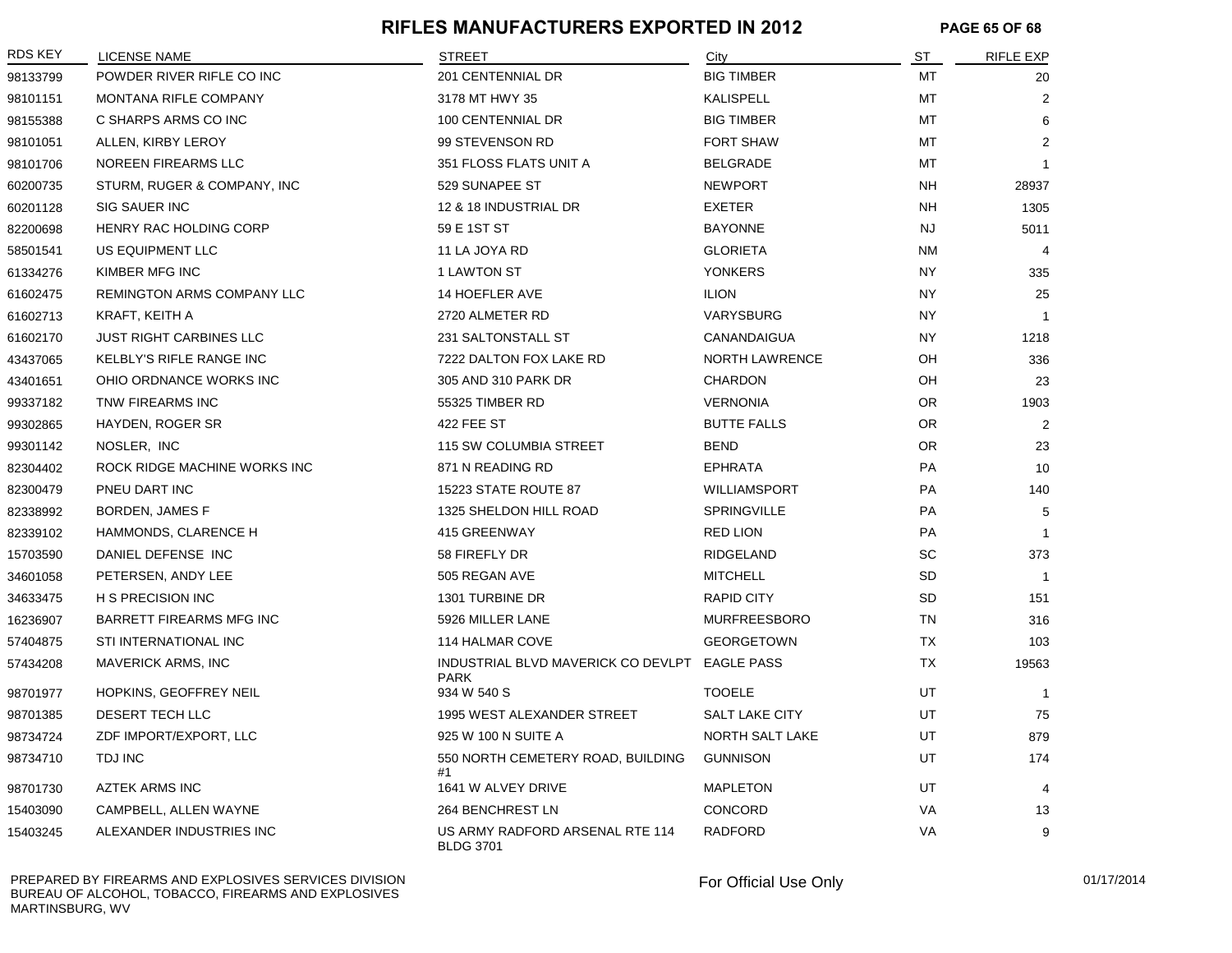#### **RIFLES MANUFACTURERS EXPORTED IN 2012 PAGE 66 OF 68**

| <b>RDS KEY</b> | LICENSE NAME                  | <b>STREET</b>                | City              |           | RIFLE EXP |
|----------------|-------------------------------|------------------------------|-------------------|-----------|-----------|
| 15405200       | RPT CONSULTING LLC            | 800 SEAHAWK CIRCLE SUITE 138 | VIRGINIA BEACH    | VA        | 100       |
| 33903955       | THUREON DEFENSE LLC           | 2118 WISCONSIN AVE           | NEW HOLSTEIN      | WI        | 146       |
| 45500132       | MELVIN FORBES ENTERPRISES LLC | 214 PRICE ST                 | <b>GRANVILLE</b>  | <b>WV</b> |           |
| 58300591       | <b>GUNWERKS LLC</b>           | 220 MAIN STREET              | <b>BURLINGTON</b> | WY        | 31        |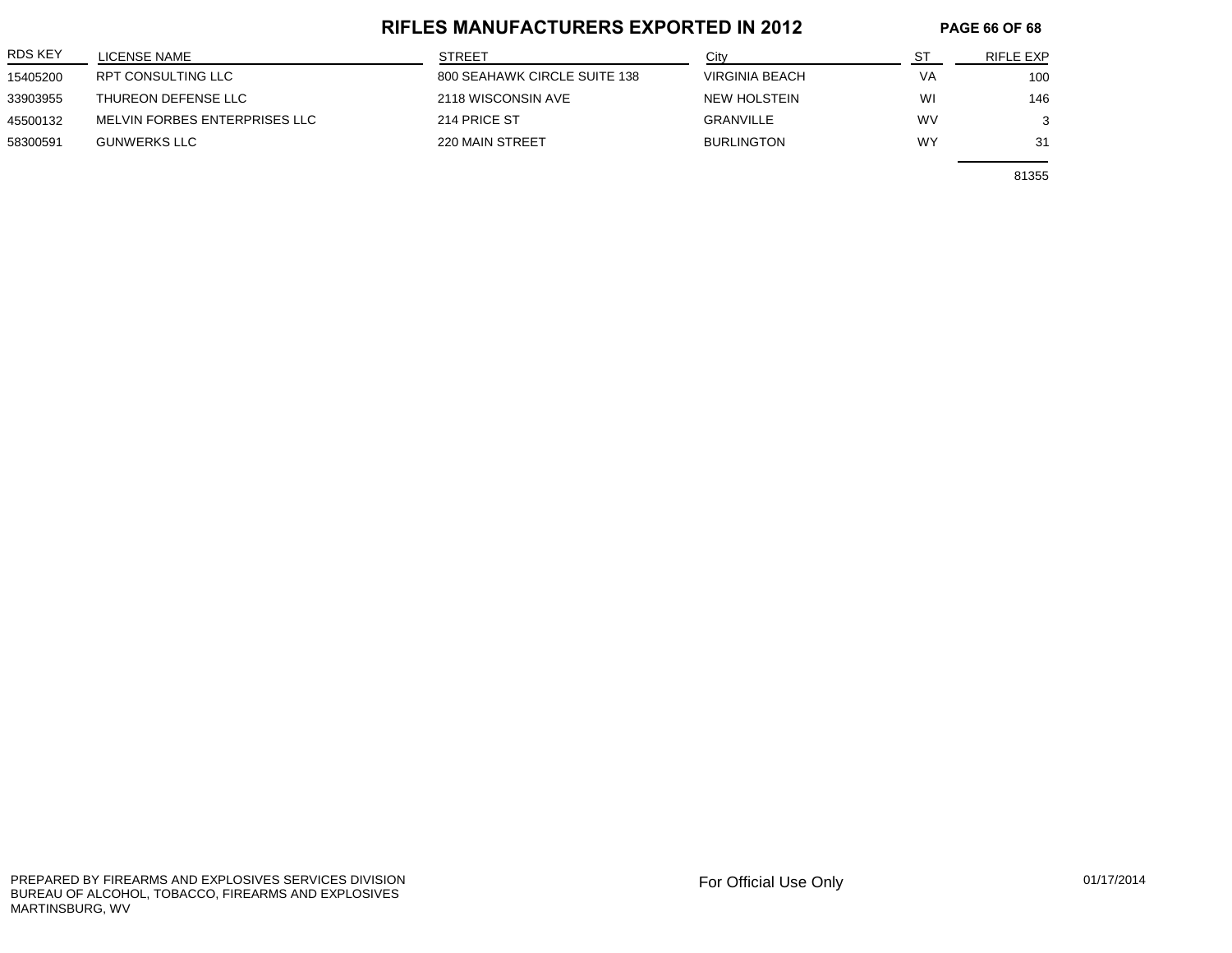#### **SHOTGUNS MANUFACTURERS EXPORTED IN 2012 PAGE 67 OF 68**

| RDS KEY  | LICENSE NAME                     | <b>STREET</b>                                     | <b>CITY</b>        | <b>ST</b> | <b>SHOTGUN EXP</b> |
|----------|----------------------------------|---------------------------------------------------|--------------------|-----------|--------------------|
| 57134716 | WILSONS GUN SHOP INC             | 2234 CR 719                                       | <b>BERRYVILLE</b>  | AR        | 17                 |
| 98602318 | TASER INTERNATIONAL INC          | 17800 N 85TH ST                                   | <b>SCOTTSDALE</b>  | AZ        | 23                 |
| 15940806 | KEL TEC CNC INDUSTRIES INC       | 1475 COX ROAD                                     | <b>COCOA</b>       | FL        | 242                |
| 15947645 | <b>BRAZTECH INTERNATIONAL LC</b> | 16175 NW 49TH AVE                                 | MIAMI              | <b>FL</b> | 548                |
| 98201849 | ADAPTIVE TACTICAL LLC            | 1910 MADISON AVE                                  | <b>NAMPA</b>       | ID        | 59                 |
| 60433152 | SAVAGE ARMS, INC                 | 100 SPRINGDALE RD                                 | WESTFIELD          | MA        | 331                |
| 60401684 | SMITH & WESSON CORP              | 2100 ROOSEVELT AVE                                | <b>SPRINGFIELD</b> | MA        | 5                  |
| 58501541 | US EQUIPMENT LLC                 | 11 LA JOYA RD                                     | <b>GLORIETA</b>    | <b>NM</b> | 3                  |
| 61602475 | REMINGTON ARMS COMPANY LLC       | 14 HOEFLER AVE                                    | <b>ILION</b>       | <b>NY</b> | 46                 |
| 43401651 | OHIO ORDNANCE WORKS INC          | 305 AND 310 PARK DR                               | <b>CHARDON</b>     | OH        | 4                  |
| 99302709 | R & R RACING INC                 | 42670 RODGERS MOUNTAIN LOOP                       | <b>SCIO</b>        | <b>OR</b> | $\overline{2}$     |
| 57434208 | MAVERICK ARMS, INC               | INDUSTRIAL BLVD MAVERICK CO DEVLPT<br><b>PARK</b> | <b>EAGLE PASS</b>  | <b>TX</b> | 41573              |
| 98701005 | <b>BROWNING ARMS COMPANY</b>     | ONE BROWNING PLACE                                | <b>MORGAN</b>      | UT        |                    |
| 99103243 | MODERN ARMS COMPANY LLC          | 9901 337TH STREET SOUTH                           | <b>ROY</b>         | <b>WA</b> |                    |